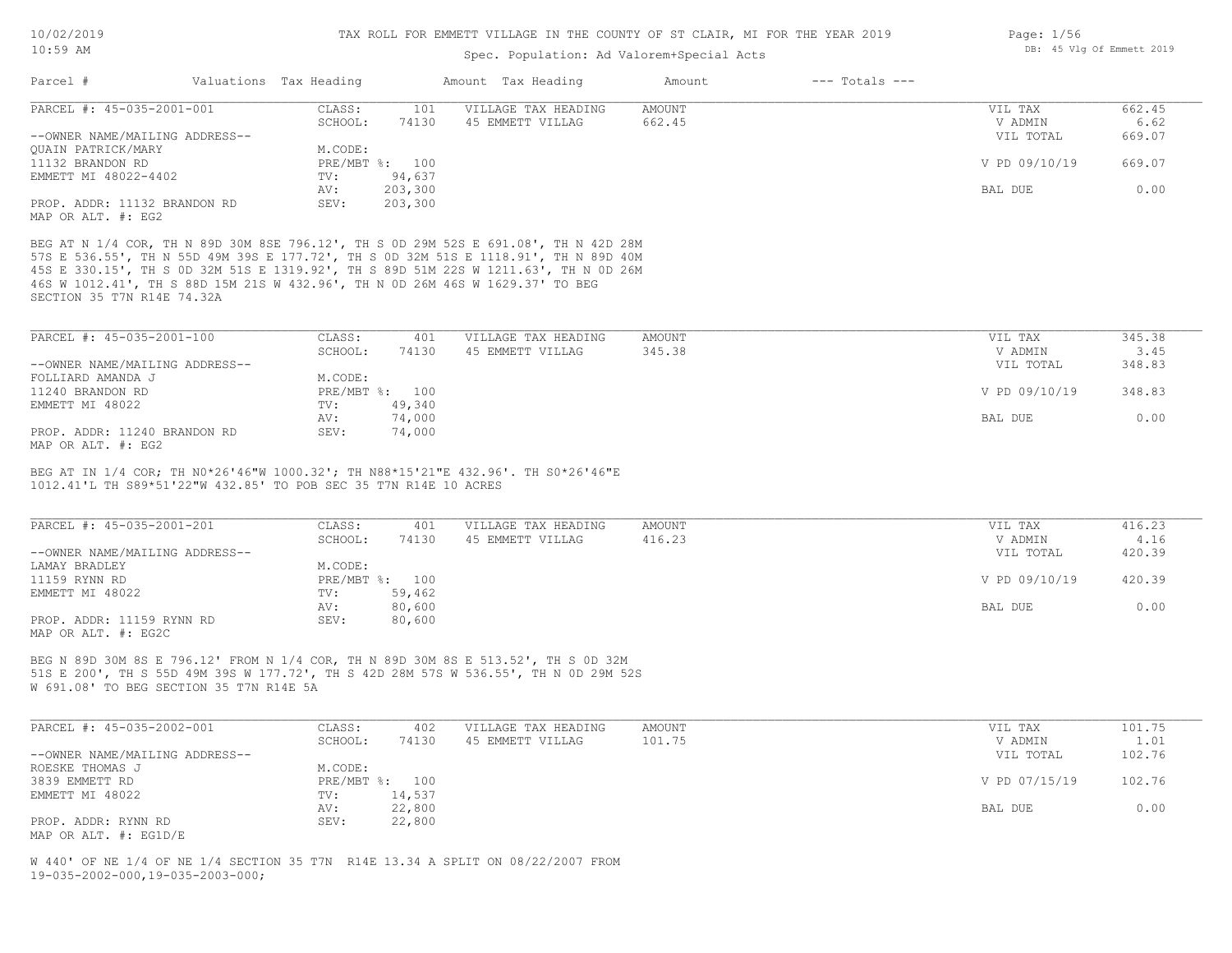| 10/02/2019 |  |
|------------|--|
| 10:59 AM   |  |

# Spec. Population: Ad Valorem+Special Acts

| Page: 2/56 |  |                           |  |
|------------|--|---------------------------|--|
|            |  | DB: 45 Vlg Of Emmett 2019 |  |

| Parcel #                                                                                    | Valuations Tax Heading |                         | Amount Tax Heading                                                                           | Amount                 | $---$ Totals $---$ |                                 |                          |
|---------------------------------------------------------------------------------------------|------------------------|-------------------------|----------------------------------------------------------------------------------------------|------------------------|--------------------|---------------------------------|--------------------------|
| PARCEL #: 45-035-2005-000<br>--OWNER NAME/MAILING ADDRESS--                                 | CLASS:<br>SCHOOL:      | 401<br>74130            | VILLAGE TAX HEADING<br>45 EMMETT VILLAG                                                      | AMOUNT<br>287.48       |                    | VIL TAX<br>V ADMIN<br>VIL TOTAL | 287.48<br>2.87<br>290.35 |
| BRANDON ELLEN L. LIV. TRUST<br>11041 RYNN RD                                                | M.CODE:                | PRE/MBT %: 100          |                                                                                              |                        |                    | V PD 09/04/19                   | 290.35                   |
| EMMETT MI 48022                                                                             | TV:<br>AV:             | 41,069<br>72,100        |                                                                                              |                        |                    | BAL DUE                         | 0.00                     |
| PROP. ADDR: 11041 RYNN RD<br>MAP OR ALT. #: EG1A                                            | SEV:                   | 72,100                  |                                                                                              |                        |                    |                                 |                          |
| N 300' OF W 150' SECTION 35                                                                 | T7N R14E               |                         | BEG 220' W OF NE SEC COR, THE S 1320', TH W 440', TH N 1320', TH E 440' TO BEG EXC<br>12.3 A |                        |                    |                                 |                          |
| PARCEL #: 45-035-2005-100                                                                   | CLASS:                 | 402                     | VILLAGE TAX HEADING                                                                          | <b>AMOUNT</b>          |                    | VIL TAX                         | 71.71                    |
| --OWNER NAME/MAILING ADDRESS--                                                              | SCHOOL:                | 74130                   | 45 EMMETT VILLAG                                                                             | 71.71                  |                    | V ADMIN<br>VIL TOTAL            | 0.71<br>72.42            |
| BRANDON-PHELPS NANCY<br>583 SUGARTOWN RD                                                    | M.CODE:                | PRE/MBT %: 0            |                                                                                              |                        |                    | V PD 08/07/19                   | 72.42                    |
| MALVERN PA 19355                                                                            | $TV$ :<br>AV:          | 10,245<br>16,200        |                                                                                              |                        |                    | BAL DUE                         | 0.00                     |
| PROP. ADDR: RYNN RD<br>MAP OR ALT. #: EG1F                                                  | SEV:                   | 16,200                  |                                                                                              |                        |                    |                                 |                          |
| W220' OF E 880' OF NE 1/4 OF NE 1/4 SECTION 35 T7N R14E 6.66 A                              |                        |                         |                                                                                              |                        |                    |                                 |                          |
| PARCEL #: 45-035-2005-200                                                                   | CLASS:<br>SCHOOL:      | 402<br>74130            | VILLAGE TAX HEADING<br>45 EMMETT VILLAG                                                      | <b>AMOUNT</b><br>35.70 |                    | VIL TAX<br>V ADMIN              | 35.70<br>0.35            |
| --OWNER NAME/MAILING ADDRESS--<br>BRANDON ELLEN L. LIV. TRUST                               | M.CODE:                |                         |                                                                                              |                        |                    | VIL TOTAL                       | 36.05                    |
| 11041 RYNN RD<br>EMMETT MI 48022                                                            | TV:                    | PRE/MBT %: 100<br>5,100 |                                                                                              |                        |                    | V PD 09/04/19                   | 36.05                    |
| PROP. ADDR: RYNN RD                                                                         | AV:<br>SEV:            | 5,100<br>5,100          |                                                                                              |                        |                    | BAL DUE                         | 0.00                     |
| MAP OR ALT. #: EG1A2                                                                        |                        |                         |                                                                                              |                        |                    |                                 |                          |
| BEG W 510' FROM NE SEC COR, TH W 150', TH S 300', TH E 150', TH N 300' TO BEG<br>SECTION 35 | T7N R14E               |                         | 1.03 A                                                                                       |                        |                    |                                 |                          |
| PARCEL #: 45-035-2005-500                                                                   | CLASS:                 | 401                     | VILLAGE TAX HEADING                                                                          | AMOUNT                 |                    | VIL TAX                         | 162.52                   |
| --OWNER NAME/MAILING ADDRESS--                                                              | SCHOOL:                | 74130                   | 45 EMMETT VILLAG                                                                             | 162.52                 |                    | V ADMIN<br>VIL TOTAL            | 1.62<br>164.14           |
| BRANDON ELLEN L<br>11041 RYNN RD                                                            | M.CODE:                | PRE/MBT %: 0            |                                                                                              |                        |                    | V PD 09/04/19                   | 164.14                   |
| EMMETT MI 48022                                                                             | $TV$ :                 | 23,218                  |                                                                                              |                        |                    |                                 |                          |
| PROP. ADDR: 11013 RYNN RD<br>MAP OR ALT. #: EG1B                                            | AV:<br>SEV:            | 37,500<br>37,500        |                                                                                              |                        |                    | BAL DUE                         | 0.00                     |

E220' OF NE 1/4 OF NE 1/4 SEC 35 T7N R14E 6.67 A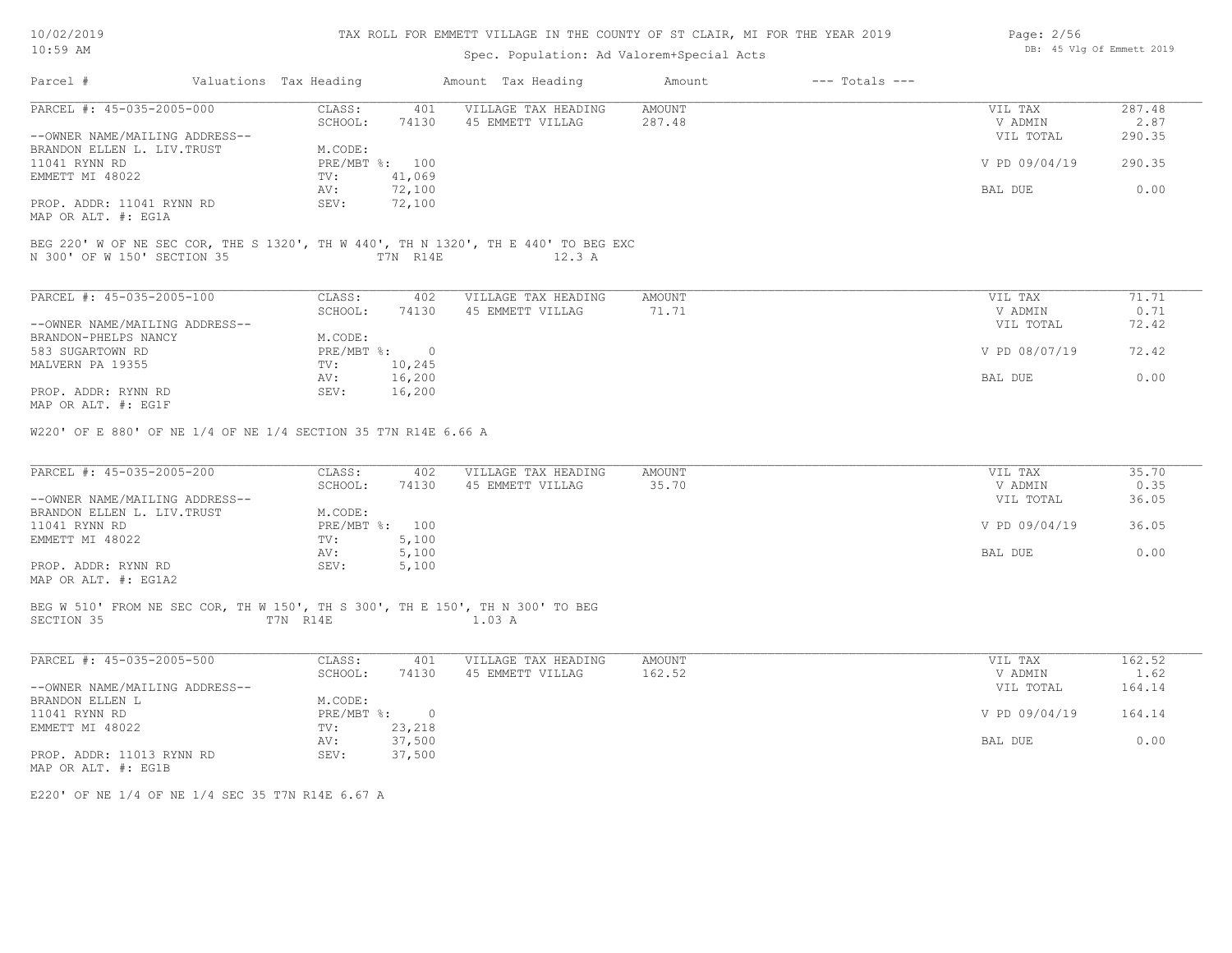### TAX ROLL FOR EMMETT VILLAGE IN THE COUNTY OF ST CLAIR, MI FOR THE YEAR 2019

### Spec. Population: Ad Valorem+Special Acts

| Parcel #                       | Valuations Tax Heading |        | Amount Tax Heading  | Amount | $---$ Totals $---$ |               |       |
|--------------------------------|------------------------|--------|---------------------|--------|--------------------|---------------|-------|
| PARCEL #: 45-035-2007-000      | CLASS:                 | 402    | VILLAGE TAX HEADING | AMOUNT |                    | VIL TAX       | 88.55 |
|                                | SCHOOL:                | 74130  | 45 EMMETT VILLAG    | 88.55  |                    | V ADMIN       | 0.88  |
| --OWNER NAME/MAILING ADDRESS-- |                        |        |                     |        |                    | VIL TOTAL     | 89.43 |
| QUAIN MICHAEL                  | M.CODE:                |        |                     |        |                    |               |       |
| 11006 BRANDON RD               | PRE/MBT %: 100         |        |                     |        |                    | V PD 09/10/19 | 89.43 |
| EMMETT MI 48022-4400           | TV:                    | 12,650 |                     |        |                    |               |       |
|                                | AV:                    | 18,600 |                     |        |                    | BAL DUE       | 0.00  |
| PROP. ADDR: 11006 BRANDON RD   | SEV:                   | 18,600 |                     |        |                    |               |       |
| MAP OR ALT. #: EG3A            |                        |        |                     |        |                    |               |       |

R14E 10.09 A 1319.92'; TH N89\*40'45"E 331.85'; TH S0\*38'52"E 1320.96' TO POB. SECTION 35 T7N BEG S89\*51'22"W 650' FROM E 1/4 COR, TH S89\*51'22"W 334.17'; TH N0\*32'51"W

| PARCEL #: 45-035-2007-100      | CLASS:  | 401            | VILLAGE TAX HEADING | AMOUNT | VIL TAX       | 358.92 |
|--------------------------------|---------|----------------|---------------------|--------|---------------|--------|
|                                | SCHOOL: | 74130          | 45 EMMETT VILLAG    | 358.92 | V ADMIN       | 3.58   |
| --OWNER NAME/MAILING ADDRESS-- |         |                |                     |        | VIL TOTAL     | 362.50 |
| PALAZZOLO LINDA                | M.CODE: |                |                     |        |               |        |
| 11030 BRANDON RD               |         | PRE/MBT %: 100 |                     |        | V PD 07/23/19 | 362.50 |
| EMMETT MI 48022                | TV:     | 51,275         |                     |        |               |        |
|                                | AV:     | 78,300         |                     |        | BAL DUE       | 0.00   |
| PROP. ADDR: 11030 BRANDON RD   | SEV:    | 78,300         |                     |        |               |        |
| MAP OR ALT. #: EG3B            |         |                |                     |        |               |        |

W 325' OF E 650' OF SE 1/4 OF NE 1/4 SECTION 35 T7N R14E 9.8 A

| PARCEL #: 45-035-2007-200      | CLASS:         | 401    | VILLAGE TAX HEADING | AMOUNT | VIL TAX       | 376.98 |
|--------------------------------|----------------|--------|---------------------|--------|---------------|--------|
|                                | SCHOOL:        | 74130  | 45 EMMETT VILLAG    | 376.98 | V ADMIN       | 3.76   |
| --OWNER NAME/MAILING ADDRESS-- |                |        |                     |        | VIL TOTAL     | 380.74 |
| QUAIN ROBERT/DONNA             | M.CODE:        |        |                     |        |               |        |
| 11006 BRANDON RD               | PRE/MBT %: 100 |        |                     |        | V PD 09/13/19 | 380.74 |
| EMMETT MI 48022-4400           | TV:            | 53,855 |                     |        |               |        |
|                                | AV:            | 75,100 |                     |        | BAL DUE       | 0.00   |
| PROP. ADDR: 11006 BRANDON RD   | SEV:           | 75,100 |                     |        |               |        |

MAP OR ALT. #: EG3C

E325' OF SE 1/4 OF NE 1/4 SECTION 35 T7N R14E 9.8 A

| PARCEL #: 45-035-3001-000      | CLASS:       | 401    | VILLAGE TAX HEADING | AMOUNT | VIL TAX       | 485.03 |
|--------------------------------|--------------|--------|---------------------|--------|---------------|--------|
|                                | SCHOOL:      | 74130  | 45 EMMETT VILLAG    | 485.03 | V ADMIN       | 4.85   |
| --OWNER NAME/MAILING ADDRESS-- |              |        |                     |        | VIL TOTAL     | 489.88 |
| KILIAN EDWARD M/ANNA           | M.CODE:      |        |                     |        |               |        |
| 11141 BRANDON RD               | $PRE/MBT$ %: | 100    |                     |        | V PD 09/04/19 | 489.88 |
| EMMETT MI 48022                | TV:          | 69,291 |                     |        |               |        |
|                                | AV:          | 93,600 |                     |        | BAL DUE       | 0.00   |
| PROP. ADDR: 11141 BRANDON RD   | SEV:         | 93,600 |                     |        |               |        |
| MAP OR ALT. #: EG5             |              |        |                     |        |               |        |

EXC G.T.R.R. ROW SECTION 35 T7N R14E 22.94 A 32M 54S E 1325.15', TH S 89D 58M 19S W 779.84', TH N 0D 32M 54S W 1325.51' TO BEG BEG N 89D 59M 53S E 534.45' FROM INT 1/4 COR, TH N 89D 59M 53S E 779.84', TH S 0D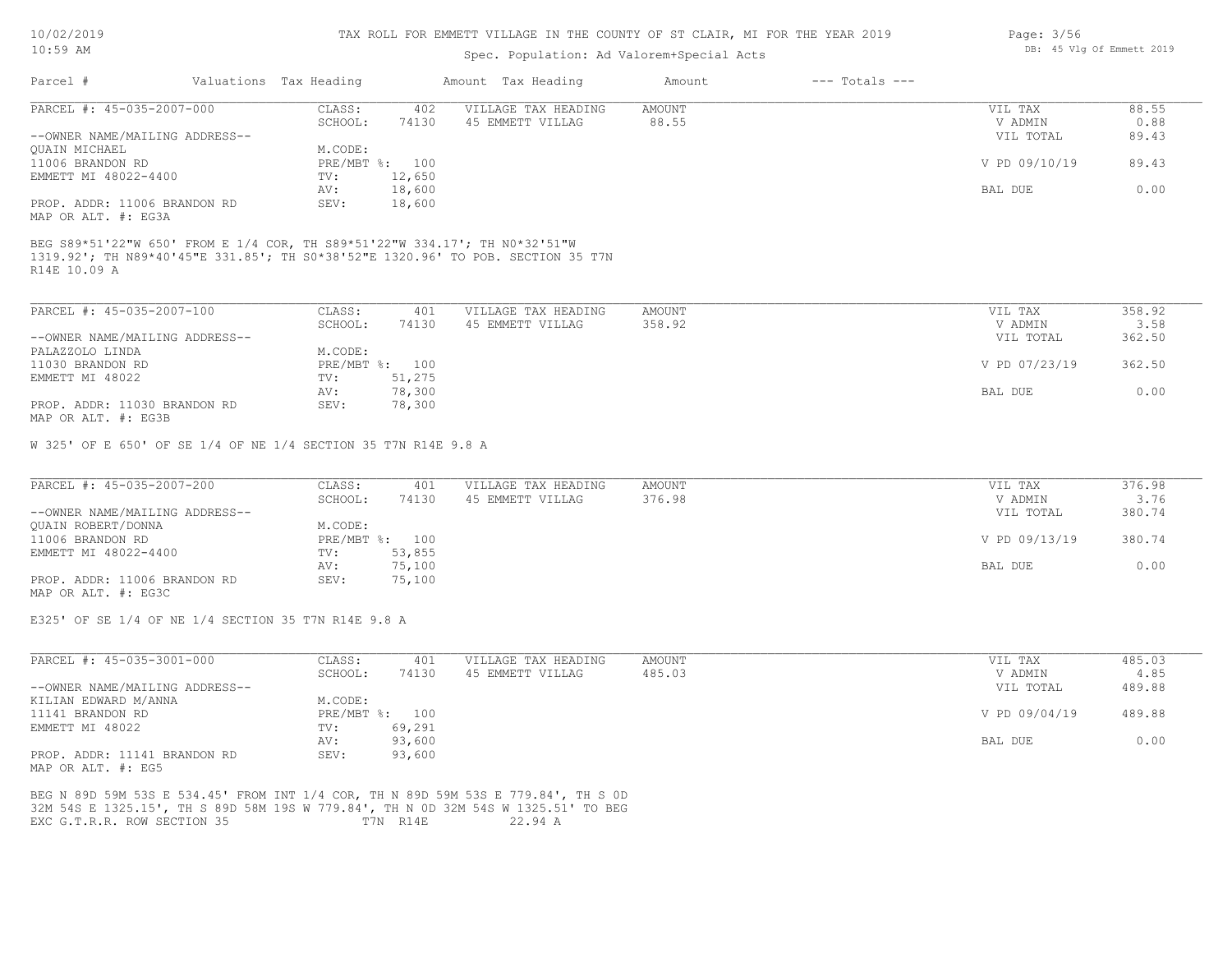| 10/02/2019 |  |
|------------|--|
| 10:59 AM   |  |

# Spec. Population: Ad Valorem+Special Acts

|                                                                                   |                        |                | spec. Population: Ad valorem+special Acts |                  |                    |                    |                |
|-----------------------------------------------------------------------------------|------------------------|----------------|-------------------------------------------|------------------|--------------------|--------------------|----------------|
| Parcel #                                                                          | Valuations Tax Heading |                | Amount Tax Heading                        | Amount           | $---$ Totals $---$ |                    |                |
| PARCEL #: 45-035-3001-100                                                         | CLASS:<br>SCHOOL:      | 402<br>74130   | VILLAGE TAX HEADING<br>45 EMMETT VILLAG   | AMOUNT<br>120.75 |                    | VIL TAX<br>V ADMIN | 120.75<br>1.20 |
| --OWNER NAME/MAILING ADDRESS--                                                    |                        |                |                                           |                  |                    | VIL TOTAL          | 121.95         |
| KILIAN JOHN T/MAUREEN                                                             | M.CODE:                |                |                                           |                  |                    |                    |                |
| 1584 WESTBROOK                                                                    |                        | PRE/MBT %: 100 |                                           |                  |                    | V PD 09/10/19      | 121.95         |
| MADISON HEIGHTS MI 48071                                                          | TV:                    | 17,250         |                                           |                  |                    |                    |                |
|                                                                                   | AV:                    | 23,800         |                                           |                  |                    | BAL DUE            | 0.00           |
| PROP. ADDR: BRANDON RD                                                            | SEV:                   | 23,800         |                                           |                  |                    |                    |                |
| MAP OR ALT. #: EG58                                                               |                        |                |                                           |                  |                    |                    |                |
| BEG AT INT 1/4 COR, TH N89^59'53"E 534.45', TH S0^32'54"E 1325.51', TH S89^58'19W |                        |                |                                           |                  |                    |                    |                |
| 538.98', TH NO^21'9"W TO BEG EXC G.T.R.R. ROW SECTION 35<br>14.06 A               |                        |                | T7N R14E                                  |                  |                    |                    |                |
| PARCEL #: 45-035-3002-000                                                         | CLASS:                 | 401            | VILLAGE TAX HEADING                       | AMOUNT           |                    | VIL TAX            | 331.09         |
|                                                                                   | SCHOOL:                | 74130          | 45 EMMETT VILLAG                          | 331.09           |                    | V ADMIN            | 3.31           |
| --OWNER NAME/MAILING ADDRESS--                                                    |                        |                |                                           |                  |                    |                    | 334.40         |
| LA MAY DANIEL/HELEN                                                               | M.CODE:                |                |                                           |                  |                    | VIL TOTAL          |                |
|                                                                                   |                        | PRE/MBT %: 100 |                                           |                  |                    |                    |                |
| 11007 BRANDON RD                                                                  |                        |                |                                           |                  |                    | V PD 09/04/19      | 334.40         |
| EMMETT MI 48022-4401                                                              | TV:<br>AV:             | 47,299         |                                           |                  |                    | BAL DUE            | 0.00           |
|                                                                                   |                        | 68,800         |                                           |                  |                    |                    |                |
| PROP. ADDR: 11007 BRANDON RD<br>MAP OR ALT. #: EG4                                | SEV:                   | 68,800         |                                           |                  |                    |                    |                |
| N233 FT OF E 139 FT OF SE 1/4 0.74 A SEC 35 T7N R14E                              |                        |                |                                           |                  |                    |                    |                |
| PARCEL #: 45-035-3003-000                                                         | CLASS:                 | 102            | VILLAGE TAX HEADING                       | AMOUNT           |                    | VIL TAX            | 172.33         |
|                                                                                   | SCHOOL:                | 74130          | 45 EMMETT VILLAG                          | 172.33           |                    | V ADMIN            | 1.72           |
| --OWNER NAME/MAILING ADDRESS--                                                    |                        |                |                                           |                  |                    | VIL TOTAL          | 174.05         |
| QUAIN REV. TRUST                                                                  | M.CODE:                |                |                                           |                  |                    |                    |                |
| 11225 CHERRY LAWN                                                                 |                        | PRE/MBT %: 100 |                                           |                  |                    | V PD 08/20/19      | 174.05         |
| BRIGHTON MI 48114                                                                 | TV:                    | 24,619         |                                           |                  |                    |                    |                |
|                                                                                   | AV:                    | 97,700         |                                           |                  |                    | BAL DUE            | 0.00           |
| PROP. ADDR: BRANDON RD                                                            | SEV:                   | 97,700         |                                           |                  |                    |                    |                |
| MAP OR ALT. #: EG8A                                                               |                        |                |                                           |                  |                    |                    |                |
|                                                                                   |                        |                |                                           |                  |                    |                    |                |

1/4 EXC W 150' OF E 499' OF N 415' SECTION 35 T7N R14E 55.84 A NE 1/4 OF SE 1/4 EXC GTRR R/W & EXC N 233 FT OF E 139 FT & N 1/2 OF SE 1/4 OF SE

| PARCEL #: 45-035-3003-100      | CLASS:       | 401    | VILLAGE TAX HEADING | AMOUNT | VIL TAX       | 342.66 |
|--------------------------------|--------------|--------|---------------------|--------|---------------|--------|
|                                | SCHOOL:      | 74130  | 45 EMMETT VILLAG    | 342.66 | V ADMIN       | 3.42   |
| --OWNER NAME/MAILING ADDRESS-- |              |        |                     |        | VIL TOTAL     | 346.08 |
| LAMAY HOLLY M                  | M.CODE:      |        |                     |        |               |        |
| 11043 BRANDON RD               | $PRE/MBT$ %: | 100    |                     |        | V PD 09/10/19 | 346.08 |
| EMMETT MI 48022                | TV:          | 48,952 |                     |        |               |        |
|                                | AV:          | 64,900 |                     |        | BAL DUE       | 0.00   |
| PROP. ADDR: 11043 BRANDON RD   | SEV:         | 64,900 |                     |        |               |        |
| MAP OR ALT. #: EG8B            |              |        |                     |        |               |        |

 $\mathcal{L}_\mathcal{L} = \mathcal{L}_\mathcal{L} = \mathcal{L}_\mathcal{L} = \mathcal{L}_\mathcal{L} = \mathcal{L}_\mathcal{L} = \mathcal{L}_\mathcal{L} = \mathcal{L}_\mathcal{L} = \mathcal{L}_\mathcal{L} = \mathcal{L}_\mathcal{L} = \mathcal{L}_\mathcal{L} = \mathcal{L}_\mathcal{L} = \mathcal{L}_\mathcal{L} = \mathcal{L}_\mathcal{L} = \mathcal{L}_\mathcal{L} = \mathcal{L}_\mathcal{L} = \mathcal{L}_\mathcal{L} = \mathcal{L}_\mathcal{L}$ 

W150' OF E 499' OF N 415' OF SE 1/4 SECTION 35 T7N R14E 1.42 A

Page: 4/56 DB: 45 Vlg Of Emmett 2019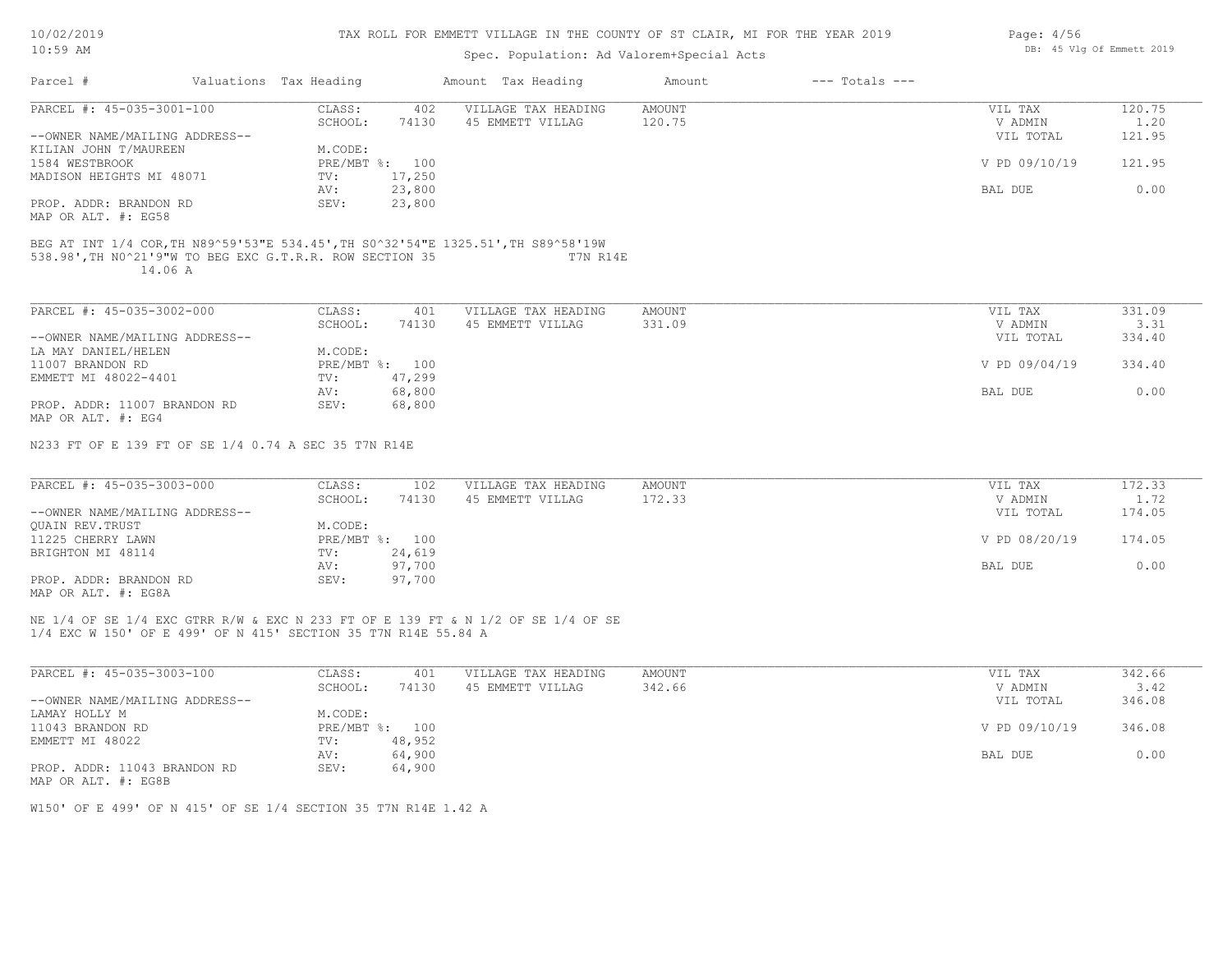#### TAX ROLL FOR EMMETT VILLAGE IN THE COUNTY OF ST CLAIR, MI FOR THE YEAR 2019

### Spec. Population: Ad Valorem+Special Acts

| Page: 5/56 |  |                           |  |
|------------|--|---------------------------|--|
|            |  | DB: 45 Vlg Of Emmett 2019 |  |

| 87.82<br>VIL TAX       |
|------------------------|
| 0.87<br>V ADMIN        |
| 88.69<br>VIL TOTAL     |
|                        |
| V PD 09/04/19<br>88.69 |
|                        |
| 0.00<br>BAL DUE        |
|                        |
|                        |

MAP OR ALT. #: EG7A

S041'25"E 651.06' TO BEG SECTION 35 T7N R14E 10.006 A BEG W 648.38' FROM SE SEC COR,TH W 675',TH N028'16"W 648',TH N8944'24"E 667.13' TH

| PARCEL #: 45-035-3004-100         | CLASS:     | 302      | VILLAGE TAX HEADING | AMOUNT | 65.86<br>VIL TAX       |
|-----------------------------------|------------|----------|---------------------|--------|------------------------|
|                                   | SCHOOL:    | 74130    | 45 EMMETT VILLAG    | 65.86  | 0.65<br>V ADMIN        |
| --OWNER NAME/MAILING ADDRESS--    |            |          |                     |        | 66.51<br>VIL TOTAL     |
| DORSEY DANNY W H/W, DORSEY MARY A | M.CODE:    |          |                     |        |                        |
| 4518 EMMETT RD                    | PRE/MBT %: | $\Omega$ |                     |        | V PD 07/19/19<br>66.51 |
| EMMETT MI 48022                   | TV:        | 9,409    |                     |        |                        |
|                                   | AV:        | 28,900   |                     |        | 0.00<br>BAL DUE        |
| PROP. ADDR: 11118 BURT RD         | SEV:       | 28,900   |                     |        |                        |
| MAP OR ALT. #: EG7B               |            |          |                     |        |                        |

24S E 318.38', TH S 0D 41M 25S E 652.5' TO BEG SECTION 35 T7N R14E 4.76 A BEG W 330' FROM SE SEC COR, TH W 318.38', TH N 0D 41M 25S W 651.06', TH N 89D 44M

| PARCEL #: 45-035-3004-200      | CLASS:     | 201     | VILLAGE TAX HEADING | AMOUNT | VIL TAX       | 552.34 |
|--------------------------------|------------|---------|---------------------|--------|---------------|--------|
|                                | SCHOOL:    | 74130   | 45 EMMETT VILLAG    | 552.34 | V ADMIN       | 5.52   |
| --OWNER NAME/MAILING ADDRESS-- |            |         |                     |        | VIL TOTAL     | 557.86 |
| REEVES KENNETH A               | M.CODE:    |         |                     |        |               |        |
| 3961 HITCHINGS                 | PRE/MBT %: |         |                     |        | V PD 08/07/19 | 557.86 |
| FORT GRATIOT MI 48059          | TV:        | 78,906  |                     |        |               |        |
|                                | AV:        | 102,700 |                     |        | BAL DUE       | 0.00   |
| PROP. ADDR: 11116 BURT RD      | SEV:       | 102,700 |                     |        |               |        |
|                                |            |         |                     |        |               |        |

MAP OR ALT. #: EG7C

654' TO BEG SECTION 35 T7N R14E 4.94 A BEG AT SE SEC COR,TH W 330',TH N041'25"W 652.5',TH N89 44'24"E 330',TH S041'25"E

| PARCEL #: 45-035-3005-000      | CLASS:  | 401            | VILLAGE TAX HEADING | AMOUNT | VIL TAX       | 459.01 |
|--------------------------------|---------|----------------|---------------------|--------|---------------|--------|
|                                | SCHOOL: | 74130          | 45 EMMETT VILLAG    | 459.01 | V ADMIN       | 4.59   |
| --OWNER NAME/MAILING ADDRESS-- |         |                |                     |        | VIL TOTAL     | 463.60 |
| GUDME BRAD                     | M.CODE: |                |                     |        |               |        |
| 11172 BURT RD                  |         | PRE/MBT %: 100 |                     |        | V PD 09/04/19 | 463.60 |
| EMMETT MI 48022                | TV:     | 65,573         |                     |        |               |        |
|                                | AV:     | 95,400         |                     |        | BAL DUE       | 0.00   |
| PROP. ADDR: 11172 BURT RD      | SEV:    | 95,400         |                     |        |               |        |
| MAP OR ALT. #: EG6C            |         |                |                     |        |               |        |

5.41 A S0^15'9"E 1325.13',TH W 177.95' TO BEG SECTION 35 T7N R14E BEG E 964.94' FROM S 1/4 COR,TH N0^15'9"W 1325.21',TH S 89^58'24"E 177.95',TH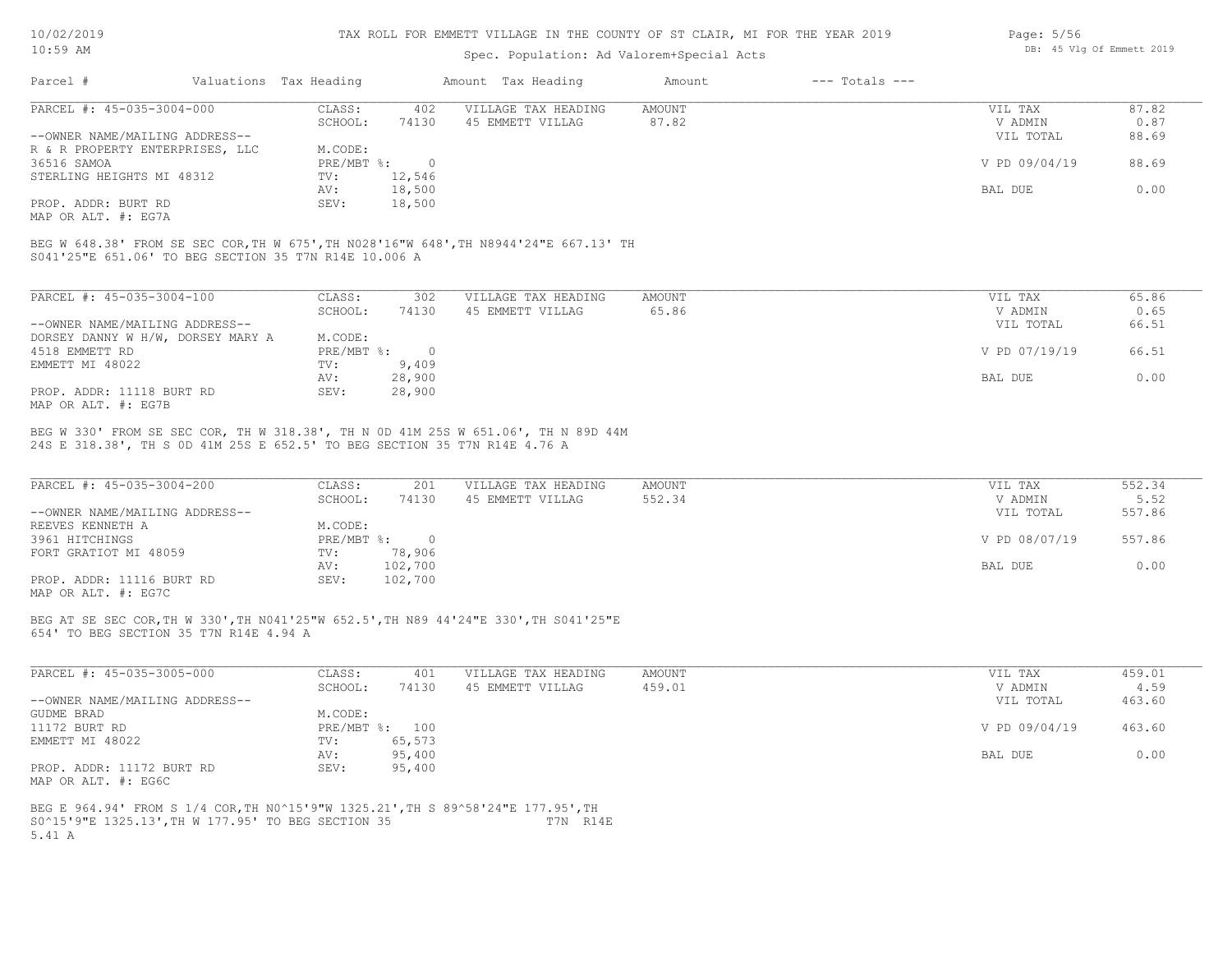#### TAX ROLL FOR EMMETT VILLAGE IN THE COUNTY OF ST CLAIR, MI FOR THE YEAR 2019

# Spec. Population: Ad Valorem+Special Acts

| Page: $6/56$ |  |                           |  |
|--------------|--|---------------------------|--|
|              |  | DB: 45 Vlg Of Emmett 2019 |  |

| Parcel #                          | Valuations Tax Heading |        | Amount Tax Heading  | Amount | $---$ Totals $---$ |               |       |
|-----------------------------------|------------------------|--------|---------------------|--------|--------------------|---------------|-------|
| PARCEL #: 45-035-3005-100         | CLASS:                 | 402    | VILLAGE TAX HEADING | AMOUNT |                    | VIL TAX       | 66.59 |
|                                   | SCHOOL:                | 74130  | 45 EMMETT VILLAG    | 66.59  |                    | V ADMIN       | 0.66  |
| --OWNER NAME/MAILING ADDRESS--    |                        |        |                     |        |                    | VIL TOTAL     | 67.25 |
| QUAIN GALIA L/TUCKER A/FRANKLIN J | M.CODE:                |        |                     |        |                    |               |       |
| 410 N. BATCHEWANA                 | $PRE/MBT$ %:           |        |                     |        |                    | V PD 09/10/19 | 67.25 |
| CLAWSON MI 48017                  | TV:                    | 9,513  |                     |        |                    |               |       |
|                                   | AV:                    | 14,600 |                     |        |                    | BAL DUE       | 0.00  |
| PROP. ADDR: BURT RD               | SEV:                   | 14,600 |                     |        |                    |               |       |
|                                   |                        |        |                     |        |                    |               |       |

MAP OR ALT. #: EG6D

S028'16"E 1325.08',TH W 180.49' TO BEG SECTION 35 T7N R14E 5.14 A BEG E 1142.89' FROM S 1/4 COR,TH N015'9"W 1325.13',TH S8958'24"E 175.43',TH

| PARCEL #: 45-035-3005-200      | CLASS:     | 401    | VILLAGE TAX HEADING | AMOUNT | 434.93<br>VIL TAX       |
|--------------------------------|------------|--------|---------------------|--------|-------------------------|
|                                | SCHOOL:    | 74130  | 45 EMMETT VILLAG    | 434.93 | 4.34<br>V ADMIN         |
| --OWNER NAME/MAILING ADDRESS-- |            |        |                     |        | 439.27<br>VIL TOTAL     |
| MC CLELLAND LARRY              | M.CODE:    |        |                     |        |                         |
| 11176 BURT RD                  | PRE/MBT %: | 100    |                     |        | 439.27<br>V PD 09/10/19 |
| EMMETT MI 48022                | TV:        | 62,134 |                     |        |                         |
|                                | AV:        | 93,700 |                     |        | 0.00<br>BAL DUE         |
| PROP. ADDR: 11176 BURT RD      | SEV:       | 93,700 |                     |        |                         |
| MAP OR ALT. #: EG6E            |            |        |                     |        |                         |

#### 1325.21',TH W 177.94' TO BEG SECTION 35 T7N R14E 5.41 A BEG E 787' FROM S 1/4 COR,TH N0^15'9"W 13325.29',TH S89^58'24"E 177.94'TH S0^15'9"E

| PARCEL #: 45-035-3006-000      | CLASS:  | 401            | VILLAGE TAX HEADING | AMOUNT | VIL TAX       | 385.70 |
|--------------------------------|---------|----------------|---------------------|--------|---------------|--------|
|                                | SCHOOL: | 74130          | 45 EMMETT VILLAG    | 385.70 | V ADMIN       | 3.85   |
| --OWNER NAME/MAILING ADDRESS-- |         |                |                     |        | VIL TOTAL     | 389.55 |
| CLARK CHRISTOPHER ALAN         | M.CODE: |                |                     |        |               |        |
| 11188 BURT RD                  |         | PRE/MBT %: 100 |                     |        | V PD 09/10/19 | 389.55 |
| EMMETT MI 48022-4407           | TV:     | 55,100         |                     |        |               |        |
|                                | AV:     | 55,100         |                     |        | BAL DUE       | 0.00   |
| PROP. ADDR: 11188 BURT RD      | SEV:    | 55,100         |                     |        |               |        |
| MAP OR ALT. #: EG6B            |         |                |                     |        |               |        |

E324 FT MEAS ON S SEC LINE OF W 787 FT OF SW 1/4 OF SE 1/4 9.82 A SEC 35 T7N R14E

| PARCEL #: 45-035-3007-000                                  | CLASS:     | 401    | VILLAGE TAX HEADING | AMOUNT | VIL TAX   | 288.78 |
|------------------------------------------------------------|------------|--------|---------------------|--------|-----------|--------|
|                                                            | SCHOOL:    | 74130  | 45 EMMETT VILLAG    | 288.78 | V ADMIN   | 2.88   |
| --OWNER NAME/MAILING ADDRESS--                             |            |        |                     |        | VIL TOTAL | 291.66 |
| BERNARDI DINO / BRENDA                                     | M.CODE:    |        |                     |        |           |        |
| 11276 BURT RD                                              | PRE/MBT %: |        |                     |        | BAL DUE   | 291.66 |
| EMMETT MI 48022                                            | TV:        | 41,255 |                     |        |           |        |
|                                                            | AV:        | 53,300 |                     |        |           |        |
| PROP. ADDR: 11276 BURT RD<br>$MAD$ $CD$ $BID$ $H$ , $DACD$ | SEV:       | 53,300 |                     |        |           |        |

MAP OR ALT. #: EG6A

9S E 1325.59'TH W 154.33' TOTHE BEG SEC 35 T7N R14E 4.7 A BEG AT S 1/4 COR.TH N 0D 15M 9S W 1325.66',TH S 89D 58M 24S E 154.33', TH S OD 15M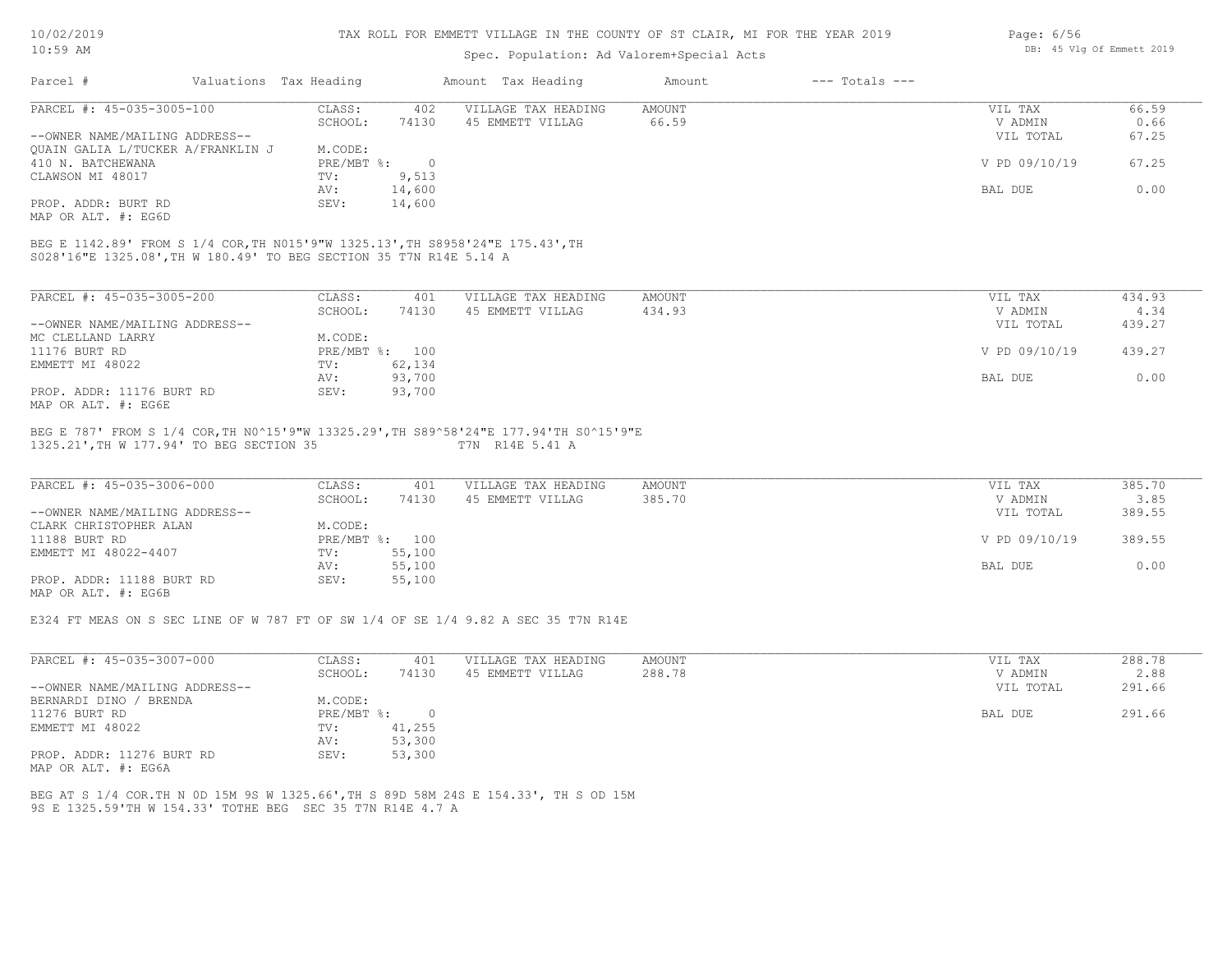#### TAX ROLL FOR EMMETT VILLAGE IN THE COUNTY OF ST CLAIR, MI FOR THE YEAR 2019

### Spec. Population: Ad Valorem+Special Acts

| Parcel #                       | Valuations Tax Heading |        | Amount Tax Heading  | Amount | $---$ Totals $---$ |           |       |
|--------------------------------|------------------------|--------|---------------------|--------|--------------------|-----------|-------|
| PARCEL #: 45-035-3007-100      | CLASS:                 | 402    | VILLAGE TAX HEADING | AMOUNT |                    | VIL TAX   | 65.86 |
|                                | SCHOOL:                | 74130  | 45 EMMETT VILLAG    | 65.86  |                    | V ADMIN   | 0.65  |
| --OWNER NAME/MAILING ADDRESS-- |                        |        |                     |        |                    | VIL TOTAL | 66.51 |
| BERNARDI DINO JR               | M.CODE:                |        |                     |        |                    |           |       |
| 4858 S MILL                    | PRE/MBT %:             |        |                     |        |                    | BAL DUE   | 66.51 |
| DRYDEN MI 48428                | TV:                    | 9,409  |                     |        |                    |           |       |
|                                | AV:                    | 14,100 |                     |        |                    |           |       |
| PROP. ADDR: BURT RD            | SEV:                   | 14,100 |                     |        |                    |           |       |
|                                |                        |        |                     |        |                    |           |       |

MAP OR ALT. #: EG6A2

S0^15'9"E 1325.52',TH W 154.33' TO BEG SECTION 35 T7N R14E 4.70 A BEG E 154.33' FROM S 1/4 COR,TH N0^15'9"W 1325.59',TH S89^58'24"E 154.33',TH

| PARCEL #: 45-035-3007-200      | CLASS:     | 402    | VILLAGE TAX HEADING | AMOUNT | 35.09<br>VIL TAX       |
|--------------------------------|------------|--------|---------------------|--------|------------------------|
|                                | SCHOOL:    | 74130  | 45 EMMETT VILLAG    | 35.09  | 0.35<br>V ADMIN        |
| --OWNER NAME/MAILING ADDRESS-- |            |        |                     |        | 35.44<br>VIL TOTAL     |
| ADAMS DAVE/ CLIFFORD           | M.CODE:    |        |                     |        |                        |
| 25667 PRINCESS DR.             | PRE/MBT %: | $\cap$ |                     |        | V PD 09/16/19<br>35.44 |
| NEW BALTIMORE MI 48051         | TV:        | 5,013  |                     |        |                        |
|                                | AV:        | 14,100 |                     |        | 0.00<br>BAL DUE        |
| PROP. ADDR: BURT RD            | SEV:       | 14,100 |                     |        |                        |
| MAP OR ALT. #: EG6A3           |            |        |                     |        |                        |

 4.70 A S0^15'9"E 1325.44;,TH W 154.34' TO BEG SECTION 35 T7N R14E BEG E 308.66' FROM S 1/4 COR,TH N0^15'9"W 1325.52',TH S89^58'24"E 154.34',TH

| PARCEL #: 45-036-1001-001      | CLASS:  | 102            | VILLAGE TAX HEADING | AMOUNT | VIL TAX       | 350.23 |
|--------------------------------|---------|----------------|---------------------|--------|---------------|--------|
|                                | SCHOOL: | 74130          | 45 EMMETT VILLAG    | 350.23 | V ADMIN       | 3.50   |
| --OWNER NAME/MAILING ADDRESS-- |         |                |                     |        | VIL TOTAL     | 353.73 |
| CENTENNIAL PINES FARMS, INC    | M.CODE: |                |                     |        |               |        |
| 2775 BRICKER RD                |         | PRE/MBT %: 100 |                     |        | V PD 08/07/19 | 353.73 |
| GOODELLS MI 48027              | TV:     | 50,033         |                     |        |               |        |
|                                | AV:     | 110,400        |                     |        | BAL DUE       | 0.00   |
| PROP. ADDR: 2775 BRICKER RD    | SEV:    | 110,400        |                     |        |               |        |
| $\frac{1}{2}$                  |         |                |                     |        |               |        |

MAP OR ALT. #: EG16A

 T7N R14E 76.37 A SPLIT ON 10/14/2005 FROM 0S W 454.62', TH S 2D 24M 40S W 454.81', TH N 87D 5M 0S W 921.01' TO BEG SECTION 36 OF A 1482.39' RADIUS CV TO THE LEFT, L.C. BEARS S 24D 33M 40S W 82.72', TH N 75D 8M 40S W 2191.29', TH S 75D 8M 0S E 76.94' TO W'LY LINE OF M-19, SW'LY 82.73' ALG ARC BEG W 1/4 COR, TH N 2D 33M 5S E 2646.05', TH S 87D 1M 35S E 1315.31', TH S 2D 25M

74-19-036-1001-000;

Page: 7/56 DB: 45 Vlg Of Emmett 2019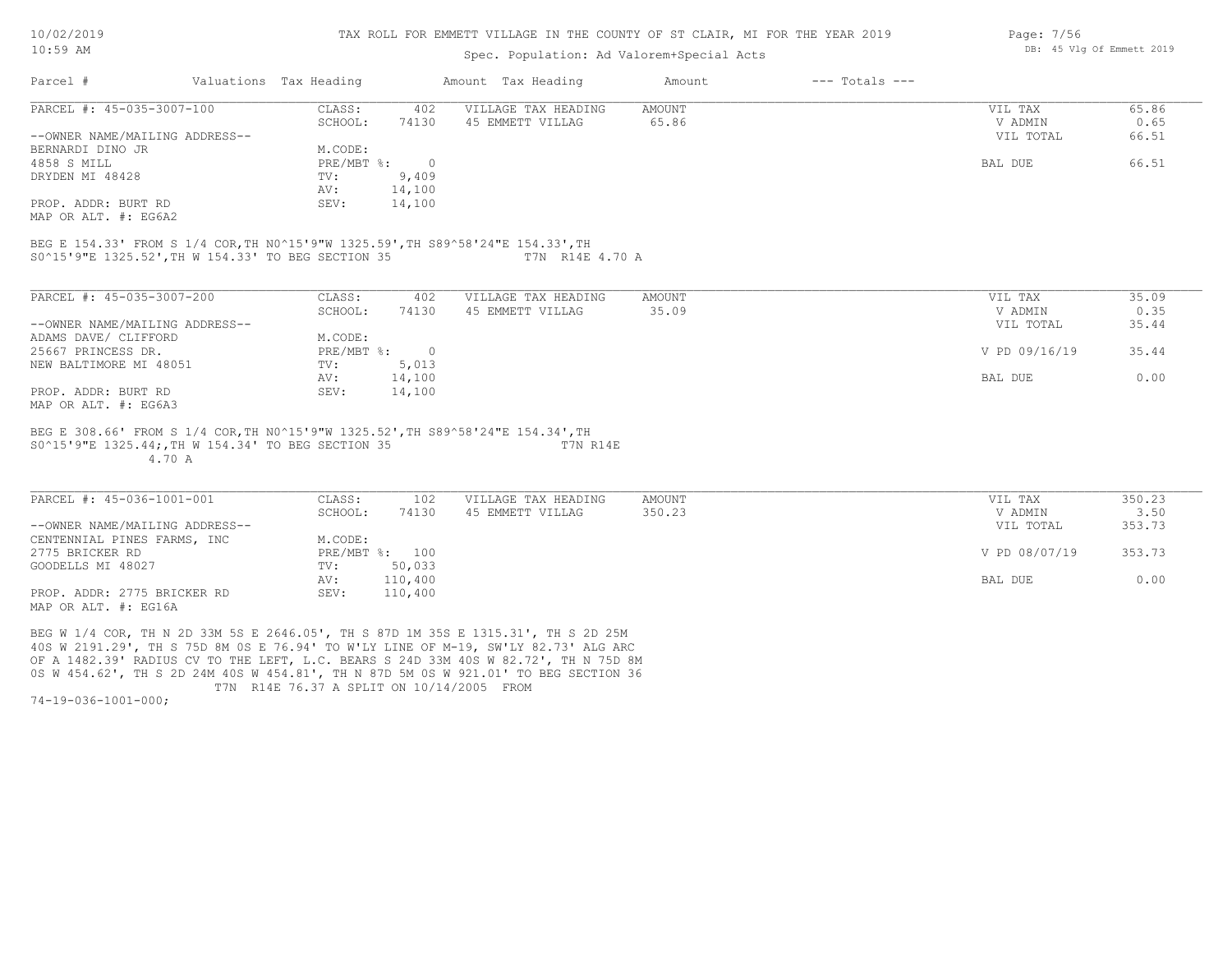### Spec. Population: Ad Valorem+Special Acts

| Parcel #                       | Valuations Tax Heading |        | Amount Tax Heading  | Amount | $---$ Totals $---$ |               |        |
|--------------------------------|------------------------|--------|---------------------|--------|--------------------|---------------|--------|
| PARCEL #: 45-036-1001-101      | CLASS:                 | 401    | VILLAGE TAX HEADING | AMOUNT |                    | VIL TAX       | 389.78 |
|                                | SCHOOL:                | 74130  | 45 EMMETT VILLAG    | 389.78 |                    | V ADMIN       | 3.89   |
| --OWNER NAME/MAILING ADDRESS-- |                        |        |                     |        |                    | VIL TOTAL     | 393.67 |
| OLEJNIK ROBERT                 | M.CODE:                |        |                     |        |                    |               |        |
| 9901 RYNN RD                   | $PRE/MBT$ %:           |        |                     |        |                    | V PD 08/27/19 | 393.67 |
| AVOCA MI 48006                 | TV:                    | 55,683 |                     |        |                    |               |        |
|                                | AV:                    | 81,300 |                     |        |                    | BAL DUE       | 0.00   |
| PROP. ADDR: 3257 KINNEY RD     | SEV:                   | 81,300 |                     |        |                    |               |        |
| MAP OR ALT, #: EG16B           |                        |        |                     |        |                    |               |        |

 3.85 A SPLIT 10/14/2005 FROM 74-19-036-1001-100, 74-19-036-1001-000; W 222.92', TH N 87D 5M 0S W 400' TO BEG SECTION 36 T7N R14E 1482.39' RADIUS CV TO THE LEFT, L.C. BEARS S 20D 10M 25S W 144.24' TH S 2D 25M 40S E 454.62' TO W'LY LNE OF M-19, TH SW'LY 144.3' ALG W'LY LINE OF M-19 & THE ARC OF A BEG S 87D 5M 0S E 921.01' FROM W 1/4 COR, TH N 2D 25M 40S E 454.81', TH S 75D 8M 0S

| PARCEL #: 45-036-1002-000      | CLASS:     | 201    | VILLAGE TAX HEADING | AMOUNT | VIL TAX       | 399.00 |
|--------------------------------|------------|--------|---------------------|--------|---------------|--------|
|                                | SCHOOL:    | 74130  | 45 EMMETT VILLAG    | 399.00 | V ADMIN       | 3.99   |
| --OWNER NAME/MAILING ADDRESS-- |            |        |                     |        | VIL TOTAL     | 402.99 |
| JAG ENTERPRISE                 | M.CODE:    |        |                     |        |               |        |
| 10820 DUNNIGAN RD              | PRE/MBT %: |        |                     |        | V PD 09/10/19 | 402.99 |
| EMMETT MI 48022                | TV:        | 57,000 |                     |        |               |        |
|                                | AV:        | 57,000 |                     |        | BAL DUE       | 0.00   |
| PROP. ADDR: 10820 DUNNIGAN RD  | SEV:       | 57,000 |                     |        |               |        |
| MAP OR ALT. #: EG14K1          |            |        |                     |        |               |        |

T7N R14E 7.53 A 385.43', TH S 29D 9M W 240.92', TH N 50D 39M W 428.02' TO BEG SECTION 36 708.45' & S 50D 39M E 310.7' FROM N 1/4 COR, TH N 39D 21M E 250', TH S 48D 43M E 310.7', TH N 2D 22M E 408.45' TO BEG; AND BEG N 87D 8M W 1349.35' & S 2D 22M W S 2D 22M W 250', TH S 42D 50M 48S W 185.55', TH S 39D 21M W 250', TH N 50D 39M W BEG N 87D 8M W 1349.35' & S 2D 22M W 300' FROM N 1/4 COR, TH S 87D 8M E 519.05' TH

| PARCEL #: 45-036-1002-100           | CLASS:     | 201   | VILLAGE TAX HEADING | AMOUNT | VIL TAX       | 30.26 |
|-------------------------------------|------------|-------|---------------------|--------|---------------|-------|
|                                     | SCHOOL:    | 74130 | 45 EMMETT VILLAG    | 30.26  | V ADMIN       | 0.30  |
| --OWNER NAME/MAILING ADDRESS--      |            |       |                     |        | VIL TOTAL     | 30.56 |
| JAG ENTERPRISE                      | M.CODE:    |       |                     |        |               |       |
| 10134 BRENNAN RD                    | PRE/MBT %: | 0     |                     |        | V PD 09/10/19 | 30.56 |
| AVOCA MI 48006                      | TV:        | 4,323 |                     |        |               |       |
|                                     | AV:        | 9,500 |                     |        | BAL DUE       | 0.00  |
| PROP. ADDR: RYNN RD                 | SEV:       | 9,500 |                     |        |               |       |
| $\cdots$ $\cdots$ $\cdots$ $\cdots$ |            |       |                     |        |               |       |

MAP OR ALT. #: EG14K2

 1.50 A TH N 2D 22M E 300', TH S 87D 3M E 219.05' TO BEG SECTION 36 T7N R14E BEG N 87D 8M W 1130.3' FROM N 1/4 COR, TH S 2D 22M W 300', TH N 87D 3M W 219.05', Page: 8/56 DB: 45 Vlg Of Emmett 2019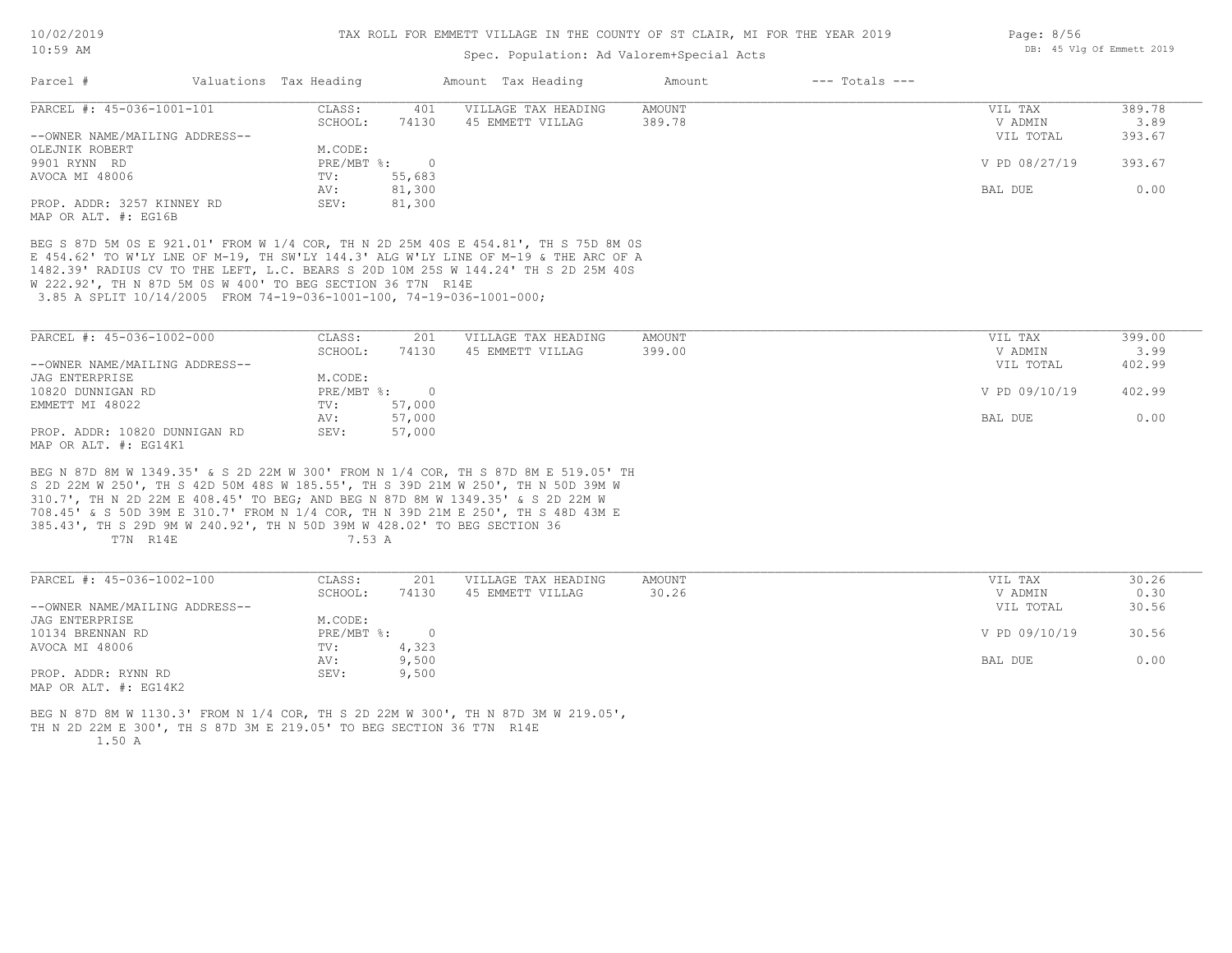#### TAX ROLL FOR EMMETT VILLAGE IN THE COUNTY OF ST CLAIR, MI FOR THE YEAR 2019

### Spec. Population: Ad Valorem+Special Acts

| Parcel #                       | Valuations Tax Heading |                | Amount Tax Heading  | Amount | $---$ Totals $---$ |               |        |
|--------------------------------|------------------------|----------------|---------------------|--------|--------------------|---------------|--------|
| PARCEL #: 45-036-1003-000      | CLASS:                 | 401            | VILLAGE TAX HEADING | AMOUNT |                    | VIL TAX       | 532.69 |
|                                | SCHOOL:                | 74130          | 45 EMMETT VILLAG    | 532.69 |                    | V ADMIN       | 5.32   |
| --OWNER NAME/MAILING ADDRESS-- |                        |                |                     |        |                    | VIL TOTAL     | 538.01 |
| LEVIN PAUL/MICHELLE            | M.CODE:                |                |                     |        |                    |               |        |
| 10835 RYNN RD                  |                        | PRE/MBT %: 100 |                     |        |                    | V PD 09/10/19 | 538.01 |
| EMMETT MI 48022                | TV:                    | 76,099         |                     |        |                    |               |        |
|                                | AV:                    | 114,800        |                     |        |                    | BAL DUE       | 0.00   |
| PROP. ADDR: 10835 RYNN RD      | SEV:                   | 114,800        |                     |        |                    |               |        |

MAP OR ALT. #: EG14C/F

FT TO BEG. 3.09 A SEC 36 T7N R14E FT, TH N 87 DEG 8 MIN W 450 FT, TH N 2 DEG 22 MIN E 300 FT, TH S 87 DEG 8 MIN E 450 BEG ON N SEC LINE N 87 DEG 8 MIN W 680.3 FT FROM N 1/4 COR, TH S 2 DEG 22 MIN W 300

| PARCEL #: 45-036-1006-000      | CLASS:  | 401            | VILLAGE TAX HEADING | AMOUNT | VIL TAX       | 404.82 |
|--------------------------------|---------|----------------|---------------------|--------|---------------|--------|
|                                | SCHOOL: | 74130          | 45 EMMETT VILLAG    | 404.82 | V ADMIN       | 4.04   |
| --OWNER NAME/MAILING ADDRESS-- |         |                |                     |        | VIL TOTAL     | 408.86 |
| STAMM LAURA/ DAVID             | M.CODE: |                |                     |        |               |        |
| 3405 KINNEY RD                 |         | PRE/MBT %: 100 |                     |        | V PD 09/10/19 | 408.86 |
| EMMETT MI 48022                | TV:     | 57,832         |                     |        |               |        |
|                                | AV:     | 81,400         |                     |        | BAL DUE       | 0.00   |
| PROP. ADDR: 3405 KINNEY RD     | SEV:    | 81,400         |                     |        |               |        |
| MAP OR ALT. #: EG14H/J         |         |                |                     |        |               |        |

8M 'E 497.03' TO BEG SECTION 36 T7N R14E 7.71 A TH N 48D 43'M W 385.43',TH N 41D 50M '48S "E 185.55' ,TH N M2D 22'M E 250',TH S 87D 330.65' & S2D 52M 'W 300' TO W'LY LINE M-19 FROM N 1/4 COR,TH S 89D 09M 'W 704.51' W OF N 1/4 COR,TH S 2 D 22M 'W 300', TH S 87D 8M' E TO M-19 & BEG N 87D 8M W THAT PART OF NW 1/4 LYING W OF NEW M-19 & N & E OF A LINE, BEG ON N SEC LINE 680.3'

| PARCEL #: 45-036-1008-001                     | CLASS:       | 401    | VILLAGE TAX HEADING | AMOUNT | VIL TAX       | 85.00 |
|-----------------------------------------------|--------------|--------|---------------------|--------|---------------|-------|
|                                               | SCHOOL:      | 74130  | 45 EMMETT VILLAG    | 85.00  | V ADMIN       | 0.85  |
| --OWNER NAME/MAILING ADDRESS--                |              |        |                     |        | VIL TOTAL     | 85.85 |
| BIRKENSHAW ROBERT                             | M.CODE:      |        |                     |        |               |       |
| P.O. BOX 188                                  | $PRE/MBT$ %: |        |                     |        | V PD 09/13/19 | 85.85 |
| EMMETT MI 48022                               | TV:          | 12,144 |                     |        |               |       |
|                                               | AV:          | 15,400 |                     |        | BAL DUE       | 0.00  |
| PROP. ADDR: 3301 EMMETT RD                    | SEV:         | 15,400 |                     |        |               |       |
| $MAD$ $CD$ $ATH$ $H$ , $DCDI$ $D/2I/2I/2E/2E$ |              |        |                     |        |               |       |

MAP OR ALT. #: EG14A/B/24/25/26

19-036-1009-000, 19-036-1010-000; R14E 3.63 A SPLIT ON 11/21/2007 FROM 19-036-1008-000, 19-036-1007-000, PART OF N 1/2 OF SE 1/4 OF NW 1/4 LYING SW OF M-21 & E OF EMMETT RD SECTION 36 T7N 1/4 ALSO W 99' OF E 231' OF N 99' OF S 660' OF SE 1/4 OF NW 1/4 & E 393 FT OF THAT 594' OF THE E 132' OF THE SE 1/4 & N 66' OF THE S 660' OF E 132' OF SE 1/4 OF NW THE N 66' OF THE S 458' OF THE E 132' OF THE SE 1/4 OF NW 1/4 & THE N 136' OF THE S Page: 9/56 DB: 45 Vlg Of Emmett 2019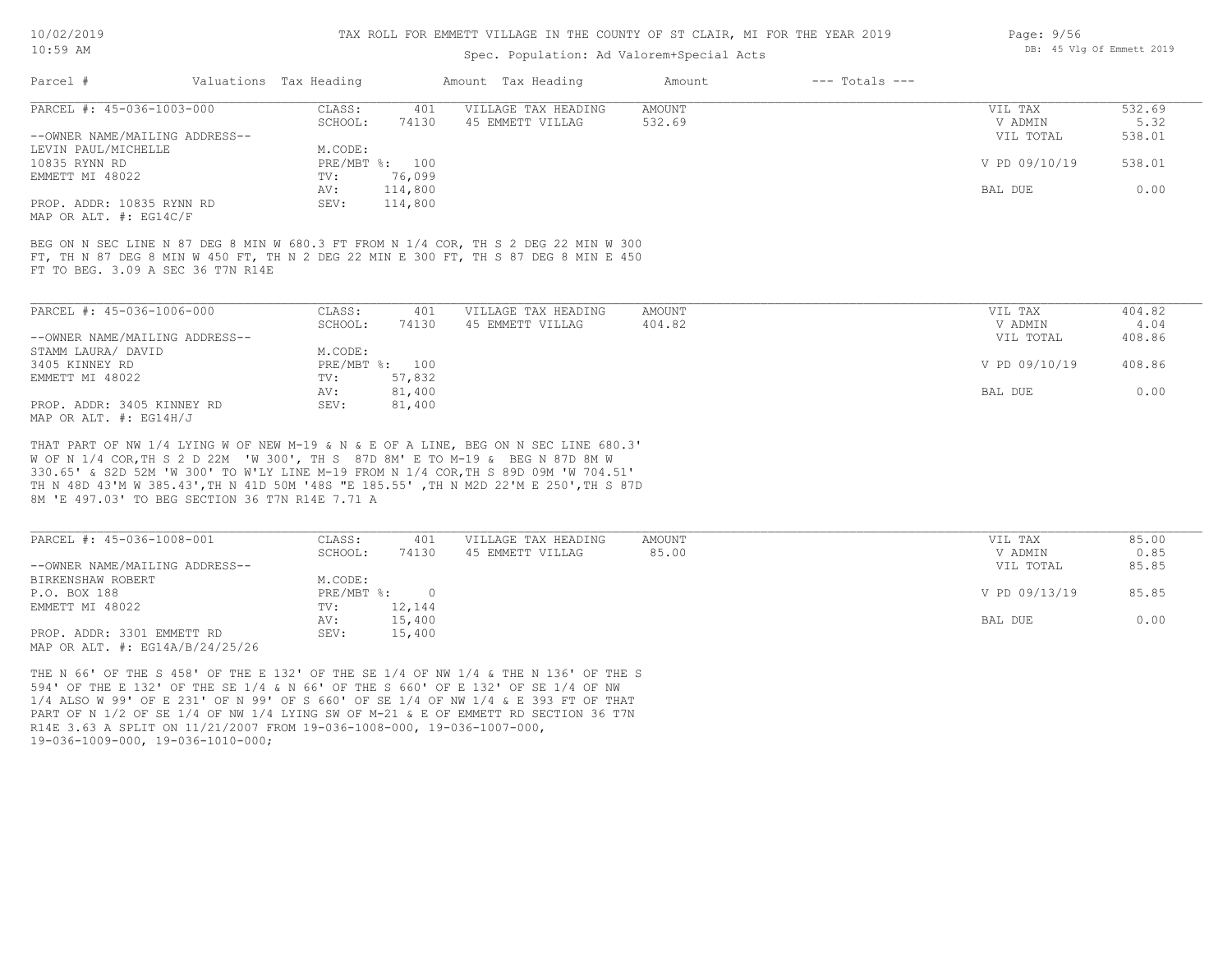| 10/02/2019 |  |
|------------|--|
| 10:59 AM   |  |

### Spec. Population: Ad Valorem+Special Acts

| Page: 10/56 |  |                           |  |
|-------------|--|---------------------------|--|
|             |  | DB: 45 Vlg Of Emmett 2019 |  |

| Parcel #                       | Valuations Tax Heading |        | Amount Tax Heading  | Amount | $---$ Totals $---$ |           |        |
|--------------------------------|------------------------|--------|---------------------|--------|--------------------|-----------|--------|
| PARCEL #: 45-036-1011-000      | CLASS:                 | 201    | VILLAGE TAX HEADING | AMOUNT |                    | VIL TAX   | 180.59 |
|                                | SCHOOL:                | 74130  | 45 EMMETT VILLAG    | 180.59 |                    | V ADMIN   | 1.80   |
| --OWNER NAME/MAILING ADDRESS-- |                        |        |                     |        |                    | VIL TOTAL | 182.39 |
| FULLERTON JAMES/S ET-AL        | M.CODE:                |        |                     |        |                    |           |        |
| 21735 GREGORY                  | $PRE/MBT$ %:           |        |                     |        |                    | BAL DUE   | 182.39 |
| DEARBORN MI 48124              | TV:                    | 25,799 |                     |        |                    |           |        |
|                                | AV:                    | 43,100 |                     |        |                    |           |        |
| PROP. ADDR: 3279 EMMETT RD     | SEV:                   | 43,100 |                     |        |                    |           |        |
| MAP OR ALT. #: EG23            |                        |        |                     |        |                    |           |        |

T7N R14E THE N 227 FT OF THE S 392 FT OF THE E 132 FT OF THE SE 1/4 OF NW 1/4 .69 A SEC 36

| PARCEL #: 45-036-1012-000      | CLASS:     | 401    | VILLAGE TAX HEADING | AMOUNT | VIL TAX   | 319.79 |
|--------------------------------|------------|--------|---------------------|--------|-----------|--------|
|                                | SCHOOL:    | 74130  | 45 EMMETT VILLAG    | 319.79 | V ADMIN   | 3.19   |
| --OWNER NAME/MAILING ADDRESS-- |            |        |                     |        | VIL TOTAL | 322.98 |
| BECK DAVID J/GAIL R.           | M.CODE:    |        |                     |        |           |        |
| 10772 BRANDON RD               | PRE/MBT %: | 100    |                     |        | BAL DUE   | 322.98 |
| EMMETT MI 48022                | TV:        | 45,685 |                     |        |           |        |
|                                | AV:        | 66,500 |                     |        |           |        |
| PROP. ADDR: 10772 BRANDON RD   | SEV:       | 66,500 |                     |        |           |        |
| MAP OR ALT. #: EG22            |            |        |                     |        |           |        |

THEREOF. 3.63 A SEC 36 T7N R14E 946.9 FT & EXC E 132 FT OF N 495 FT THEREOF & EXC W 99 FT OF E 231 FT OF N 99 FT THAT PART OF S 1/2 OF SE 1/4 OF NW 1/4 LYING N & W OF BRANDON & EMMETT RDS, EXC W

| PARCEL #: 45-036-1012-100                                                                                                                                                                                                                                                                                                                     | CLASS:  | 402            | VILLAGE TAX HEADING | AMOUNT | VIL TAX       | 57.75 |
|-----------------------------------------------------------------------------------------------------------------------------------------------------------------------------------------------------------------------------------------------------------------------------------------------------------------------------------------------|---------|----------------|---------------------|--------|---------------|-------|
|                                                                                                                                                                                                                                                                                                                                               | SCHOOL: | 74130          | 45 EMMETT VILLAG    | 57.75  | V ADMIN       | 0.57  |
| --OWNER NAME/MAILING ADDRESS--                                                                                                                                                                                                                                                                                                                |         |                |                     |        | VIL TOTAL     | 58.32 |
| PIERCE DENNIS R.TRUST                                                                                                                                                                                                                                                                                                                         | M.CODE: |                |                     |        |               |       |
| 10895 BRANDON RD                                                                                                                                                                                                                                                                                                                              |         | PRE/MBT %: 100 |                     |        | V PD 09/10/19 | 58.32 |
| EMMETT MI 48022                                                                                                                                                                                                                                                                                                                               | TV:     | 8,251          |                     |        |               |       |
|                                                                                                                                                                                                                                                                                                                                               | AV:     | 10,600         |                     |        | BAL DUE       | 0.00  |
| PROP. ADDR: BRANDON RD                                                                                                                                                                                                                                                                                                                        | SEV:    | 10,600         |                     |        |               |       |
| $M \wedge D$ $\wedge D$ $\wedge T$ $\wedge D$ $\wedge$ $\wedge$ $\wedge$ $\wedge$ $\wedge$ $\wedge$ $\wedge$ $\wedge$ $\wedge$ $\wedge$ $\wedge$ $\wedge$ $\wedge$ $\wedge$ $\wedge$ $\wedge$ $\wedge$ $\wedge$ $\wedge$ $\wedge$ $\wedge$ $\wedge$ $\wedge$ $\wedge$ $\wedge$ $\wedge$ $\wedge$ $\wedge$ $\wedge$ $\wedge$ $\wedge$ $\wedge$ |         |                |                     |        |               |       |

MAP OR ALT. #: EG22B

 2.80 A N2^34'25"E 396',TH N87^4'W 99',TH N2^34'25"E 99' TO BEG SECTION 36 T7N R14E 214.43', RADIUS 263.43', CHORD BEARING N56^10'54"E 208.56',TH N87^4'E 63.04',TH S2^34'25"W 429.17',TH S87^4'W E 161',TH S4^1'50"W 190.65',TH ALG CURV TO LEFT BEG S2^34'25"W 1983.26' & N87^4'W 231' FROM N 1/4 COR, TH N87^4'W 162',TH

| PARCEL #: 45-036-1013-000      | CLASS:  | 401            | VILLAGE TAX HEADING | AMOUNT | VIL TAX       | 202.39 |
|--------------------------------|---------|----------------|---------------------|--------|---------------|--------|
|                                | SCHOOL: | 74130          | 45 EMMETT VILLAG    | 202.39 | V ADMIN       | 2.02   |
| --OWNER NAME/MAILING ADDRESS-- |         |                |                     |        | VIL TOTAL     | 204.41 |
| HAZELMAN JACK E/MATILDA        | M.CODE: |                |                     |        |               |        |
| 10782 BRANDON RD               |         | PRE/MBT %: 100 |                     |        | V PD 07/19/19 | 204.41 |
| EMMETT MI 48022-4506           | TV:     | 28,914         |                     |        |               |        |
|                                | AV:     | 37,300         |                     |        | BAL DUE       | 0.00   |
| PROP. ADDR: 10782 BRANDON RD   | SEV:    | 37,300         |                     |        |               |        |
| MAP OR ALT. #: EG21A           |         |                |                     |        |               |        |

THE E 100 FT OF W 946.9 FT OF S 1/2 OF SE 1/4 OF NW 1/4 1.51 A SEC 36 T7N R14E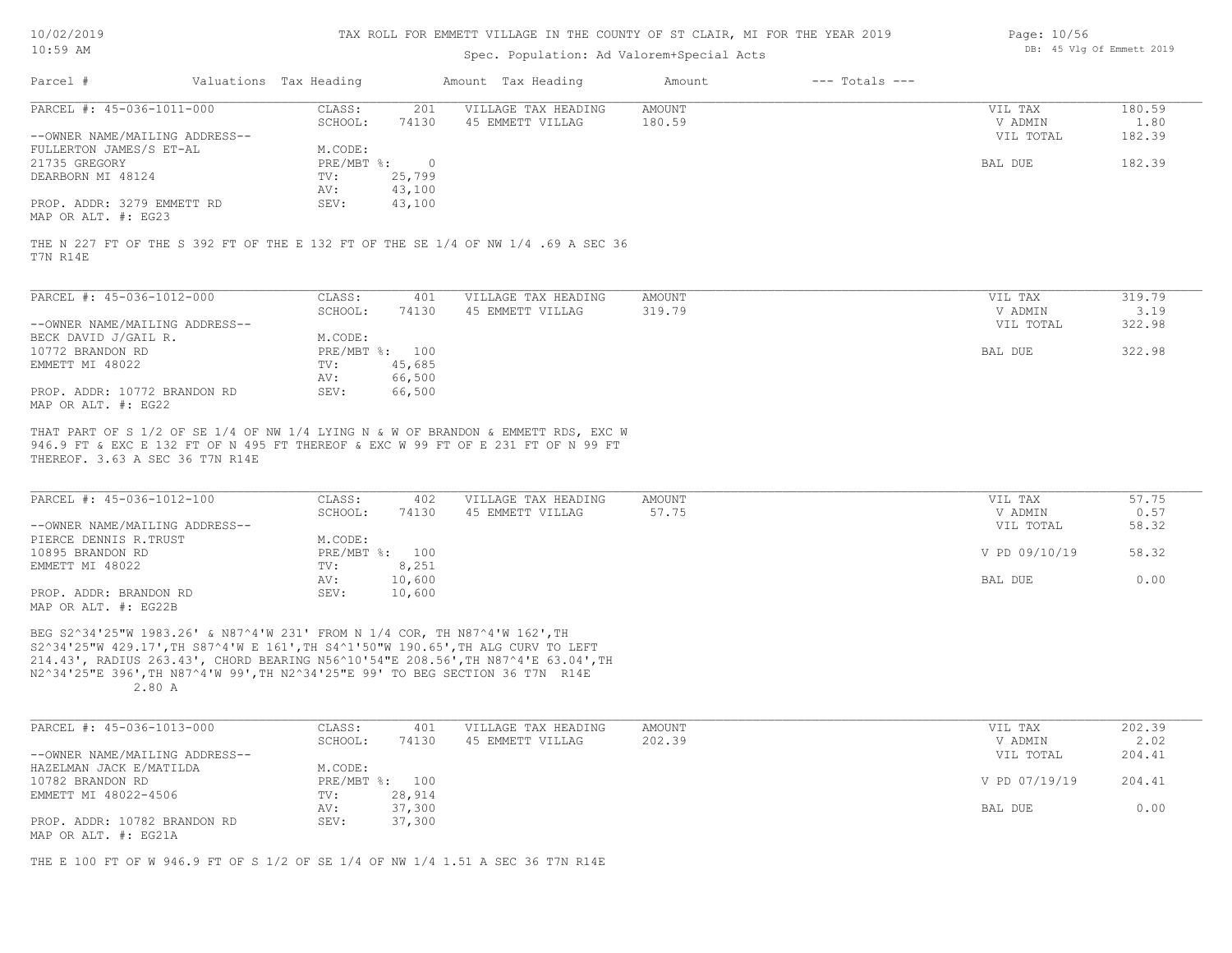### TAX ROLL FOR EMMETT VILLAGE IN THE COUNTY OF ST CLAIR, MI FOR THE YEAR 2019

### Spec. Population: Ad Valorem+Special Acts

| Parcel #                       | Valuations Tax Heading |        | Amount Tax Heading  | Amount | $---$ Totals $---$ |               |        |
|--------------------------------|------------------------|--------|---------------------|--------|--------------------|---------------|--------|
| PARCEL #: 45-036-1014-000      | CLASS:                 | 401    | VILLAGE TAX HEADING | AMOUNT |                    | VIL TAX       | 150.25 |
|                                | SCHOOL:                | 74130  | 45 EMMETT VILLAG    | 150.25 |                    | V ADMIN       | 1.50   |
| --OWNER NAME/MAILING ADDRESS-- |                        |        |                     |        |                    | VIL TOTAL     | 151.75 |
| MCNESKY GUY                    | M.CODE:                |        |                     |        |                    |               |        |
| 10786 BRANDON RD               | PRE/MBT %: 100         |        |                     |        |                    | V PD 09/10/19 | 151.75 |
| EMMETT MI 48022                | TV:                    | 21,465 |                     |        |                    |               |        |
|                                | AV:                    | 28,200 |                     |        |                    | BAL DUE       | 0.00   |
| PROP. ADDR: 10786 BRANDON RD   | SEV:                   | 28,200 |                     |        |                    |               |        |

MAP OR ALT. #: EG21C

E70 FT OF W 846.9 FT OF S 1/2 OF SE 1/4 OF NW 1/4 1.06 A SEC 36 T7N R14E

| PARCEL #: 45-036-1016-001      | CLASS:     | 401    | VILLAGE TAX HEADING | AMOUNT | VIL TAX       | 267.12 |
|--------------------------------|------------|--------|---------------------|--------|---------------|--------|
|                                | SCHOOL:    | 74130  | 45 EMMETT VILLAG    | 267.12 | V ADMIN       | 2.67   |
| --OWNER NAME/MAILING ADDRESS-- |            |        |                     |        | VIL TOTAL     | 269.79 |
| KEEGAN PATRICK V               | M.CODE:    |        |                     |        |               |        |
| 3207 QUAIN RD                  | PRE/MBT %: |        |                     |        | V PD 07/24/19 | 269.79 |
| EMMETT MI 48022                | TV:        | 38,161 |                     |        |               |        |
|                                | AV:        | 55,100 |                     |        | BAL DUE       | 0.00   |
| PROP. ADDR: 10806 BRANDON RD   | SEV:       | 55,100 |                     |        |               |        |
| MAP OR ALT. $\#$ : EG20/21B    |            |        |                     |        |               |        |

11/08/2007 FROM 19-036-1016-000, 19-036-1015-000; E 235' OF W 776.9' OF S 1/2 OF SE 1/4 OF NW 1/4 SECTION 36 T7N R14E 3.51 A SPLIT ON

| PARCEL #: 45-036-1017-000           | CLASS:     | 708   | VILLAGE TAX HEADING | AMOUNT | VIL TAX   | 0.00 |
|-------------------------------------|------------|-------|---------------------|--------|-----------|------|
|                                     | SCHOOL:    | 74130 | 45 EMMETT VILLAG    | 0.00   | V ADMIN   | 0.00 |
| --OWNER NAME/MAILING ADDRESS--      |            |       |                     |        | VIL TOTAL | 0.00 |
| MOONEY REAL ESTATE HOLDINGS NON PRO | M.CODE:    |       |                     |        |           |      |
| 12 STATE STREET                     | PRE/MBT %: |       |                     |        | BAL DUE   | 0.00 |
| DETROIT MI 48226-1825               | TV:        |       |                     |        |           |      |
|                                     | AV:        |       |                     |        |           |      |
| PROP. ADDR: 10828 BRANDON RD        | SEV:       |       |                     |        |           |      |
| MAP OR ALT. #: EG19A                |            |       |                     |        |           |      |

80D 16M E 103.31' SECTION 36 T7N R14E 3.7 A S 87D 4M E 1356.82' & N 23D 9M E 378.97' FROM W 1/4 COR,TH S 71D 6M E 285' TH S ALL THAT PART OF THE W 541.9' OF SE 1/4 OF NW 1/4 LYING E OF M-19 & S OF A LINE BEG

| PARCEL #: 45-036-1017-100      | CLASS:     | 704   | VILLAGE TAX HEADING | AMOUNT | VIL TAX   | 0.00 |
|--------------------------------|------------|-------|---------------------|--------|-----------|------|
|                                | SCHOOL:    | 74130 | 45 EMMETT VILLAG    | 0.00   | V ADMIN   | 0.00 |
| --OWNER NAME/MAILING ADDRESS-- |            |       |                     |        | VIL TOTAL | 0.00 |
| YALE PUBLIC SCHOOLS            | M.CODE:    |       |                     |        |           |      |
| 198 SCHOOL DR                  | PRE/MBT %: |       |                     |        | BAL DUE   | 0.00 |
| YALE MI 48097-3342             | TV:        |       |                     |        |           |      |
|                                | AV:        |       |                     |        |           |      |
| PROP. ADDR: BRANDON RD         | SEV:       |       |                     |        |           |      |
| MAP OR ALT. #: EG19B           |            |       |                     |        |           |      |

103.31',TH N 71D 6M W 285' TO BEG. SECTION 36 T7N R14E 7.84 A S 23D 4M W 373.72',TH N 87D 4M W 400.11',TH S 3D 12M 30S W 393.98',TH N 80D 16M 50D 35M E 217.85',TH S 2D 34M W 21.24', TH S 39D 25M W 18',TH S 50D 35M E 13.49',TH 323.25',TH S 87D 4M E 23.53', TH N 29D 12M E 550.15',TH N 79D 21M E 228.45',TH S BEG S 87D 4M E 1356.82' & N 23D 9M E 378.97' FROM W 1/4 COR,TH N 23D 9M E

Page: 11/56 DB: 45 Vlg Of Emmett 2019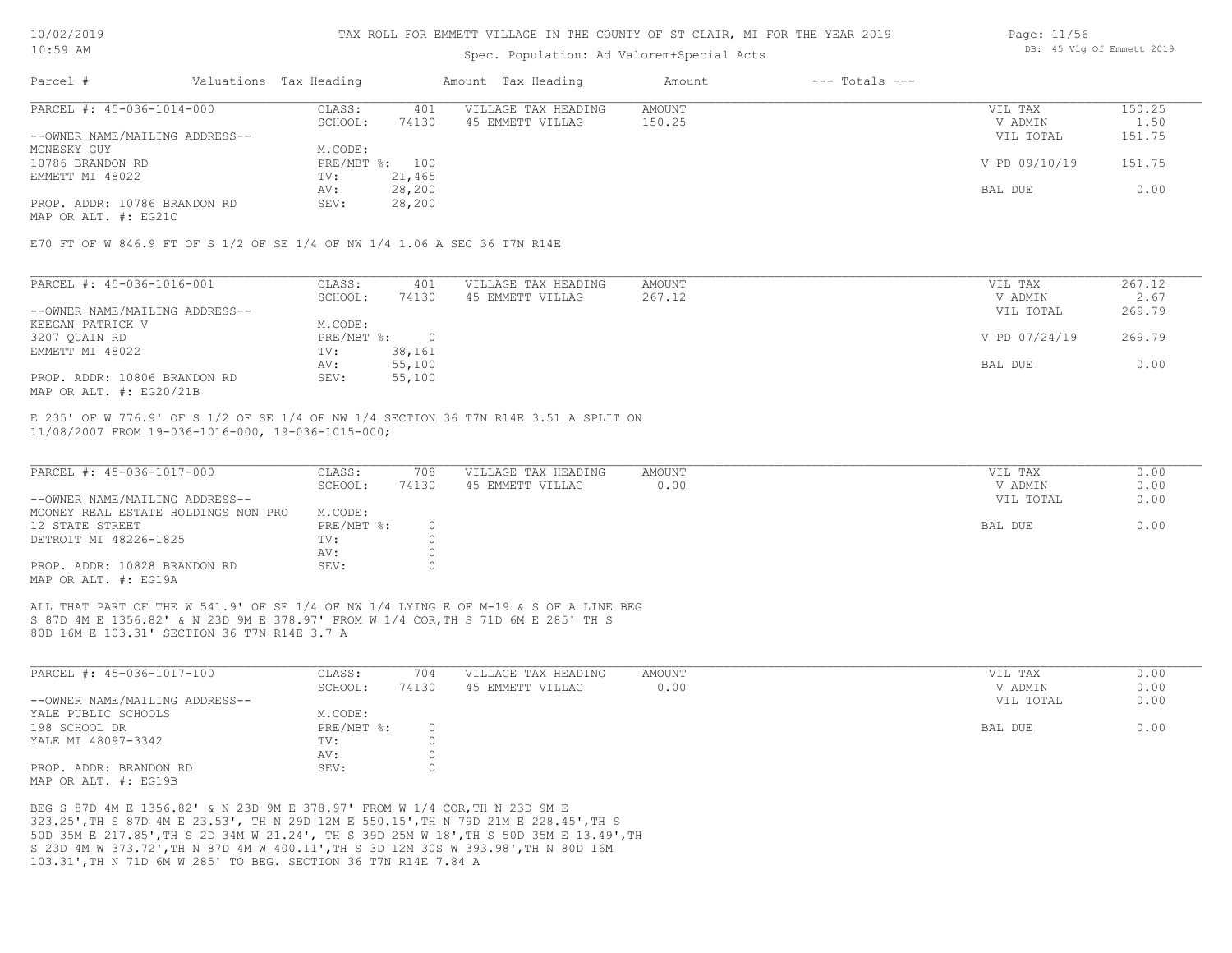### Spec. Population: Ad Valorem+Special Acts

| Parcel #                       | Valuations Tax Heading |        | Amount Tax Heading  | Amount | $---$ Totals $---$ |               |        |
|--------------------------------|------------------------|--------|---------------------|--------|--------------------|---------------|--------|
| PARCEL #: 45-036-1018-000      | CLASS:                 | 401    | VILLAGE TAX HEADING | AMOUNT |                    | VIL TAX       | 293.27 |
|                                | SCHOOL:                | 74130  | 45 EMMETT VILLAG    | 293.27 |                    | V ADMIN       | 2.93   |
| --OWNER NAME/MAILING ADDRESS-- |                        |        |                     |        |                    | VIL TOTAL     | 296.20 |
| BOURY DAVID / CHRISTINE        | M.CODE:                |        |                     |        |                    |               |        |
| 3301 KINNEY RD                 | PRE/MBT %: 100         |        |                     |        |                    | V PD 09/10/19 | 296.20 |
| EMMETT MI 48022                | TV:                    | 41,897 |                     |        |                    |               |        |
|                                | AV:                    | 47,400 |                     |        |                    | BAL DUE       | 0.00   |
| PROP. ADDR: 3301 KINNEY RD     | SEV:                   | 47,400 |                     |        |                    |               |        |
| MAP OR ALT. #: EG17A           |                        |        |                     |        |                    |               |        |

M-19 1.08 A SEC 36 T7N R14E ON W LINE 1172.84 FT S OF C.L. M-21, TH S 79 DEG 37 MIN E TO M-19, & LYING W OF THAT PART OF N 241.75 FT OF S 695.25 FT OF E 1/2 OF NW 1/4 LYING S OF A LINE, BEG

| PARCEL #: 45-036-1019-000      | CLASS:  | 401            | VILLAGE TAX HEADING | AMOUNT | VIL TAX       | 471.65 |
|--------------------------------|---------|----------------|---------------------|--------|---------------|--------|
|                                | SCHOOL: | 74130          | 45 EMMETT VILLAG    | 471.65 | V ADMIN       | 4.71   |
| --OWNER NAME/MAILING ADDRESS-- |         |                |                     |        | VIL TOTAL     | 476.36 |
| MILLER SHERYL A                | M.CODE: |                |                     |        |               |        |
| 3319 KINNEY RD                 |         | PRE/MBT %: 100 |                     |        | V PD 09/10/19 | 476.36 |
| EMMETT MI 48022-3507           | TV:     | 67,379         |                     |        |               |        |
|                                | AV:     | 78,900         |                     |        | BAL DUE       | 0.00   |
| PROP. ADDR: 3319 KINNEY RD     | SEV:    | 78,900         |                     |        |               |        |
| MAP OR ALT. #: EG17B           |         |                |                     |        |               |        |

TH N 2 DEG 31 MIN E 146 FT TO BEG. 0.70 A SEC 36 T7N R14E 253.97 FT TH S 29 DEG 09 MIN W ALG M-19 152.74 FT, TH N 79 DEG 37 MIN W 184.85 FT BEG ON W LINE OF E 1/2 OF NW 1/4, 1026.84 FT S OF C.L. M-21, TH S 79 DEG 37 MIN E

| PARCEL #: 45-036-1020-000      | CLASS:  | 401            | VILLAGE TAX HEADING | AMOUNT | VIL TAX       | 254.32 |
|--------------------------------|---------|----------------|---------------------|--------|---------------|--------|
|                                | SCHOOL: | 74130          | 45 EMMETT VILLAG    | 254.32 | V ADMIN       | 2.54   |
| --OWNER NAME/MAILING ADDRESS-- |         |                |                     |        | VIL TOTAL     | 256.86 |
| PERRY LEONARD/MARG TRUST       | M.CODE: |                |                     |        |               |        |
| 3323 KINNEY RD                 |         | PRE/MBT %: 100 |                     |        | V PD 07/24/19 | 256.86 |
| EMMETT MI 48022-3507           | TV:     | 36,332         |                     |        |               |        |
|                                | AV:     | 50,000         |                     |        | BAL DUE       | 0.00   |
| PROP. ADDR: 3323 KINNEY RD     | SEV:    | 50,000         |                     |        |               |        |
| MAP OR ALT. #: EG18            |         |                |                     |        |               |        |

DEG 9 MIN E TO BEG. 1.25 A SEC 36 T7N R14E W 370.84 FT, TH S 2 DEG 27 MIN E 132 FT, TH S 79 DEG 37 MIN E TO RD C.L. TH N 29 BEG ON C.L. M-19 S 29 DEG 9 MIN W 544.8 FT FROM INT WITH C.L. M-21, TH N 79 1/2 DEG

| PARCEL #: 45-036-1021-000      | CLASS:     | 001   | VILLAGE TAX HEADING | AMOUNT | VIL TAX   | 0.00 |
|--------------------------------|------------|-------|---------------------|--------|-----------|------|
|                                | SCHOOL:    | 74130 | 45 EMMETT VILLAG    | 0.00   | V ADMIN   | 0.00 |
| --OWNER NAME/MAILING ADDRESS-- |            |       |                     |        | VIL TOTAL | 0.00 |
| AMTEC HOLDING LLC              | M.CODE:    |       |                     |        |           |      |
| 14220 BELLE RIVER RD           | PRE/MBT %: |       |                     |        | BAL DUE   | 0.00 |
| ALLENTON MI 48002              | TV:        |       |                     |        |           |      |
|                                | AV:        |       |                     |        |           |      |
| PROP. ADDR: DUNNIGAN RD        | SEV:       |       |                     |        |           |      |
| MAP OR ALT. #: EG14G           |            |       |                     |        |           |      |

A SEC 36 T7N R14E Split on 07/23/2018 into 45-036-1021-010, 45-036-1021-001; 544.8 FT, TH N 79 DEG 30 MIN W 370.84 FT, TH N 2 DEG 27 MIN E 894.84 FT TO BEG. 8.5 FT ON C.L. OF M-21 TO INT OF C.L. OF RE-LOC M-19, TH S 29 DEG 9 MIN W ON SAID C.L. BEG AT INT OF W LINE OF E 1/2 OF NW 1/4 & C.L. OF M-21, TH S 50 DEG 39 MIN E 765.3

Page: 12/56 DB: 45 Vlg Of Emmett 2019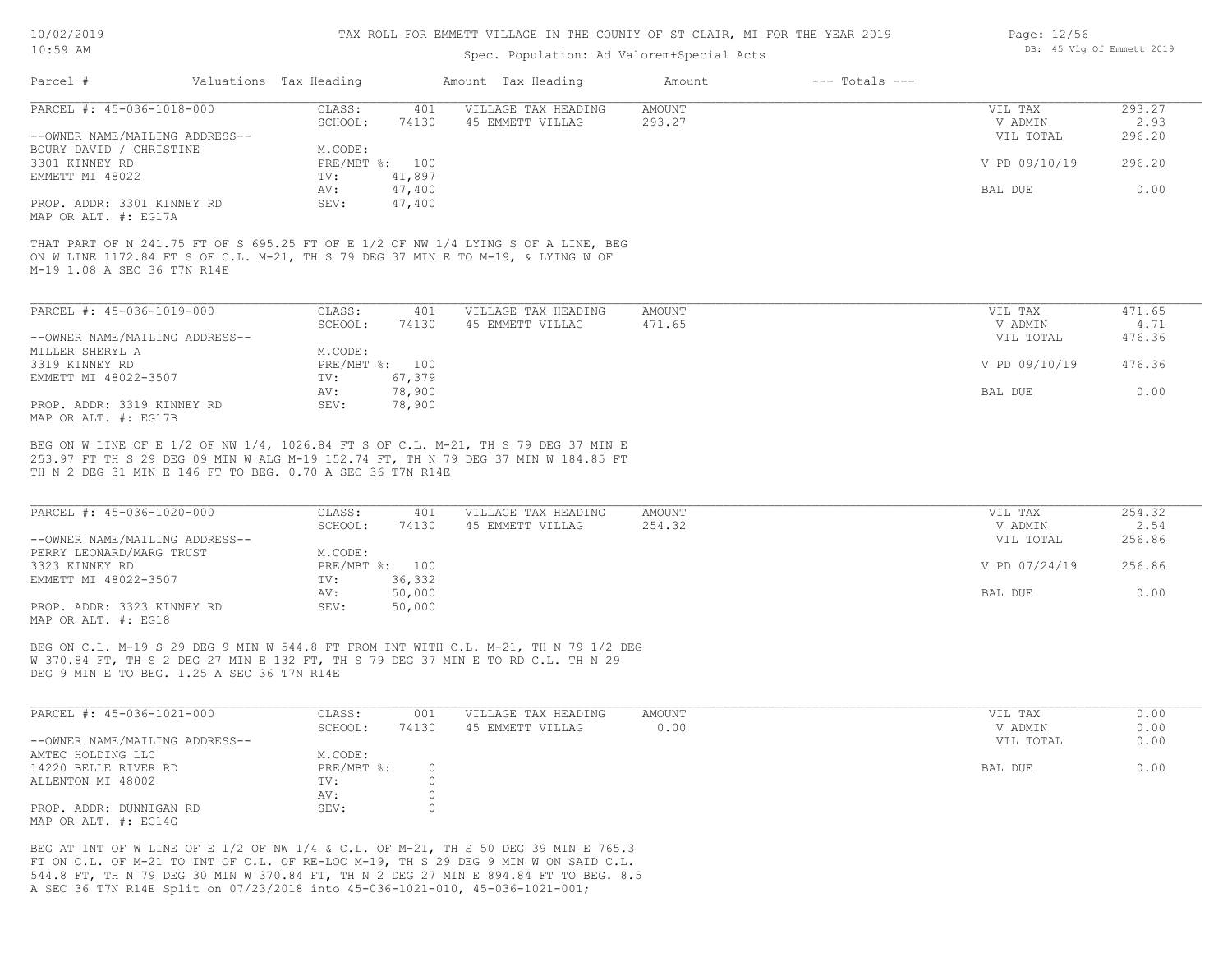### Spec. Population: Ad Valorem+Special Acts

| Page: 13/56 |  |                           |  |
|-------------|--|---------------------------|--|
|             |  | DB: 45 Vlg Of Emmett 2019 |  |

| Parcel #                                                                            | Valuations Tax Heading |         | Amount Tax Heading  | Amount | $---$ Totals $---$ |               |        |
|-------------------------------------------------------------------------------------|------------------------|---------|---------------------|--------|--------------------|---------------|--------|
| PARCEL #: 45-036-1021-001                                                           | CLASS:                 | 201     | VILLAGE TAX HEADING | AMOUNT |                    | VIL TAX       | 824.83 |
|                                                                                     | SCHOOL:                | 74130   | 45 EMMETT VILLAG    | 824.83 |                    | V ADMIN       | 8.24   |
| --OWNER NAME/MAILING ADDRESS--                                                      |                        |         |                     |        |                    | VIL TOTAL     | 833.07 |
| AMTEC HOLDING LLC                                                                   | M.CODE:                |         |                     |        |                    |               |        |
| 14220 BELLE RIVER RD                                                                | PRE/MBT %:             |         |                     |        |                    | V PD 08/09/19 | 833.07 |
| ALLENTON MI 48002                                                                   | TV:                    | 117,834 |                     |        |                    |               |        |
|                                                                                     | AV:                    | 124,200 |                     |        |                    | BAL DUE       | 0.00   |
| PROP. ADDR: 10823 DUNNIGAN RD                                                       | SEV:                   | 124,200 |                     |        |                    |               |        |
| MAP OR ALT. #: EG14G                                                                |                        |         |                     |        |                    |               |        |
|                                                                                     |                        |         |                     |        |                    |               |        |
| SPLIT/COMBINED ON 07/23/2018 FROM 45-036-1021-000; BEG N 86D 29M 36S E 1315.76' & S |                        |         |                     |        |                    |               |        |
| 04D 05M 09S E 786.61' FROM NW SEC COR, TH S 57D 07M 51S E 765.26', TH S 22D 45M 31S |                        |         |                     |        |                    |               |        |
| W 210.44', TH N 67D 14M 29S W 130.71', TH S 22D 45M 31S W 32.40', TH N 67D 14M 29S  |                        |         |                     |        |                    |               |        |
|                                                                                     |                        |         |                     |        |                    |               |        |

T7N R14E 6.46A W 78.52', TH N 85D 48M 39S W 368.92', TH N 04D 05M 09S W 893.91' TO BEG SECTION 36 W 241.10', TH S 22D 10M 08S W 224.40', TH S 67D 14M 29S E 369.50', TH S 22D 45M 31S

| PARCEL #: 45-036-1021-010      | CLASS:       | 201     | VILLAGE TAX HEADING | AMOUNT   | VIL TAX   | 1,235.69 |
|--------------------------------|--------------|---------|---------------------|----------|-----------|----------|
|                                | SCHOOL:      | 74130   | 45 EMMETT VILLAG    | 1,235.69 | V ADMIN   | 12.35    |
| --OWNER NAME/MAILING ADDRESS-- |              |         |                     |          | VIL TOTAL | 1,248.04 |
| EMMETT BTS                     | M.CODE:      |         |                     |          |           |          |
| 14600 DETROIT AVE SUITE 1500   | $PRE/MBT$ %: |         |                     |          | BAL DUE   | 1,248.04 |
| LAKEWOOD OH 44107              | TV:          | 176,528 |                     |          |           |          |
|                                | AV:          | 183,600 |                     |          |           |          |
| PROP. ADDR: 3331 KINNEY RD     | SEV:         | 183,600 |                     |          |           |          |
| MAP OR ALT. #: EG14G           |              |         |                     |          |           |          |

130.71' TO BEG SECTION 36 T7N R14E 2A 224.40', TH S 67D 14M 29S E 241.10', TH N 22D 45M 31S E 32.40', TH S 67D 14M 29S E SEC COR, TH S 22D 45M 31S W 256.79', TH N 67D 14M 29S W 369.50', TH N 22D 10M 08S E 04D 05M 09S E 786.61', S 57D 07M 51S E 765.26' & S 22D 45M 31S W 210.44' FROM NW SPLIT/COMBINED ON 07/23/2018 FROM 45-036-1021-000; BEG N 86D 29M 36S E 1315.76', S

| PARCEL #: 45-036-2001-000      | CLASS:       | 101     | VILLAGE TAX HEADING | AMOUNT | VIL TAX       | 155.29 |
|--------------------------------|--------------|---------|---------------------|--------|---------------|--------|
|                                | SCHOOL:      | 74130   | 45 EMMETT VILLAG    | 155.29 | V ADMIN       | 1.55   |
| --OWNER NAME/MAILING ADDRESS-- |              |         |                     |        | VIL TOTAL     | 156.84 |
| KEEGAN JAMES L/NANCY           | M.CODE:      |         |                     |        |               |        |
| 3516 EMMETT RD                 | $PRE/MBT$ %: | 100     |                     |        | V PD 07/19/19 | 156.84 |
| EMMETT MI 48022-3900           | TV:          | 22,185  |                     |        |               |        |
|                                | AV:          | 128,800 |                     |        | BAL DUE       | 0.00   |
| PROP. ADDR: EMMETT RD          | SEV:         | 128,800 |                     |        |               |        |
| MAP OR ALT. #: EG10            |              |         |                     |        |               |        |

NW 1/4 OF NE 1/4 40 A SEC 36 T7N R14E

| PARCEL #: 45-036-2002-000      | CLASS:  | 402            | VILLAGE TAX HEADING | AMOUNT | VIL TAX       | 146.37 |
|--------------------------------|---------|----------------|---------------------|--------|---------------|--------|
|                                | SCHOOL: | 74130          | 45 EMMETT VILLAG    | 146.37 | V ADMIN       | 1.46   |
| --OWNER NAME/MAILING ADDRESS-- |         |                |                     |        | VIL TOTAL     | 147.83 |
| KEEGAN JAMES L/NANCY           | M.CODE: |                |                     |        |               |        |
| 3516 EMMETT RD                 |         | PRE/MBT %: 100 |                     |        | V PD 07/19/19 | 147.83 |
| EMMETT MI 48022                | TV:     | 20,910         |                     |        |               |        |
|                                | AV:     | 30,000         |                     |        | BAL DUE       | 0.00   |
| PROP. ADDR: BRANDON RD         | SEV:    | 30,000         |                     |        |               |        |
| MAP OR ALT. #: EG9C            |         |                |                     |        |               |        |

W330 FT OF E 1/2 OF NE 1/4 20 A SEC 36 T7N R14E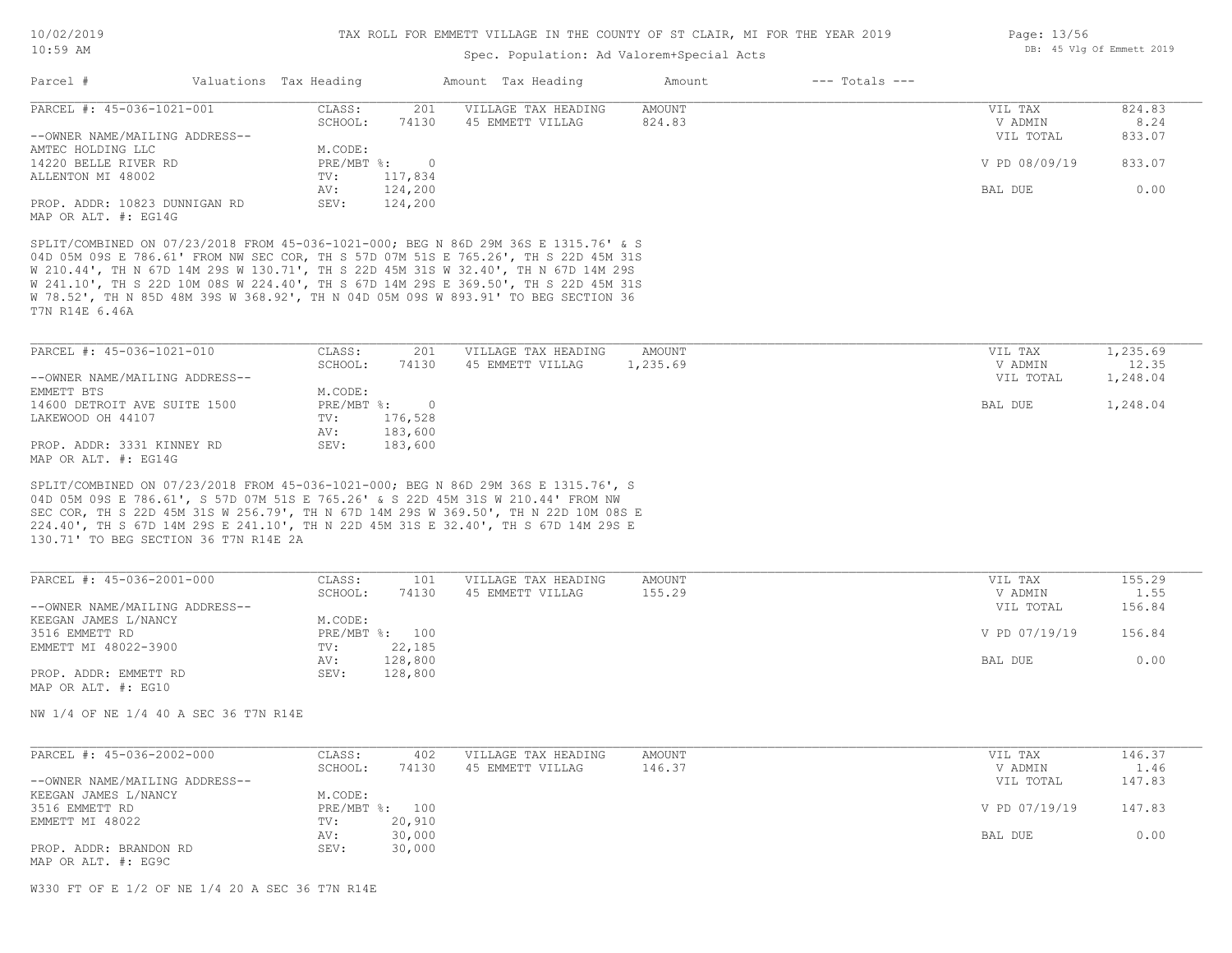### Spec. Population: Ad Va

| $10:59$ AM | Spec. Population: Ad Valorem+Special Acts |                    |        |                |  |  |  |
|------------|-------------------------------------------|--------------------|--------|----------------|--|--|--|
| Parcel #   | Valuations Tax Heading                    | Amount Tax Heading | Amount | --- Totals --- |  |  |  |

| PARCEL #: 45-036-2003-000      | CLASS:  | 401            | VILLAGE TAX HEADING | AMOUNT | VIL TAX       | 370.21 |
|--------------------------------|---------|----------------|---------------------|--------|---------------|--------|
|                                | SCHOOL: | 74130          | 45 EMMETT VILLAG    | 370.21 | V ADMIN       | 3.70   |
| --OWNER NAME/MAILING ADDRESS-- |         |                |                     |        | VIL TOTAL     | 373.91 |
| SIWAK JOSEPH/MELANIE           | M.CODE: |                |                     |        |               |        |
| 10580 BRANDON RD               |         | PRE/MBT %: 100 |                     |        | V PD 09/13/19 | 373.91 |
| EMMETT MI 48022                | TV:     | 52,888         |                     |        |               |        |
|                                | AV:     | 79,800         |                     |        | BAL DUE       | 0.00   |
| PROP. ADDR: 10580 BRANDON RD   | SEV:    | 79,800         |                     |        |               |        |
|                                |         |                |                     |        |               |        |

MAP OR ALT. #: EG9D

SECTION 36 T7N R14E 17.50 A N8958'27"E 330',TH S015'35"E 1979.69',TH S8952'W 165',TH S015'35"E 660' TO BEG BEG S8952'W 812.28' FROM E 1/4 COR,TH S8952'W 165',TH N015'35"W 2640.31',TH

| PARCEL #: 45-036-2003-100      | CLASS:  | 401            | VILLAGE TAX HEADING | AMOUNT | VIL TAX       | 377.32 |
|--------------------------------|---------|----------------|---------------------|--------|---------------|--------|
|                                | SCHOOL: | 74130          | 45 EMMETT VILLAG    | 377.32 | V ADMIN       | 3.77   |
| --OWNER NAME/MAILING ADDRESS-- |         |                |                     |        | VIL TOTAL     | 381.09 |
| DAENZER EDWARD/LISA            | M.CODE: |                |                     |        |               |        |
| 10560 BRANDON RD               |         | PRE/MBT %: 100 |                     |        | V PD 09/04/19 | 381.09 |
| EMMETT MI 48022                | TV:     | 53,903         |                     |        |               |        |
|                                | AV:     | 70,600         |                     |        | BAL DUE       | 0.00   |
| PROP. ADDR: 10560 BRANDON RD   | SEV:    | 70,600         |                     |        |               |        |
| MAP OR ALT. #: EG9E            |         |                |                     |        |               |        |

165',TH S015'35"E 660' TO BEG SECTION 36 T7N R14E 2.5 A BEG S8952'W 647.28' FROM E 1/4 COR,TH S8952'W 165',TH N015'35"W 660',TH N8952'E

| PARCEL #: 45-036-2004-000      | CLASS:       | 401    | VILLAGE TAX HEADING | AMOUNT | VIL TAX   | 389.03 |
|--------------------------------|--------------|--------|---------------------|--------|-----------|--------|
|                                | SCHOOL:      | 74130  | 45 EMMETT VILLAG    | 389.03 | V ADMIN   | 3.89   |
| --OWNER NAME/MAILING ADDRESS-- |              |        |                     |        | VIL TOTAL | 392.92 |
| SMIGELSKI PAUL/DIANE           | M.CODE:      |        |                     |        |           |        |
| 10534 BRANDON RD               | $PRE/MBT$ %: | 100    |                     |        | BAL DUE   | 392.92 |
| EMMETT MI 48022-4500           | TV:          | 55,576 |                     |        |           |        |
|                                | AV:          | 74,800 |                     |        |           |        |
| PROP. ADDR: 10534 BRANDON RD   | SEV:         | 74,800 |                     |        |           |        |
| MAP OR ALT. #: EG9A            |              |        |                     |        |           |        |

 $\mathcal{L}_\mathcal{L} = \mathcal{L}_\mathcal{L} = \mathcal{L}_\mathcal{L} = \mathcal{L}_\mathcal{L} = \mathcal{L}_\mathcal{L} = \mathcal{L}_\mathcal{L} = \mathcal{L}_\mathcal{L} = \mathcal{L}_\mathcal{L} = \mathcal{L}_\mathcal{L} = \mathcal{L}_\mathcal{L} = \mathcal{L}_\mathcal{L} = \mathcal{L}_\mathcal{L} = \mathcal{L}_\mathcal{L} = \mathcal{L}_\mathcal{L} = \mathcal{L}_\mathcal{L} = \mathcal{L}_\mathcal{L} = \mathcal{L}_\mathcal{L}$ 

E1/2 OF NE 1/4 EXC W 660' & EXC E 265' SECTION 36 T7N R14E 23.94 A

| PARCEL #: 45-036-2005-000       | CLASS:  | 401            | VILLAGE TAX HEADING | AMOUNT | VIL TAX       | 532.00 |
|---------------------------------|---------|----------------|---------------------|--------|---------------|--------|
|                                 | SCHOOL: | 74130          | 45 EMMETT VILLAG    | 532.00 | V ADMIN       | 5.32   |
| --OWNER NAME/MAILING ADDRESS--  |         |                |                     |        | VIL TOTAL     | 537.32 |
| DONNELLON JOHN G.REV LIV. TRUST | M.CODE: |                |                     |        |               |        |
| 10502 BRANDON RD                |         | PRE/MBT %: 100 |                     |        | V PD 08/07/19 | 537.32 |
| EMMETT MI 48022-4500            | TV:     | 76,001         |                     |        |               |        |
|                                 | AV:     | 105,100        |                     |        | BAL DUE       | 0.00   |
| PROP. ADDR: 10502 BRANDON RD    | SEV:    | 105,100        |                     |        |               |        |
| MAP OR ALT. #: EG9B             |         |                |                     |        |               |        |

E265' OF NE 1/4 OF SECTION 36 SECTION 36 T7N R14E 16.06 A

Page: 14/56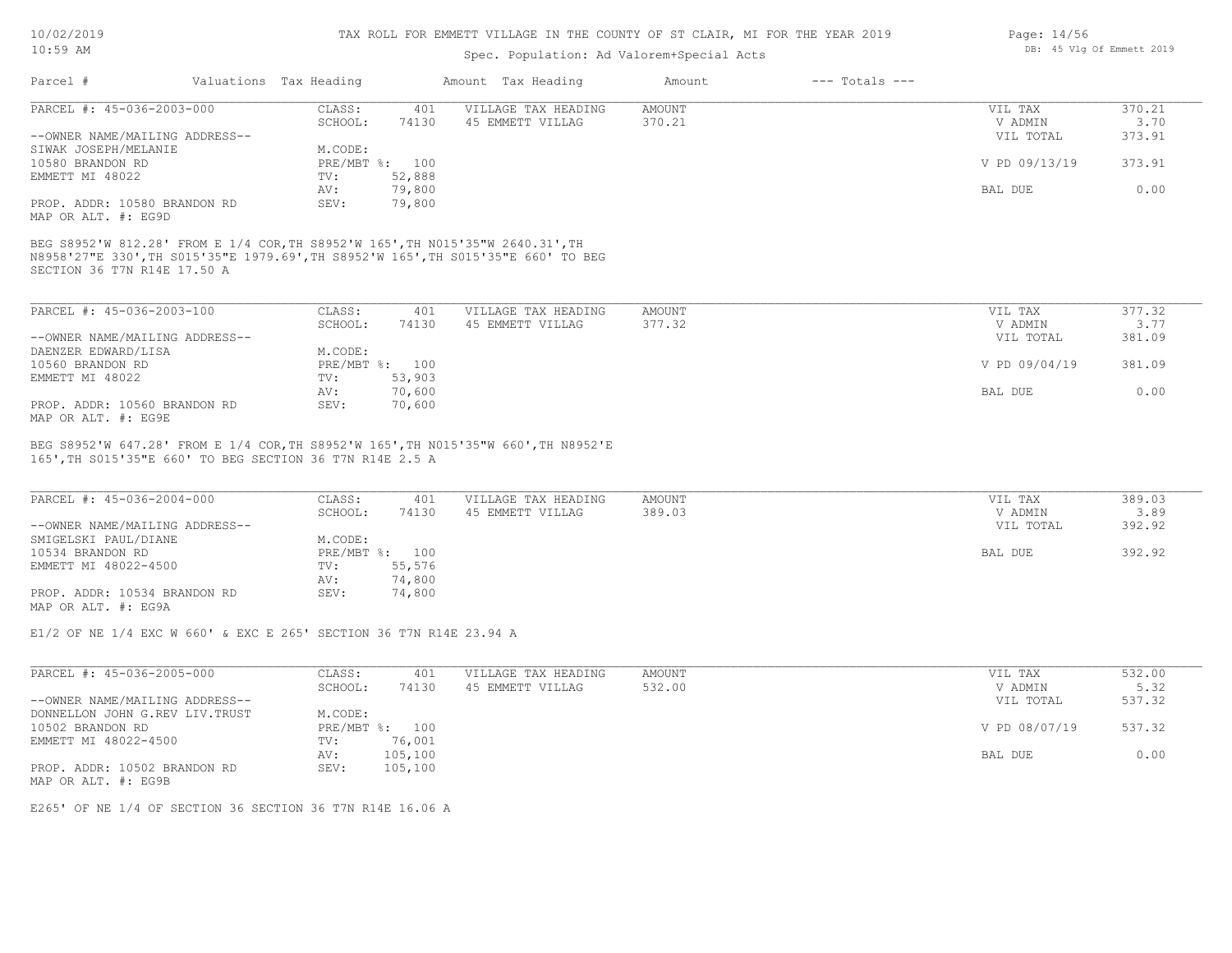#### TAX ROLL FOR EMMETT VILLAGE IN THE COUNTY OF ST CLAIR, MI FOR THE YEAR 2019

### Spec. Population: Ad Valorem+Special Acts

| Page: 15/56 |  |                           |  |
|-------------|--|---------------------------|--|
|             |  | DB: 45 Vlg Of Emmett 2019 |  |

| Parcel #                       | Valuations Tax Heading |         | Amount Tax Heading  | Amount | $---$ Totals $---$ |               |        |
|--------------------------------|------------------------|---------|---------------------|--------|--------------------|---------------|--------|
| PARCEL #: 45-036-2006-001      | CLASS:                 | 401     | VILLAGE TAX HEADING | AMOUNT |                    | VIL TAX       | 796.13 |
|                                | SCHOOL:                | 74130   | 45 EMMETT VILLAG    | 796.13 |                    | V ADMIN       | 7.96   |
| --OWNER NAME/MAILING ADDRESS-- |                        |         |                     |        |                    | VIL TOTAL     | 804.09 |
| MAISON MICHAEL D/DIANA L       | M.CODE:                |         |                     |        |                    |               |        |
| 10616 DUNNIGAN RD              | PRE/MBT %:             | 100     |                     |        |                    | V PD 09/13/19 | 804.09 |
| EMMETT MI 48022                | TV:                    | 113,733 |                     |        |                    |               |        |
|                                | AV:                    | 165,400 |                     |        |                    | BAL DUE       | 0.00   |
| PROP. ADDR: 10616 DUNNIGAN RD  | SEV:                   | 165,400 |                     |        |                    |               |        |
|                                |                        |         |                     |        |                    |               |        |

MAP OR ALT. #: EG11E

EXC. THAT OF REMAINDER LYING S OF M-21 23.89 A SEC 36 T7N R14E SW 1/4 OF NE 1/4 EXC. W660 FT,OF S 825 FT, & EXC. N 132 FT,OF THE W 660 FT, &

| PARCEL #: 45-036-2007-000      | CLASS:     | 401    | VILLAGE TAX HEADING | AMOUNT | VIL TAX       | 264.13 |
|--------------------------------|------------|--------|---------------------|--------|---------------|--------|
|                                | SCHOOL:    | 74130  | 45 EMMETT VILLAG    | 264.13 | V ADMIN       | 2.64   |
| --OWNER NAME/MAILING ADDRESS-- |            |        |                     |        | VIL TOTAL     | 266.77 |
| O'CONNOR PATRICK/LINDA         | M.CODE:    |        |                     |        |               |        |
| 10676 BRANDON RD               | PRE/MBT %: | 100    |                     |        | V PD 09/16/19 | 266.77 |
| EMMETT MI 48022-4502           | TV:        | 37,733 |                     |        |               |        |
|                                | AV:        | 58,000 |                     |        | BAL DUE       | 0.00   |
| PROP. ADDR: 10676 BRANDON RD   | SEV:       | 58,000 |                     |        |               |        |
| MAP OR ALT. #: EG11G           |            |        |                     |        |               |        |

SEC 36 T7N R14E THAT PART OF SW 1/4 OF NE 1/4 LYING S OF M-21 EXC E 330 FT & EXC W 660 FT. 1.52 A

| PARCEL #: 45-036-2008-001      | CLASS:       | 402    | VILLAGE TAX HEADING | AMOUNT | VIL TAX       | 52.03 |
|--------------------------------|--------------|--------|---------------------|--------|---------------|-------|
|                                | SCHOOL:      | 74130  | 45 EMMETT VILLAG    | 52.03  | V ADMIN       | 0.52  |
| --OWNER NAME/MAILING ADDRESS-- |              |        |                     |        | VIL TOTAL     | 52.55 |
| COLLINS JAMES W./BRIDGET M.    | M.CODE:      |        |                     |        |               |       |
| COLLINS DANIEL                 | $PRE/MBT$ %: |        |                     |        | V PD 07/15/19 | 52.55 |
| 5622 OLD ORCHARD RD            | TV:          | 7,434  |                     |        |               |       |
| PRUDENVILLE MI 48651           | AV:          | 17,400 |                     |        | BAL DUE       | 0.00  |
|                                | SEV:         | 17,400 |                     |        |               |       |
| PROP. ADDR: BRANDON RD         |              |        |                     |        |               |       |

MAP OR ALT. #: EG11D1

01/19/2006 FROM 19-036-2008-000; 20M 37S E 209' TO BEG SECTION 36 T7N R14E 8.34 A SPLIT ON CURVE TO LEFT 77.18', TH S 0D 20M 37S E 235.89', TH S 89D 52M 0S W 209', TH S 0D A CURVE LEFT RADIUS = 2232.01' & CHORD BEARS S 54D 32M 56S E 77.18', TH ALG SAID TH N 0D 20M 37S W 193.8', TH N 89D 52M 0S E 146.88', TH S 53D 33M 29S E 562.52' TO 331.2', TH N 89D 55M 14S E 133', TH N 0D 20M 37S W 300', TH S 89D 55M 14S W 133', BEG S 89D 52M 0S W 2163.57' FROM E 1/4 COR, TH 89D 52M 0S W 451', TH N 0D 20M 37S W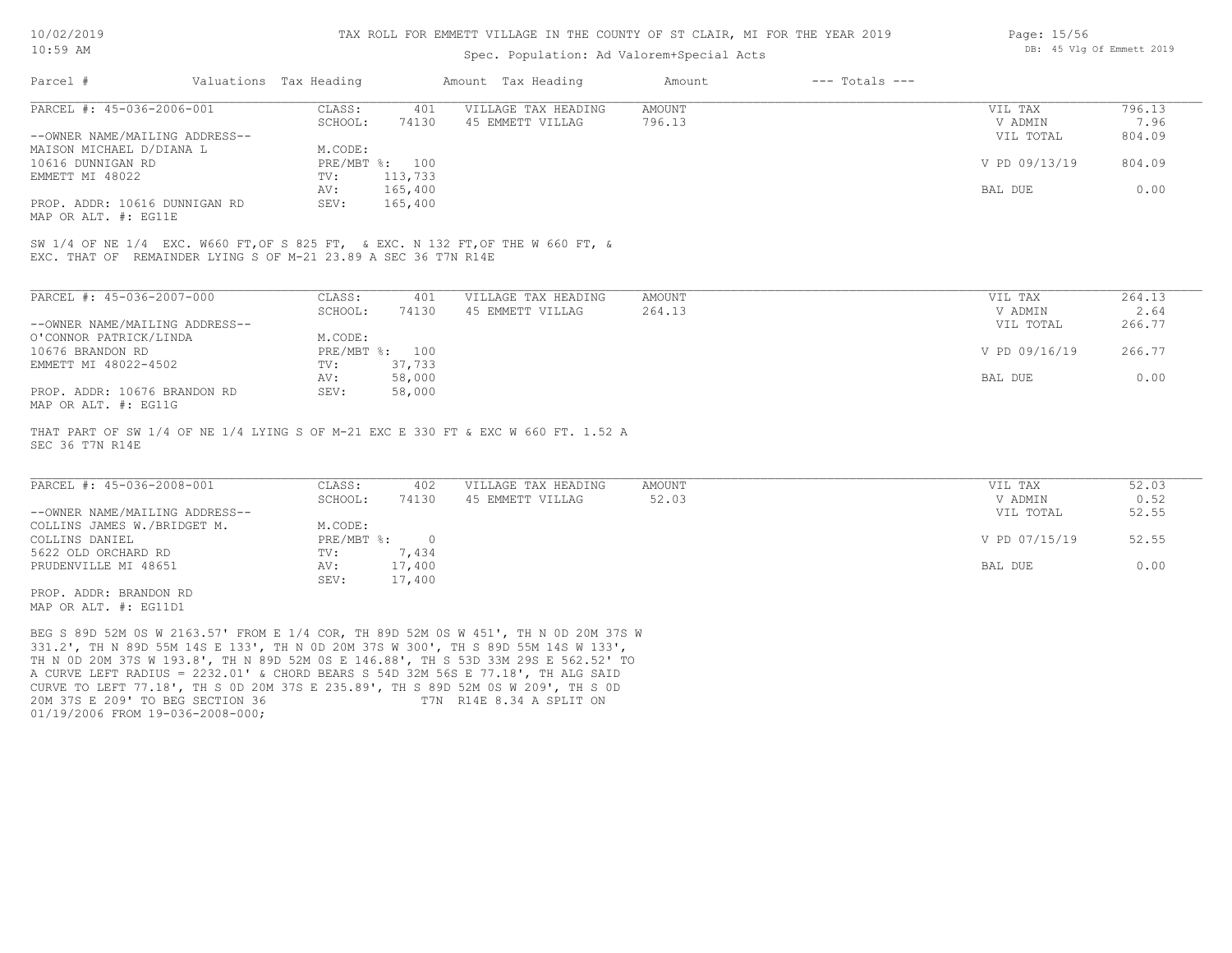| 10/02/2019 |  |
|------------|--|
| 10 . 50 MM |  |

| Page: 16/56 |  |                           |  |
|-------------|--|---------------------------|--|
|             |  | DB: 45 Vlg Of Emmett 2019 |  |

| $---$ Totals $---$<br>Parcel #<br>Valuations Tax Heading<br>Amount Tax Heading<br>Amount<br>PARCEL #: 45-036-2008-010<br>CLASS:<br>401<br>VILLAGE TAX HEADING<br><b>AMOUNT</b><br>VIL TAX<br>SCHOOL:<br>74130<br>45 EMMETT VILLAG<br>237.02<br>V ADMIN<br>VIL TOTAL<br>--OWNER NAME/MAILING ADDRESS--<br>PRINGLE MARK/IRENE<br>M.CODE:<br>10692 BRANDON RD<br>PRE/MBT %: 100<br>V PD 09/10/19<br>EMMETT MI 48022<br>33,861<br>TV:<br>45,200<br>AV:<br>BAL DUE<br>45,200<br>PROP. ADDR: 10692 BRANDON RD<br>SEV:<br>MAP OR ALT. #: EG11D2<br>BEG S 89D 52M 0S W 1954.57' FROM E 1/4 COR, TH S 89D 52M 0S W 209', TH N 0D 20M 37S<br>W 209', TH N 89D 52M 0S E 209', TH S 0D 20M 37S E 209' TO BEG SECTION 36 T7N R14E<br>1A SPLIT ON 01/19/2006 FROM 19-036-2008-000;<br>PARCEL #: 45-036-2009-000<br>CLASS:<br>402<br>VILLAGE TAX HEADING<br>AMOUNT<br>VIL TAX<br>45 EMMETT VILLAG<br>SCHOOL:<br>74130<br>11.20<br>V ADMIN<br>--OWNER NAME/MAILING ADDRESS--<br>VIL TOTAL<br>REID WILLIAM<br>M.CODE:<br>3288 EMMETT RD<br>PRE/MBT %: 0<br>BAL DUE<br>1,600<br>EMMETT MI 48022<br>TV:<br>AV:<br>1,600<br>PROP. ADDR: EMMETT RD<br>SEV:<br>1,600<br>MAP OR ALT. #: EG11F<br>S50 FT OF N 990.5 FT OF E 100 FT OF W 133 FT OF SW 1/4 OF NE 1/4 0.15 A SEC 36 T7N<br>R14E<br>PARCEL #: 45-036-2010-000<br>CLASS:<br>VILLAGE TAX HEADING<br><b>AMOUNT</b><br>401<br>VIL TAX<br>121.13<br>SCHOOL:<br>74130<br>45 EMMETT VILLAG<br>V ADMIN<br>--OWNER NAME/MAILING ADDRESS--<br>VIL TOTAL<br>REID WILLIAM J/SAMANTHA<br>M.CODE:<br>3288 EMMETT RD<br>PRE/MBT %: 0<br>V PD 09/10/19<br>EMMETT MI 48022<br>TV:<br>17,305<br>25,000<br>BAL DUE<br>AV:<br>PROP. ADDR: 3288 EMMETT RD<br>SEV:<br>25,000<br>MAP OR ALT. #: EG11C<br>S50 FT OF N 940.5 FT OF E 100 FT OF W 133 FT OF SW 1/4 OF NE 1/4 0.11 A SEC 36 T7N<br>R14E<br>PARCEL #: 45-036-2011-000<br>VILLAGE TAX HEADING<br>CLASS:<br>402<br>AMOUNT<br>VIL TAX<br>2.10<br>SCHOOL:<br>74130<br>45 EMMETT VILLAG<br>V ADMIN<br>--OWNER NAME/MAILING ADDRESS--<br>VIL TOTAL<br>M.CODE:<br>HENSHAW ZACHARY T<br>2687 MILLER RD<br>PRE/MBT %:<br>$\circ$<br>V PD 09/10/19<br>ALLENTON MI 48002<br>TV:<br>300<br>300<br>AV:<br>BAL DUE<br>PROP. ADDR: 3294 EMMETT RD<br>SEV:<br>300<br>MAP OR ALT. #: EG13 | 239.39<br>0.00<br>1.21<br>122.34<br>2.10<br>THE S 30 FT OF THE N 890.5 FT OF THE E 100 FT OF THE W 133 FT OF SW 1/4 OF NE 1/4<br>0.07 A SEC 36 T7N R14E | IUIJY AM | Spec. Population: Ad Valorem+Special Acts | DD. TO VIG OF EMMELL ZUID |        |
|--------------------------------------------------------------------------------------------------------------------------------------------------------------------------------------------------------------------------------------------------------------------------------------------------------------------------------------------------------------------------------------------------------------------------------------------------------------------------------------------------------------------------------------------------------------------------------------------------------------------------------------------------------------------------------------------------------------------------------------------------------------------------------------------------------------------------------------------------------------------------------------------------------------------------------------------------------------------------------------------------------------------------------------------------------------------------------------------------------------------------------------------------------------------------------------------------------------------------------------------------------------------------------------------------------------------------------------------------------------------------------------------------------------------------------------------------------------------------------------------------------------------------------------------------------------------------------------------------------------------------------------------------------------------------------------------------------------------------------------------------------------------------------------------------------------------------------------------------------------------------------------------------------------------------------------------------------------------------------------------------------------------------------------------------------------------------------------------------------------------------------------------------------------------------------------------------------------------------------------------------|---------------------------------------------------------------------------------------------------------------------------------------------------------|----------|-------------------------------------------|---------------------------|--------|
|                                                                                                                                                                                                                                                                                                                                                                                                                                                                                                                                                                                                                                                                                                                                                                                                                                                                                                                                                                                                                                                                                                                                                                                                                                                                                                                                                                                                                                                                                                                                                                                                                                                                                                                                                                                                                                                                                                                                                                                                                                                                                                                                                                                                                                                  |                                                                                                                                                         |          |                                           |                           |        |
|                                                                                                                                                                                                                                                                                                                                                                                                                                                                                                                                                                                                                                                                                                                                                                                                                                                                                                                                                                                                                                                                                                                                                                                                                                                                                                                                                                                                                                                                                                                                                                                                                                                                                                                                                                                                                                                                                                                                                                                                                                                                                                                                                                                                                                                  |                                                                                                                                                         |          |                                           |                           | 237.02 |
|                                                                                                                                                                                                                                                                                                                                                                                                                                                                                                                                                                                                                                                                                                                                                                                                                                                                                                                                                                                                                                                                                                                                                                                                                                                                                                                                                                                                                                                                                                                                                                                                                                                                                                                                                                                                                                                                                                                                                                                                                                                                                                                                                                                                                                                  |                                                                                                                                                         |          |                                           |                           | 2.37   |
|                                                                                                                                                                                                                                                                                                                                                                                                                                                                                                                                                                                                                                                                                                                                                                                                                                                                                                                                                                                                                                                                                                                                                                                                                                                                                                                                                                                                                                                                                                                                                                                                                                                                                                                                                                                                                                                                                                                                                                                                                                                                                                                                                                                                                                                  |                                                                                                                                                         |          |                                           |                           | 239.39 |
|                                                                                                                                                                                                                                                                                                                                                                                                                                                                                                                                                                                                                                                                                                                                                                                                                                                                                                                                                                                                                                                                                                                                                                                                                                                                                                                                                                                                                                                                                                                                                                                                                                                                                                                                                                                                                                                                                                                                                                                                                                                                                                                                                                                                                                                  |                                                                                                                                                         |          |                                           |                           |        |
|                                                                                                                                                                                                                                                                                                                                                                                                                                                                                                                                                                                                                                                                                                                                                                                                                                                                                                                                                                                                                                                                                                                                                                                                                                                                                                                                                                                                                                                                                                                                                                                                                                                                                                                                                                                                                                                                                                                                                                                                                                                                                                                                                                                                                                                  |                                                                                                                                                         |          |                                           |                           |        |
|                                                                                                                                                                                                                                                                                                                                                                                                                                                                                                                                                                                                                                                                                                                                                                                                                                                                                                                                                                                                                                                                                                                                                                                                                                                                                                                                                                                                                                                                                                                                                                                                                                                                                                                                                                                                                                                                                                                                                                                                                                                                                                                                                                                                                                                  |                                                                                                                                                         |          |                                           |                           |        |
|                                                                                                                                                                                                                                                                                                                                                                                                                                                                                                                                                                                                                                                                                                                                                                                                                                                                                                                                                                                                                                                                                                                                                                                                                                                                                                                                                                                                                                                                                                                                                                                                                                                                                                                                                                                                                                                                                                                                                                                                                                                                                                                                                                                                                                                  |                                                                                                                                                         |          |                                           |                           |        |
|                                                                                                                                                                                                                                                                                                                                                                                                                                                                                                                                                                                                                                                                                                                                                                                                                                                                                                                                                                                                                                                                                                                                                                                                                                                                                                                                                                                                                                                                                                                                                                                                                                                                                                                                                                                                                                                                                                                                                                                                                                                                                                                                                                                                                                                  |                                                                                                                                                         |          |                                           |                           |        |
|                                                                                                                                                                                                                                                                                                                                                                                                                                                                                                                                                                                                                                                                                                                                                                                                                                                                                                                                                                                                                                                                                                                                                                                                                                                                                                                                                                                                                                                                                                                                                                                                                                                                                                                                                                                                                                                                                                                                                                                                                                                                                                                                                                                                                                                  |                                                                                                                                                         |          |                                           |                           | 11.20  |
|                                                                                                                                                                                                                                                                                                                                                                                                                                                                                                                                                                                                                                                                                                                                                                                                                                                                                                                                                                                                                                                                                                                                                                                                                                                                                                                                                                                                                                                                                                                                                                                                                                                                                                                                                                                                                                                                                                                                                                                                                                                                                                                                                                                                                                                  |                                                                                                                                                         |          |                                           |                           | 0.11   |
|                                                                                                                                                                                                                                                                                                                                                                                                                                                                                                                                                                                                                                                                                                                                                                                                                                                                                                                                                                                                                                                                                                                                                                                                                                                                                                                                                                                                                                                                                                                                                                                                                                                                                                                                                                                                                                                                                                                                                                                                                                                                                                                                                                                                                                                  |                                                                                                                                                         |          |                                           |                           | 11.31  |
|                                                                                                                                                                                                                                                                                                                                                                                                                                                                                                                                                                                                                                                                                                                                                                                                                                                                                                                                                                                                                                                                                                                                                                                                                                                                                                                                                                                                                                                                                                                                                                                                                                                                                                                                                                                                                                                                                                                                                                                                                                                                                                                                                                                                                                                  |                                                                                                                                                         |          |                                           |                           |        |
|                                                                                                                                                                                                                                                                                                                                                                                                                                                                                                                                                                                                                                                                                                                                                                                                                                                                                                                                                                                                                                                                                                                                                                                                                                                                                                                                                                                                                                                                                                                                                                                                                                                                                                                                                                                                                                                                                                                                                                                                                                                                                                                                                                                                                                                  |                                                                                                                                                         |          |                                           |                           | 11.31  |
|                                                                                                                                                                                                                                                                                                                                                                                                                                                                                                                                                                                                                                                                                                                                                                                                                                                                                                                                                                                                                                                                                                                                                                                                                                                                                                                                                                                                                                                                                                                                                                                                                                                                                                                                                                                                                                                                                                                                                                                                                                                                                                                                                                                                                                                  |                                                                                                                                                         |          |                                           |                           |        |
|                                                                                                                                                                                                                                                                                                                                                                                                                                                                                                                                                                                                                                                                                                                                                                                                                                                                                                                                                                                                                                                                                                                                                                                                                                                                                                                                                                                                                                                                                                                                                                                                                                                                                                                                                                                                                                                                                                                                                                                                                                                                                                                                                                                                                                                  |                                                                                                                                                         |          |                                           |                           |        |
|                                                                                                                                                                                                                                                                                                                                                                                                                                                                                                                                                                                                                                                                                                                                                                                                                                                                                                                                                                                                                                                                                                                                                                                                                                                                                                                                                                                                                                                                                                                                                                                                                                                                                                                                                                                                                                                                                                                                                                                                                                                                                                                                                                                                                                                  |                                                                                                                                                         |          |                                           |                           |        |
|                                                                                                                                                                                                                                                                                                                                                                                                                                                                                                                                                                                                                                                                                                                                                                                                                                                                                                                                                                                                                                                                                                                                                                                                                                                                                                                                                                                                                                                                                                                                                                                                                                                                                                                                                                                                                                                                                                                                                                                                                                                                                                                                                                                                                                                  |                                                                                                                                                         |          |                                           |                           | 121.13 |
|                                                                                                                                                                                                                                                                                                                                                                                                                                                                                                                                                                                                                                                                                                                                                                                                                                                                                                                                                                                                                                                                                                                                                                                                                                                                                                                                                                                                                                                                                                                                                                                                                                                                                                                                                                                                                                                                                                                                                                                                                                                                                                                                                                                                                                                  |                                                                                                                                                         |          |                                           |                           |        |
|                                                                                                                                                                                                                                                                                                                                                                                                                                                                                                                                                                                                                                                                                                                                                                                                                                                                                                                                                                                                                                                                                                                                                                                                                                                                                                                                                                                                                                                                                                                                                                                                                                                                                                                                                                                                                                                                                                                                                                                                                                                                                                                                                                                                                                                  |                                                                                                                                                         |          |                                           |                           |        |
|                                                                                                                                                                                                                                                                                                                                                                                                                                                                                                                                                                                                                                                                                                                                                                                                                                                                                                                                                                                                                                                                                                                                                                                                                                                                                                                                                                                                                                                                                                                                                                                                                                                                                                                                                                                                                                                                                                                                                                                                                                                                                                                                                                                                                                                  |                                                                                                                                                         |          |                                           |                           | 122.34 |
|                                                                                                                                                                                                                                                                                                                                                                                                                                                                                                                                                                                                                                                                                                                                                                                                                                                                                                                                                                                                                                                                                                                                                                                                                                                                                                                                                                                                                                                                                                                                                                                                                                                                                                                                                                                                                                                                                                                                                                                                                                                                                                                                                                                                                                                  |                                                                                                                                                         |          |                                           |                           |        |
|                                                                                                                                                                                                                                                                                                                                                                                                                                                                                                                                                                                                                                                                                                                                                                                                                                                                                                                                                                                                                                                                                                                                                                                                                                                                                                                                                                                                                                                                                                                                                                                                                                                                                                                                                                                                                                                                                                                                                                                                                                                                                                                                                                                                                                                  |                                                                                                                                                         |          |                                           |                           | 0.00   |
|                                                                                                                                                                                                                                                                                                                                                                                                                                                                                                                                                                                                                                                                                                                                                                                                                                                                                                                                                                                                                                                                                                                                                                                                                                                                                                                                                                                                                                                                                                                                                                                                                                                                                                                                                                                                                                                                                                                                                                                                                                                                                                                                                                                                                                                  |                                                                                                                                                         |          |                                           |                           |        |
|                                                                                                                                                                                                                                                                                                                                                                                                                                                                                                                                                                                                                                                                                                                                                                                                                                                                                                                                                                                                                                                                                                                                                                                                                                                                                                                                                                                                                                                                                                                                                                                                                                                                                                                                                                                                                                                                                                                                                                                                                                                                                                                                                                                                                                                  |                                                                                                                                                         |          |                                           |                           |        |
|                                                                                                                                                                                                                                                                                                                                                                                                                                                                                                                                                                                                                                                                                                                                                                                                                                                                                                                                                                                                                                                                                                                                                                                                                                                                                                                                                                                                                                                                                                                                                                                                                                                                                                                                                                                                                                                                                                                                                                                                                                                                                                                                                                                                                                                  |                                                                                                                                                         |          |                                           |                           |        |
|                                                                                                                                                                                                                                                                                                                                                                                                                                                                                                                                                                                                                                                                                                                                                                                                                                                                                                                                                                                                                                                                                                                                                                                                                                                                                                                                                                                                                                                                                                                                                                                                                                                                                                                                                                                                                                                                                                                                                                                                                                                                                                                                                                                                                                                  |                                                                                                                                                         |          |                                           |                           | 0.02   |
|                                                                                                                                                                                                                                                                                                                                                                                                                                                                                                                                                                                                                                                                                                                                                                                                                                                                                                                                                                                                                                                                                                                                                                                                                                                                                                                                                                                                                                                                                                                                                                                                                                                                                                                                                                                                                                                                                                                                                                                                                                                                                                                                                                                                                                                  |                                                                                                                                                         |          |                                           |                           | 2.12   |
|                                                                                                                                                                                                                                                                                                                                                                                                                                                                                                                                                                                                                                                                                                                                                                                                                                                                                                                                                                                                                                                                                                                                                                                                                                                                                                                                                                                                                                                                                                                                                                                                                                                                                                                                                                                                                                                                                                                                                                                                                                                                                                                                                                                                                                                  |                                                                                                                                                         |          |                                           |                           |        |
|                                                                                                                                                                                                                                                                                                                                                                                                                                                                                                                                                                                                                                                                                                                                                                                                                                                                                                                                                                                                                                                                                                                                                                                                                                                                                                                                                                                                                                                                                                                                                                                                                                                                                                                                                                                                                                                                                                                                                                                                                                                                                                                                                                                                                                                  |                                                                                                                                                         |          |                                           |                           | 2.12   |
|                                                                                                                                                                                                                                                                                                                                                                                                                                                                                                                                                                                                                                                                                                                                                                                                                                                                                                                                                                                                                                                                                                                                                                                                                                                                                                                                                                                                                                                                                                                                                                                                                                                                                                                                                                                                                                                                                                                                                                                                                                                                                                                                                                                                                                                  |                                                                                                                                                         |          |                                           |                           |        |
|                                                                                                                                                                                                                                                                                                                                                                                                                                                                                                                                                                                                                                                                                                                                                                                                                                                                                                                                                                                                                                                                                                                                                                                                                                                                                                                                                                                                                                                                                                                                                                                                                                                                                                                                                                                                                                                                                                                                                                                                                                                                                                                                                                                                                                                  |                                                                                                                                                         |          |                                           |                           | 0.00   |
|                                                                                                                                                                                                                                                                                                                                                                                                                                                                                                                                                                                                                                                                                                                                                                                                                                                                                                                                                                                                                                                                                                                                                                                                                                                                                                                                                                                                                                                                                                                                                                                                                                                                                                                                                                                                                                                                                                                                                                                                                                                                                                                                                                                                                                                  |                                                                                                                                                         |          |                                           |                           |        |
|                                                                                                                                                                                                                                                                                                                                                                                                                                                                                                                                                                                                                                                                                                                                                                                                                                                                                                                                                                                                                                                                                                                                                                                                                                                                                                                                                                                                                                                                                                                                                                                                                                                                                                                                                                                                                                                                                                                                                                                                                                                                                                                                                                                                                                                  |                                                                                                                                                         |          |                                           |                           |        |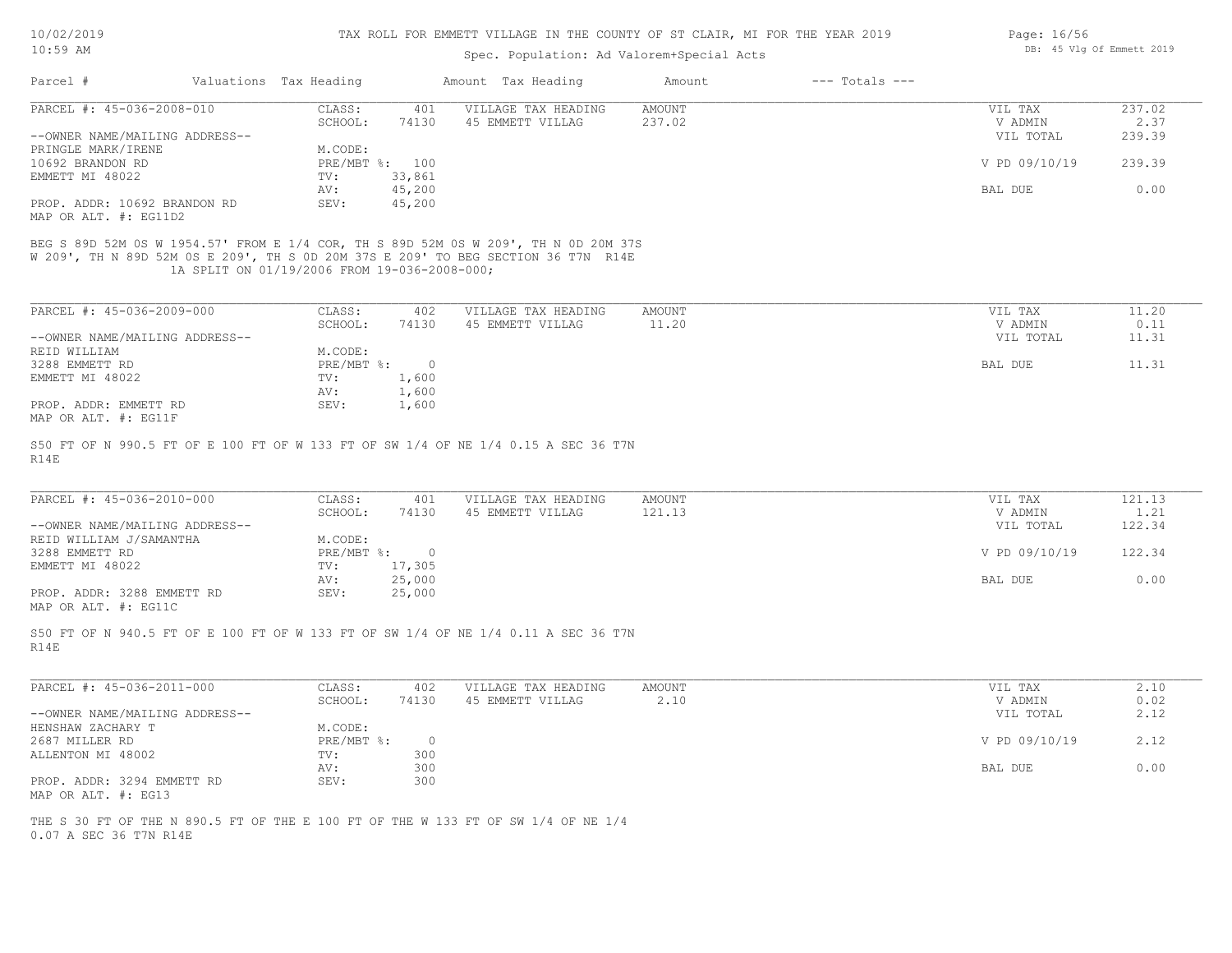| 10/02/2019 |  |
|------------|--|
|            |  |

| Page: 17/56 |  |                           |  |
|-------------|--|---------------------------|--|
|             |  | DB: 45 Vlg Of Emmett 2019 |  |

| $10:59$ AM                                                                                         |                        |                  | Spec. Population: Ad Valorem+Special Acts |               |                    |               | DB: 45 Vlg Of Emmett 2019 |
|----------------------------------------------------------------------------------------------------|------------------------|------------------|-------------------------------------------|---------------|--------------------|---------------|---------------------------|
| Parcel #                                                                                           | Valuations Tax Heading |                  | Amount Tax Heading                        | Amount        | $---$ Totals $---$ |               |                           |
| PARCEL #: 45-036-2012-000                                                                          | CLASS:                 | 401              | VILLAGE TAX HEADING                       | <b>AMOUNT</b> |                    | VIL TAX       | 101.06                    |
|                                                                                                    | SCHOOL:                | 74130            | 45 EMMETT VILLAG                          | 101.06        |                    | V ADMIN       | 1.01                      |
| --OWNER NAME/MAILING ADDRESS--                                                                     |                        |                  |                                           |               |                    | VIL TOTAL     | 102.07                    |
| HENSHAW ZACHARY T                                                                                  | M.CODE:                |                  |                                           |               |                    |               |                           |
| 2687 MILLER RD                                                                                     | PRE/MBT %:             | $\bigcirc$       |                                           |               |                    | V PD 09/10/19 | 102.07                    |
| ALLENTON MI 48002                                                                                  | TV:                    | 14,438           |                                           |               |                    |               |                           |
|                                                                                                    | AV:                    | 18,200           |                                           |               |                    | BAL DUE       | 0.00                      |
| PROP. ADDR: 3300 EMMETT RD<br>MAP OR ALT. #: EG12A                                                 | SEV:                   | 18,200           |                                           |               |                    |               |                           |
| S45' OF THE N 860.5' OF THE E 100' OF THE W 133' OF SW 1/4 OF NE 1/4 SECTION 36 T7N<br>R14E 0.10 A |                        |                  |                                           |               |                    |               |                           |
| PARCEL #: 45-036-2013-000                                                                          | CLASS:                 | 401              | VILLAGE TAX HEADING                       | AMOUNT        |                    | VIL TAX       | 115.11                    |
|                                                                                                    | SCHOOL:                | 74130            | 45 EMMETT VILLAG                          | 115.11        |                    | V ADMIN       | 1.15                      |
| --OWNER NAME/MAILING ADDRESS--                                                                     |                        |                  |                                           |               |                    | VIL TOTAL     | 116.26                    |
| DICKSON ALAN/SUSAN                                                                                 | M.CODE:                |                  |                                           |               |                    |               |                           |
| 3304 EMMETT RD                                                                                     |                        | PRE/MBT %: 100   |                                           |               |                    | BAL DUE       | 116.26                    |
| EMMETT MI 48022-4511                                                                               | TV:                    | 16,445           |                                           |               |                    |               |                           |
|                                                                                                    | AV:                    | 24,600           |                                           |               |                    |               |                           |
| PROP. ADDR: 3304 EMMETT RD<br>MAP OR ALT. #: EG12B                                                 | SEV:                   | 24,600           |                                           |               |                    |               |                           |
| PARCEL #: 45-036-2014-000                                                                          | CLASS:                 | 401              | VILLAGE TAX HEADING                       | <b>AMOUNT</b> |                    | VIL TAX       | 10.78                     |
|                                                                                                    | SCHOOL:                | 74130            | 45 EMMETT VILLAG                          | 10.78         |                    | V ADMIN       | 0.10                      |
| --OWNER NAME/MAILING ADDRESS--                                                                     |                        |                  |                                           |               |                    | VIL TOTAL     | 10.88                     |
| DICKSON ALAN/SUSAN                                                                                 | M.CODE:                |                  |                                           |               |                    |               |                           |
| 3304 EMMETT RD                                                                                     |                        | PRE/MBT %: 100   |                                           |               |                    | BAL DUE       | 10.88                     |
| EMMETT MI 48022                                                                                    | TV:                    | 1,540            |                                           |               |                    |               |                           |
|                                                                                                    | AV:                    | 2,500            |                                           |               |                    |               |                           |
| PROP. ADDR: EMMETT RD<br>MAP OR ALT. #: EG11B                                                      | SEV:                   | 2,500            |                                           |               |                    |               |                           |
| S50 FT OF N 740.5 FT OF E 100 FT OF W 133 FT OF SW 1/4 OF NE 1/4 0.11 A SEC 36 T7N<br>R14E         |                        |                  |                                           |               |                    |               |                           |
| PARCEL #: 45-036-2015-000                                                                          | CLASS:                 | 402              | VILLAGE TAX HEADING                       | AMOUNT        |                    | VIL TAX       | 84.00                     |
|                                                                                                    | SCHOOL:                | 74130            | 45 EMMETT VILLAG                          | 84.00         |                    | V ADMIN       | 0.84                      |
| --OWNER NAME/MAILING ADDRESS--                                                                     |                        |                  |                                           |               |                    | VIL TOTAL     | 84.84                     |
| MCSHANE'S LTD                                                                                      | M.CODE:                |                  |                                           |               |                    |               |                           |
| 7457 FRANKLIN RD                                                                                   |                        | PRE/MBT %: 0     |                                           |               |                    | V PD 09/10/19 | 84.84                     |
| BLOOMFIELD HILLS MI 48301                                                                          | TV:                    | 12,000           |                                           |               |                    |               |                           |
| PROP. ADDR: 10696 DUNNIGAN RD                                                                      | AV:<br>SEV:            | 12,000<br>12,000 |                                           |               |                    | BAL DUE       | 0.00                      |
| MAP OR ALT. #: EG11I                                                                               |                        |                  |                                           |               |                    |               |                           |
|                                                                                                    |                        |                  |                                           |               |                    |               |                           |
| PART OF S 825 FT OF W 660 FT OF NE 1/4 LYING N OF M-21 2.12 A SEC 36 T7N R14E                      |                        |                  |                                           |               |                    |               |                           |
|                                                                                                    |                        |                  |                                           |               |                    |               |                           |
|                                                                                                    |                        |                  |                                           |               |                    |               |                           |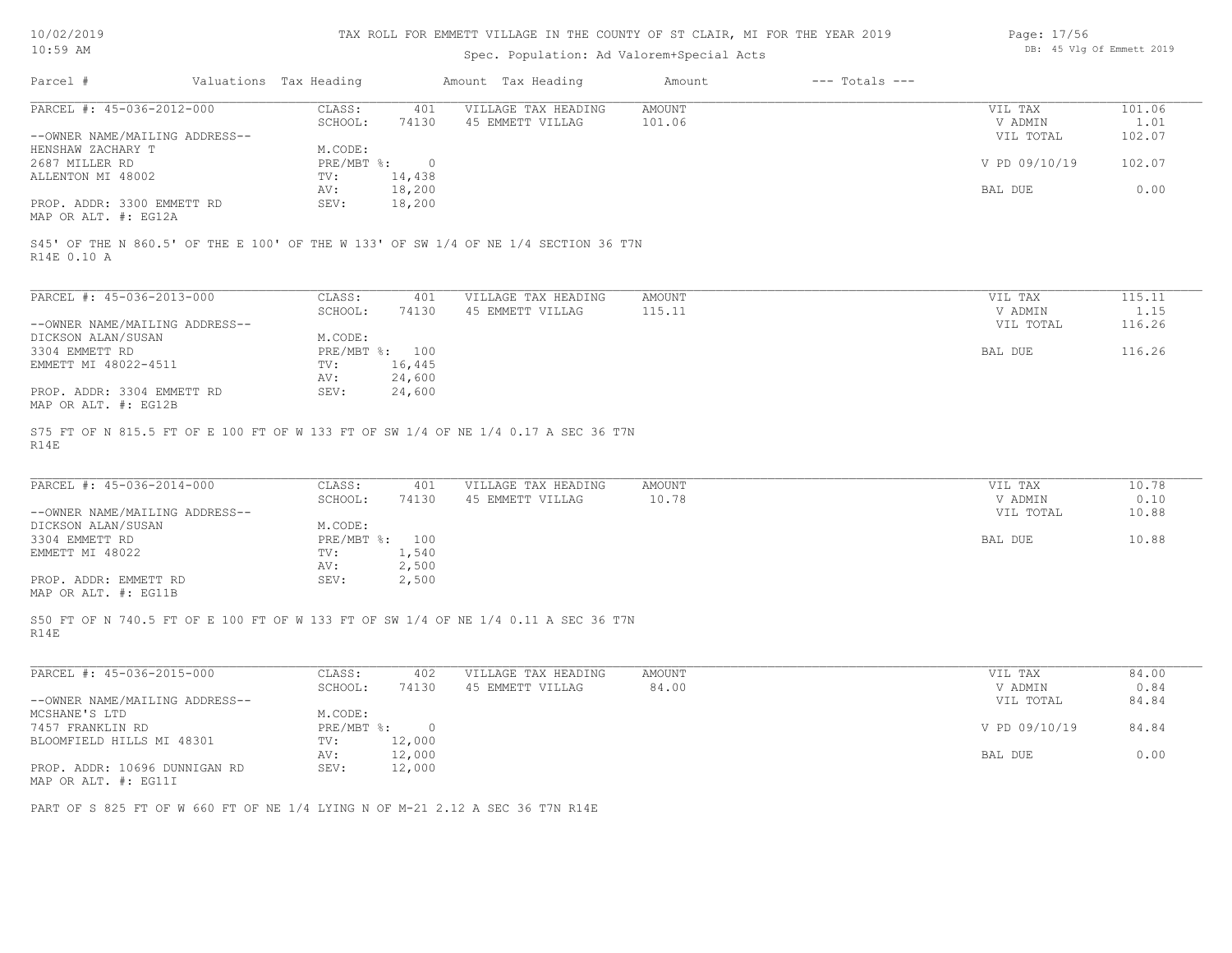#### TAX ROLL FOR EMMETT VILLAGE IN THE COUNTY OF ST CLAIR, MI FOR THE YEAR 2019

### Spec. Population: Ad Valorem+Special Acts

| Page: 18/56 |  |                           |  |
|-------------|--|---------------------------|--|
|             |  | DB: 45 Vlg Of Emmett 2019 |  |

| Parcel #                       | Valuations Tax Heading |        | Amount Tax Heading  | Amount | $---$ Totals $---$ |               |        |
|--------------------------------|------------------------|--------|---------------------|--------|--------------------|---------------|--------|
| PARCEL #: 45-036-2017-000      | CLASS:                 | 401    | VILLAGE TAX HEADING | AMOUNT |                    | VIL TAX       | 284.43 |
|                                | SCHOOL:                | 74130  | 45 EMMETT VILLAG    | 284.43 |                    | V ADMIN       | 2.84   |
| --OWNER NAME/MAILING ADDRESS-- |                        |        |                     |        |                    | VIL TOTAL     | 287.27 |
| FRISBIE BRIAN/LISA             | M.CODE:                |        |                     |        |                    |               |        |
| 3320 EMMETT RD                 | PRE/MBT %: 100         |        |                     |        |                    | V PD 09/10/19 | 287.27 |
| EMMETT MI 48022                | TV:                    | 40,633 |                     |        |                    |               |        |
|                                | AV:                    | 52,700 |                     |        |                    | BAL DUE       | 0.00   |
| PROP. ADDR: 3320 EMMETT RD     | SEV:                   | 52,700 |                     |        |                    |               |        |
|                                |                        |        |                     |        |                    |               |        |

MAP OR ALT. #: EG11H

N132 FT OF W 660 FT OF SW 1/4 OF NE 1/4 2 A SEC 36 T7N R14E

| PARCEL #: 45-036-3001-000        | CLASS:  | 101            | VILLAGE TAX HEADING | AMOUNT | VIL TAX       | 230.71 |
|----------------------------------|---------|----------------|---------------------|--------|---------------|--------|
|                                  | SCHOOL: | 74130          | 45 EMMETT VILLAG    | 230.71 | V ADMIN       | 2.30   |
| --OWNER NAME/MAILING ADDRESS--   |         |                |                     |        | VIL TOTAL     | 233.01 |
| EASTERN MICHIGAN GRAIN LLC       | M.CODE: |                |                     |        |               |        |
| THE STAR OF THE WEST MILLING CO. |         | PRE/MBT %: 100 |                     |        | V PD 09/04/19 | 233.01 |
| P.O. BOX 146                     | TV:     | 32,959         |                     |        |               |        |
| FRANKENMUTH MI 48734             | AV:     | 97,900         |                     |        | BAL DUE       | 0.00   |
|                                  | SEV:    | 97,900         |                     |        |               |        |
| PROP. ADDR: BRANDON RD           |         |                |                     |        |               |        |

MAP OR ALT. #: EG61A

R14E 29.19 A 1307.26' & S330'46"W 1059.99' FROM E 1/4 COR,TH N8629' 14"W 1017.71' SECTION 36 T7N 380', TH N 2 30' E 475', TH W 100' TO BEG EXC THAT PART S OF A LINE, BEG N8713'20"W 242' TH W 66', TH S 242', TH W 441.95', TH S 2 30' W 231.81', TH N 87 13' 20" W LINE, TH S 2 DEG 28 MIN W 50 FT, TH N 87 DEG 05 MIN W 150 FT, TH N 2 DEG 28 MIN E LINE, TH N TO PTE 192 FT S OF E & W 1/4 LINE, TH W TO PTE 1153.45 FT E OF N & S 1/4 TH S 77 DEG 32 MIN E 618.45 FT, TH S 243.45 FT TO RR R/W, TH SE ON R/W TO E 1/8TH BEG 12.1 FT E OF INT 1/4 COR, TH S 178 FT, TH W 346 FT, TH S 2 DEG 30 MIN W 765 FT,

| PARCEL #: 45-036-3001-100      | CLASS:  | 401            | VILLAGE TAX HEADING | AMOUNT | VIL TAX       | 339.85 |
|--------------------------------|---------|----------------|---------------------|--------|---------------|--------|
|                                | SCHOOL: | 74130          | 45 EMMETT VILLAG    | 339.85 | V ADMIN       | 3.39   |
| --OWNER NAME/MAILING ADDRESS-- |         |                |                     |        | VIL TOTAL     | 343.24 |
| TOTON ANTHONY F SR/ LILIAN E   | M.CODE: |                |                     |        |               |        |
| 10729 BRANDON RD               |         | PRE/MBT %: 100 |                     |        | V PD 09/13/19 | 343.24 |
| EMMETT MI 48022-4508           | TV:     | 48,550         |                     |        |               |        |
|                                | AV:     | 74,000         |                     |        | BAL DUE       | 0.00   |
| PROP. ADDR: 10729 BRANDON RD   | SEV:    | 74,000         |                     |        |               |        |
| MAP OR ALT. #: EG61H           |         |                |                     |        |               |        |

380', TH N 2D 30M E 475' TO BEG SECTION 36 T7N R14E 2.97 A 30M W 242.68', TH S 87D 5M E 210.85', TH S 2D 30M W 231.81', TH N 87D 13M 20S W BEG S 87D 13M 20S E 112.10' FROM INTERIOR COR, TH S 87D 13M 20S E 169.15', TH S 2D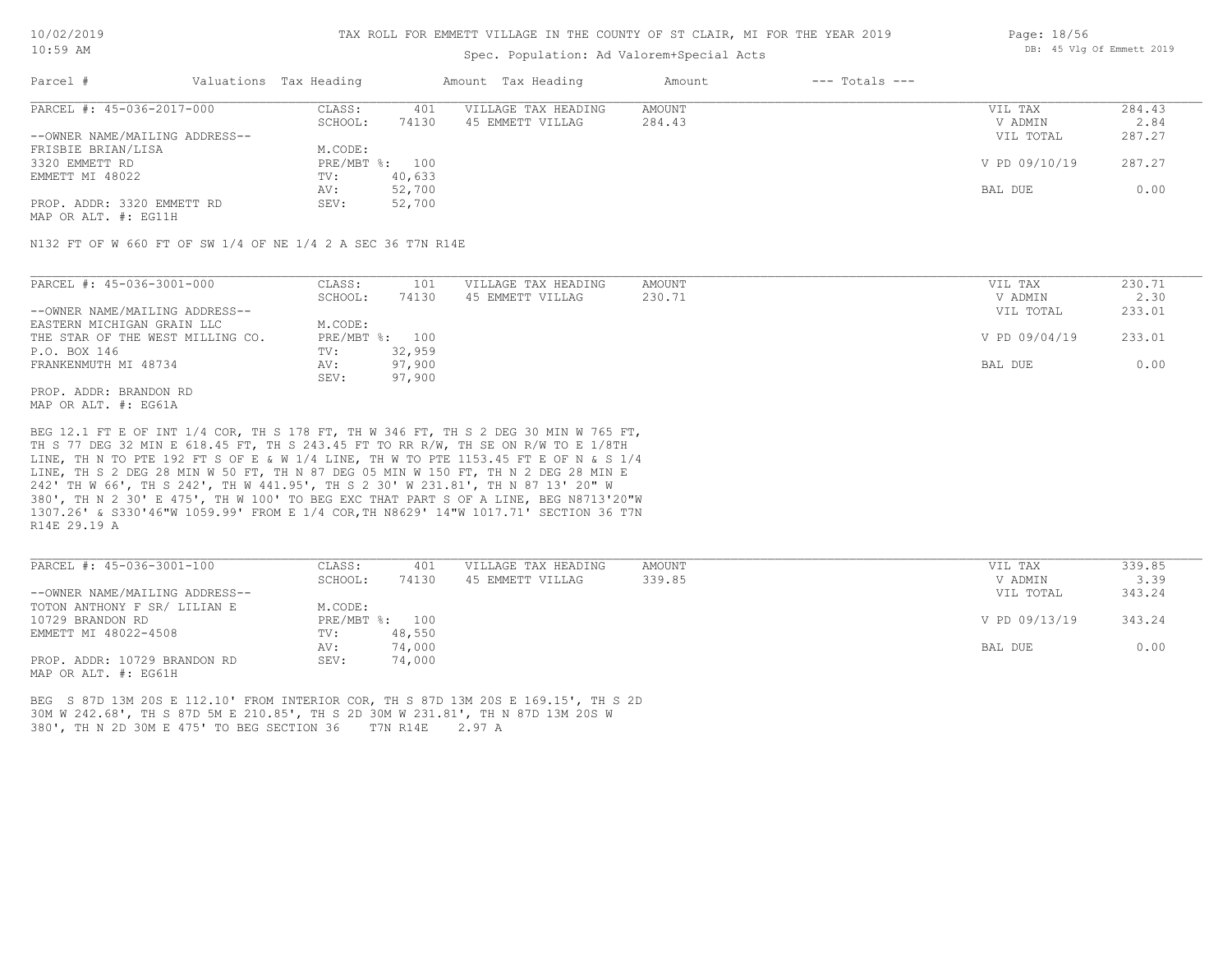| $10:59$ AM                                                                          |  |                        |                |                                         | DB: 45 Vlg Of Emmett 2019 |                    |                    |                |
|-------------------------------------------------------------------------------------|--|------------------------|----------------|-----------------------------------------|---------------------------|--------------------|--------------------|----------------|
| Parcel #                                                                            |  | Valuations Tax Heading |                | Amount Tax Heading                      | Amount                    | $---$ Totals $---$ |                    |                |
| PARCEL #: 45-036-3002-000                                                           |  | CLASS:                 | 401            | VILLAGE TAX HEADING                     | <b>AMOUNT</b>             |                    | VIL TAX            | 401.32         |
|                                                                                     |  | SCHOOL:                | 74130          | 45 EMMETT VILLAG                        | 401.32                    |                    | V ADMIN            | 4.01           |
| --OWNER NAME/MAILING ADDRESS--                                                      |  |                        |                |                                         |                           |                    | VIL TOTAL          | 405.33         |
| GRACE JOSEPH REV TRUST                                                              |  | M.CODE:                |                |                                         |                           |                    |                    |                |
| 2039 N. LINCOLN AVE UNIT F                                                          |  |                        | PRE/MBT %: 100 |                                         |                           |                    | V PD 08/07/19      | 405.33         |
| CHICAGO IL 60614                                                                    |  | TV:                    | 57,332         |                                         |                           |                    |                    |                |
|                                                                                     |  | AV:                    | 80,400         |                                         |                           |                    | BAL DUE            | 0.00           |
| PROP. ADDR: 10715 BRANDON RD                                                        |  | SEV:                   | 80,400         |                                         |                           |                    |                    |                |
| MAP OR ALT. #: EG61B                                                                |  |                        |                |                                         |                           |                    |                    |                |
| PARCEL #: 45-036-3003-000                                                           |  | CLASS:<br>SCHOOL:      | 401<br>74130   | VILLAGE TAX HEADING<br>45 EMMETT VILLAG | AMOUNT<br>328.34          |                    | VIL TAX<br>V ADMIN | 328.34<br>3.28 |
| --OWNER NAME/MAILING ADDRESS--                                                      |  |                        |                |                                         |                           |                    | VIL TOTAL          | 331.62         |
| PIERCE MICHAEL/VICI                                                                 |  | M.CODE:                |                |                                         |                           |                    |                    |                |
| 10711 BRANDON RD                                                                    |  |                        | PRE/MBT %: 100 |                                         |                           |                    | V PD 09/10/19      | 331.62         |
| EMMETT MI 48022-4508                                                                |  | TV:                    | 46,906         |                                         |                           |                    |                    |                |
|                                                                                     |  | AV:                    | 63,400         |                                         |                           |                    | BAL DUE            | 0.00           |
| PROP. ADDR: 10711 BRANDON RD<br>MAP OR ALT. #: EG61C                                |  | SEV:                   | 63,400         |                                         |                           |                    |                    |                |
| BEG ON E & W 1/4 LINE 484.65 FT S 87 DEG 5 MIN E FROM NW COR OF SE 1/4, TH S 87 DEG |  |                        |                |                                         |                           |                    |                    |                |
| 5 MIN E 150 FT TH S 3 DEG 22 MIN W 242 FT, TH N 87 DEG 5 MIN W 150 FT, TH N 3 DEG   |  |                        |                |                                         |                           |                    |                    |                |
| 22 MIN E 242 FT TO BEG. 0.83 A SEC 36 T7N R14E                                      |  |                        |                |                                         |                           |                    |                    |                |
| PARCEL #: 45-036-3004-000                                                           |  | CLASS:                 | 401            | VILLAGE TAX HEADING                     | AMOUNT                    |                    | VIL TAX            | 307.76         |
|                                                                                     |  | SCHOOL:                | 74130          | 45 EMMETT VILLAG                        | 307.76                    |                    | V ADMIN            | 3.07           |
| --OWNER NAME/MAILING ADDRESS--<br>A                                                 |  | $\cdots$ $\sim$ $\sim$ |                |                                         |                           |                    | VIL TOTAL          | 310.83         |
|                                                                                     |  |                        |                |                                         |                           |                    |                    |                |

| UNIVER MELLE LESSEL LIDDIGOU |                           |        |               | ------ |
|------------------------------|---------------------------|--------|---------------|--------|
| COWHY BRENDA                 | M.CODE:                   |        |               |        |
| 10695 BRANDON RD             | $PRE/MBT$ $\frac{1}{6}$ : | 100    | V PD 08/20/19 | 310.83 |
| EMMETT MI 48022-4503         | TV:                       | 43,966 |               |        |
|                              | AV:                       | 60,100 | BAL DUE       | 0.00   |
| PROP. ADDR: 10695 BRANDON RD | SEV:                      | 60,100 |               |        |
| MAP OR ALT. #: EG61F         |                           |        |               |        |

DEG 05 MIN W 150 FT TO PLACE OF BEG. 0.83 A SEC 36 T7N R14E 28 MIN W 242 FT TH S 87 DEG 05 MIN E 150 FT, TH N 2 DEG 28 MIN E 242 FT, TH N 87 BEG ON E & W 1/4 LINE S 87 DEG 5 MIN E 634.65 FT FROM NW COR OF SE 1/4 TH S 2 DEG

| PARCEL #: 45-036-3005-000      | CLASS:     | 402   | VILLAGE TAX HEADING | AMOUNT | VIL TAX       | 18.15 |
|--------------------------------|------------|-------|---------------------|--------|---------------|-------|
|                                | SCHOOL:    | 74130 | 45 EMMETT VILLAG    | 18.15  | V ADMIN       | 0.18  |
| --OWNER NAME/MAILING ADDRESS-- |            |       |                     |        | VIL TOTAL     | 18.33 |
| MORGAN GEORGE J                | M.CODE:    |       |                     |        |               |       |
| 2496 STAPLETON RD              | PRE/MBT %: |       |                     |        | V PD 09/16/19 | 18.33 |
| GOODELLS MI 48027              | TV:        | 2,594 |                     |        |               |       |
|                                | AV:        | 7,900 |                     |        | BAL DUE       | 0.00  |
| PROP. ADDR: BRANDON RD         | SEV:       | 7,900 |                     |        |               |       |
| MAP OR ALT. #: EG61D           |            |       |                     |        |               |       |

DEG 22 MIN E 242 FT TO BEG. 0.85 A SEC 36 T7N R14E 5 MIN E 152.8 FT, TH S 3 DEG 22 MIN W 242 FT, TH S 87 DEG 5 MIN W 152.8 FT, TH N 3 BEG ON E & W 1/4 LINE S 87 DEG 5 MIN E 784.65 FT FROM NW COR OF SE 1/4, TH N 87 DEG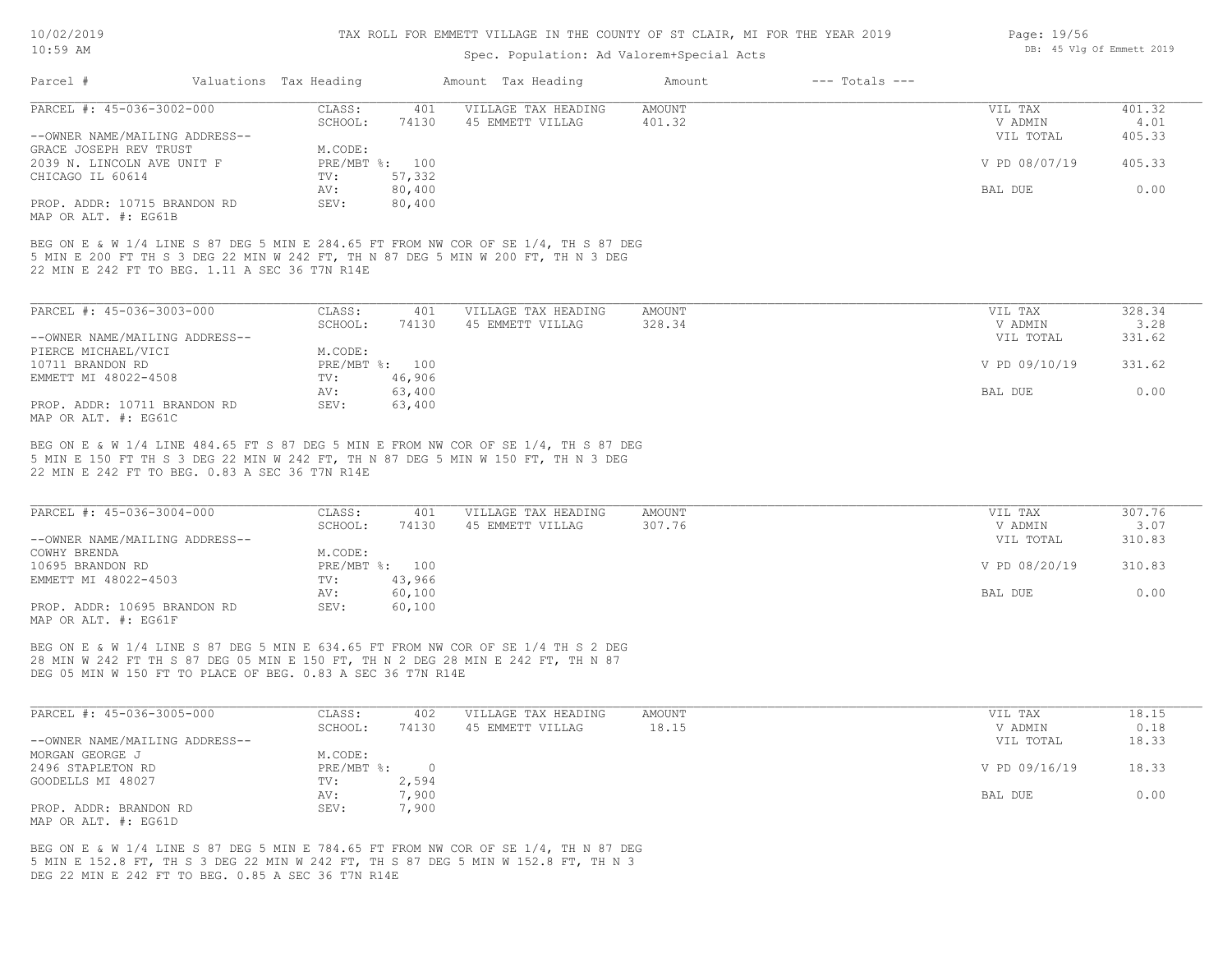#### TAX ROLL FOR EMMETT VILLAGE IN THE COUNTY OF ST CLAIR, MI FOR THE YEAR 2019

### Spec. Population: Ad Valorem+Special Acts

| Page: 20/56 |  |                           |  |
|-------------|--|---------------------------|--|
|             |  | DB: 45 Vlg Of Emmett 2019 |  |

| Parcel #                       |  | Valuations Tax Heading | Amount Tax Heading |                     | Amount | $---$ Totals $---$ |               |        |  |
|--------------------------------|--|------------------------|--------------------|---------------------|--------|--------------------|---------------|--------|--|
| PARCEL #: 45-036-3006-000      |  | CLASS:                 | 401                | VILLAGE TAX HEADING | AMOUNT |                    | VIL TAX       | 257.99 |  |
|                                |  | SCHOOL:                | 74130              | 45 EMMETT VILLAG    | 257.99 |                    | V ADMIN       | 2.57   |  |
| --OWNER NAME/MAILING ADDRESS-- |  |                        |                    |                     |        |                    | VIL TOTAL     | 260.56 |  |
| ELSEY TIMOTHY K                |  | M.CODE:                |                    |                     |        |                    |               |        |  |
| 10643 BRANDON RD               |  | PRE/MBT %: 100         |                    |                     |        |                    | V PD 09/10/19 | 260.56 |  |
| EMMETT MI 48022                |  | TV:                    | 36,857             |                     |        |                    |               |        |  |
|                                |  | AV:                    | 54,900             |                     |        |                    | BAL DUE       | 0.00   |  |
| PROP. ADDR: 10643 BRANDON RD   |  | SEV:                   | 54,900             |                     |        |                    |               |        |  |

MAP OR ALT. #: EG61E

#### E150 FT OF W 1153.45 FT OF N 242 FT OF SE 1/4 .84 A SEC 36 T7N R14E

| PARCEL #: 45-036-3007-000      | CLASS:     | 201    | VILLAGE TAX HEADING | AMOUNT | VIL TAX       | 33.38 |
|--------------------------------|------------|--------|---------------------|--------|---------------|-------|
|                                | SCHOOL:    | 74130  | 45 EMMETT VILLAG    | 33.38  | V ADMIN       | 0.33  |
| --OWNER NAME/MAILING ADDRESS-- |            |        |                     |        | VIL TOTAL     | 33.71 |
| SOUTHEASTERN MICH GAS CO       | M.CODE:    |        |                     |        |               |       |
| PO BOX 5004                    | PRE/MBT %: |        |                     |        | V PD 08/27/19 | 33.71 |
| PORT HURON MI 48060            | TV:        | 4,769  |                     |        |               |       |
|                                | AV:        | 17,400 |                     |        | BAL DUE       | 0.00  |
| PROP. ADDR: BRANDON RD         | SEV:       | 17,400 |                     |        |               |       |
|                                |            |        |                     |        |               |       |

MAP OR ALT. #: EG61G

N192 FT OF W 1/2 OF SE 1/4 EXC W 1153.45 FT. 0.66 A SEC 36 T7N R14E

| PARCEL #: 45-036-3008-001      | CLASS:  | 401            | VILLAGE TAX HEADING | AMOUNT | VIL TAX       | 337.09 |
|--------------------------------|---------|----------------|---------------------|--------|---------------|--------|
|                                | SCHOOL: | 74130          | 45 EMMETT VILLAG    | 337.09 | V ADMIN       | 3.37   |
| --OWNER NAME/MAILING ADDRESS-- |         |                |                     |        | VIL TOTAL     | 340.46 |
| WAITKUS MARTIN/JEAN            | M.CODE: |                |                     |        |               |        |
| 10597 BRANDON RD               |         | PRE/MBT %: 100 |                     |        | V PD 07/19/19 | 340.46 |
| EMMETT MI 48022                | TV:     | 48,157         |                     |        |               |        |
|                                | AV:     | 69,300         |                     |        | BAL DUE       | 0.00   |
| PROP. ADDR: 10597 BRANDON RD   | SEV:    | 69,300         |                     |        |               |        |
| MAP OR ALT. #: EG60B/C         |         |                |                     |        |               |        |

FROM 19-036-3008-000,19-036,3009-000; N 1320' OF W 330' OF E 1/2 OF SE 1/4 SECTION 36 T7N R14E 10 A SPLIT ON 08/22/2007

| PARCEL #: 45-036-3010-001           | CLASS:     | 101     | VILLAGE TAX HEADING | AMOUNT | VIL TAX       | 297.72 |
|-------------------------------------|------------|---------|---------------------|--------|---------------|--------|
|                                     | SCHOOL:    | 74130   | 45 EMMETT VILLAG    | 297.72 | V ADMIN       | 2.97   |
| --OWNER NAME/MAILING ADDRESS--      |            |         |                     |        | VIL TOTAL     | 300.69 |
| VANDERBOSSCHE ROBERT / JOANN LIFE E | M.CODE:    |         |                     |        |               |        |
| 10541 BRANDON RD                    | PRE/MBT %: | 100     |                     |        | V PD 08/15/19 | 300.69 |
| EMMETT MI 48022                     | TV:        | 42,532  |                     |        |               |        |
|                                     | AV:        | 150,100 |                     |        | BAL DUE       | 0.00   |
| PROP. ADDR: 10541 BRANDON RD        | SEV:       | 150,100 |                     |        |               |        |
| MAP OR ALT. $\#$ : EG60D/E          |            |         |                     |        |               |        |

 $\mathcal{L}_\mathcal{L} = \mathcal{L}_\mathcal{L} = \mathcal{L}_\mathcal{L} = \mathcal{L}_\mathcal{L} = \mathcal{L}_\mathcal{L} = \mathcal{L}_\mathcal{L} = \mathcal{L}_\mathcal{L} = \mathcal{L}_\mathcal{L} = \mathcal{L}_\mathcal{L} = \mathcal{L}_\mathcal{L} = \mathcal{L}_\mathcal{L} = \mathcal{L}_\mathcal{L} = \mathcal{L}_\mathcal{L} = \mathcal{L}_\mathcal{L} = \mathcal{L}_\mathcal{L} = \mathcal{L}_\mathcal{L} = \mathcal{L}_\mathcal{L}$ 

R14E 50 A SPLIT ON 08/22/2007 FROM 19-036-3010-000, 19-036-3010-250; E 1/2 OF SE 1/4 AS MEAS ALG RD EXC E 330'AND EXC W 330' OF N 1320' SECTION 36 T7N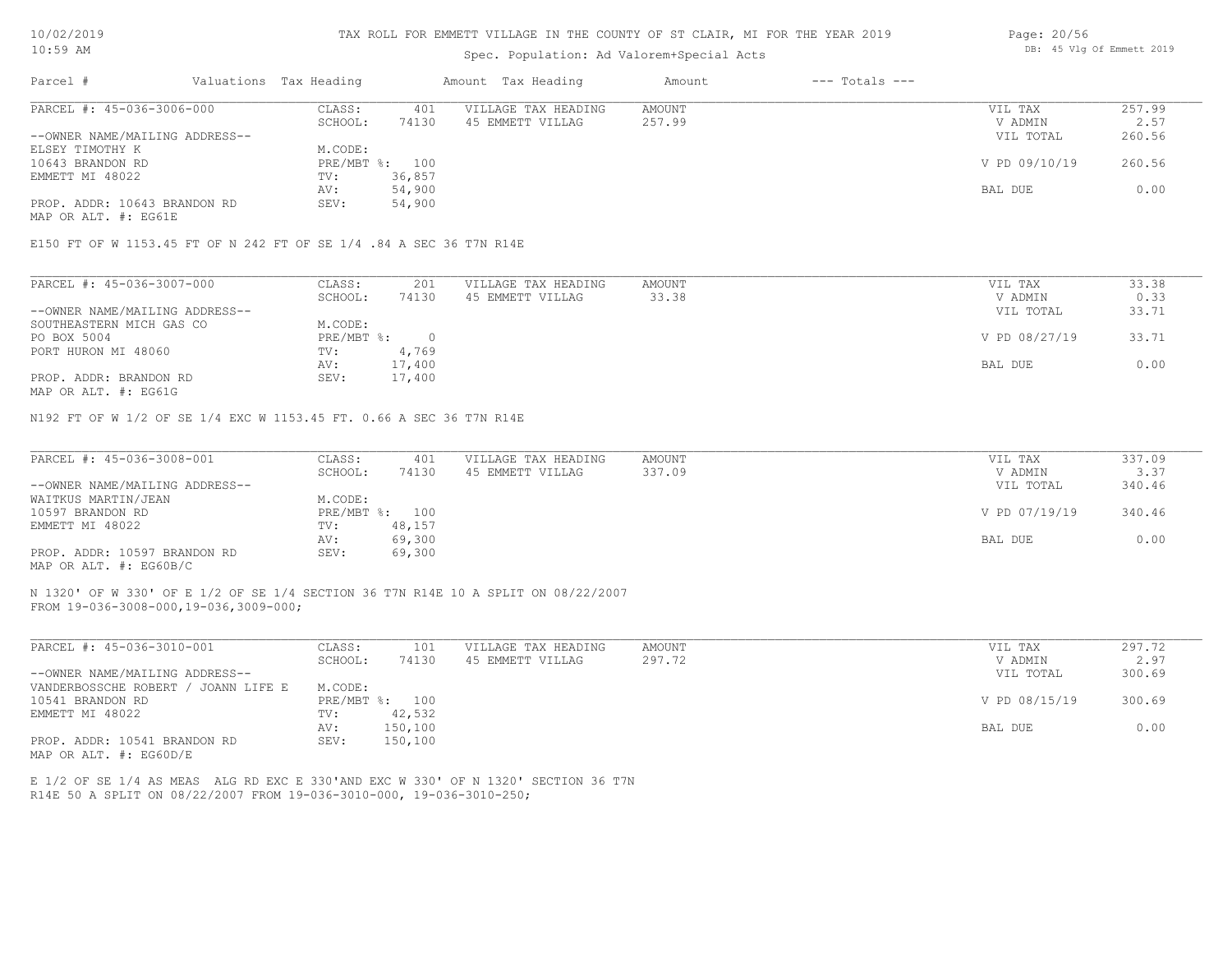#### TAX ROLL FOR EMMETT VILLAGE IN THE COUNTY OF ST CLAIR, MI FOR THE YEAR 2019

### Spec. Population: Ad Valorem+Special Acts

| Parcel #                       | Valuations Tax Heading |        | Amount Tax Heading  | Amount | $---$ Totals $---$ |               |        |
|--------------------------------|------------------------|--------|---------------------|--------|--------------------|---------------|--------|
| PARCEL #: 45-036-3011-000      | CLASS:                 | 402    | VILLAGE TAX HEADING | AMOUNT |                    | VIL TAX       | 448.14 |
|                                | SCHOOL:                | 74130  | 45 EMMETT VILLAG    | 448.14 |                    | V ADMIN       | 4.48   |
| --OWNER NAME/MAILING ADDRESS-- |                        |        |                     |        |                    | VIL TOTAL     | 452.62 |
| KESSLER CLAIR/IRENE TRUST      | M.CODE:                |        |                     |        |                    |               |        |
| 10535 BRANDON RD               | PRE/MBT %: 100         |        |                     |        |                    | V PD 09/13/19 | 452.62 |
| EMMETT MI 48022-4501           | TV:                    | 64,020 |                     |        |                    |               |        |
|                                | AV:                    | 84,300 |                     |        |                    | BAL DUE       | 0.00   |
| PROP. ADDR: 10535 BRANDON RD   | SEV:                   | 84,300 |                     |        |                    |               |        |

MAP OR ALT. #: EG60A

E330 FT OF SE 1/4 20 A SEC 36 T7N R14E

| PARCEL #: 45-036-4001-000      | CLASS:     | 401    | VILLAGE TAX HEADING | AMOUNT | VIL TAX       | 186.59 |
|--------------------------------|------------|--------|---------------------|--------|---------------|--------|
|                                | SCHOOL:    | 74130  | 45 EMMETT VILLAG    | 186.59 | V ADMIN       | 1.86   |
| --OWNER NAME/MAILING ADDRESS-- |            |        |                     |        | VIL TOTAL     | 188.45 |
| MULLALLY MARY ALICE            | M.CODE:    |        |                     |        |               |        |
| 2924 SHENANDOAH                | PRE/MBT %: |        |                     |        | V PD 08/07/19 | 188.45 |
| ROYAL OAK MI 48073             | TV:        | 26,657 |                     |        |               |        |
|                                | AV:        | 34,500 |                     |        | BAL DUE       | 0.00   |
| PROP. ADDR: 10991 BRANDON RD   | SEV:       | 34,500 |                     |        |               |        |
| MAP OR ALT. $\#$ : EG43/44     |            |        |                     |        |               |        |

1.65 A S2^18'43"W 50',TH N87^0'W 9',TH N2^18'43"E 50' TO BEG SECTION 36 T7N R14E 291.37' & BEG S87^0'E 99' & S2^18'43"W 446.50' FROM W 1/4 COR,TH S87^0'E 9',TH FROM W 1/4 COR,TH S87^0'E 4.96', TH S1^31'4"W 291.45',TH N87^0'W 9',TH N2^18'43"E THE W 99' OF THE N 495' OF W 1/2 OF SW 1/4 & BEG S87^0'E 99' & S2^18'43"W 155.13'

| PARCEL #: 45-036-4002-000      | CLASS:  | 401            | VILLAGE TAX HEADING | AMOUNT | VIL TAX       | 458.75 |
|--------------------------------|---------|----------------|---------------------|--------|---------------|--------|
|                                | SCHOOL: | 74130          | 45 EMMETT VILLAG    | 458.75 | V ADMIN       | 4.58   |
| --OWNER NAME/MAILING ADDRESS-- |         |                |                     |        | VIL TOTAL     | 463.33 |
| COOK JOHN D.JR/LAURA M.        | M.CODE: |                |                     |        |               |        |
| 10975 BRANDON RD               |         | PRE/MBT %: 100 |                     |        | V PD 09/10/19 | 463.33 |
| EMMETT MI 48022-4507           | TV:     | 65,536         |                     |        |               |        |
|                                | AV:     | 73,100         |                     |        | BAL DUE       | 0.00   |
| PROP. ADDR: 10975 BRANDON RD   | SEV:    | 73,100         |                     |        |               |        |
| MAP OR ALT. #: EG42            |         |                |                     |        |               |        |

R14E 1.54 A S1^31'4"W 291.45',TH N87^0'W 9',TH N2^18'43"E 291.37' TO BEG SECTION 36 T7N EXC BEG S87^0'E 99' & S2^18'43"W 155.13' FROM W 1/4 COR, TH S87^0'E 4.96',TH N0^4'13"E 158', TH N89^19'25"W 2.74', TH N0^4'13"E 287', TH N89^19'25"W 155' TO BEG BEG S89^19'25"E 99' FROM W 1/4 COR, TH S0^4'13"W 445' TH S89^19'25"E 157.74', TH

| PARCEL #: 45-036-4003-000      | CLASS:  | 401            | VILLAGE TAX HEADING | AMOUNT | VIL TAX       | 411.43 |
|--------------------------------|---------|----------------|---------------------|--------|---------------|--------|
|                                | SCHOOL: | 74130          | 45 EMMETT VILLAG    | 411.43 | V ADMIN       | 4.11   |
| --OWNER NAME/MAILING ADDRESS-- |         |                |                     |        | VIL TOTAL     | 415.54 |
| SEDEWAR SAMANTHA               | M.CODE: |                |                     |        |               |        |
| 10965 BRANDON RD               |         | PRE/MBT %: 100 |                     |        | V PD 09/10/19 | 415.54 |
| EMMETT MI 48022-4507           | TV:     | 58,777         |                     |        |               |        |
|                                | AV:     | 68,700         |                     |        | BAL DUE       | 0.00   |
| PROP. ADDR: 10965 BRANDON RD   | SEV:    | 68,700         |                     |        |               |        |
| MAP OR ALT. #: EG41            |         |                |                     |        |               |        |

TH N 281.82'; TH W 2.74' TO POB .57 A SEC 36 T7N R14E S89\*19'25"E 254' FROM W 1/4 COR; TH S 287'; TH E 86.06'; TH N 5/18'; TH W 83.32'; THE E 83.32 FT OF THE W 340.06 FT OF THE N 281.82 FT OF THE W 1/2 OF SW 1/4 & BEG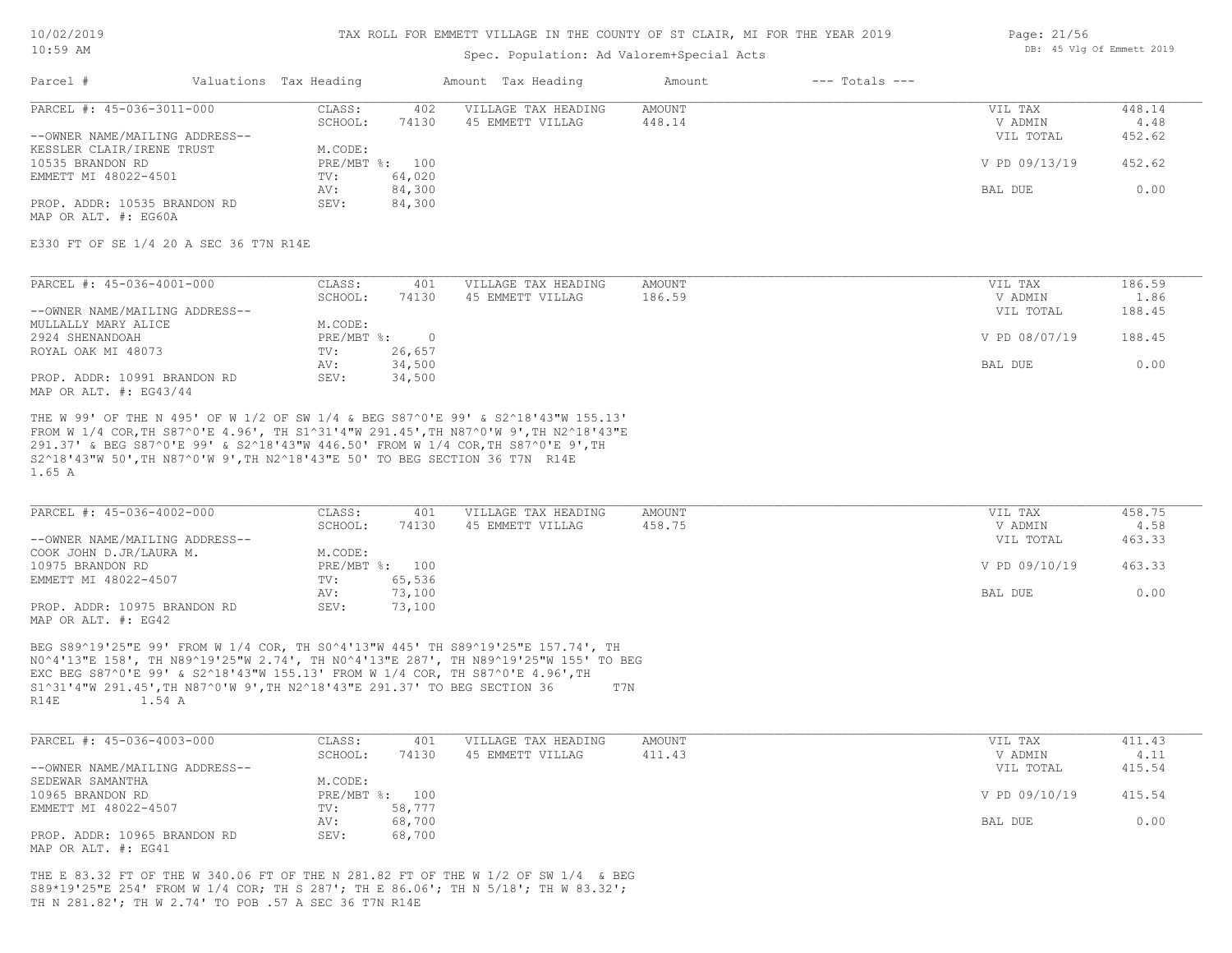### Spec. Population: Ad Valorem+Special Acts

| Parcel #                           |         | Valuations Tax Heading |                     | Amount Tax Heading | Amount  | $---$ Totals $---$ |               |        |
|------------------------------------|---------|------------------------|---------------------|--------------------|---------|--------------------|---------------|--------|
| PARCEL #: 45-036-4004-000          | CLASS:  | 401                    | VILLAGE TAX HEADING | AMOUNT             | VIL TAX | 642.62             |               |        |
|                                    | SCHOOL: | 74130                  | 45 EMMETT VILLAG    | 642.62             |         | V ADMIN            | 6.42          |        |
| --OWNER NAME/MAILING ADDRESS--     |         |                        |                     |                    |         |                    | VIL TOTAL     | 649.04 |
| PIERCE DENNIS R./CECILIA REV.TRUST |         | M.CODE:                |                     |                    |         |                    |               |        |
| PIERCE PATRICK R.                  |         |                        | PRE/MBT %: 100      |                    |         |                    | V PD 09/10/19 | 649.04 |
| 10895 BRANDON RD                   |         | TV:                    | 91,803              |                    |         |                    |               |        |
| EMMETT MI 48022                    |         | AV:                    | 129,400             |                    |         |                    | BAL DUE       | 0.00   |
|                                    |         | SEV:                   | 129,400             |                    |         |                    |               |        |
| PROP. ADDR: 10895 BRANDON RD       |         |                        |                     |                    |         |                    |               |        |

MAP OR ALT. #: EG40A

N0\*14'8"E 236.67' TO POB. 4.12 A 158', TH S89\*19'25"E 438.44', TH N0\*14'8"E 50.32', TH S 89\*19'25"E 20', TH TH N89\*19'25"W 99.31', TH S0\*19'1'"W 16.27', TH N89\*19'25"W 600.28', TH N0\*4'13"E BEG S 89\*19'25"E 716' FROM W 1/4 COR, TH S89\*19'25"E 241.63', TH S0\*14'8"W 428.72,

| PARCEL #: 45-036-4004-100      | CLASS:  | 401            | VILLAGE TAX HEADING | AMOUNT | VIL TAX       | 479.33 |
|--------------------------------|---------|----------------|---------------------|--------|---------------|--------|
|                                | SCHOOL: | 74130          | 45 EMMETT VILLAG    | 479.33 | V ADMIN       | 4.79   |
| --OWNER NAME/MAILING ADDRESS-- |         |                |                     |        | VIL TOTAL     | 484.12 |
| PIERCE PATRICK/NANCY           | M.CODE: |                |                     |        |               |        |
| 10951 BRANDON RD               |         | PRE/MBT %: 100 |                     |        | V PD 09/13/19 | 484.12 |
| EMMETT MI 48022                | TV:     | 68,476         |                     |        |               |        |
|                                | AV:     | 95,400         |                     |        | BAL DUE       | 0.00   |
| PROP. ADDR: 10951 BRANDON RD   | SEV:    | 95,400         |                     |        |               |        |
| MAP OR ALT. #: EG40B           |         |                |                     |        |               |        |

W200' OF E 979.68' OF N 287' OF W 1/2 OF SW 1/4 SECTION 36 T7N R14E 1.3 A

| PARCEL #: 45-036-4004-200      | CLASS:  | 401            | VILLAGE TAX HEADING | AMOUNT | VIL TAX       | 532.00 |
|--------------------------------|---------|----------------|---------------------|--------|---------------|--------|
|                                | SCHOOL: | 74130          | 45 EMMETT VILLAG    | 532.00 | V ADMIN       | 5.32   |
| --OWNER NAME/MAILING ADDRESS-- |         |                |                     |        | VIL TOTAL     | 537.32 |
| PIERCE RICHARD/ELIZABETH       | M.CODE: |                |                     |        |               |        |
| 10925 BRANDON RD               |         | PRE/MBT %: 100 |                     |        | V PD 09/13/19 | 537.32 |
| EMMETT MI 48022                | TV:     | 76,001         |                     |        |               |        |
|                                | AV:     | 113,600        |                     |        | BAL DUE       | 0.00   |
| PROP. ADDR: 10925 BRANDON RD   | SEV:    | 113,600        |                     |        |               |        |
| MAP OR ALT. #: EG40C           |         |                |                     |        |               |        |

175' TO BEG. SEC 36 T7N R14E. 1.13 A. 237', TH N 89\* 32' W 20', TH S 50', TH N 89\* 32' W 155', TH N 287', TH S 89\* 32' E BEG AT INT/SEC OF W 1/8 LN & E & W 1/4 LN, TH N 89\* 32' W 604.68' TO BEG, TH S

| PARCEL #: 45-036-4005-000      | CLASS:  | 401            | VILLAGE TAX HEADING | AMOUNT | VIL TAX       | 330.44 |
|--------------------------------|---------|----------------|---------------------|--------|---------------|--------|
|                                | SCHOOL: | 74130          | 45 EMMETT VILLAG    | 330.44 | V ADMIN       | 3.30   |
| --OWNER NAME/MAILING ADDRESS-- |         |                |                     |        | VIL TOTAL     | 333.74 |
| SPENCER BETH                   | M.CODE: |                |                     |        |               |        |
| 3241 MAIN ST                   |         | PRE/MBT %: 100 |                     |        | V PD 09/20/19 | 333.74 |
| EMMETT MI 48022                | TV:     | 47,206         |                     |        |               |        |
|                                | AV:     | 52,400         |                     |        | BAL DUE       | 0.00   |
| PROP. ADDR: 3241 MAIN ST       | SEV:    | 52,400         |                     |        |               |        |
| MAP OR ALT. #: EG37            |         |                |                     |        |               |        |

THE N 176 FT OF THE E 363 FT OF THE W 1/2 OF SW 1/4 1.33 A SEC 36 T7N R14E

Page: 22/56 DB: 45 Vlg Of Emmett 2019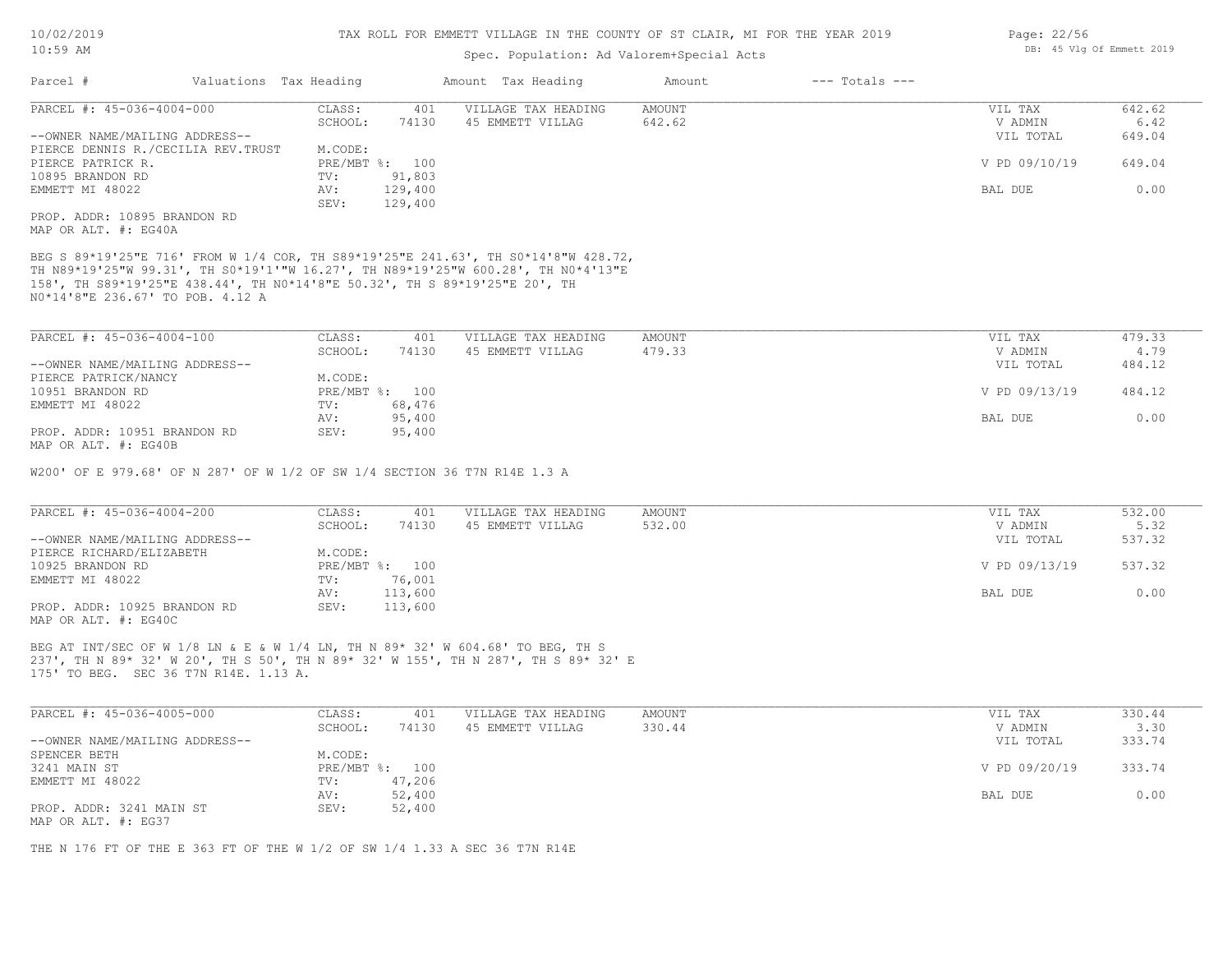| 10/02/2019 |  |
|------------|--|
| 10:59 AM   |  |

### Spec. Population: Ad Valorem+Special Acts

| Page: 23/56 |  |                           |  |
|-------------|--|---------------------------|--|
|             |  | DB: 45 Vlg Of Emmett 2019 |  |

| Parcel #                       | Valuations Tax Heading |                | Amount Tax Heading  | Amount | $---$ Totals $---$ |           |        |
|--------------------------------|------------------------|----------------|---------------------|--------|--------------------|-----------|--------|
| PARCEL #: 45-036-4006-000      | CLASS:                 | 401            | VILLAGE TAX HEADING | AMOUNT |                    | VIL TAX   | 223.48 |
|                                | SCHOOL:                | 74130          | 45 EMMETT VILLAG    | 223.48 |                    | V ADMIN   | 2.23   |
| --OWNER NAME/MAILING ADDRESS-- |                        |                |                     |        |                    | VIL TOTAL | 225.71 |
| BULAR STEVEN/MAUREEN           | M.CODE:                |                |                     |        |                    |           |        |
| 3235 MAIN ST                   |                        | PRE/MBT %: 100 |                     |        |                    | BAL DUE   | 225.71 |
| EMMETT MI 48022                | TV:                    | 31,926         |                     |        |                    |           |        |
|                                | AV:                    | 44,100         |                     |        |                    |           |        |
| PROP. ADDR: 3235 MAIN ST       | SEV:                   | 44,100         |                     |        |                    |           |        |
| MAP OR ALT. #: EG38            |                        |                |                     |        |                    |           |        |
|                                |                        |                |                     |        |                    |           |        |

T7N R14E THE S 111 FT OF THE N 287 FT OF THE E 363 FT OF THE W 1/2 OF SW 1/4 0.92 A SEC 36

| PARCEL #: 45-036-4007-000                       | CLASS:       | 401    | VILLAGE TAX HEADING | AMOUNT | VIL TAX   | 210.33 |
|-------------------------------------------------|--------------|--------|---------------------|--------|-----------|--------|
|                                                 | SCHOOL:      | 74130  | 45 EMMETT VILLAG    | 210.33 | V ADMIN   | 2.10   |
| --OWNER NAME/MAILING ADDRESS--                  |              |        |                     |        | VIL TOTAL | 212.43 |
| MCCLELLAND WILLIAM/PATRICK                      | M.CODE:      |        |                     |        |           |        |
| 3227 MAIN ST                                    | $PRE/MBT$ %: | 100    |                     |        | BAL DUE   | 212.43 |
| EMMETT MI 48022-4520                            | TV:          | 30,048 |                     |        |           |        |
|                                                 | AV:          | 43,400 |                     |        |           |        |
| PROP. ADDR: 3227 MAIN ST<br>MAP OR ALT. #: EG39 | SEV:         | 43,400 |                     |        |           |        |
|                                                 |              |        |                     |        |           |        |

R14E THE S 127 FT OF THE N 414 FT OF THE E 363 FT OF W 1/2 OF SW 1/4 1.05 A SEC 36 T7N

| PARCEL #: 45-036-4008-001      | CLASS:         | 402   | VILLAGE TAX HEADING | AMOUNT | VIL TAX       | 46.83 |
|--------------------------------|----------------|-------|---------------------|--------|---------------|-------|
|                                | SCHOOL:        | 74130 | 45 EMMETT VILLAG    | 46.83  | V ADMIN       | 0.46  |
| --OWNER NAME/MAILING ADDRESS-- |                |       |                     |        | VIL TOTAL     | 47.29 |
| VERNIER PATRICK/DOROTHY        | M.CODE:        |       |                     |        |               |       |
| PO BOX 24                      | PRE/MBT %: 100 |       |                     |        | V PD 09/16/19 | 47.29 |
| EMMETT MI 48022                | TV:            | 6,690 |                     |        |               |       |
|                                | AV:            | 7,100 |                     |        | BAL DUE       | 0.00  |
| PROP. ADDR: 3219 MAIN ST       | SEV:           | 7,100 |                     |        |               |       |
| MAP OR ALT. $\#$ : EG45B/A     |                |       |                     |        |               |       |

SPLIT ON 11/08/2007 FROM 19-036-4008-000, 19-036-4009-000; N OF WALTER CHILLSON' ADDITION TO VILLAGE OF EMMETT SECTION 36 T7N R14E 1.00 A S 132' OF E 264' & 363' EXC N 414' & EXC 132' OF THAT PART OF W 1/2 OF SW 1/4 LYING

| PARCEL #: 45-036-4010-000                            | CLASS:     | 708   | VILLAGE TAX HEADING | AMOUNT | VIL TAX   | 0.00 |
|------------------------------------------------------|------------|-------|---------------------|--------|-----------|------|
|                                                      | SCHOOL:    | 74130 | 45 EMMETT VILLAG    | 0.00   | V ADMIN   | 0.00 |
| --OWNER NAME/MAILING ADDRESS--                       |            |       |                     |        | VIL TOTAL | 0.00 |
| MOONEY REAL ESTATE HOLDINGS NON PRO                  | M.CODE:    |       |                     |        |           |      |
| 12 STATE STREET                                      | PRE/MBT %: |       |                     |        | BAL DUE   | 0.00 |
| DETROIT MI 48226                                     | TV:        |       |                     |        |           |      |
|                                                      | AV:        |       |                     |        |           |      |
| PROP. ADDR: 10817 BRANDON RD<br>MAP OR ALT. #: EG28A | SEV:       |       |                     |        |           |      |

OF SW 1/4 SECTION 36 T7N R14E 5.94 A 232.6',TH S875'E 618',TH N230'E 232.6' TO BEG & E 150' OF W 543' OF N 178' OF E 1/2 MIN W 178 FT FROM INT 1/4 COR, TH N 87 DEG 5 MIN W 618 FT, TH S 2 DEG 30 MIN W W393 FT OF N 280 FT OF E 1/2 OF SW 1/4 & BEG N 87 DEG 5 MIN W 334.5 FT & S 2 DEG 30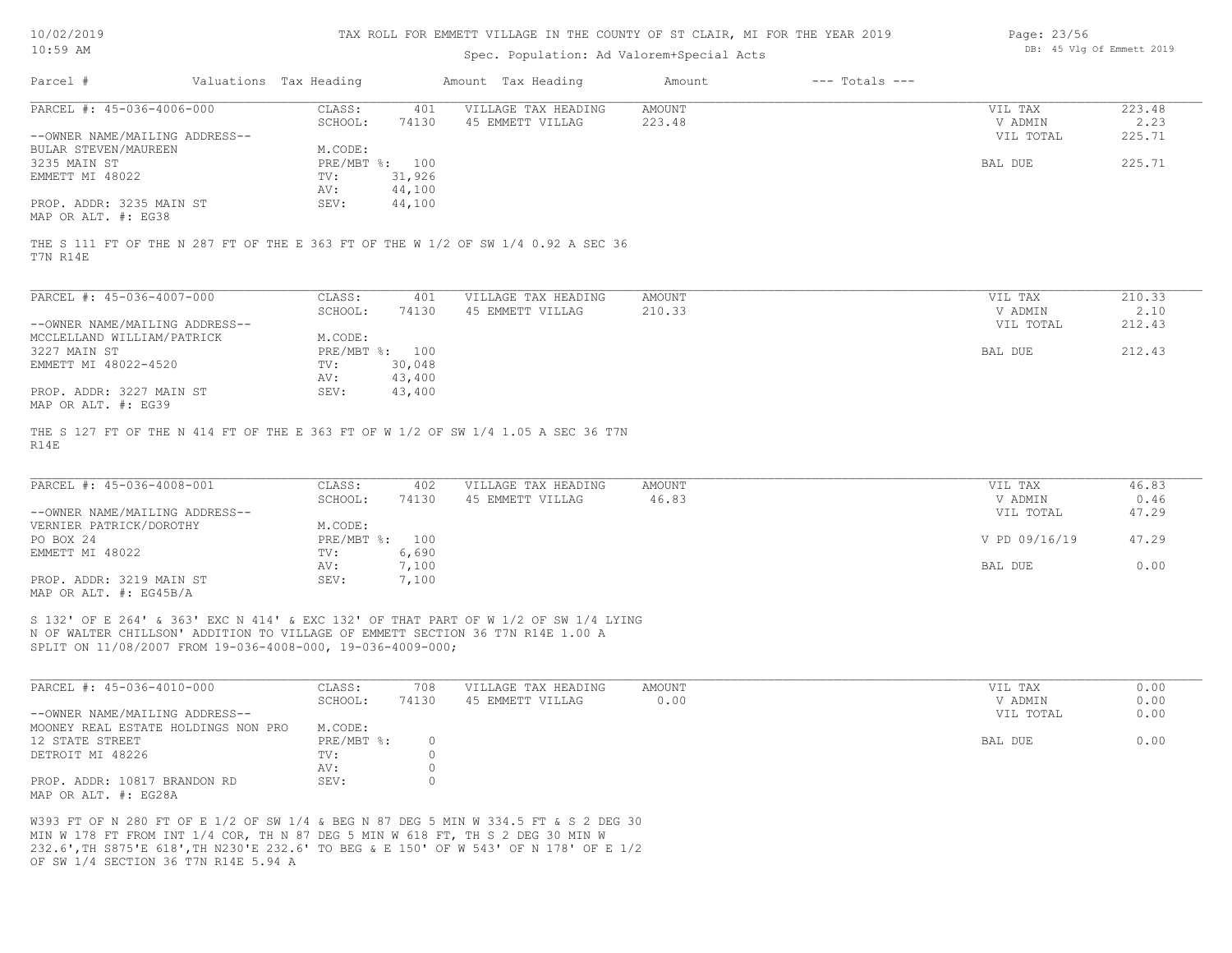### Spec. Population: Ad Valorem+Special Acts

| Parcel #                       | Valuations Tax Heading |       | Amount Tax Heading  | Amount | $---$ Totals $---$ |           |      |
|--------------------------------|------------------------|-------|---------------------|--------|--------------------|-----------|------|
| PARCEL #: 45-036-4010-100      | CLASS:                 | 703   | VILLAGE TAX HEADING | AMOUNT |                    | VIL TAX   | 0.00 |
|                                | SCHOOL:                | 74130 | 45 EMMETT VILLAG    | 0.00   |                    | V ADMIN   | 0.00 |
| --OWNER NAME/MAILING ADDRESS-- |                        |       |                     |        |                    | VIL TOTAL | 0.00 |
| VILLAGE OF EMMETT              | M.CODE:                |       |                     |        |                    |           |      |
| P.O. BOX 127                   | $PRE/MBT$ %:           |       |                     |        |                    | BAL DUE   | 0.00 |
| EMMETT MI 48022                | TV:                    |       |                     |        |                    |           |      |
|                                | AV:                    |       |                     |        |                    |           |      |
| PROP. ADDR: MAIN ST            | SEV:                   |       |                     |        |                    |           |      |
| MAP OR ALT. #: EG28B           |                        |       |                     |        |                    |           |      |

.00 A 76.39',TH S 2D 4M W 218.57',TH S 82D 14M E 59.12' TO BEG SECTION 36 T7N R14E 7 & N 6D 30M E 155.13', FROM INT. 1/4 COR.,TH N 6D 30M E 211.53',TH N 77D 43M E 532.46' TO BEG AND BEG N 87D 5M W 1342.56',S 2D 30M W 974.74',S 77D 32M E 486.72', 261.05',TH S7820'E 121.60', TH S717'W 166.62',TH S7728'30"E 519.80' TH N230'E BEG N875'W 334.50' & S230'W 410.60' FROM INT 1/4 COR, TH N875'W 618',TH S230'W

| PARCEL #: 45-036-4011-000      | CLASS:  | 401            | VILLAGE TAX HEADING | AMOUNT | VIL TAX       | 290.45 |
|--------------------------------|---------|----------------|---------------------|--------|---------------|--------|
|                                | SCHOOL: | 74130          | 45 EMMETT VILLAG    | 290.45 | V ADMIN       | 2.90   |
| --OWNER NAME/MAILING ADDRESS-- |         |                |                     |        | VIL TOTAL     | 293.35 |
| PIERCE KATHLEEN LIFE LEASE     | M.CODE: |                |                     |        |               |        |
| 3224 MAIN ST                   |         | PRE/MBT %: 100 |                     |        | V PD 08/15/19 | 293.35 |
| EMMETT MI 48022-4519           | TV:     | 41,493         |                     |        |               |        |
|                                | AV:     | 60,000         |                     |        | BAL DUE       | 0.00   |
| PROP. ADDR: 3224 MAIN ST       | SEV:    | 60,000         |                     |        |               |        |
| MAP OR ALT. #: EG27C           |         |                |                     |        |               |        |

N394.70 FT OF W 390 FT OF E 1/2 OF SW 1/4 EXC N 280 FT THEREOF. 1 A SEC 36 T7N R14E

| PARCEL #: 45-036-4012-000      | CLASS:  | 401            | VILLAGE TAX HEADING | AMOUNT | VIL TAX       | 303.24 |
|--------------------------------|---------|----------------|---------------------|--------|---------------|--------|
|                                | SCHOOL: | 74130          | 45 EMMETT VILLAG    | 303.24 | V ADMIN       | 3.03   |
| --OWNER NAME/MAILING ADDRESS-- |         |                |                     |        | VIL TOTAL     | 306.27 |
| DONNELLON G JAMES JR           | M.CODE: |                |                     |        |               |        |
| 3218 MAIN ST                   |         | PRE/MBT %: 100 |                     |        | V PD 09/04/19 | 306.27 |
| EMMETT MI 48022-4519           | TV:     | 43,320         |                     |        |               |        |
|                                | AV:     | 59,700         |                     |        | BAL DUE       | 0.00   |
| PROP. ADDR: 3218 MAIN ST       | SEV:    | 59,700         |                     |        |               |        |
| MAP OR ALT. #: EG29            |         |                |                     |        |               |        |

1/4 LYING N OF GTRR R/W. .91 A SEC 36 T7N R14E THE S 111 FT OF THE N 505.7 FT OF THE W 356.15 FT OF ALL THAT PART OF E 1/2 OF SW

| PARCEL #: 45-036-4013-000      | CLASS:  | 401            | VILLAGE TAX HEADING | AMOUNT | VIL TAX       | 214.87 |
|--------------------------------|---------|----------------|---------------------|--------|---------------|--------|
|                                | SCHOOL: | 74130          | 45 EMMETT VILLAG    | 214.87 | V ADMIN       | 2.14   |
| --OWNER NAME/MAILING ADDRESS-- |         |                |                     |        | VIL TOTAL     | 217.01 |
| ZUKOWSKI ASHLEY                | M.CODE: |                |                     |        |               |        |
| 3208 MAIN ST                   |         | PRE/MBT %: 100 |                     |        | V PD 09/10/19 | 217.01 |
| EMMETT MI 48022                | TV:     | 30,696         |                     |        |               |        |
|                                | AV:     | 34,100         |                     |        | BAL DUE       | 0.00   |
| PROP. ADDR: 3208 MAIN ST       | SEV:    | 34,100         |                     |        |               |        |
| MAP OR ALT. #: EG30            |         |                |                     |        |               |        |

TO THE PLACE OF BEG. 1.12 A SEC 36 T7N R14E MIN W 173.7 FT, TH N 76 DEG 35 MIN W 363.5 FT TO M-19, TH N 2 DEG 30 MIN E 100 FT M-19 WITH E & W 1/4 LINE OF SEC 36, TH S 88 DEG 18 MIN E 356.15 FT, TH S 2 DEG 17 BEG AT A PTE WHICH LIES S 2 DEG 30 MIN W 505.7 FT FROM THE INT/SEC OF THE E LINE OF Page: 24/56 DB: 45 Vlg Of Emmett 2019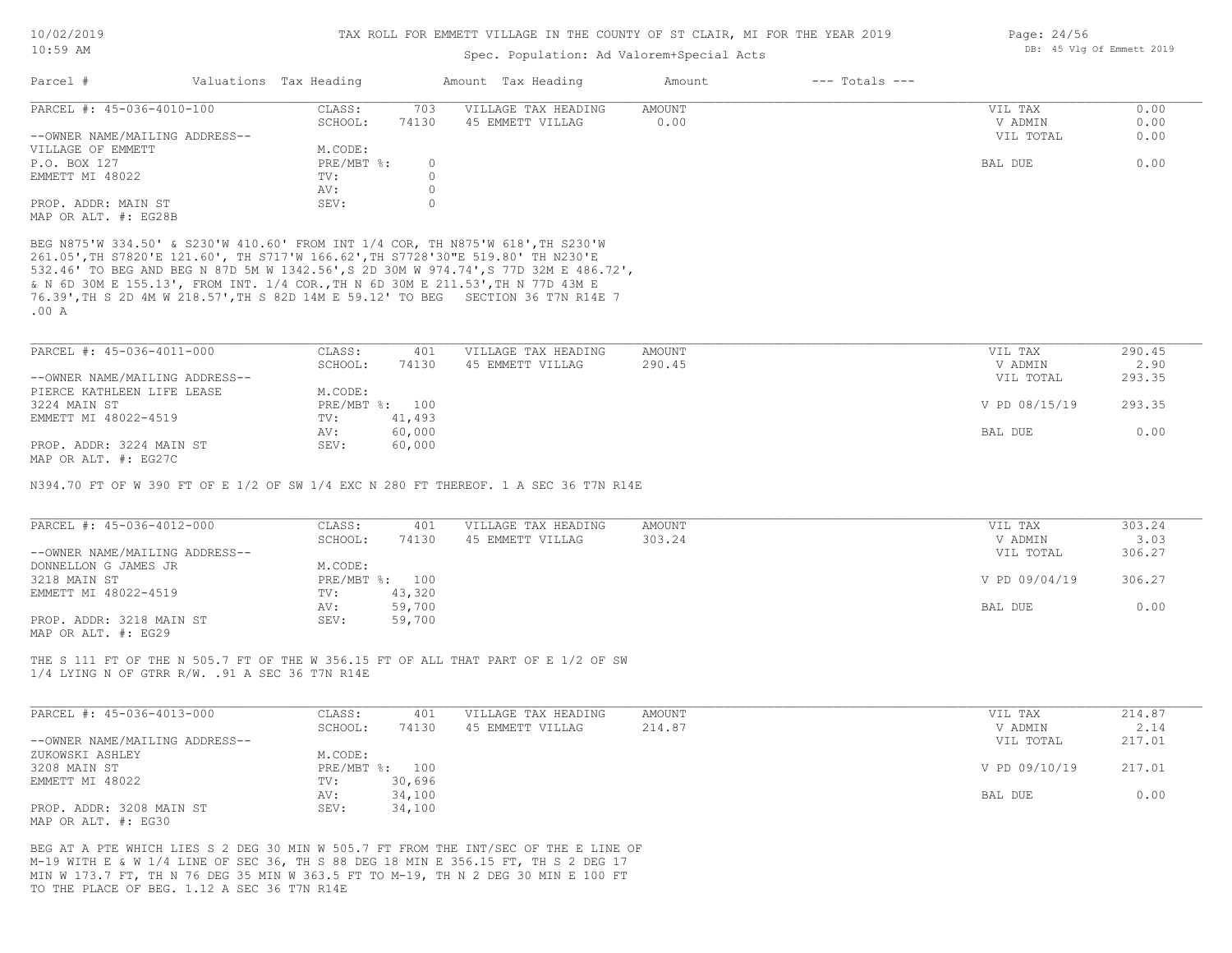### Spec. Population: Ad Valorem+Special Acts

| Parcel #                    | Valuations Tax Heading |       | Amount Tax Heading  | Amount | $---$ Totals $---$ |            |                |
|-----------------------------|------------------------|-------|---------------------|--------|--------------------|------------|----------------|
| PARCEL #: 45-036-4014-000   | CLASS:                 | 201   | VILLAGE TAX HEADING | AMOUNT |                    | VIL TAX    | 95.99          |
|                             | SCHOOL:                | 74130 | 45 EMMETT VILLAG    | 95.99  |                    | V ADMIN    |                |
| OWNER MAME (MAIT THE ARRESE |                        |       |                     |        |                    | TITT MOMAT | 0 <sub>0</sub> |

| --OWNER NAME/MAILING ADDRESS-- |                   | VIL TOTAL     | 96.94 |
|--------------------------------|-------------------|---------------|-------|
| MALLOY WILLIAM                 | M.CODE:           |               |       |
| 14950 SULLIVAN RD              | PRE/MBT %:<br>- 0 | V PD 09/04/19 | 96.94 |
| CAPAC MI 48014                 | 13,713<br>TV:     |               |       |
|                                | 23,200<br>AV:     | BAL DUE       | 0.00  |
| PROP. ADDR: 3206 MAIN ST       | 23,200<br>SEV:    |               |       |

MAP OR ALT. #: EG31

35 MIN W 190 FT, TH N 2 DEG 30 MIN E 100 FT TO PLACE OF BEG. .42 A SEC 36 T7N R14E LINE OF SEC 36, TH S 76 DEG 35 MIN E 190 FT, TH S 2 DEG 30 MIN W 100 FT TH N 76 DEG BEG AT A PTE ON THE E LINE OF M-19, S 2 DEG 30 MIN W 605.7 FT FROM THE E & W 1/4

| PARCEL #: 45-036-4015-000      | CLASS:  | 401            | VILLAGE TAX HEADING | AMOUNT | VIL TAX       | 421.38 |
|--------------------------------|---------|----------------|---------------------|--------|---------------|--------|
|                                | SCHOOL: | 74130          | 45 EMMETT VILLAG    | 421.38 | V ADMIN       | 4.21   |
| --OWNER NAME/MAILING ADDRESS-- |         |                |                     |        | VIL TOTAL     | 425.59 |
| MORAN ROBERT/PATRICIA          | M.CODE: |                |                     |        |               |        |
| 3188 MAIN ST                   |         | PRE/MBT %: 100 |                     |        | V PD 09/10/19 | 425.59 |
| EMMETT MI 48022                | TV:     | 60,198         |                     |        |               |        |
|                                | AV:     | 70,600         |                     |        | BAL DUE       | 0.00   |
| PROP. ADDR: 3188 MAIN ST       | SEV:    | 70,600         |                     |        |               |        |
| MAP OR ALT. $\#$ : EG32        |         |                |                     |        |               |        |

OF BEG. 1.4 A SEC 36 T7N R14E FT TH N 81 DEG 30 MIN W 156.3 FT TO M-19, TH N 2 DEG 30 MIN E 142.6 FT TO THE PLACE S 76 DEG 35 MIN E 213.6 FT, TH S 2 DEG 4 MIN W 162.6 FT, TH S 89 DEG 18 MIN W 243.1 & W 1/4 LINE OF SEC 36, TH S 76 DEG 35 MIN E 190 FT, TH N 2 DEG 30 MIN E 100 FT, TH BEG AT A PTE ON THE E LINE OF M-19 WHICH LIES S 2 DEG 30 MIN W 705.7 FT FROM THE E

| PARCEL #: 45-036-4016-000      | CLASS:       | 201    | VILLAGE TAX HEADING | AMOUNT | VIL TAX       | 204.53 |
|--------------------------------|--------------|--------|---------------------|--------|---------------|--------|
|                                | SCHOOL:      | 74130  | 45 EMMETT VILLAG    | 204.53 | V ADMIN       | 2.04   |
| --OWNER NAME/MAILING ADDRESS-- |              |        |                     |        | VIL TOTAL     | 206.57 |
| KRAUSS JAMES L/SAIMA L         | M.CODE:      |        |                     |        |               |        |
| 11665 DUNN RD                  | $PRE/MBT$ %: |        |                     |        | V PD 07/24/19 | 206.57 |
| MEMPHIS MI 48041               | TV:          | 29,219 |                     |        |               |        |
|                                | AV:          | 31,300 |                     |        | BAL DUE       | 0.00   |
| PROP. ADDR: 10842 MARY ST      | SEV:         | 31,300 |                     |        |               |        |
| ככמה ! חזג תם תגזון            |              |        |                     |        |               |        |

MAP OR ALT. #: EG33

R14E W 131.5 FT TO M-19, TH N 2 DEG 30 MIN E 132 FT TO PLACE OF BEG. .45 A SEC 36 T7N LINE, TH S 81 DEG 30 MIN E 156.3 FT, TH S 6 DEG 59 MIN W 148 FT, TH N 77 DEG 30 MIN BEG AT A PTE ON E LINE OF M-19 WHICH LIES S 2 DEG 30 MIN W 849.28 FT FROM E & W 1/4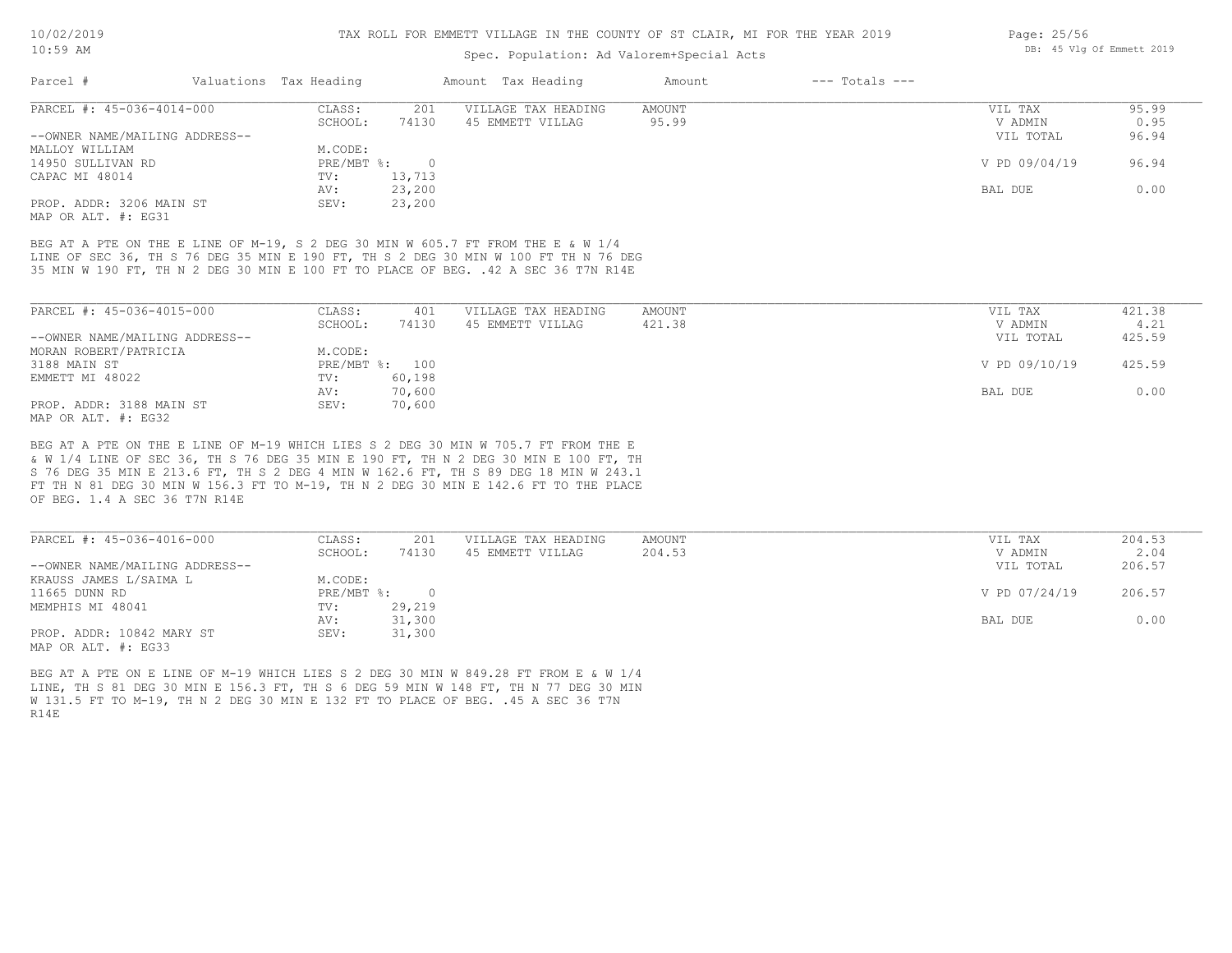| LU:כ-UL                   |  |                        |          | Spec. Population: Ad Valorem+Special Acts | DB: 40 ATG OF RUNGEL SAIS |                |             |                      |
|---------------------------|--|------------------------|----------|-------------------------------------------|---------------------------|----------------|-------------|----------------------|
| Parcel #                  |  | Valuations Tax Heading |          | Amount Tax Heading                        | Amount                    | --- Totals --- |             |                      |
| PARCEL #: 45-036-4017-000 |  | CLASS:                 | 705      | VILLAGE TAX HEADING                       | AMOUNT                    |                | VIL TAX     |                      |
|                           |  | --------               | $-11222$ |                                           |                           |                | -- -------- | $\sim$ $\sim$ $\sim$ |

|                                | SCHOOL:    | 74130            | 45 EMMETT VILLAG | 00.0 | V ADMIN   | 0.00 |
|--------------------------------|------------|------------------|------------------|------|-----------|------|
| --OWNER NAME/MAILING ADDRESS-- |            |                  |                  |      | VIL TOTAL | 0.00 |
| EMMETT LION'S CLUB INC         | M.CODE:    |                  |                  |      |           |      |
| 3481 COGLEY RD                 | PRE/MBT %: | $\left( \right)$ |                  |      | BAL DUE   | 0.00 |
| AVOCA MI 48006                 | TV:        |                  |                  |      |           |      |
|                                | AV:        |                  |                  |      |           |      |
| PROP. ADDR: MARY ST            | SEV:       |                  |                  |      |           |      |
| MAP OR ALT. #: EG34            |            |                  |                  |      |           |      |

N 77 DEG 30 MIN W 126 FT TO THE PLACE OF BEG. .46 A SEC 36 T7N R14E 6 DEG 59 MIN E 148 FT, TH N 89 DEG 18 MIN E 133 FT, TH S 14 DEG 15 MIN W 170 FT TH 30 MIN W 981.28 FT TH S 77 DEG 33 MIN E 131.5 FT TO PLACE OF BEG OF THIS DESC, TH N FROM THE INT/SEC OF THE E LINE OF M-19 WITH THE E & W 1/4 LINE OF SEC 36, S 2 DEG

| PARCEL #: 45-036-4018-000      | CLASS:     | 401      | VILLAGE TAX HEADING | AMOUNT | 57.92<br>VIL TAX       |
|--------------------------------|------------|----------|---------------------|--------|------------------------|
|                                | SCHOOL:    | 74130    | 45 EMMETT VILLAG    | 57.92  | 0.57<br>V ADMIN        |
| --OWNER NAME/MAILING ADDRESS-- |            |          |                     |        | 58.49<br>VIL TOTAL     |
| BOYER MICHAEL                  | M.CODE:    |          |                     |        |                        |
| MAPLE STREET STATION           | PRE/MBT %: | $\Omega$ |                     |        | V PD 09/10/19<br>58.49 |
| PO BOX 4385                    | TV:        | 8,275    |                     |        |                        |
| DEARBORN MI 48126              | AV:        | 12,600   |                     |        | 0.00<br>BAL DUE        |
|                                | SEV:       | 12,600   |                     |        |                        |
| PROP, ADDR: MARY ST            |            |          |                     |        |                        |

MAP OR ALT. #: EG35

FT TO THE PLACE OF BEG. .49 A SEC 36 T7N R14E TH N 82 DEG 14 MIN W 15 FT, TH S 6 DEG 30 MIN W 148 FT TH N 77 DEG 30 MIN W 121.65 TH N 14 DEG 15 MIN E 170 FT TH N 89 DEG 18 MIN E 110 FT TH S 2 DEG 4 MIN W 55.6 FT, 30 MIN W 981.28 FT, TH S 77 DEG 30 MIN E 257.5 FT TO THE PLACE OF BEG OF THIS DESC, FROM THE INT-SEC OF THE E LINE OF M-19 WITH THE E & W 1/4 LINE OF SEC 36, S 2 DEG

| PARCEL #: 45-036-4019-001      | CLASS:       | 401    | VILLAGE TAX HEADING | AMOUNT | VIL TAX       | 183.12 |
|--------------------------------|--------------|--------|---------------------|--------|---------------|--------|
|                                | SCHOOL:      | 74130  | 45 EMMETT VILLAG    | 183.12 | V ADMIN       | 1.83   |
| --OWNER NAME/MAILING ADDRESS-- |              |        |                     |        | VIL TOTAL     | 184.95 |
| VIVANO MARY                    | M.CODE:      |        |                     |        |               |        |
| 28 GRATIOT AVE                 | $PRE/MBT$ %: |        |                     |        | V PD 09/10/19 | 184.95 |
| MARYSVILLE MI 48040            | TV:          | 26,161 |                     |        |               |        |
|                                | AV:          | 33,000 |                     |        | BAL DUE       | 0.00   |
| PROP. ADDR: 10808 MARY ST      | SEV:         | 33,000 |                     |        |               |        |
| MAP OR ALT. #: EG36            |              |        |                     |        |               |        |

74.81' TO THE BEG. 0.26 A SEC 36 T7N R14E N 6D 46M 1S E 148.98', TH S 82D 14M E 73.73', TH S 6D 30M W 155.13',TH N 77D 32M W N 87D 5M W 1342.56',S 2D 30M W 974.74', & S 77D 32M E 411.91',FROM INT. 1/4 COR.,TH

| PARCEL #: 45-036-4021-000      | CLASS:  | 401            | VILLAGE TAX HEADING | AMOUNT | VIL TAX       | 104.58 |
|--------------------------------|---------|----------------|---------------------|--------|---------------|--------|
|                                | SCHOOL: | 74130          | 45 EMMETT VILLAG    | 104.58 | V ADMIN       | 1.04   |
| --OWNER NAME/MAILING ADDRESS-- |         |                |                     |        | VIL TOTAL     | 105.62 |
| WOOLMAN DAVID T                | M.CODE: |                |                     |        |               |        |
| 10807 BRANDON RD               |         | PRE/MBT %: 100 |                     |        | V PD 07/15/19 | 105.62 |
| EMMETT MI 48022-4505           | TV:     | 14,941         |                     |        |               |        |
|                                | AV:     | 23,100         |                     |        | BAL DUE       | 0.00   |
| PROP. ADDR: 10807 BRANDON RD   | SEV:    | 23,100         |                     |        |               |        |
| MAP OR ALT. #: EG27E           |         |                |                     |        |               |        |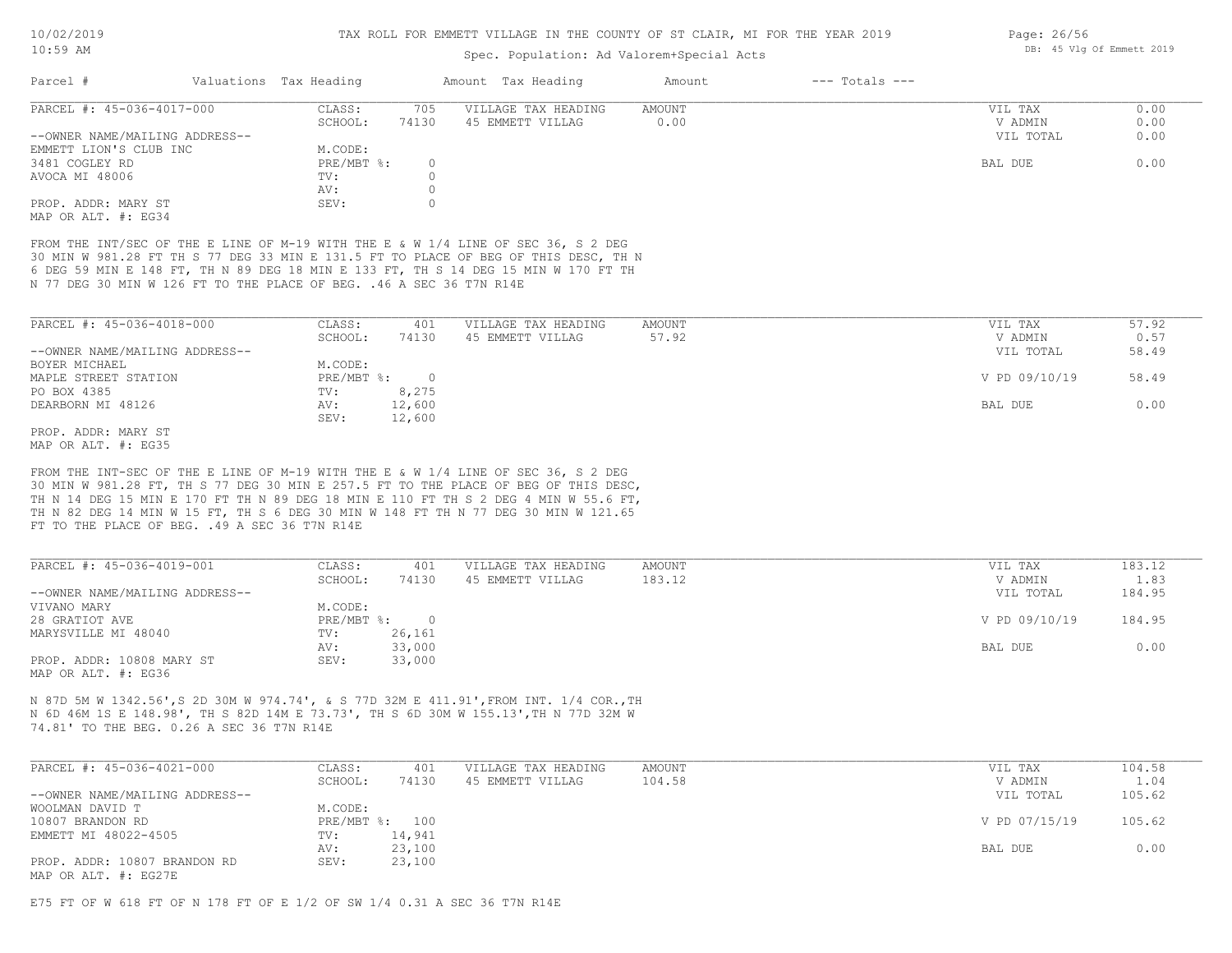#### TAX ROLL FOR EMMETT VILLAGE IN THE COUNTY OF ST CLAIR, MI FOR THE YEAR 2019

# Spec. Population: Ad Valorem+Special Acts

| Parcel #                       | Valuations Tax Heading |        | Amount Tax Heading  | Amount | $---$ Totals $---$ |           |        |
|--------------------------------|------------------------|--------|---------------------|--------|--------------------|-----------|--------|
| PARCEL #: 45-036-4022-000      | CLASS:                 | 401    | VILLAGE TAX HEADING | AMOUNT |                    | VIL TAX   | 161.77 |
|                                | SCHOOL:                | 74130  | 45 EMMETT VILLAG    | 161.77 |                    | V ADMIN   | 1.61   |
| --OWNER NAME/MAILING ADDRESS-- |                        |        |                     |        |                    | VIL TOTAL | 163.38 |
| STELZER EDWARD/MARG            | M.CODE:                |        |                     |        |                    |           |        |
| 10791 BRANDON RD               | PRE/MBT %: 100         |        |                     |        |                    | BAL DUE   | 163.38 |
| EMMETT MI 48022-4508           | TV:                    | 23,111 |                     |        |                    |           |        |
|                                | AV:                    | 35,300 |                     |        |                    |           |        |
| PROP. ADDR: 10791 BRANDON RD   | SEV:                   | 35,300 |                     |        |                    |           |        |

MAP OR ALT. #: EG27I

E115 FT OF W 733 FT OF N 178 FT OF E 1/2 OF SW 1/4 0.47 A SEC 36 T7N R14E

| PARCEL #: 45-036-4023-000      | CLASS:     | 401    | VILLAGE TAX HEADING | AMOUNT | VIL TAX       | 191.11 |
|--------------------------------|------------|--------|---------------------|--------|---------------|--------|
|                                | SCHOOL:    | 74130  | 45 EMMETT VILLAG    | 191.11 | V ADMIN       | 1.91   |
| --OWNER NAME/MAILING ADDRESS-- |            |        |                     |        | VIL TOTAL     | 193.02 |
| TWARDY RANDALL G               | M.CODE:    |        |                     |        |               |        |
| P.O. BOX 81                    | PRE/MBT %: |        |                     |        | V PD 07/15/19 | 193.02 |
| MEMPHIS MI 48041               | TV:        | 27,302 |                     |        |               |        |
|                                | AV:        | 38,000 |                     |        | BAL DUE       | 0.00   |
| PROP. ADDR: 10785 BRANDON RD   | SEV:       | 38,000 |                     |        |               |        |
| MAP OR ALT. #: EG27F           |            |        |                     |        |               |        |

E125' OF W 858' OF N 178' OF E 1/2 OF SW 1/4 SECTION 36 T7N R14E 0.51 A

| PARCEL #: 45-036-4024-000      | CLASS:       | 401   | VILLAGE TAX HEADING | AMOUNT | VIL TAX       | 35.85 |
|--------------------------------|--------------|-------|---------------------|--------|---------------|-------|
|                                | SCHOOL:      | 74130 | 45 EMMETT VILLAG    | 35.85  | V ADMIN       | 0.35  |
| --OWNER NAME/MAILING ADDRESS-- |              |       |                     |        | VIL TOTAL     | 36.20 |
| GRACE THERESA ANN TRUST        | M.CODE:      |       |                     |        |               |       |
| 2039 N. LINCOLN AVE UNIT F     | $PRE/MBT$ %: |       |                     |        | V PD 08/07/19 | 36.20 |
| CHICAGO IL 60614               | TV:          | 5,122 |                     |        |               |       |
|                                | AV:          | 7,500 |                     |        | BAL DUE       | 0.00  |
| PROP. ADDR: 10777 BRANDON RD   | SEV:         | 7,500 |                     |        |               |       |
| MAP OR ALT. #: EG27G           |              |       |                     |        |               |       |

E150 FT OF W 1008 FT OF N 178 FT OF E 1/2 OF SW 1/4 0.61 A SEC 36 T7N R14E

| PARCEL #: 45-036-4025-000      | CLASS:     | 402       | VILLAGE TAX HEADING | AMOUNT | VIL TAX       | 35.85 |
|--------------------------------|------------|-----------|---------------------|--------|---------------|-------|
|                                | SCHOOL:    | 74130     | 45 EMMETT VILLAG    | 35.85  | V ADMIN       | 0.35  |
| --OWNER NAME/MAILING ADDRESS-- |            |           |                     |        | VIL TOTAL     | 36.20 |
| GRACE THERESA ANN TRUST        | M.CODE:    |           |                     |        |               |       |
| 2039 N. LINCOLN AVE UNIT F     | PRE/MBT %: | $\bigcap$ |                     |        | V PD 08/07/19 | 36.20 |
| CHICAGO IL 60614               | TV:        | 5,122     |                     |        |               |       |
|                                | AV:        | 7,500     |                     |        | BAL DUE       | 0.00  |
| PROP. ADDR: BRANDON RD         | SEV:       | 7,500     |                     |        |               |       |
| MAP OR ALT. #: EG27H           |            |           |                     |        |               |       |

E150' OF W 1158' OF N 178' OF E 1/2 OF SW 1/4 SECTION 36 T7N R14E 0.61 A

Page: 27/56 DB: 45 Vlg Of Emmett 2019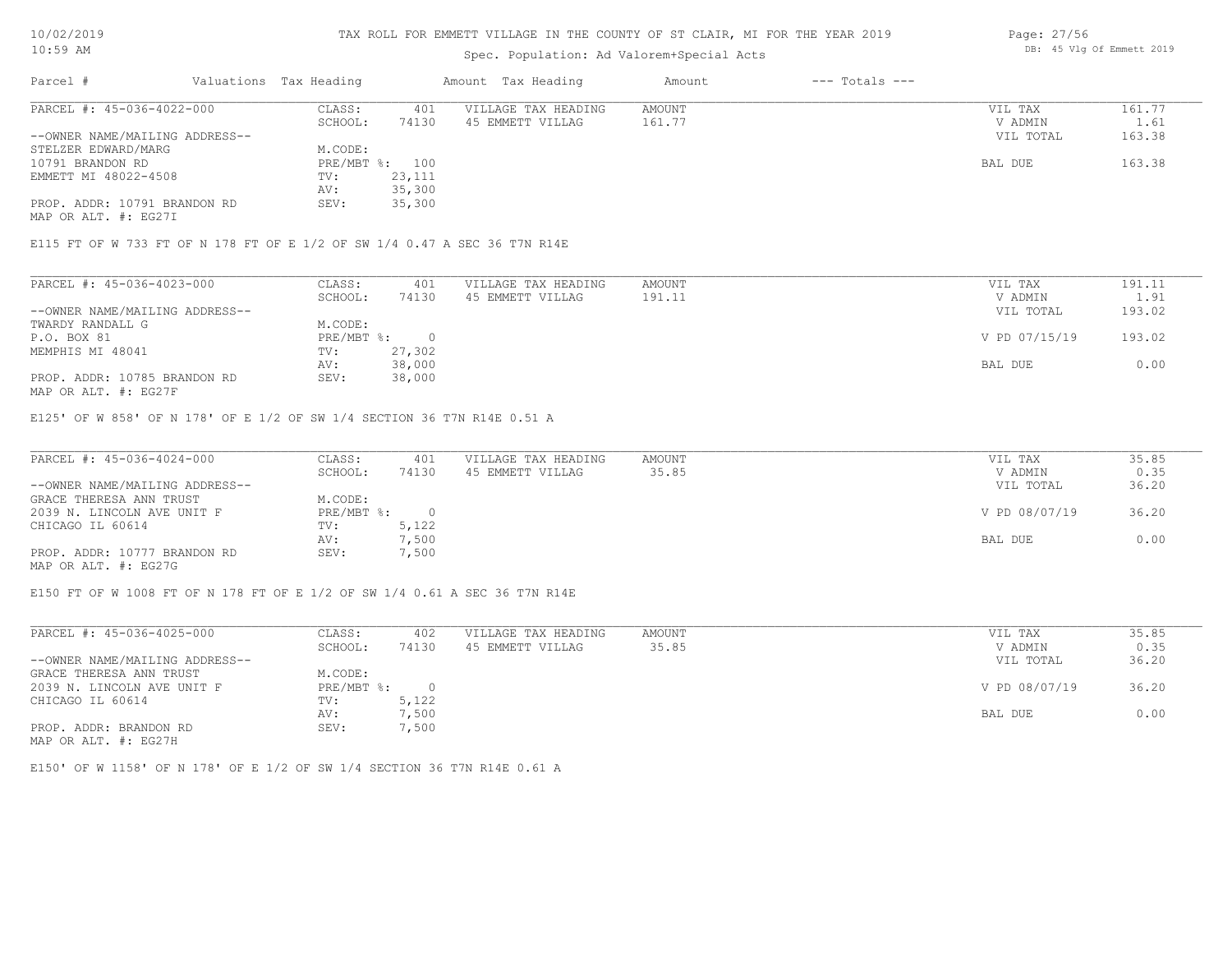#### TAX ROLL FOR EMMETT VILLAGE IN THE COUNTY OF ST CLAIR, MI FOR THE YEAR 2019

### Spec. Population: Ad Valorem+Special Acts

| Page: 28/56 |  |                           |  |
|-------------|--|---------------------------|--|
|             |  | DB: 45 Vlg Of Emmett 2019 |  |

| Parcel #                       | Valuations Tax Heading |        | Amount Tax Heading  | Amount | $---$ Totals $---$ |               |        |
|--------------------------------|------------------------|--------|---------------------|--------|--------------------|---------------|--------|
| PARCEL #: 45-036-4026-000      | CLASS:                 | 401    | VILLAGE TAX HEADING | AMOUNT |                    | VIL TAX       | 346.88 |
|                                | SCHOOL:                | 74130  | 45 EMMETT VILLAG    | 346.88 |                    | V ADMIN       | 3.46   |
| --OWNER NAME/MAILING ADDRESS-- |                        |        |                     |        |                    | VIL TOTAL     | 350.34 |
| KINNEY FAMILY TRUST            | M.CODE:                |        |                     |        |                    |               |        |
| 10745 BRANDON RD               | PRE/MBT %: 100         |        |                     |        |                    | V PD 08/09/19 | 350.34 |
| EMMETT MI 48022-4508           | TV:                    | 49,555 |                     |        |                    |               |        |
|                                | AV:                    | 63,200 |                     |        |                    | BAL DUE       | 0.00   |
| PROP. ADDR: 10745 BRANDON RD   | SEV:                   | 63,200 |                     |        |                    |               |        |
|                                |                        |        |                     |        |                    |               |        |

MAP OR ALT. #: EG27A/B

R14E E183.9 FT OF N 178 FT OF SW 1/4 & W 12.1 FT OF N 178 FT OF SE 1/4 0.8 A SEC 36 T7N

| PARCEL #: 45-036-4027-000        | CLASS:     | 201      | VILLAGE TAX HEADING | AMOUNT | VIL TAX       | 696.65 |
|----------------------------------|------------|----------|---------------------|--------|---------------|--------|
|                                  | SCHOOL:    | 74130    | 45 EMMETT VILLAG    | 696.65 | V ADMIN       | 6.96   |
| --OWNER NAME/MAILING ADDRESS--   |            |          |                     |        | VIL TOTAL     | 703.61 |
| EASTERN MICHIGAN GRAIN           | M.CODE:    |          |                     |        |               |        |
| THE STAR OF THE WEST MILLING CO. | PRE/MBT %: | $\Omega$ |                     |        | V PD 09/04/19 | 703.61 |
| P.O. BOX 146                     | TV:        | 99,522   |                     |        |               |        |
| FRANKENMUTH MI 48734             | AV:        | 112,600  |                     |        | BAL DUE       | 0.00   |
|                                  | SEV:       | 112,600  |                     |        |               |        |
| PROP. ADDR: 10668 MARY ST        |            |          |                     |        |               |        |

MAP OR ALT. #:

403.67 TO BEG.T7N R14E 11.41 A. 1017.71',TH S 3D 36M 50S W 243.45',TH S 77D 32M 40S E 1030.67'TH N 3D 30M 46S E 20SW 1307.26'&S 3D 30M 46S W 1059.99 FROM E 1/4 COR. FROM 1/4 COR.TH 86D 29M 14S 52M E 243.45', TH N 77D 30M 30S W 769.35', TH S7 18M 30S W200;TO BEG. N 87D 13M COR.TH S77D 30M 30S E 550;,TH S 10D 10M W 41.58',TH N 77 30M 30S E 235.88' TH N 3D BEG. S 87D 5M E 1321.57;,TH S 2D 30M W 974.91',&S 77D 30M 30S E 855.35',FROM W 1/4

| PARCEL #: 45-036-4027-100      | CLASS:     | 703   | VILLAGE TAX HEADING | AMOUNT | VIL TAX   | 0.00 |
|--------------------------------|------------|-------|---------------------|--------|-----------|------|
|                                | SCHOOL:    | 74130 | 45 EMMETT VILLAG    | 0.00   | V ADMIN   | 0.00 |
| --OWNER NAME/MAILING ADDRESS-- |            |       |                     |        | VIL TOTAL | 0.00 |
| VILLAGE OF EMMETT              | M.CODE:    |       |                     |        |           |      |
| 3099 MAIN ST                   | PRE/MBT %: |       |                     |        | BAL DUE   | 0.00 |
| EMMETT MI 48022                | TV:        |       |                     |        |           |      |
|                                | AV:        |       |                     |        |           |      |
| PROP. ADDR: MARY ST            | SEV:       |       |                     |        |           |      |
| MAP OR ALT. #: EG27D2          |            |       |                     |        |           |      |

BEG. SECTION 36 T7N R14E 1.7 A S7730'30"E 368.75',TH N718' 30"E 200',TH N7730'30"W 368.75',TH S718'30"W 200' TO BEG S875'E 1321.57', S230'W 974.91' & S7730'30"E 486.6' FROM W 1/4 COR,TH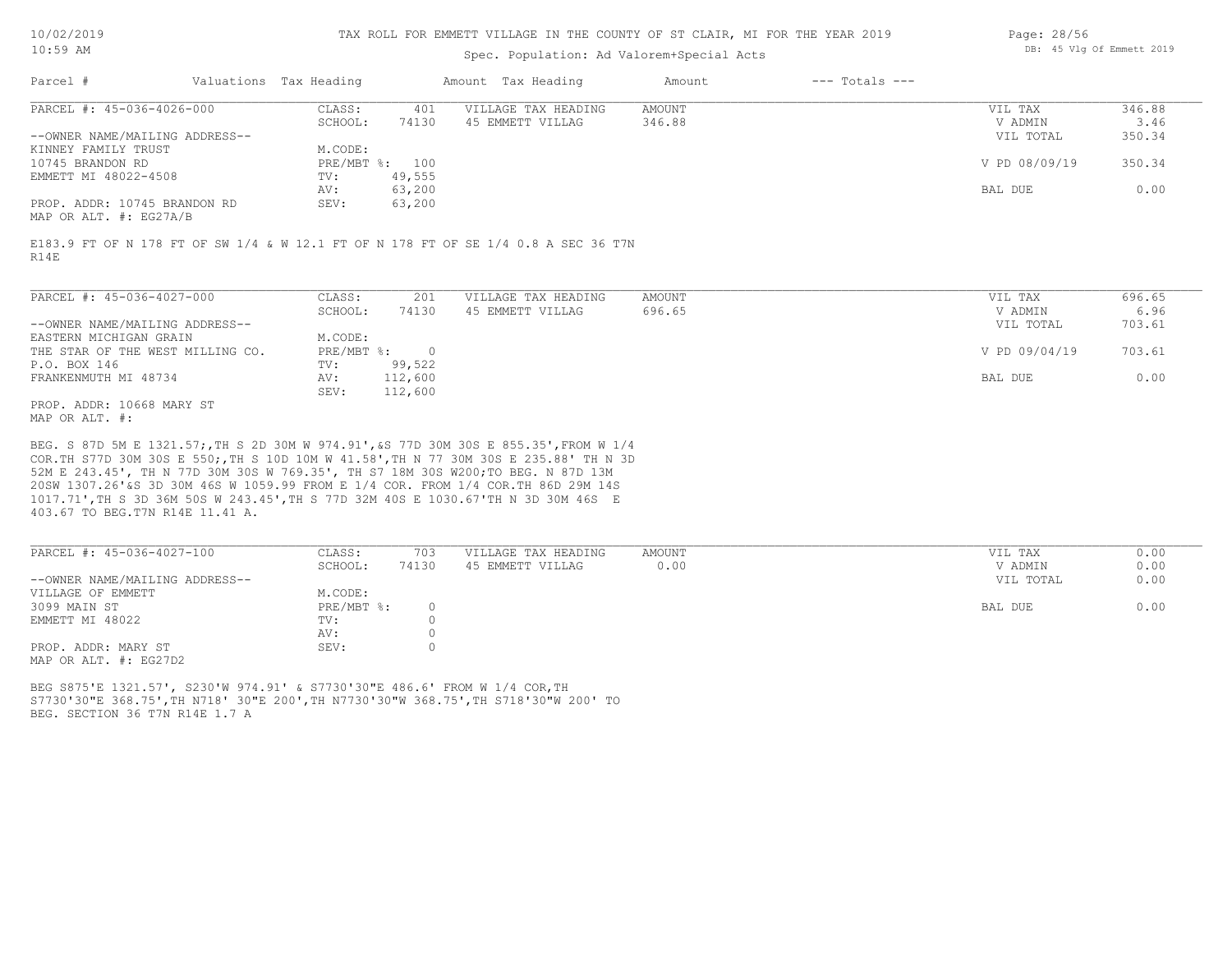### Spec. Population: Ad Valorem+Special Acts

| Parcel #                       | Valuations Tax Heading |                | Amount Tax Heading  | Amount | $---$ Totals $---$ |               |        |
|--------------------------------|------------------------|----------------|---------------------|--------|--------------------|---------------|--------|
| PARCEL #: 45-036-4028-001      | CLASS:                 | 402            | VILLAGE TAX HEADING | AMOUNT |                    | VIL TAX       | 451.54 |
|                                | SCHOOL:                | 74130          | 45 EMMETT VILLAG    | 451.54 |                    | V ADMIN       | 4.51   |
| --OWNER NAME/MAILING ADDRESS-- |                        |                |                     |        |                    | VIL TOTAL     | 456.05 |
| GROT STANLEY/SYLWIA            | M.CODE:                |                |                     |        |                    |               |        |
| 11927 HIAWATHA                 |                        | PRE/MBT %: 100 |                     |        |                    | V PD 08/12/19 | 456.05 |
| UTICA MI 48315                 | TV:                    | 64,506         |                     |        |                    |               |        |
|                                | AV:                    | 67,700         |                     |        |                    | BAL DUE       | 0.00   |
| PROP. ADDR: KINNEY RD          | SEV:                   | 67,700         |                     |        |                    |               |        |
| MAP OR ALT. #: EG59A           |                        |                |                     |        |                    |               |        |

SECTION 36 T7N R16E 51.93 A SPLIT ON 10/05/2007 FROM 19-036-4028-000; 33D 27M 40S W 214.5', S 3D 6M 21S E 124.54', TH S 86D 39M 8S W 1105.88 TO BEG 40S W 313.5', S 30D 57M 40S W 132', S 49D 57M 40S W 726', S 73D 27M 40S W 247.5', S TH ALG COWHY DRAIN TH FOLLOWING SEVEN COURSES; S 37D 27M 40S W 107.87', S 61D 27M TH S 83D 49M 17S E 445.67', TH N 5D 59M 36S E 37.75', TH S 84D 0M 24S E 1234.32', 98.48', TH N 3D 26M 4S W 98.7', TH S 84D 0M 24S E 535.6', TH N 3D 26M 4S W 101.76', 29S W 250', TH N 85D 35M 34S E 70.38', TH N 3D 26M 4S W 49.5', TH N 85D 35M 34S E 39M 35S W 70.2', TH N 3D 58M 29S W 627.4', TH N 85D 35M 34S E 209.2', TH N 3D 58M BEG N 86D 39M 8S E 1382.76' FROM SW SEC COR, TH N 3D 58M 29S W 300.16', TH S 86D

| PARCEL #: 45-036-4028-010          | CLASS:         | 703   | VILLAGE TAX HEADING | AMOUNT | VIL TAX   | 0.00 |
|------------------------------------|----------------|-------|---------------------|--------|-----------|------|
|                                    | SCHOOL:        | 74130 | 45 EMMETT VILLAG    | 0.00   | V ADMIN   | 0.00 |
| --OWNER NAME/MAILING ADDRESS--     |                |       |                     |        | VIL TOTAL | 0.00 |
| SOUTH BRANCH PINE RIVER DRAIN      | M.CODE:        |       |                     |        |           |      |
| DRAINAGE DISTRICT                  | PRE/MBT %: 100 |       |                     |        | BAL DUE   | 0.00 |
| ST CLAIR COUNTY DRAIN COMMISSIONER | TV:            |       |                     |        |           |      |
| 21 AIRPORT DR                      | AV:            |       |                     |        |           |      |
| SAINT CLAIR MI 48079               | SEV:           |       |                     |        |           |      |

MAP OR ALT. #: EG59B PROP. ADDR: KINNEY RD

10/05/2007 FROM 19-036-4028-000; 1342.74', TH S 86D 39M 8S W 84.96' TO BEG SECTION 36 T7N R16E 21.16 A SPLIT ON 107.87', TH S 84D 0M 24S E 55.01', TH S 2D 57M 44S E 1093.74', TH S 86D 18M 37S W 49D 57M 40S E 726', N 30D 57M 40S E 132', N 61D 27M 40S E 313.5', N 37D 27M 40S E COURSE; N 3D 6M 21S W 124.54', N 33D 27M 40S E 214.5', N 73D 27M 40S E 247.5', N BEG N 86D 39M 8S E 2488.64' FROM SW SEC COR, TH ALG COWHY DRAIN FOLLOWING SEVEN

| PARCEL #: 45-036-4029-000      | CLASS:     | 201    | VILLAGE TAX HEADING | AMOUNT | VIL TAX       | 212.66 |
|--------------------------------|------------|--------|---------------------|--------|---------------|--------|
|                                | SCHOOL:    | 74130  | 45 EMMETT VILLAG    | 212.66 | V ADMIN       | 2.12   |
| --OWNER NAME/MAILING ADDRESS-- |            |        |                     |        | VIL TOTAL     | 214.78 |
| PIERCE INVESMENT LLC           | M.CODE:    |        |                     |        |               |        |
| 10895 BRANDON RD               | PRE/MBT %: |        |                     |        | V PD 09/10/19 | 214.78 |
| EMMETT MI 48022                | TV:        | 30,381 |                     |        |               |        |
|                                | AV:        | 41,000 |                     |        | BAL DUE       | 0.00   |
| PROP. ADDR: 3120 MAIN ST       | SEV:       | 41,000 |                     |        |               |        |

MAP OR ALT. #: EG59C

OF MECHANIC ST. 1 A SEC 36 T7N R14E N250 FT OF W 176.20 FT OF THAT PART OF E 1/2 OF SW 1/4 LYING E OF E LINE M-19 & S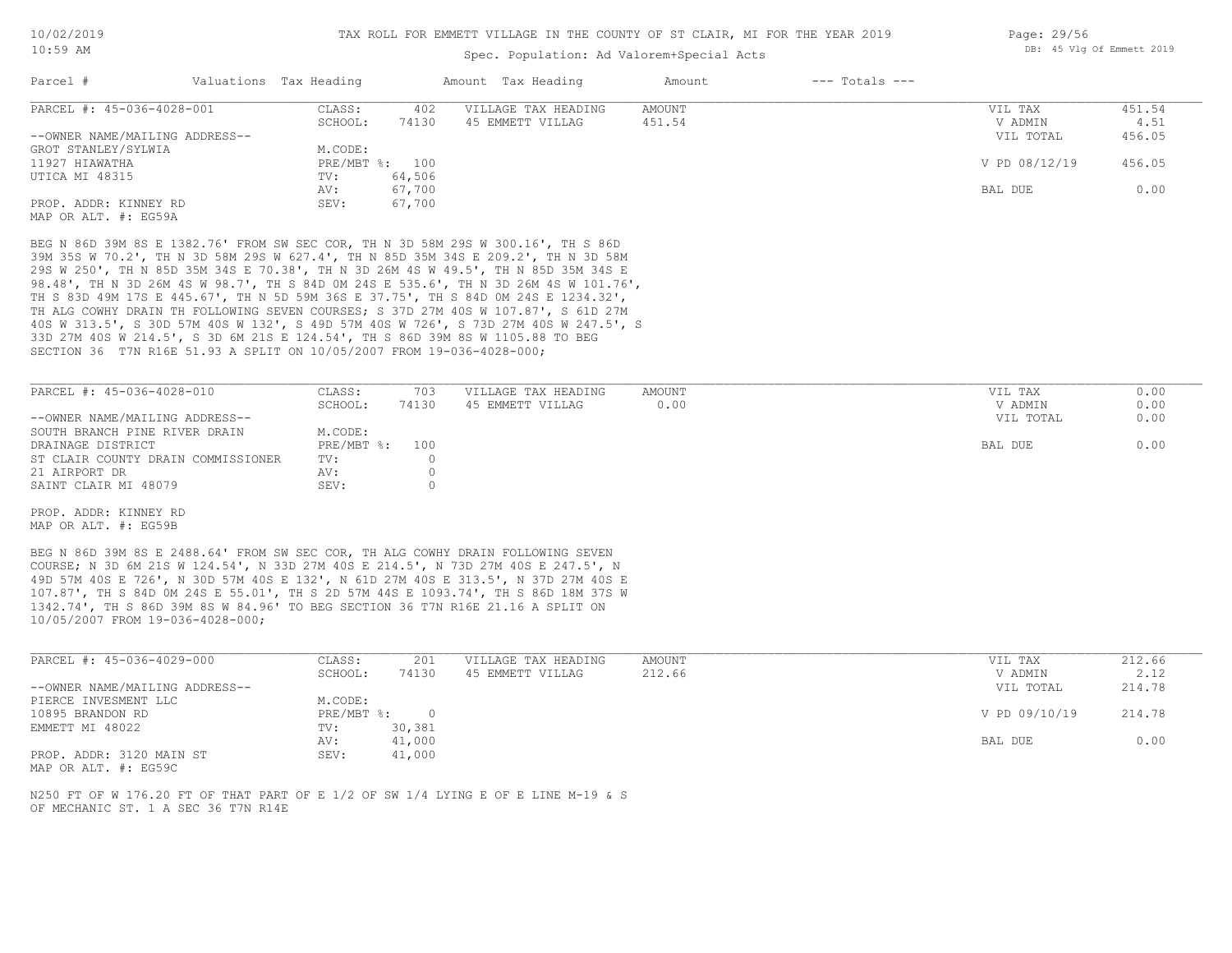Page: 30/56

DB: 45 Vlg Of Emmett 2019

### Spec. Population: Ad Valorem+Special Acts

| Parcel #                       | Valuations Tax Heading |        | Amount Tax Heading  | Amount | $---$ Totals $---$ |               |        |
|--------------------------------|------------------------|--------|---------------------|--------|--------------------|---------------|--------|
| PARCEL #: 45-036-4030-000      | CLASS:                 | 401    | VILLAGE TAX HEADING | AMOUNT |                    | VIL TAX       | 246.05 |
|                                | SCHOOL:                | 74130  | 45 EMMETT VILLAG    | 246.05 |                    | V ADMIN       | 2.46   |
| --OWNER NAME/MAILING ADDRESS-- |                        |        |                     |        |                    | VIL TOTAL     | 248.51 |
| THIERRY TIMOTHY F/DEBRA        | M.CODE:                |        |                     |        |                    |               |        |
| 8995 MORRIS RD                 | PRE/MBT %:             |        |                     |        |                    | V PD 09/04/19 | 248.51 |
| GOODELLS MI 48027              | TV:                    | 35,150 |                     |        |                    |               |        |
|                                | AV:                    | 50,800 |                     |        |                    | BAL DUE       | 0.00   |
| PROP. ADDR: 3130 PATRICK ST    | SEV:                   | 50,800 |                     |        |                    |               |        |
| MAP OR ALT. #: EG58            |                        |        |                     |        |                    |               |        |

SEC 36 T7N R14E TO PATRICK ST TH N 2 DEG 30 MIN E ALG PATRICK ST 131.3 FT TO PLACE OF BEG. .28 A TH S 2 DEG 30 MIN W 113.91 FT TO JOHN ST TH N 87 DEG 30 MIN W ALG JOHN ST 98.48 FT BEG AT THE SW COR OF LOT 8 DUNEGANS ADDITION TO EMMETT, TH S 77 DEG 30 MIN E 100 FT

| PARCEL #: 45-036-4031-000      | CLASS:     | 201   | VILLAGE TAX HEADING | AMOUNT | VIL TAX       | 29.27 |
|--------------------------------|------------|-------|---------------------|--------|---------------|-------|
|                                | SCHOOL:    | 74130 | 45 EMMETT VILLAG    | 29.27  | V ADMIN       | 0.29  |
| --OWNER NAME/MAILING ADDRESS-- |            |       |                     |        | VIL TOTAL     | 29.56 |
| GAUTHIER FREDERICK JR/MARTHA   | M.CODE:    |       |                     |        |               |       |
| 1100 S. 15TH STREET            | PRE/MBT %: |       |                     |        | V PD 07/15/19 | 29.56 |
| ST CLAIR MI 48079              | TV:        | 4,182 |                     |        |               |       |
|                                | AV:        | 7,500 |                     |        | BAL DUE       | 0.00  |
| PROP. ADDR: 10808 JOSEPH ST    | SEV:       | 7,500 |                     |        |               |       |
| MAP OR ALT. #: EG59B           |            |       |                     |        |               |       |

DEG 32 MIN W 435.6 FT TO BEG. 1 A SEC 36 T7N R14E 30 MIN W 100 FT TH S 77 DEG 32 MIN E 435.6 FT TH N 2 DEG 30 MIN E 100 FT, TH N 77 SAID S LINE 484.5 FT, TH S 2 DEG 30 MIN W 39.4 FT TO BEG OF THIS DESC, TH S 2 DEG BEG AT INT OF CENTER OF MAIN ST WITH S LINE OF GTRR R/W, TH S 77 DEG 32 MIN E ON

| PARCEL #: 45-036-4036-001      | CLASS:  | 401            | VILLAGE TAX HEADING | AMOUNT | VIL TAX       | 486.86 |
|--------------------------------|---------|----------------|---------------------|--------|---------------|--------|
|                                | SCHOOL: | 74130          | 45 EMMETT VILLAG    | 486.86 | V ADMIN       | 4.86   |
| --OWNER NAME/MAILING ADDRESS-- |         |                |                     |        | VIL TOTAL     | 491.72 |
| THOMAS WILLIAM/JENNIFER        | M.CODE: |                |                     |        |               |        |
| 3079 WASHINGTON ST             |         | PRE/MBT %: 100 |                     |        | V PD 09/10/19 | 491.72 |
| EMMETT MI 48022                | TV:     | 69,552         |                     |        |               |        |
|                                | AV:     | 100,100        |                     |        | BAL DUE       | 0.00   |
| PROP. ADDR: 3079 WASHINGTON ST | SEV:    | 100,100        |                     |        |               |        |
| MAP OR ALT. #: EG57            |         |                |                     |        |               |        |

VILLAGE OF MT CROWLEY SEC 36 T7N R14E .35 A. 88\* 28' 30" W 280', TH N 1\* 41' 30" E 401.98' TO BEG.2.17A ALSO SE COR.OF LOTS 28 51" E 162.66', TH S 0\* 45' E 150', TH N 89\* 11' E 100', TH S 0\* 45' E 256.35', TH N BEG N 0\* 41' 2" W 993.38' & S 88\* 27' 51" E 695.86' FROM SW SEC COR, TH S 88\* 27'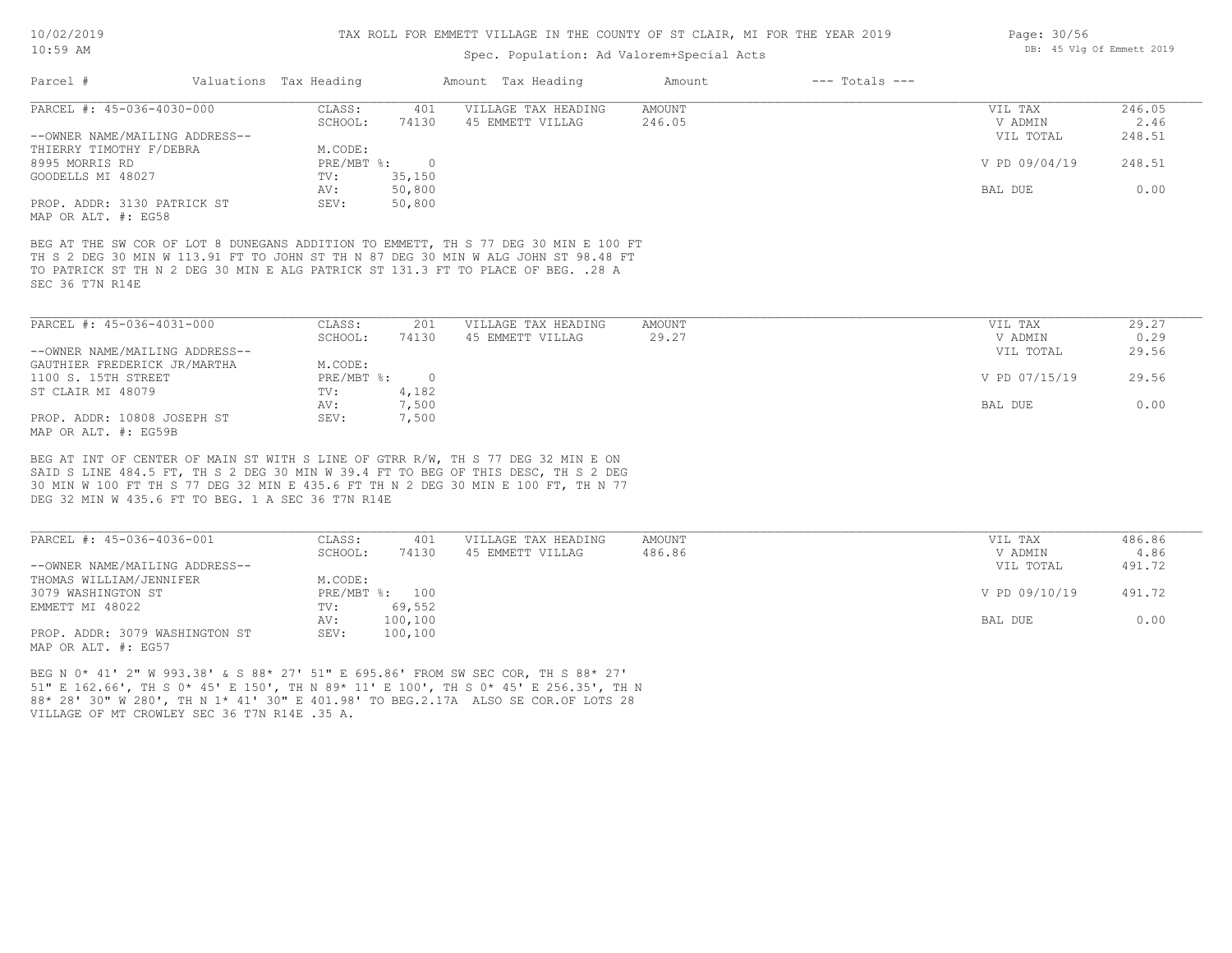| 10/02/2019 |  |
|------------|--|
| 10:59 AM   |  |

### Spec. Population: Ad Valorem+Special Acts

|                                                                                                                                                                                                                                                   | Valuations Tax Heading |                | Amount Tax Heading  | Amount        | $---$ Totals $---$ |               |        |
|---------------------------------------------------------------------------------------------------------------------------------------------------------------------------------------------------------------------------------------------------|------------------------|----------------|---------------------|---------------|--------------------|---------------|--------|
| PARCEL #: 45-036-4036-100                                                                                                                                                                                                                         | CLASS:                 | 201            | VILLAGE TAX HEADING | <b>AMOUNT</b> |                    | VIL TAX       | 140.00 |
|                                                                                                                                                                                                                                                   | SCHOOL:                | 74130          | 45 EMMETT VILLAG    | 140.00        |                    | V ADMIN       | 1.40   |
| --OWNER NAME/MAILING ADDRESS--                                                                                                                                                                                                                    |                        |                |                     |               |                    | VIL TOTAL     | 141.40 |
| JRD INVESTMENTS, LLC                                                                                                                                                                                                                              | M.CODE:                |                |                     |               |                    |               |        |
| P.O. BOX 337                                                                                                                                                                                                                                      | PRE/MBT %:             | $\circ$        |                     |               |                    | V PD 07/24/19 | 141.40 |
| EMMETT MI 48022                                                                                                                                                                                                                                   | TV:                    | 20,000         |                     |               |                    |               |        |
|                                                                                                                                                                                                                                                   | AV:                    | 20,000         |                     |               |                    | BAL DUE       | 0.00   |
| PROP. ADDR: WASHINGTON ST                                                                                                                                                                                                                         | SEV:                   | 20,000         |                     |               |                    |               |        |
|                                                                                                                                                                                                                                                   |                        |                |                     |               |                    |               |        |
|                                                                                                                                                                                                                                                   | T7N R14E               |                | 10.26A              |               |                    |               |        |
| MAP OR ALT. #: EG57B<br>BEG N0^41'25"W 400' FROM SW SEC COR TH N0^41'25"W593.38', TH S88^27'51"E 695.86' TH<br>S1^41'30"W 401.98', TH S89^28'30"E 280', TH S0^45'E 165', TH S89^58'20"W 958.53' TO<br>BEG SECTION 36<br>PARCEL #: 45-036-4037-000 | CLASS:                 | 402            | VILLAGE TAX HEADING | AMOUNT        |                    | VIL TAX       | 12.18  |
|                                                                                                                                                                                                                                                   | SCHOOL:                | 74130          | 45 EMMETT VILLAG    | 12.18         |                    | V ADMIN       | 0.12   |
| --OWNER NAME/MAILING ADDRESS--                                                                                                                                                                                                                    |                        |                |                     |               |                    | VIL TOTAL     | 12.30  |
| PROSCH TINA M                                                                                                                                                                                                                                     | M.CODE:                |                |                     |               |                    |               |        |
| 10877 MECHANIC ST                                                                                                                                                                                                                                 | PRE/MBT %:             | $\overline{0}$ |                     |               |                    | V PD 09/10/19 | 12.30  |
| EMMETT MI 48022                                                                                                                                                                                                                                   | TV:<br>AV:             | 1,740          |                     |               |                    | BAL DUE       | 0.00   |
| PROP. ADDR: WASHINGTON ST                                                                                                                                                                                                                         | SEV:                   | 3,500<br>3,500 |                     |               |                    |               |        |

| PARCEL #: 45-036-4038-000      | CLASS:     | 703   | VILLAGE TAX HEADING | AMOUNT | VIL TAX   | 0.00 |
|--------------------------------|------------|-------|---------------------|--------|-----------|------|
|                                | SCHOOL:    | 74130 | 45 EMMETT VILLAG    | 0.00   | V ADMIN   | 0.00 |
| --OWNER NAME/MAILING ADDRESS-- |            |       |                     |        | VIL TOTAL | 0.00 |
| VILLAGE OF EMMETT              | M.CODE:    |       |                     |        |           |      |
| 3119 MAIN ST                   | PRE/MBT %: |       |                     |        | BAL DUE   | 0.00 |
| EMMETT MI 48022                | TV:        |       |                     |        |           |      |
|                                | AV:        |       |                     |        |           |      |
| PROP. ADDR: 3084 WASHINGTON ST | SEV:       |       |                     |        |           |      |
| MAP OR ALT. #: EG53B           |            |       |                     |        |           |      |

 $\mathcal{L}_\mathcal{L} = \mathcal{L}_\mathcal{L} = \mathcal{L}_\mathcal{L} = \mathcal{L}_\mathcal{L} = \mathcal{L}_\mathcal{L} = \mathcal{L}_\mathcal{L} = \mathcal{L}_\mathcal{L} = \mathcal{L}_\mathcal{L} = \mathcal{L}_\mathcal{L} = \mathcal{L}_\mathcal{L} = \mathcal{L}_\mathcal{L} = \mathcal{L}_\mathcal{L} = \mathcal{L}_\mathcal{L} = \mathcal{L}_\mathcal{L} = \mathcal{L}_\mathcal{L} = \mathcal{L}_\mathcal{L} = \mathcal{L}_\mathcal{L}$ 

N66 FT OF S 835.1 FT OF W 165 FT OF E 330 FT OF THAT PART OF W 1/2 OF SW 1/4 LYING

W OF M-19 & CONT 0.25 A. 0.25 A SEC 36 T7N R14E

| PARCEL #: 45-036-4040-000      | CLASS:  | 401            | VILLAGE TAX HEADING | AMOUNT | VIL TAX       | 291.27 |
|--------------------------------|---------|----------------|---------------------|--------|---------------|--------|
|                                | SCHOOL: | 74130          | 45 EMMETT VILLAG    | 291.27 | V ADMIN       | 2.91   |
| --OWNER NAME/MAILING ADDRESS-- |         |                |                     |        | VIL TOTAL     | 294.18 |
| RIX FRANK K. /<br>ROBERT H.    | M.CODE: |                |                     |        |               |        |
| 3077 MAIN ST                   |         | PRE/MBT %: 100 |                     |        | V PD 09/10/19 | 294.18 |
| EMMETT MI 48022                | TV:     | 41,610         |                     |        |               |        |
|                                | AV:     | 51,400         |                     |        | BAL DUE       | 0.00   |
| PROP. ADDR: 3077 MAIN ST       | SEV:    | 51,400         |                     |        |               |        |
| MAP OR ALT. #: EG52            |         |                |                     |        |               |        |

LYING W OF M-19. .75 A SEC 36 T7N R14E LYING W OF M-19 & N 66' OF S 835.1' OF E 165' OF ALL THAT PART OF W 1/2 OF SW 1/4 THE N 66 FT OF THE S 769.1 FT OF THE E 330 FT OF ALL THAT PART OF W 1/2 OF SW 1/4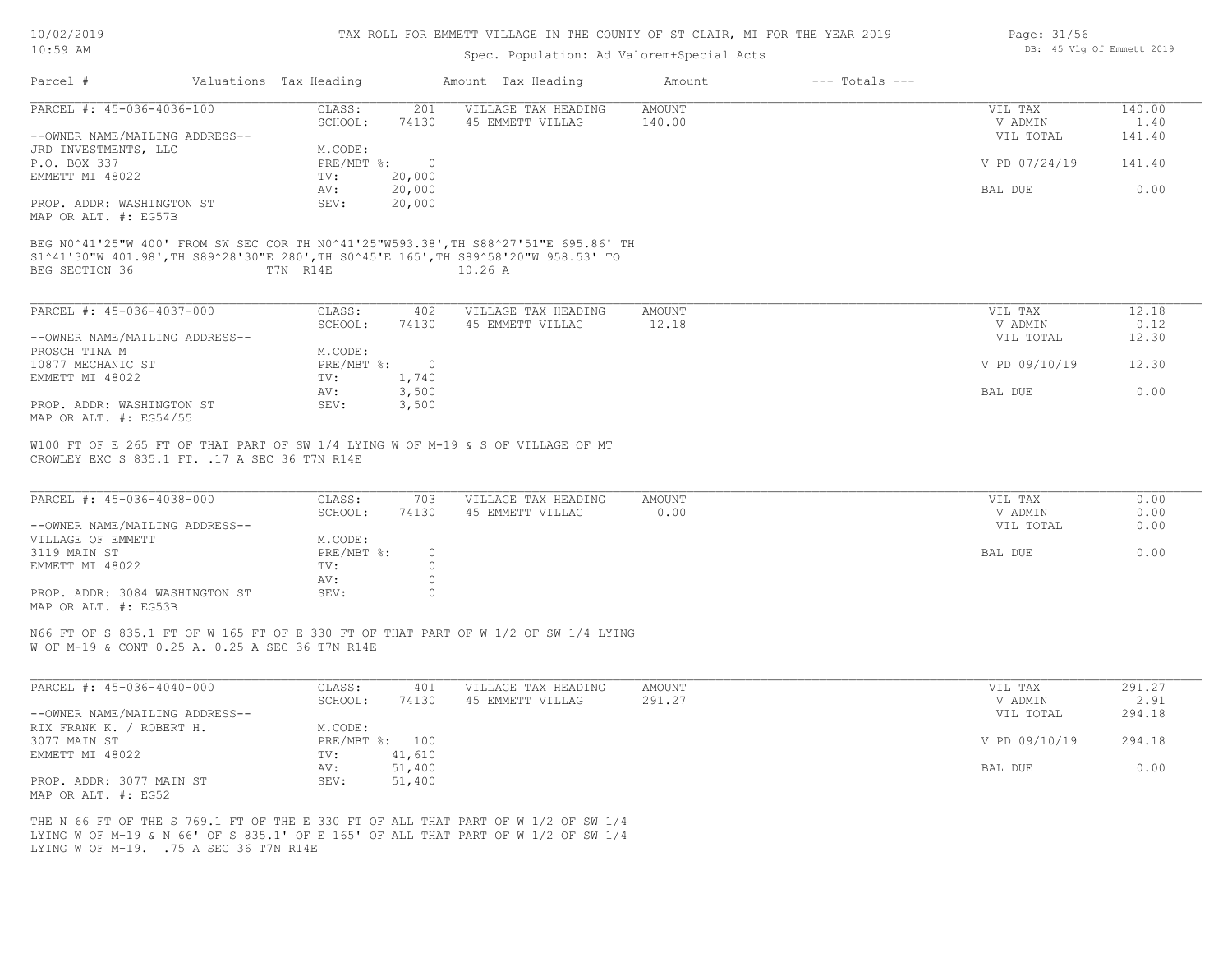| 10/02/2019 |  |
|------------|--|
|            |  |

| Page: 32/56 |  |                           |  |
|-------------|--|---------------------------|--|
|             |  | DB: 45 Vlg Of Emmett 2019 |  |

| Amount Tax Heading<br>$---$ Totals $---$<br>Valuations Tax Heading<br>Amount<br>PARCEL #: 45-036-4041-000<br>CLASS:<br>401<br>VILLAGE TAX HEADING<br>AMOUNT<br>VIL TAX<br>SCHOOL:<br>74130<br>45 EMMETT VILLAG<br>399.25<br>V ADMIN<br>--OWNER NAME/MAILING ADDRESS--<br>VIL TOTAL<br>NORAT ERIC D./NICOLE<br>M.CODE:<br>3069 MAIN ST<br>PRE/MBT %: 100<br>V PD 09/10/19<br>EMMETT MI 48022<br>57,036<br>TV:<br>68,400<br>AV:<br>BAL DUE<br>PROP. ADDR: 3069 MAIN ST<br>68,400<br>SEV:<br>THE N 132 FT OF THE S 703.1 FT OF THE E 330 FT OF ALL THAT PART OF THE W 1/2 OF SW<br>1/4 LYING W OF M-19 1 A SEC 36 T7N R14E<br>PARCEL #: 45-036-4042-000<br>CLASS:<br>401<br>VILLAGE TAX HEADING<br><b>AMOUNT</b><br>VIL TAX<br>SCHOOL:<br>348.60<br>V ADMIN<br>74130<br>45 EMMETT VILLAG<br>--OWNER NAME/MAILING ADDRESS--<br>VIL TOTAL<br>BARNUM NATHANIEL<br>M.CODE:<br>PRE/MBT %: 100<br>V PD 09/10/19<br>TV:<br>49,800<br>49,800<br>BAL DUE<br>AV:<br>PROP. ADDR: 3057 MAIN ST<br>SEV:<br>49,800<br>MAP OR ALT. #: EG50<br>THE N 66 FT OF THE S 571.1 FT OF THE E 330 FT OF ALL THAT PART OF W 1/2 OF SW 1/4<br>LYING W OF M-19 .5 A SEC 36 T7N R14E<br>PARCEL #: 45-036-4043-000<br>CLASS:<br>401<br>VILLAGE TAX HEADING<br><b>AMOUNT</b><br>VIL TAX<br>SCHOOL:<br>74130<br>45 EMMETT VILLAG<br>145.96<br>V ADMIN<br>--OWNER NAME/MAILING ADDRESS--<br>VIL TOTAL<br>M.CODE:<br>K&M LAND L.L.C.<br>PRE/MBT %:<br>$\circ$<br>BAL DUE<br>20,852<br>TV:<br>31,200<br>AV:<br>PROP. ADDR: 3025 MAIN ST<br>SEV:<br>31,200<br>THE N 78 FT OF THE S 288.5 FT OF THE E 165 FT OF ALL THAT PART OF THE W 1/2 OF SW<br>1/4 LYING W OF M-19 0.30 A SEC 36 T7N R14E<br>PARCEL #: 45-036-4044-000<br>CLASS:<br>401<br>VILLAGE TAX HEADING<br><b>AMOUNT</b><br>VIL TAX<br>SCHOOL:<br>8.40<br>74130<br>45 EMMETT VILLAG<br>V ADMIN<br>--OWNER NAME/MAILING ADDRESS--<br>VIL TOTAL<br>MUNEIO MICHAEL/KEVIN<br>M.CODE:<br>PRE/MBT %: 0<br>V PD 09/16/19<br>1,200<br>TV:<br>1,200<br>BAL DUE<br>AV:<br>PROP. ADDR: MAIN ST<br>SEV:<br>1,200<br>THE S 210.5' OF E 165' OF ALL THAT PART OF W 1/2 OF SW 1/4 LYING W OF M-19 & EXC<br>THAT PART S & E OF A LINE, BEG S8647'35"W 125' FROM NE COR SECTION 2 T6N R14E, TH<br>N3050'8"E 253.83' SECTION 36 T7N R14E 0.55 A | $10:59$ AM          |  | Spec. Population: Ad Valorem+Special Acts |  | DB: 45 Vlg Of Emmett 2019 |
|----------------------------------------------------------------------------------------------------------------------------------------------------------------------------------------------------------------------------------------------------------------------------------------------------------------------------------------------------------------------------------------------------------------------------------------------------------------------------------------------------------------------------------------------------------------------------------------------------------------------------------------------------------------------------------------------------------------------------------------------------------------------------------------------------------------------------------------------------------------------------------------------------------------------------------------------------------------------------------------------------------------------------------------------------------------------------------------------------------------------------------------------------------------------------------------------------------------------------------------------------------------------------------------------------------------------------------------------------------------------------------------------------------------------------------------------------------------------------------------------------------------------------------------------------------------------------------------------------------------------------------------------------------------------------------------------------------------------------------------------------------------------------------------------------------------------------------------------------------------------------------------------------------------------------------------------------------------------------------------------------------------------------------------------------------------------------------------------------------------------------------------------------------------------------------------------------------------------------------------------------|---------------------|--|-------------------------------------------|--|---------------------------|
|                                                                                                                                                                                                                                                                                                                                                                                                                                                                                                                                                                                                                                                                                                                                                                                                                                                                                                                                                                                                                                                                                                                                                                                                                                                                                                                                                                                                                                                                                                                                                                                                                                                                                                                                                                                                                                                                                                                                                                                                                                                                                                                                                                                                                                                    | Parcel #            |  |                                           |  |                           |
|                                                                                                                                                                                                                                                                                                                                                                                                                                                                                                                                                                                                                                                                                                                                                                                                                                                                                                                                                                                                                                                                                                                                                                                                                                                                                                                                                                                                                                                                                                                                                                                                                                                                                                                                                                                                                                                                                                                                                                                                                                                                                                                                                                                                                                                    |                     |  |                                           |  | 399.25                    |
|                                                                                                                                                                                                                                                                                                                                                                                                                                                                                                                                                                                                                                                                                                                                                                                                                                                                                                                                                                                                                                                                                                                                                                                                                                                                                                                                                                                                                                                                                                                                                                                                                                                                                                                                                                                                                                                                                                                                                                                                                                                                                                                                                                                                                                                    |                     |  |                                           |  | 3.99                      |
|                                                                                                                                                                                                                                                                                                                                                                                                                                                                                                                                                                                                                                                                                                                                                                                                                                                                                                                                                                                                                                                                                                                                                                                                                                                                                                                                                                                                                                                                                                                                                                                                                                                                                                                                                                                                                                                                                                                                                                                                                                                                                                                                                                                                                                                    |                     |  |                                           |  | 403.24                    |
|                                                                                                                                                                                                                                                                                                                                                                                                                                                                                                                                                                                                                                                                                                                                                                                                                                                                                                                                                                                                                                                                                                                                                                                                                                                                                                                                                                                                                                                                                                                                                                                                                                                                                                                                                                                                                                                                                                                                                                                                                                                                                                                                                                                                                                                    |                     |  |                                           |  |                           |
|                                                                                                                                                                                                                                                                                                                                                                                                                                                                                                                                                                                                                                                                                                                                                                                                                                                                                                                                                                                                                                                                                                                                                                                                                                                                                                                                                                                                                                                                                                                                                                                                                                                                                                                                                                                                                                                                                                                                                                                                                                                                                                                                                                                                                                                    |                     |  |                                           |  | 403.24                    |
|                                                                                                                                                                                                                                                                                                                                                                                                                                                                                                                                                                                                                                                                                                                                                                                                                                                                                                                                                                                                                                                                                                                                                                                                                                                                                                                                                                                                                                                                                                                                                                                                                                                                                                                                                                                                                                                                                                                                                                                                                                                                                                                                                                                                                                                    |                     |  |                                           |  |                           |
|                                                                                                                                                                                                                                                                                                                                                                                                                                                                                                                                                                                                                                                                                                                                                                                                                                                                                                                                                                                                                                                                                                                                                                                                                                                                                                                                                                                                                                                                                                                                                                                                                                                                                                                                                                                                                                                                                                                                                                                                                                                                                                                                                                                                                                                    |                     |  |                                           |  | 0.00                      |
|                                                                                                                                                                                                                                                                                                                                                                                                                                                                                                                                                                                                                                                                                                                                                                                                                                                                                                                                                                                                                                                                                                                                                                                                                                                                                                                                                                                                                                                                                                                                                                                                                                                                                                                                                                                                                                                                                                                                                                                                                                                                                                                                                                                                                                                    | MAP OR ALT. #: EG51 |  |                                           |  |                           |
|                                                                                                                                                                                                                                                                                                                                                                                                                                                                                                                                                                                                                                                                                                                                                                                                                                                                                                                                                                                                                                                                                                                                                                                                                                                                                                                                                                                                                                                                                                                                                                                                                                                                                                                                                                                                                                                                                                                                                                                                                                                                                                                                                                                                                                                    |                     |  |                                           |  |                           |
|                                                                                                                                                                                                                                                                                                                                                                                                                                                                                                                                                                                                                                                                                                                                                                                                                                                                                                                                                                                                                                                                                                                                                                                                                                                                                                                                                                                                                                                                                                                                                                                                                                                                                                                                                                                                                                                                                                                                                                                                                                                                                                                                                                                                                                                    |                     |  |                                           |  | 348.60                    |
|                                                                                                                                                                                                                                                                                                                                                                                                                                                                                                                                                                                                                                                                                                                                                                                                                                                                                                                                                                                                                                                                                                                                                                                                                                                                                                                                                                                                                                                                                                                                                                                                                                                                                                                                                                                                                                                                                                                                                                                                                                                                                                                                                                                                                                                    |                     |  |                                           |  | 3.48                      |
|                                                                                                                                                                                                                                                                                                                                                                                                                                                                                                                                                                                                                                                                                                                                                                                                                                                                                                                                                                                                                                                                                                                                                                                                                                                                                                                                                                                                                                                                                                                                                                                                                                                                                                                                                                                                                                                                                                                                                                                                                                                                                                                                                                                                                                                    |                     |  |                                           |  | 352.08                    |
|                                                                                                                                                                                                                                                                                                                                                                                                                                                                                                                                                                                                                                                                                                                                                                                                                                                                                                                                                                                                                                                                                                                                                                                                                                                                                                                                                                                                                                                                                                                                                                                                                                                                                                                                                                                                                                                                                                                                                                                                                                                                                                                                                                                                                                                    |                     |  |                                           |  |                           |
|                                                                                                                                                                                                                                                                                                                                                                                                                                                                                                                                                                                                                                                                                                                                                                                                                                                                                                                                                                                                                                                                                                                                                                                                                                                                                                                                                                                                                                                                                                                                                                                                                                                                                                                                                                                                                                                                                                                                                                                                                                                                                                                                                                                                                                                    | 3057 MAIN ST        |  |                                           |  | 352.08                    |
|                                                                                                                                                                                                                                                                                                                                                                                                                                                                                                                                                                                                                                                                                                                                                                                                                                                                                                                                                                                                                                                                                                                                                                                                                                                                                                                                                                                                                                                                                                                                                                                                                                                                                                                                                                                                                                                                                                                                                                                                                                                                                                                                                                                                                                                    | EMMETT MI 48022     |  |                                           |  |                           |
|                                                                                                                                                                                                                                                                                                                                                                                                                                                                                                                                                                                                                                                                                                                                                                                                                                                                                                                                                                                                                                                                                                                                                                                                                                                                                                                                                                                                                                                                                                                                                                                                                                                                                                                                                                                                                                                                                                                                                                                                                                                                                                                                                                                                                                                    |                     |  |                                           |  | 0.00                      |
|                                                                                                                                                                                                                                                                                                                                                                                                                                                                                                                                                                                                                                                                                                                                                                                                                                                                                                                                                                                                                                                                                                                                                                                                                                                                                                                                                                                                                                                                                                                                                                                                                                                                                                                                                                                                                                                                                                                                                                                                                                                                                                                                                                                                                                                    |                     |  |                                           |  |                           |
|                                                                                                                                                                                                                                                                                                                                                                                                                                                                                                                                                                                                                                                                                                                                                                                                                                                                                                                                                                                                                                                                                                                                                                                                                                                                                                                                                                                                                                                                                                                                                                                                                                                                                                                                                                                                                                                                                                                                                                                                                                                                                                                                                                                                                                                    |                     |  |                                           |  | 145.96<br>1.45<br>147.41  |
|                                                                                                                                                                                                                                                                                                                                                                                                                                                                                                                                                                                                                                                                                                                                                                                                                                                                                                                                                                                                                                                                                                                                                                                                                                                                                                                                                                                                                                                                                                                                                                                                                                                                                                                                                                                                                                                                                                                                                                                                                                                                                                                                                                                                                                                    | 76302 BURMAN RD     |  |                                           |  | 147.41                    |
|                                                                                                                                                                                                                                                                                                                                                                                                                                                                                                                                                                                                                                                                                                                                                                                                                                                                                                                                                                                                                                                                                                                                                                                                                                                                                                                                                                                                                                                                                                                                                                                                                                                                                                                                                                                                                                                                                                                                                                                                                                                                                                                                                                                                                                                    | RICHMOND MI 48062   |  |                                           |  |                           |
|                                                                                                                                                                                                                                                                                                                                                                                                                                                                                                                                                                                                                                                                                                                                                                                                                                                                                                                                                                                                                                                                                                                                                                                                                                                                                                                                                                                                                                                                                                                                                                                                                                                                                                                                                                                                                                                                                                                                                                                                                                                                                                                                                                                                                                                    |                     |  |                                           |  |                           |
|                                                                                                                                                                                                                                                                                                                                                                                                                                                                                                                                                                                                                                                                                                                                                                                                                                                                                                                                                                                                                                                                                                                                                                                                                                                                                                                                                                                                                                                                                                                                                                                                                                                                                                                                                                                                                                                                                                                                                                                                                                                                                                                                                                                                                                                    | MAP OR ALT. #: EG49 |  |                                           |  |                           |
|                                                                                                                                                                                                                                                                                                                                                                                                                                                                                                                                                                                                                                                                                                                                                                                                                                                                                                                                                                                                                                                                                                                                                                                                                                                                                                                                                                                                                                                                                                                                                                                                                                                                                                                                                                                                                                                                                                                                                                                                                                                                                                                                                                                                                                                    |                     |  |                                           |  |                           |
|                                                                                                                                                                                                                                                                                                                                                                                                                                                                                                                                                                                                                                                                                                                                                                                                                                                                                                                                                                                                                                                                                                                                                                                                                                                                                                                                                                                                                                                                                                                                                                                                                                                                                                                                                                                                                                                                                                                                                                                                                                                                                                                                                                                                                                                    |                     |  |                                           |  | 8.40                      |
|                                                                                                                                                                                                                                                                                                                                                                                                                                                                                                                                                                                                                                                                                                                                                                                                                                                                                                                                                                                                                                                                                                                                                                                                                                                                                                                                                                                                                                                                                                                                                                                                                                                                                                                                                                                                                                                                                                                                                                                                                                                                                                                                                                                                                                                    |                     |  |                                           |  | 0.08                      |
|                                                                                                                                                                                                                                                                                                                                                                                                                                                                                                                                                                                                                                                                                                                                                                                                                                                                                                                                                                                                                                                                                                                                                                                                                                                                                                                                                                                                                                                                                                                                                                                                                                                                                                                                                                                                                                                                                                                                                                                                                                                                                                                                                                                                                                                    |                     |  |                                           |  | 8.48                      |
|                                                                                                                                                                                                                                                                                                                                                                                                                                                                                                                                                                                                                                                                                                                                                                                                                                                                                                                                                                                                                                                                                                                                                                                                                                                                                                                                                                                                                                                                                                                                                                                                                                                                                                                                                                                                                                                                                                                                                                                                                                                                                                                                                                                                                                                    |                     |  |                                           |  |                           |
|                                                                                                                                                                                                                                                                                                                                                                                                                                                                                                                                                                                                                                                                                                                                                                                                                                                                                                                                                                                                                                                                                                                                                                                                                                                                                                                                                                                                                                                                                                                                                                                                                                                                                                                                                                                                                                                                                                                                                                                                                                                                                                                                                                                                                                                    | 8393 KENDALL RD     |  |                                           |  | 8.48                      |
|                                                                                                                                                                                                                                                                                                                                                                                                                                                                                                                                                                                                                                                                                                                                                                                                                                                                                                                                                                                                                                                                                                                                                                                                                                                                                                                                                                                                                                                                                                                                                                                                                                                                                                                                                                                                                                                                                                                                                                                                                                                                                                                                                                                                                                                    | COLUMBUS MI 48063   |  |                                           |  |                           |
|                                                                                                                                                                                                                                                                                                                                                                                                                                                                                                                                                                                                                                                                                                                                                                                                                                                                                                                                                                                                                                                                                                                                                                                                                                                                                                                                                                                                                                                                                                                                                                                                                                                                                                                                                                                                                                                                                                                                                                                                                                                                                                                                                                                                                                                    |                     |  |                                           |  | 0.00                      |
|                                                                                                                                                                                                                                                                                                                                                                                                                                                                                                                                                                                                                                                                                                                                                                                                                                                                                                                                                                                                                                                                                                                                                                                                                                                                                                                                                                                                                                                                                                                                                                                                                                                                                                                                                                                                                                                                                                                                                                                                                                                                                                                                                                                                                                                    |                     |  |                                           |  |                           |
|                                                                                                                                                                                                                                                                                                                                                                                                                                                                                                                                                                                                                                                                                                                                                                                                                                                                                                                                                                                                                                                                                                                                                                                                                                                                                                                                                                                                                                                                                                                                                                                                                                                                                                                                                                                                                                                                                                                                                                                                                                                                                                                                                                                                                                                    | MAP OR ALT. #: EG48 |  |                                           |  |                           |
|                                                                                                                                                                                                                                                                                                                                                                                                                                                                                                                                                                                                                                                                                                                                                                                                                                                                                                                                                                                                                                                                                                                                                                                                                                                                                                                                                                                                                                                                                                                                                                                                                                                                                                                                                                                                                                                                                                                                                                                                                                                                                                                                                                                                                                                    |                     |  |                                           |  |                           |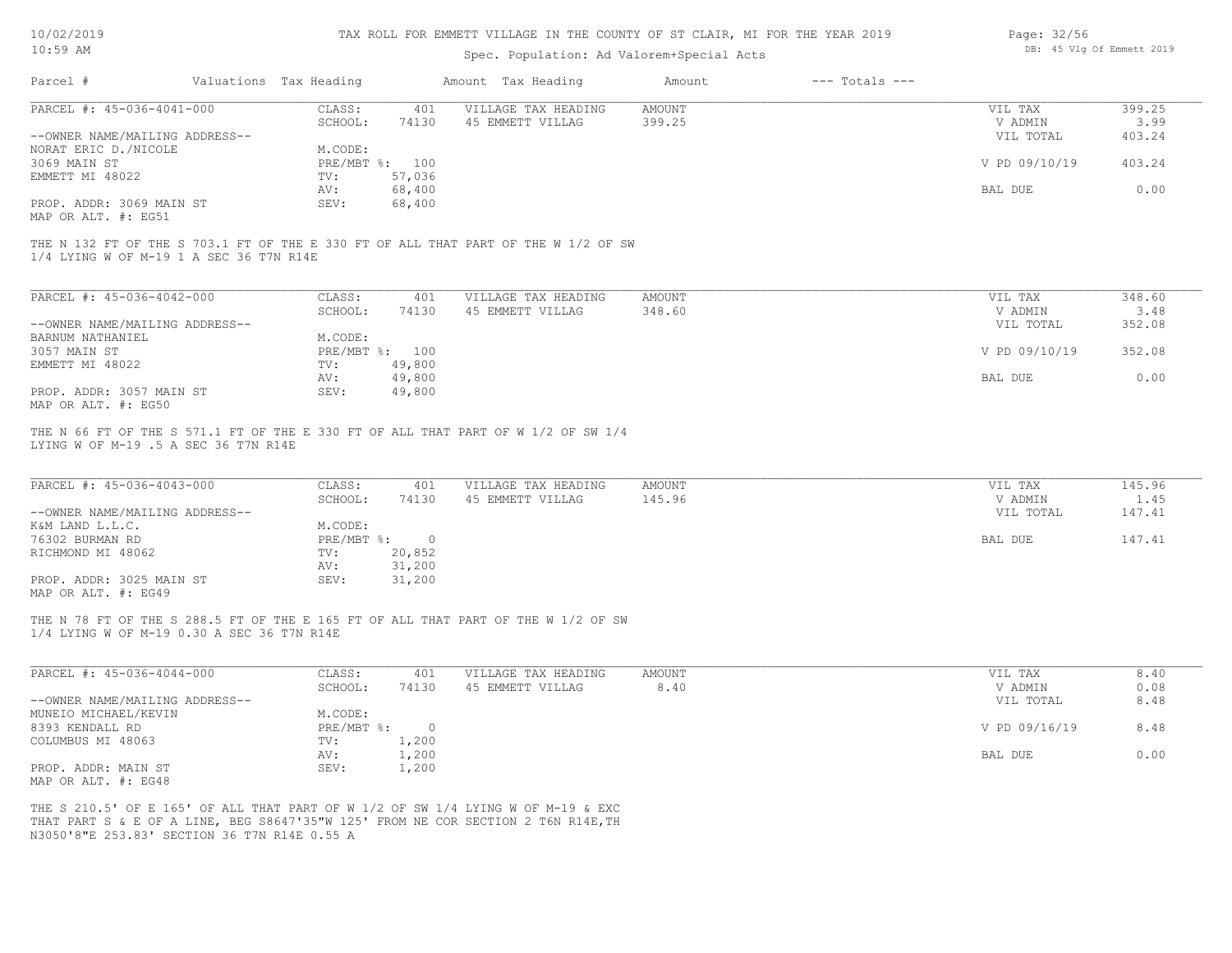#### TAX ROLL FOR EMMETT VILLAGE IN THE COUNTY OF ST CLAIR, MI FOR THE YEAR 2019

### Spec. Population: Ad Valorem+Special Acts

| Parcel #                       | Valuations Tax Heading |        | Amount Tax Heading  | Amount | $---$ Totals $---$ |               |        |
|--------------------------------|------------------------|--------|---------------------|--------|--------------------|---------------|--------|
| PARCEL #: 45-036-4045-000      | CLASS:                 | 201    | VILLAGE TAX HEADING | AMOUNT |                    | VIL TAX       | 291.29 |
|                                | SCHOOL:                | 74130  | 45 EMMETT VILLAG    | 291.29 |                    | V ADMIN       | 2.91   |
| --OWNER NAME/MAILING ADDRESS-- |                        |        |                     |        |                    | VIL TOTAL     | 294.20 |
| JRD INVESTMENTS, LLC           | M.CODE:                |        |                     |        |                    |               |        |
| P.O.BOX 337                    | PRE/MBT %:             | (      |                     |        |                    | V PD 07/24/19 | 294.20 |
| EMMETT MI 48022                | TV:                    | 41,614 |                     |        |                    |               |        |
|                                | AV:                    | 79,100 |                     |        |                    | BAL DUE       | 0.00   |
| PROP. ADDR: 11114 BURT RD      | SEV:                   | 79,100 |                     |        |                    |               |        |

MAP OR ALT. #: EG47A

S8958'20"W 558.95' TO BEG SECTION 36 T7N R14E 5.13 A BEG AT SW SEC COR,TH N041'25"W 400',TH N8958'20"E 558.53',TH S045'E 400',TH

| PARCEL #: 45-036-4045-100                                  | CLASS:     | 401    | VILLAGE TAX HEADING | AMOUNT | VIL TAX       | 486.86 |
|------------------------------------------------------------|------------|--------|---------------------|--------|---------------|--------|
|                                                            | SCHOOL:    | 74130  | 45 EMMETT VILLAG    | 486.86 | V ADMIN       | 4.86   |
| --OWNER NAME/MAILING ADDRESS--                             |            |        |                     |        | VIL TOTAL     | 491.72 |
| LEENKNEGT MATTHEW/JESSICA                                  | M.CODE:    |        |                     |        |               |        |
| 3035 MAIN ST                                               | PRE/MBT %: | 100    |                     |        | V PD 09/04/19 | 491.72 |
| EMMETT MI 48022                                            | TV:        | 69,552 |                     |        |               |        |
|                                                            | AV:        | 89,500 |                     |        | BAL DUE       | 0.00   |
| PROP. ADDR: 3035 MAIN ST<br>$MAD$ $CD$ $ATM$ $H$ , $DCACD$ | SEV:       | 89,500 |                     |        |               |        |

MAP OR ALT. #: EG47D

N216.6' OF S 505.1' OF E 330' OF SW 1/4 OF SW 1/4 SEC 36 T7N R14E 1.64 A

| PARCEL #: 45-036-4045-200      | CLASS:     | 201    | VILLAGE TAX HEADING | AMOUNT | VIL TAX       | 115.73 |
|--------------------------------|------------|--------|---------------------|--------|---------------|--------|
|                                | SCHOOL:    | 74130  | 45 EMMETT VILLAG    | 115.73 | V ADMIN       | 1.15   |
| --OWNER NAME/MAILING ADDRESS-- |            |        |                     |        | VIL TOTAL     | 116.88 |
| MUNEIO MICHAEL/KEVIN           | M.CODE:    |        |                     |        |               |        |
| 8393 KENDALL RD                | PRE/MBT %: |        |                     |        | V PD 09/16/19 | 116.88 |
| COLUMBUS MI 48063              | TV:        | 16,533 |                     |        |               |        |
|                                | AV:        | 28,500 |                     |        | BAL DUE       | 0.00   |
| PROP. ADDR: 11110 BURT RD      | SEV:       | 28,500 |                     |        |               |        |
| MAP OR ALT. #: EG47E           |            |        |                     |        |               |        |

SECTION 36 T7N R14E 0.59 A PLAT,TH S876'E 101.34',TH S2 16'W 255.5',TH N876'W 101.19',TH N214'E 255.5' TO BEG. BEG S8526'E 28.02', S214'W 681.6' & S876'E 28' FROM SE COR LOT 28 MT CROWLEY

| PARCEL #: 45-036-4045-300      | CLASS:       | 201    | VILLAGE TAX HEADING | AMOUNT | VIL TAX       | 163.82 |
|--------------------------------|--------------|--------|---------------------|--------|---------------|--------|
|                                | SCHOOL:      | 74130  | 45 EMMETT VILLAG    | 163.82 | V ADMIN       | 1.63   |
| --OWNER NAME/MAILING ADDRESS-- |              |        |                     |        | VIL TOTAL     | 165.45 |
| MELDRUM TODD LIVING TRUST      | M.CODE:      |        |                     |        |               |        |
| 332 STINSON                    | $PRE/MBT$ %: |        |                     |        | V PD 07/24/19 | 165.45 |
| MEMPHIS MI 48041               | TV:          | 23,404 |                     |        |               |        |
|                                | AV:          | 45,700 |                     |        | BAL DUE       | 0.00   |
| PROP. ADDR: 11112 BURT RD      | SEV:         | 45,700 |                     |        |               |        |
| MAP OR ALT. #: EG47F           |              |        |                     |        |               |        |

400',TH S8958'20"W 400' TO BEG SECTION 36 T7N R14E 3.67 A BEG N8958'20"E 558.95' FROM SW SEC COR,TH N045'W 400', TH N8958'20"E 400',TH S045'E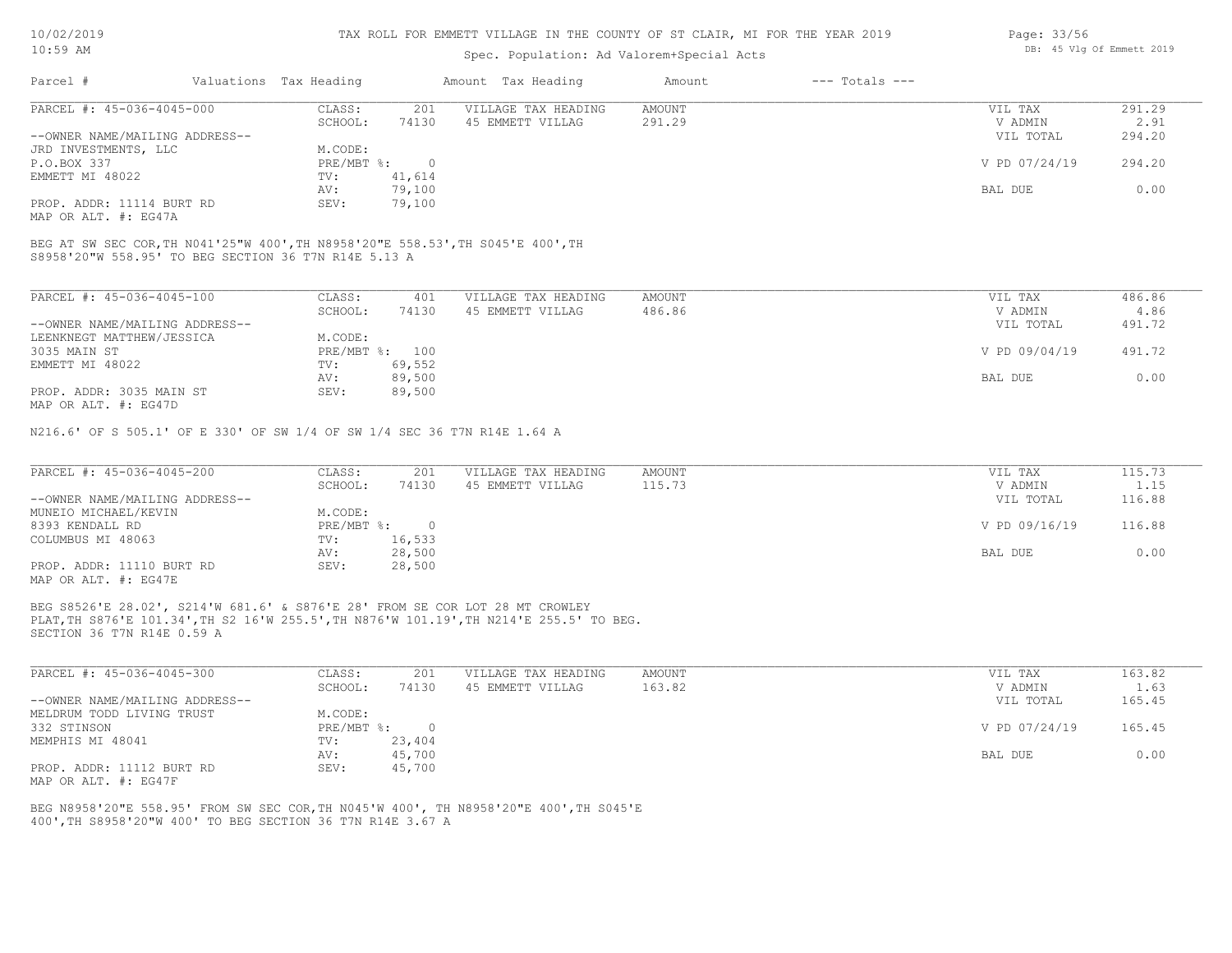### Spec. Population: Ad Valorem+Special Acts

| Page: 34/56 |  |                           |  |
|-------------|--|---------------------------|--|
|             |  | DB: 45 Vlg Of Emmett 2019 |  |

| Parcel #                       |         | Valuations Tax Heading |                  | Amount Tax Heading  | Amount | $---$ Totals $---$ |               |       |
|--------------------------------|---------|------------------------|------------------|---------------------|--------|--------------------|---------------|-------|
| PARCEL #: 45-036-4046-000      |         | CLASS:                 | 402              | VILLAGE TAX HEADING | AMOUNT |                    | VIL TAX       | 66.65 |
|                                | SCHOOL: | 74130                  | 45 EMMETT VILLAG | 66.65               |        | V ADMIN            | 0.66          |       |
| --OWNER NAME/MAILING ADDRESS-- |         |                        |                  |                     |        |                    | VIL TOTAL     | 67.31 |
| FANION BRIAN JR & SR           |         | M.CODE:                |                  |                     |        |                    |               |       |
| 1406 S RIVERSIDE AVE           |         | $PRE/MBT$ %:           |                  |                     |        |                    | V PD 09/04/19 | 67.31 |
| SAINT CLAIR MI 48079           |         | TV:                    | 9,522            |                     |        |                    |               |       |
|                                |         | AV:                    | 23,100           |                     |        |                    | BAL DUE       | 0.00  |
| PROP. ADDR: WASHINGTON ST      |         | SEV:                   | 23,100           |                     |        |                    |               |       |
|                                |         |                        |                  |                     |        |                    |               |       |

MAP OR ALT. #: EG46

OF MT CROWLEY EXC THE S 993 FT THEREOF & CONT 13.5 A. 13.5 A SEC 36 T7N R14E ALL THAT PART OF W 1/2 OF SW 1/4 LYING S OF GTRR R/W & W OF THE PLAT OF THE VILLAGE

| PARCEL #: 45-217-0001-000      | CLASS:     | 201   | VILLAGE TAX HEADING | AMOUNT | 19.75<br>VIL TAX       |
|--------------------------------|------------|-------|---------------------|--------|------------------------|
|                                | SCHOOL:    | 74130 | 45 EMMETT VILLAG    | 19.75  | 0.19<br>V ADMIN        |
| --OWNER NAME/MAILING ADDRESS-- |            |       |                     |        | 19.94<br>VIL TOTAL     |
| BISCOS INN                     | M.CODE:    |       |                     |        |                        |
| P.O. BOX 188                   | PRE/MBT %: |       |                     |        | V PD 09/13/19<br>19.94 |
| EMMETT MI 48022                | TV:        | 2,822 |                     |        |                        |
|                                | AV:        | 6,400 |                     |        | 0.00<br>BAL DUE        |
| PROP. ADDR: 3146 MAIN ST       | SEV:       | 6,400 |                     |        |                        |
| MAP OR ALT. $\#$ : EG62/64     |            |       |                     |        |                        |

LOT 1 DUNEGANS ADDITION TO VILLAGE OF EMMETT

| PARCEL #: 45-217-0002-001                 | CLASS:       | 201    | VILLAGE TAX HEADING | AMOUNT | VIL TAX       | 114.36 |
|-------------------------------------------|--------------|--------|---------------------|--------|---------------|--------|
|                                           | SCHOOL:      | 74130  | 45 EMMETT VILLAG    | 114.36 | V ADMIN       | 1.14   |
| --OWNER NAME/MAILING ADDRESS--            |              |        |                     |        | VIL TOTAL     | 115.50 |
| BIRKENSHAW ROBERT                         | M.CODE:      |        |                     |        |               |        |
| P.O. BOX 188                              | $PRE/MBT$ %: |        |                     |        | V PD 09/13/19 | 115.50 |
| EMMETT MI 48022                           | TV:          | 16,338 |                     |        |               |        |
|                                           | AV:          | 25,700 |                     |        | BAL DUE       | 0.00   |
| PROP. ADDR: 3146 MAIN ST<br>$\frac{1}{2}$ | SEV:         | 25,700 |                     |        |               |        |

MAP OR ALT. #: EG65/69/76A

19-217-0002-000, 19-217-0006-000, 19-217-0012-000; LOT 3, 12 &14 DUNEGANS ADDITION TO VILLAGE OF EMMETT SPLIT ON 11/21/2007 FROM

| PARCEL #: 45-217-0003-000      | CLASS:       | 201    | VILLAGE TAX HEADING | AMOUNT | VIL TAX       | 230.48 |
|--------------------------------|--------------|--------|---------------------|--------|---------------|--------|
|                                | SCHOOL:      | 74130  | 45 EMMETT VILLAG    | 230.48 | V ADMIN       | 2.30   |
| --OWNER NAME/MAILING ADDRESS-- |              |        |                     |        | VIL TOTAL     | 232.78 |
| FENECH RICHARD                 | M.CODE:      |        |                     |        |               |        |
| 3132 MAIN ST                   | $PRE/MBT$ %: | 100    |                     |        | V PD 09/10/19 | 232.78 |
| EMMETT MI 48022                | TV:          | 32,927 |                     |        |               |        |
|                                | AV:          | 43,700 |                     |        | BAL DUE       | 0.00   |
| PROP. ADDR: 3132 MAIN ST       | SEV:         | 43,700 |                     |        |               |        |
| MAP OR ALT. #: EG66            |              |        |                     |        |               |        |

LOT 4 DUNEGANS ADDITION TO VILLAGE OF EMMETT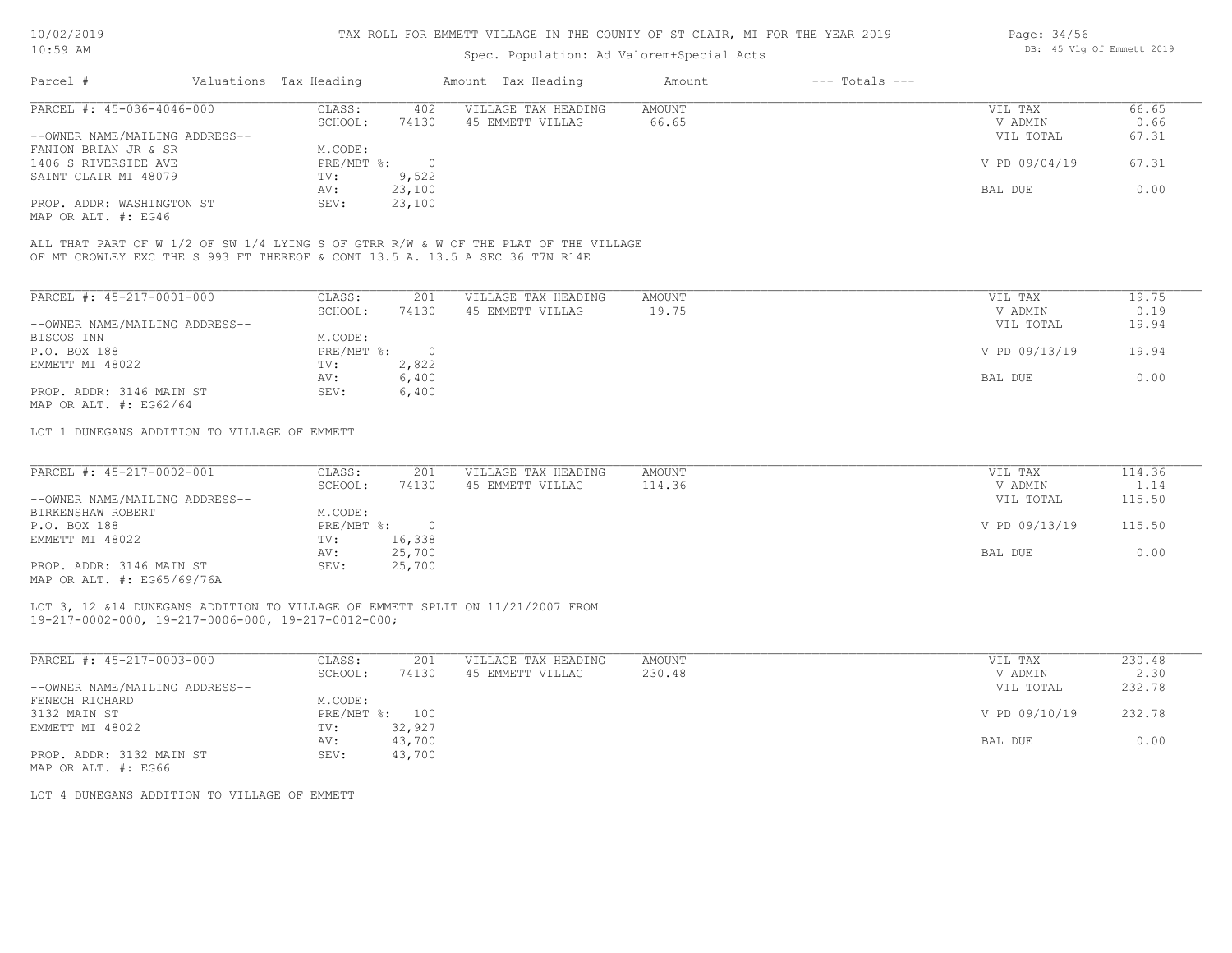#### TAX ROLL FOR EMMETT VILLAGE IN THE COUNTY OF ST CLAIR, MI FOR THE YEAR 2019

### Spec. Population: Ad Valorem+Special Acts

### Parcel # Valuations Tax Heading Amount Tax Heading Amount --- Totals ---PROP. ADDR: 3128 MAIN ST SEV: 0 AV: 0 EMMETT MI 48022 TV: 0<br>AV: 0 3128 MAIN ST PRE/MBT %: 0 BAL DUE 0.00 GLEASON BUTLER MEM HALL M.CODE: M.CODE: 3128 MAIN ST --OWNER NAME/MAILING ADDRESS-- VIL TOTAL 0.00 SCHOOL: 74130 45 EMMETT VILLAG 0.00 V ADMIN 0.00 PARCEL #: 45-217-0004-000 CLASS: 705 VILLAGE TAX HEADING AMOUNT AMOUNT VIL TAX 0.00<br>SCHOOL: 74130 45 EMMETT VILLAG 0.00 00 VADMIN 0.00  $\mathcal{L}_\mathcal{L} = \mathcal{L}_\mathcal{L} = \mathcal{L}_\mathcal{L} = \mathcal{L}_\mathcal{L} = \mathcal{L}_\mathcal{L} = \mathcal{L}_\mathcal{L} = \mathcal{L}_\mathcal{L} = \mathcal{L}_\mathcal{L} = \mathcal{L}_\mathcal{L} = \mathcal{L}_\mathcal{L} = \mathcal{L}_\mathcal{L} = \mathcal{L}_\mathcal{L} = \mathcal{L}_\mathcal{L} = \mathcal{L}_\mathcal{L} = \mathcal{L}_\mathcal{L} = \mathcal{L}_\mathcal{L} = \mathcal{L}_\mathcal{L}$

MAP OR ALT. #: EG67

LOT 5 DUNEGANS ADDITION TO VILLAGE OF EMMETT

| PARCEL #: 45-217-0005-000      | CLASS:     | 201    | VILLAGE TAX HEADING | AMOUNT | VIL TAX       | 312.28 |
|--------------------------------|------------|--------|---------------------|--------|---------------|--------|
|                                | SCHOOL:    | 74130  | 45 EMMETT VILLAG    | 312.28 | V ADMIN       | 3.12   |
| --OWNER NAME/MAILING ADDRESS-- |            |        |                     |        | VIL TOTAL     | 315.40 |
| BISCOS INC                     | M.CODE:    |        |                     |        |               |        |
| P.O. BOX 188                   | PRE/MBT %: |        |                     |        | V PD 09/13/19 | 315.40 |
| EMMETT MI 48022                | TV:        | 44,612 |                     |        |               |        |
|                                | AV:        | 85,700 |                     |        | BAL DUE       | 0.00   |
| PROP. ADDR: 3146 MAIN ST       | SEV:       | 85,700 |                     |        |               |        |
|                                |            |        |                     |        |               |        |

MAP OR ALT. #: EG68

LOTS 2, 6 & 7 DUNEGANS ADDITION TO VILLAGE OF EMMETT

| PARCEL #: 45-217-0007-000        | CLASS:  | 401            | VILLAGE TAX HEADING | AMOUNT | VIL TAX       | 88.77 |
|----------------------------------|---------|----------------|---------------------|--------|---------------|-------|
|                                  | SCHOOL: | 74130          | 45 EMMETT VILLAG    | 88.77  | V ADMIN       | 0.88  |
| --OWNER NAME/MAILING ADDRESS--   |         |                |                     |        | VIL TOTAL     | 89.65 |
| GODD TODD HENRY/WILLETT MURIEL M | M.CODE: |                |                     |        |               |       |
| 10821 JOSEPH ST                  |         | PRE/MBT %: 100 |                     |        | V PD 08/09/19 | 89.65 |
| EMMETT MI 48022                  | TV:     | 12,682         |                     |        |               |       |
|                                  | AV:     | 18,400         |                     |        | BAL DUE       | 0.00  |
| PROP. ADDR: 10821 JOSEPH ST      | SEV:    | 18,400         |                     |        |               |       |
| MAP OR ALT. #: EG70              |         |                |                     |        |               |       |

LOT 8 DUNEGANS ADDITION TO VILLAGE OF EMMETT

| PARCEL #: 45-217-0008-000      | CLASS:                    | 401    | VILLAGE TAX HEADING | AMOUNT | VIL TAX   | 127.33 |
|--------------------------------|---------------------------|--------|---------------------|--------|-----------|--------|
|                                | SCHOOL:                   | 74130  | 45 EMMETT VILLAG    | 127.33 | V ADMIN   | 1.27   |
| --OWNER NAME/MAILING ADDRESS-- |                           |        |                     |        | VIL TOTAL | 128.60 |
| HENDERSON SCOTT                | M.CODE:                   |        |                     |        |           |        |
| 10817 JOSEPH ST                | $PRE/MBT$ $\frac{1}{6}$ : | 100    |                     |        | BAL DUE   | 128.60 |
| EMMETT MI 48022                | TV:                       | 18,191 |                     |        |           |        |
|                                | AV:                       | 21,000 |                     |        |           |        |
| PROP. ADDR: 10817 JOSEPH ST    | SEV:                      | 21,000 |                     |        |           |        |
| MAP OR ALT. $\#$ : EG71/72     |                           |        |                     |        |           |        |

LOT 9 DUNEGANS ADDITION TO VILLAGE OF EMMETT

Page: 35/56 DB: 45 Vlg Of Emmett 2019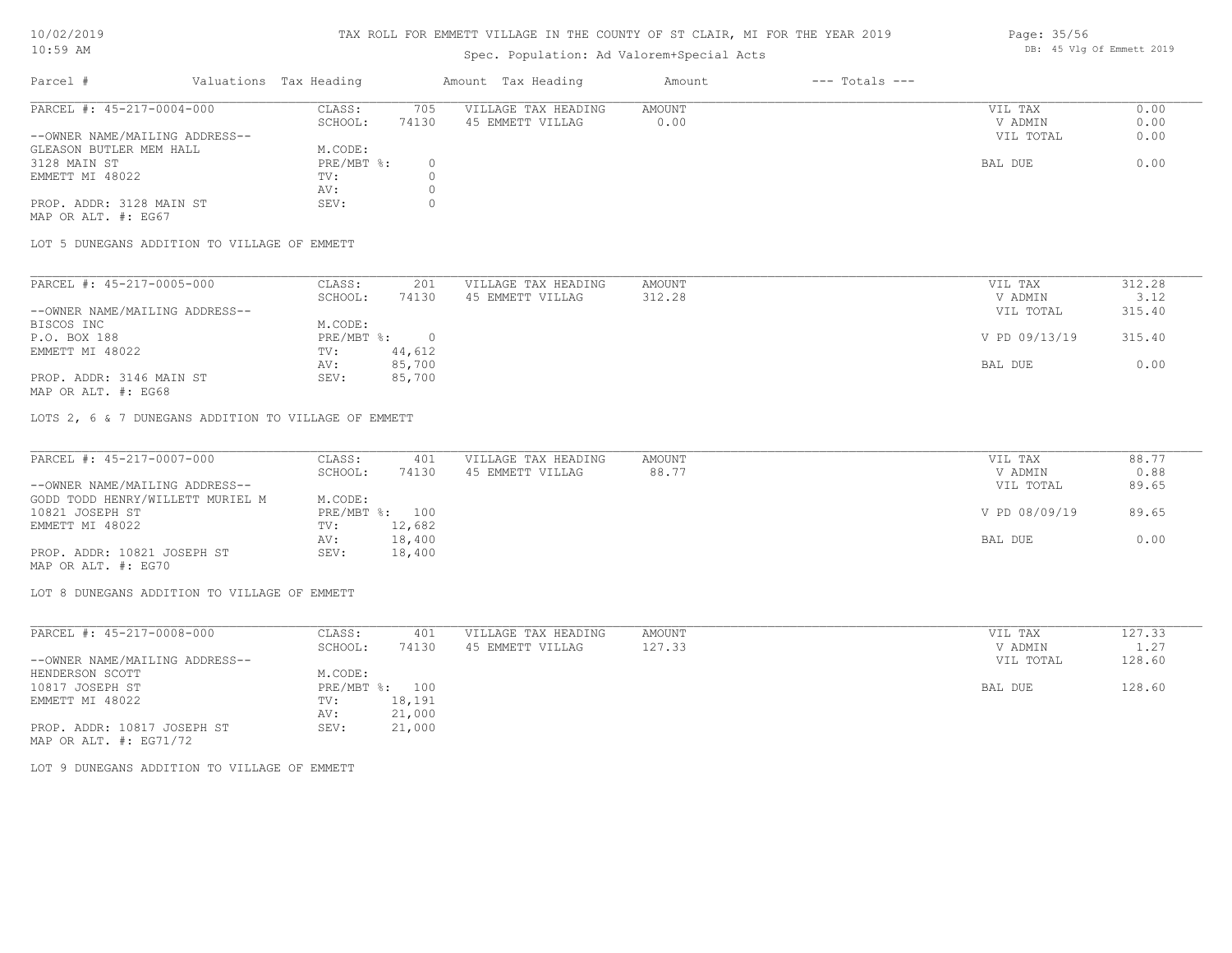# Spec. Population: Ad Valorem+Special Acts

| Parcel #                       | Valuations Tax Heading |       | Amount Tax Heading  | Amount | $---$ Totals $---$ |               |       |
|--------------------------------|------------------------|-------|---------------------|--------|--------------------|---------------|-------|
| PARCEL #: 45-217-0010-000      | CLASS:                 | 201   | VILLAGE TAX HEADING | AMOUNT |                    | VIL TAX       | 50.94 |
|                                | SCHOOL:                | 74130 | 45 EMMETT VILLAG    | 50.94  |                    | V ADMIN       | 0.50  |
| --OWNER NAME/MAILING ADDRESS-- |                        |       |                     |        |                    | VIL TOTAL     | 51.44 |
| GAUTHIER FREDERICK J/MARTHA E  | M.CODE:                |       |                     |        |                    |               |       |
| 1100 S.15TH ST                 | PRE/MBT %:             |       |                     |        |                    | V PD 07/15/19 | 51.44 |
| SAINT CLAIR MI 48079           | TV:                    | 7,278 |                     |        |                    |               |       |
|                                | AV:                    | 9,200 |                     |        |                    | BAL DUE       | 0.00  |
| PROP. ADDR: JOSEPH ST          | SEV:                   | 9,200 |                     |        |                    |               |       |

MAP OR ALT. #: EG73/74

LOT 11 DUNEGANS ADDITION TO VILLAGE OF EMMETT

| PARCEL #: 45-217-0011-000      | CLASS:     | 705   | VILLAGE TAX HEADING | AMOUNT | VIL TAX   | 0.00 |
|--------------------------------|------------|-------|---------------------|--------|-----------|------|
|                                | SCHOOL:    | 74130 | 45 EMMETT VILLAG    | 0.00   | V ADMIN   | 0.00 |
| --OWNER NAME/MAILING ADDRESS-- |            |       |                     |        | VIL TOTAL | 0.00 |
| GLEASON BUTLER MEM HALL        | M.CODE:    |       |                     |        |           |      |
| 3128 MAIN ST                   | PRE/MBT %: |       |                     |        | BAL DUE   | 0.00 |
| EMMETT MI 48022                | TV:        |       |                     |        |           |      |
|                                | AV:        |       |                     |        |           |      |
| PROP. ADDR: MECHANIC ST        | SEV:       |       |                     |        |           |      |
| MAP OR ALT. #: EG75            |            |       |                     |        |           |      |

LOT 13 DUNEGANS ADDITION TO VILLAGE OF EMMETT

| PARCEL #: 45-218-0002-000      | CLASS:     | 702   | VILLAGE TAX HEADING | AMOUNT | VIL TAX   | 0.00 |
|--------------------------------|------------|-------|---------------------|--------|-----------|------|
|                                |            |       |                     |        |           |      |
|                                | SCHOOL:    | 74130 | 45 EMMETT VILLAG    | 0.00   | V ADMIN   | 0.00 |
| --OWNER NAME/MAILING ADDRESS-- |            |       |                     |        | VIL TOTAL | 0.00 |
| M-19 R/W 77023                 | M.CODE:    |       |                     |        |           |      |
| EMMETT MI 48022                | PRE/MBT %: |       |                     |        | BAL DUE   | 0.00 |
|                                | TV:        |       |                     |        |           |      |
| PROP. ADDR: JOSEPH ST          | AV:        |       |                     |        |           |      |
| MAP OR ALT. #: EG59D           | SEV:       |       |                     |        |           |      |

ADDITION THAT PART OF M-19 R/W LYING WITHIN LOTS 15, 18, 19, 22, 23 & 26 DUNEGANS FIRST

| PARCEL #: 45-538-0001-000      | CLASS:     | 201    | VILLAGE TAX HEADING | AMOUNT | VIL TAX       | 241.50 |
|--------------------------------|------------|--------|---------------------|--------|---------------|--------|
|                                | SCHOOL:    | 74130  | 45 EMMETT VILLAG    | 241.50 | V ADMIN       | 2.41   |
| --OWNER NAME/MAILING ADDRESS-- |            |        |                     |        | VIL TOTAL     | 243.91 |
| PIERCE PROPERTY HOLDINGS LLC   | M.CODE:    |        |                     |        |               |        |
| 10465 BRYCE RD                 | PRE/MBT %: | $\Box$ |                     |        | V PD 09/13/19 | 243.91 |
| AVOCA MI 48006                 | TV:        | 34,500 |                     |        |               |        |
|                                | AV:        | 34,500 |                     |        | BAL DUE       | 0.00   |
| PROP. ADDR: 3147 MAIN ST       | SEV:       | 34,500 |                     |        |               |        |
| MAP OR ALT. #: EG77            |            |        |                     |        |               |        |

 $\mathcal{L}_\mathcal{L} = \mathcal{L}_\mathcal{L} = \mathcal{L}_\mathcal{L} = \mathcal{L}_\mathcal{L} = \mathcal{L}_\mathcal{L} = \mathcal{L}_\mathcal{L} = \mathcal{L}_\mathcal{L} = \mathcal{L}_\mathcal{L} = \mathcal{L}_\mathcal{L} = \mathcal{L}_\mathcal{L} = \mathcal{L}_\mathcal{L} = \mathcal{L}_\mathcal{L} = \mathcal{L}_\mathcal{L} = \mathcal{L}_\mathcal{L} = \mathcal{L}_\mathcal{L} = \mathcal{L}_\mathcal{L} = \mathcal{L}_\mathcal{L}$ 

N1/2 OF LOT 1 VILLAGE OF MT CROWLEY ALTERATIONS & EXTENSION

Page: 36/56 DB: 45 Vlg Of Emmett 2019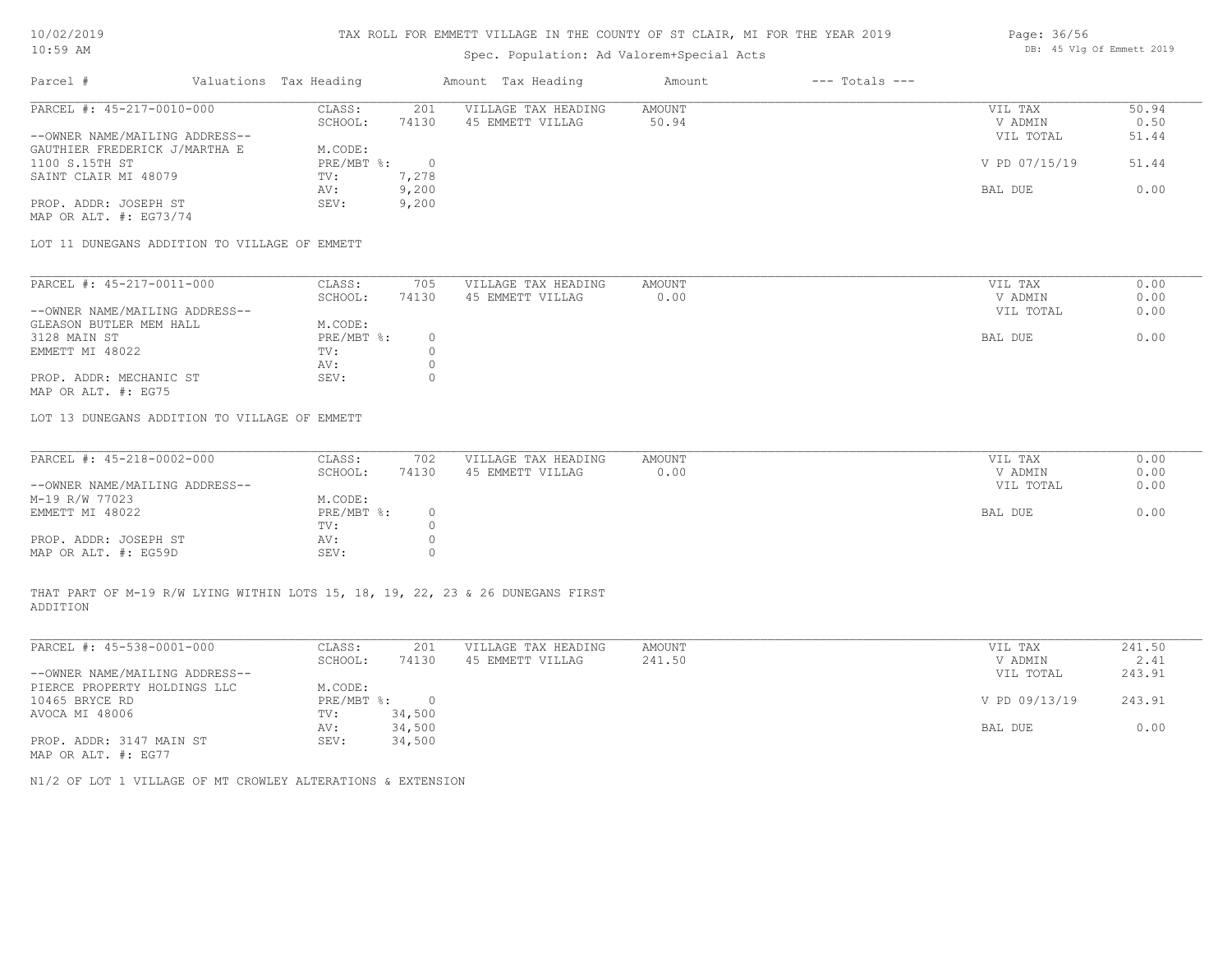#### TAX ROLL FOR EMMETT VILLAGE IN THE COUNTY OF ST CLAIR, MI FOR THE YEAR 2019

# Spec. Population: Ad Valorem+Special Acts

| Parcel #                                        | Valuations Tax Heading |        | Amount Tax Heading  | Amount | $---$ Totals $---$ |           |        |
|-------------------------------------------------|------------------------|--------|---------------------|--------|--------------------|-----------|--------|
| PARCEL #: 45-538-0002-000                       | CLASS:                 | 201    | VILLAGE TAX HEADING | AMOUNT |                    | VIL TAX   | 308.70 |
|                                                 | SCHOOL:                | 74130  | 45 EMMETT VILLAG    | 308.70 |                    | V ADMIN   | 3.08   |
| --OWNER NAME/MAILING ADDRESS--                  |                        |        |                     |        |                    | VIL TOTAL | 311.78 |
| HARTZELL HOLDINGS LLC                           | M.CODE:                |        |                     |        |                    |           |        |
| 2304 SUNNYSIDE RD                               | $PRE/MBT$ %:           |        |                     |        |                    | BAL DUE   | 311.78 |
| SMITHS CREEK MI 48074                           | TV:                    | 44,100 |                     |        |                    |           |        |
|                                                 | AV:                    | 44,100 |                     |        |                    |           |        |
| PROP. ADDR: 3143 MAIN ST<br>MAP OR ALT. #: EG78 | SEV:                   | 44,100 |                     |        |                    |           |        |

S1/2 OF LOT 1 VILLAGE OF MT CROWLEY ALTERATIONS & EXTENSION

| PARCEL #: 45-538-0004-001      | CLASS:       | 201   | VILLAGE TAX HEADING | AMOUNT | VIL TAX       | 35.00 |
|--------------------------------|--------------|-------|---------------------|--------|---------------|-------|
|                                | SCHOOL:      | 74130 | 45 EMMETT VILLAG    | 35.00  | V ADMIN       | 0.35  |
| --OWNER NAME/MAILING ADDRESS-- |              |       |                     |        | VIL TOTAL     | 35.35 |
| HESS RICHARD C                 | M.CODE:      |       |                     |        |               |       |
| 3137 MAIN ST                   | $PRE/MBT$ %: |       |                     |        | V PD 08/09/19 | 35.35 |
| P.O. BOX 312                   | TV:          | 5,000 |                     |        |               |       |
| EMMETT MI 48022                | AV:          | 5,000 |                     |        | BAL DUE       | 0.00  |
|                                | SEV:         | 5,000 |                     |        |               |       |
| PROP. ADDR: MAIN ST            |              |       |                     |        |               |       |

MAP OR ALT. #: EG79/80

#### 02/01/2008 FROM 19-538-004-000, 19-538-0003-000; LOT 2 & N 1/2 OF LOT 3 VILLAGE OF MT CROWLEY ALTERATIONS & EXTENSION SPLIT ON

| PARCEL #: 45-538-0005-000                    | CLASS:       | 201   | VILLAGE TAX HEADING | AMOUNT | VIL TAX       | 12.32 |
|----------------------------------------------|--------------|-------|---------------------|--------|---------------|-------|
|                                              | SCHOOL:      | 74130 | 45 EMMETT VILLAG    | 12.32  | V ADMIN       | 0.12  |
| --OWNER NAME/MAILING ADDRESS--               |              |       |                     |        | VIL TOTAL     | 12.44 |
| HESS RICHARD C                               | M.CODE:      |       |                     |        |               |       |
| P.O. BOX 312                                 | $PRE/MBT$ %: |       |                     |        | V PD 08/09/19 | 12.44 |
| EMMETT MI 48022                              | TV:          | 1,761 |                     |        |               |       |
|                                              | AV:          | 3,300 |                     |        | BAL DUE       | 0.00  |
| PROP. ADDR: MAIN ST                          | SEV:         | 3,300 |                     |        |               |       |
| $\cdots$ $\cdots$ $\cdots$ $\cdots$ $\cdots$ |              |       |                     |        |               |       |

MAP OR ALT. #: EG81

ALTERATIONS & EXTENSION THE N 37 FT OF THE S 60 FT OF THE E 66 FT OF LOT 4 VILLAGE OF MT CROWLEY

| PARCEL #: 45-538-0006-000      | CLASS:     | 201      | VILLAGE TAX HEADING | AMOUNT | VIL TAX       | 137.41 |
|--------------------------------|------------|----------|---------------------|--------|---------------|--------|
|                                | SCHOOL:    | 74130    | 45 EMMETT VILLAG    | 137.41 | V ADMIN       | 1.37   |
| --OWNER NAME/MAILING ADDRESS-- |            |          |                     |        | VIL TOTAL     | 138.78 |
| HESS RICHARD C                 | M.CODE:    |          |                     |        |               |        |
| P.O. BOX 312                   | PRE/MBT %: | $\Omega$ |                     |        | V PD 08/09/19 | 138.78 |
| EMMETT MI 48022                | TV:        | 19,630   |                     |        |               |        |
|                                | AV:        | 31,200   |                     |        | BAL DUE       | 0.00   |
| PROP. ADDR: 3137 MAIN ST       | SEV:       | 31,200   |                     |        |               |        |
| MAP OR ALT. #: EG82            |            |          |                     |        |               |        |

 $\mathcal{L}_\mathcal{L} = \mathcal{L}_\mathcal{L} = \mathcal{L}_\mathcal{L} = \mathcal{L}_\mathcal{L} = \mathcal{L}_\mathcal{L} = \mathcal{L}_\mathcal{L} = \mathcal{L}_\mathcal{L} = \mathcal{L}_\mathcal{L} = \mathcal{L}_\mathcal{L} = \mathcal{L}_\mathcal{L} = \mathcal{L}_\mathcal{L} = \mathcal{L}_\mathcal{L} = \mathcal{L}_\mathcal{L} = \mathcal{L}_\mathcal{L} = \mathcal{L}_\mathcal{L} = \mathcal{L}_\mathcal{L} = \mathcal{L}_\mathcal{L}$ 

CROWLEY ALTERATIONS & EXTENSION S1/2 OF LOT 3 ALSO LOT 4 EXC THE S 60 FT OF THE E 86 FT THEREOF. VILLAGE OF MT Page: 37/56 DB: 45 Vlg Of Emmett 2019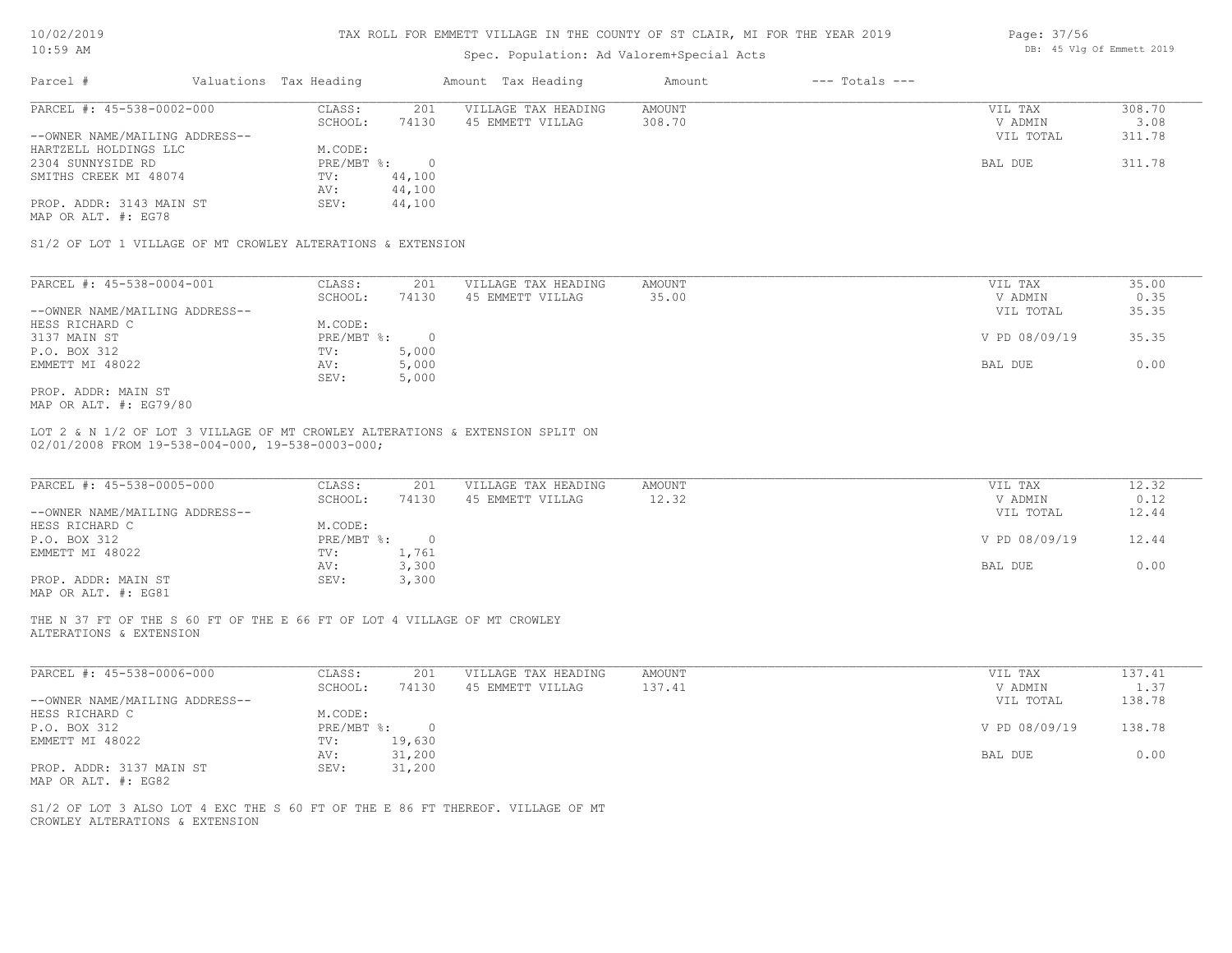#### TAX ROLL FOR EMMETT VILLAGE IN THE COUNTY OF ST CLAIR, MI FOR THE YEAR 2019

## Spec. Population: Ad Valorem+Special Acts

| Parcel #                       |         | Valuations Tax Heading |                  | Amount Tax Heading  | Amount | $---$ Totals $---$ |               |      |
|--------------------------------|---------|------------------------|------------------|---------------------|--------|--------------------|---------------|------|
| PARCEL #: 45-538-0007-000      |         | CLASS:                 | 201              | VILLAGE TAX HEADING | AMOUNT |                    | VIL TAX       | 8.04 |
|                                | SCHOOL: | 74130                  | 45 EMMETT VILLAG | 8.04                |        | V ADMIN            | 0.08          |      |
| --OWNER NAME/MAILING ADDRESS-- |         |                        |                  |                     |        |                    | VIL TOTAL     | 8.12 |
| HESS RICHARD C                 |         | M.CODE:                |                  |                     |        |                    |               |      |
| P.O. BOX 312                   |         | PRE/MBT %:             | $\cap$           |                     |        |                    | V PD 08/09/19 | 8.12 |
| EMMETT MI 48022                |         | TV:                    | 1,149            |                     |        |                    |               |      |
|                                |         | AV:                    | 2,200            |                     |        |                    | BAL DUE       | 0.00 |
| PROP. ADDR: MAIN ST            |         | SEV:                   | 2,200            |                     |        |                    |               |      |
| MAP OR ALT. #: EG83            |         |                        |                  |                     |        |                    |               |      |

CROWLEY ALTERATIONS & EXTENSION W20 FT OF E 86 FT OF S 60 FT & THE S 23 FT OF THE E 66 FT OF LOT 4 VILLAGE OF MT

| PARCEL #: 45-538-0008-000      | CLASS:     | 703   | VILLAGE TAX HEADING | AMOUNT | VIL TAX   | 0.00 |
|--------------------------------|------------|-------|---------------------|--------|-----------|------|
|                                | SCHOOL:    | 74130 | 45 EMMETT VILLAG    | 0.00   | V ADMIN   | 0.00 |
| --OWNER NAME/MAILING ADDRESS-- |            |       |                     |        | VIL TOTAL | 0.00 |
| VILLAGE OF EMMETT              | M.CODE:    |       |                     |        |           |      |
| P.O. BOX 127                   | PRE/MBT %: |       |                     |        | BAL DUE   | 0.00 |
| EMMETT MI 48022-4518           | TV:        |       |                     |        |           |      |
|                                | AV:        |       |                     |        |           |      |
| PROP. ADDR: 3119 MAIN ST       | SEV:       |       |                     |        |           |      |
| MAP OR ALT. $\#$ : EG84/85     |            |       |                     |        |           |      |

LOT 5 & N 31 FT OF LOT 6 VILLAGE OF MT CROWLEY ALTERATIONS & EXTENSION

| V ADMIN<br>VIL TOTAL | 0.00<br>0.00 |
|----------------------|--------------|
|                      |              |
|                      |              |
|                      |              |
| BAL DUE              | 0.00         |
|                      |              |
|                      |              |
|                      |              |
|                      |              |

MAP OR ALT. #: EG86

EXTENSION LOT 6 EXC N 31 FT THEREOF & N 10 FT OF LOT 7 VILLAGE OF MT CROWLEY ALTERATIONS &

| PARCEL #: 45-538-0010-000      | CLASS:     | 703   | VILLAGE TAX HEADING | AMOUNT | VIL TAX   | 0.00 |
|--------------------------------|------------|-------|---------------------|--------|-----------|------|
|                                | SCHOOL:    | 74130 | 45 EMMETT VILLAG    | 0.00   | V ADMIN   | 0.00 |
| --OWNER NAME/MAILING ADDRESS-- |            |       |                     |        | VIL TOTAL | 0.00 |
| VILLAGE OF EMMETT FIRE HALL    | M.CODE:    |       |                     |        |           |      |
| 3109 MAIN ST                   | PRE/MBT %: |       |                     |        | BAL DUE   | 0.00 |
| EMMETT MI 48022                | TV:        |       |                     |        |           |      |
|                                | AV:        |       |                     |        |           |      |
| PROP. ADDR: 3109 MAIN ST       | SEV:       |       |                     |        |           |      |
| MAP OR ALT. #: EG87A           |            |       |                     |        |           |      |

EXTENSION LOT 7 EXC N 10 FT & N 38.2 FT OF LOT 8 VILLAGE OF MT CROWLEY ALTERATIONS & Page: 38/56 DB: 45 Vlg Of Emmett 2019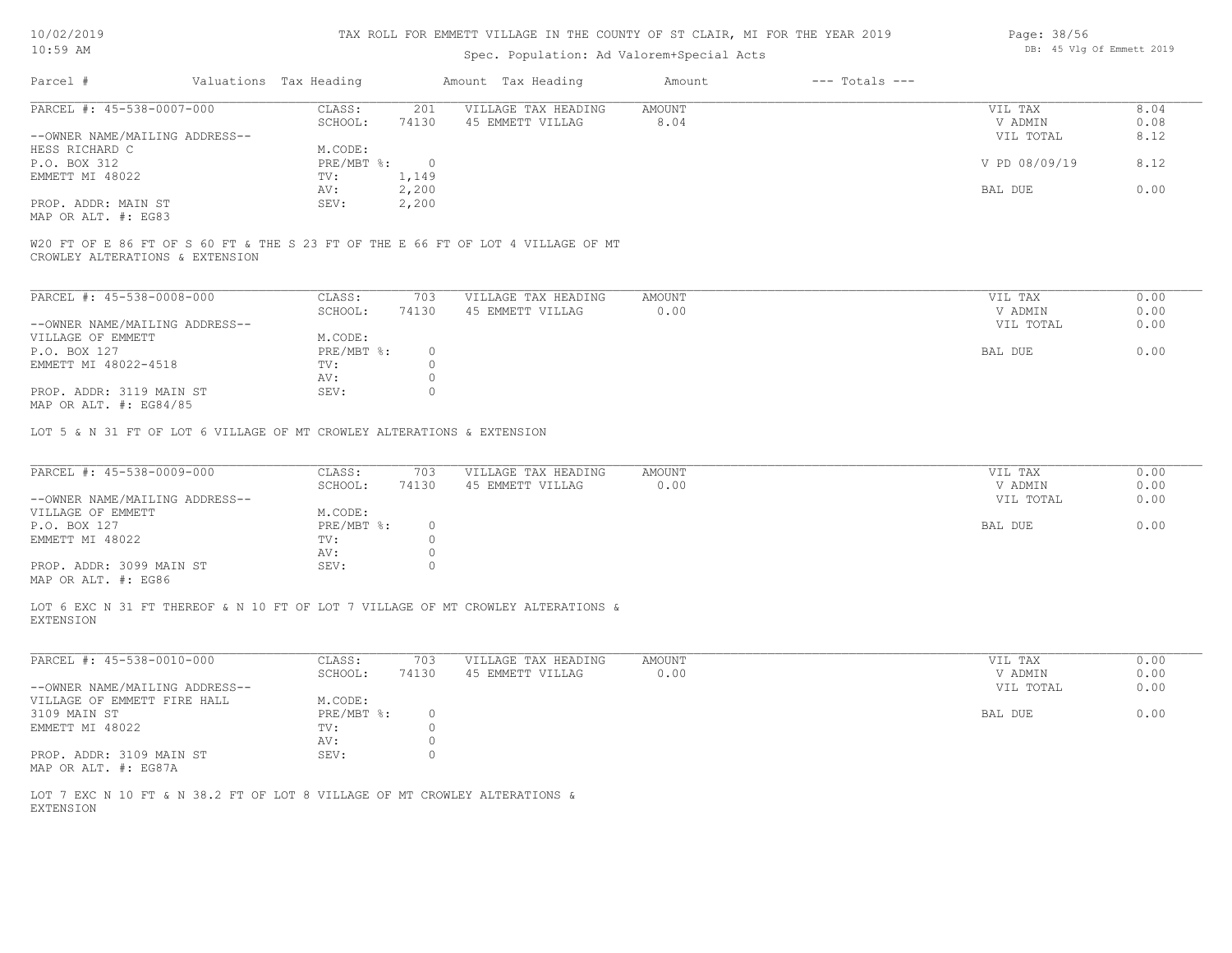### Spec. Population: Ad Valorem+Special Acts

| Parcel #                       | Valuations Tax Heading |        | Amount Tax Heading  | Amount | $---$ Totals $---$ |               |        |
|--------------------------------|------------------------|--------|---------------------|--------|--------------------|---------------|--------|
| PARCEL #: 45-538-0011-000      | CLASS:                 | 401    | VILLAGE TAX HEADING | AMOUNT |                    | VIL TAX       | 191.87 |
|                                | SCHOOL:                | 74130  | 45 EMMETT VILLAG    | 191.87 |                    | V ADMIN       | 1.91   |
| --OWNER NAME/MAILING ADDRESS-- |                        |        |                     |        |                    | VIL TOTAL     | 193.78 |
| PATTERSON LISA REGINA          | M.CODE:                |        |                     |        |                    |               |        |
| 3093 MAIN ST                   | PRE/MBT %: 100         |        |                     |        |                    | V PD 09/04/19 | 193.78 |
| EMMETT MI 48022                | TV:                    | 27,410 |                     |        |                    |               |        |
|                                | AV:                    | 35,000 |                     |        |                    | BAL DUE       | 0.00   |
| PROP. ADDR: 3093 MAIN ST       | SEV:                   | 35,000 |                     |        |                    |               |        |

MAP OR ALT. #: EG87B

CROWLEY ALTERATIONS & EXTENSION SEC 36 LYING W OF M-19 & S OF SAID PLAT, OWNED & OCC AS ONE LOT VILLAGE OF MT LOT 8 EXC N 38.2 FT ALSO N 72.2 FT OF E 165 FT OF THAT PART OF W 1/2 OF SW 1/2 OF

| PARCEL #: 45-538-0012-000                             | CLASS:     | 401   | VILLAGE TAX HEADING | AMOUNT | VIL TAX       | 15.36 |
|-------------------------------------------------------|------------|-------|---------------------|--------|---------------|-------|
|                                                       | SCHOOL:    | 74130 | 45 EMMETT VILLAG    | 15.36  | V ADMIN       | 0.15  |
| --OWNER NAME/MAILING ADDRESS--                        |            |       |                     |        | VIL TOTAL     | 15.51 |
| PROSCH TINA M                                         | M.CODE:    |       |                     |        |               |       |
| 10877 MECHANIC ST                                     | PRE/MBT %: |       |                     |        | V PD 09/10/19 | 15.51 |
| EMMETT MI 48022                                       | TV:        | 2,195 |                     |        |               |       |
|                                                       | AV:        | 3,200 |                     |        | BAL DUE       | 0.00  |
| PROP. ADDR: WASHINGTON ST                             | SEV:       | 3,200 |                     |        |               |       |
| $\cdots$ $\cdots$ $\cdots$ $\cdots$ $\cdots$ $\cdots$ |            |       |                     |        |               |       |

MAP OR ALT. #: EG87C

LOT 9 VILLAGE OF MT CROWLEY ALTERATIONS & EXTENSION

| PARCEL #: 45-538-0013-000      | CLASS:       | 401    | VILLAGE TAX HEADING | AMOUNT | VIL TAX       | 351.40 |
|--------------------------------|--------------|--------|---------------------|--------|---------------|--------|
|                                | SCHOOL:      | 74130  | 45 EMMETT VILLAG    | 351.40 | V ADMIN       | 3.51   |
| --OWNER NAME/MAILING ADDRESS-- |              |        |                     |        | VIL TOTAL     | 354.91 |
| PROSCH TINA M                  | M.CODE:      |        |                     |        |               |        |
| 10877 MECHANIC ST              | $PRE/MBT$ %: |        |                     |        | V PD 09/10/19 | 354.91 |
| EMMETT MI 48022                | TV:          | 50,201 |                     |        |               |        |
|                                | AV:          | 75,900 |                     |        | BAL DUE       | 0.00   |
| PROP. ADDR: 10877 MECHANIC ST  | SEV:         | 75,900 |                     |        |               |        |
|                                |              |        |                     |        |               |        |

MAP OR ALT. #: EG88

LOTS 10, 11 & 12 VILLAGE OF MT CROWLEY ALTERATIONS & EXTENSION

| PARCEL #: 45-538-0014-000      | CLASS:     | 401    | VILLAGE TAX HEADING | AMOUNT | VIL TAX       | 166.28 |
|--------------------------------|------------|--------|---------------------|--------|---------------|--------|
|                                | SCHOOL:    | 74130  | 45 EMMETT VILLAG    | 166.28 | V ADMIN       | 1.66   |
| --OWNER NAME/MAILING ADDRESS-- |            |        |                     |        | VIL TOTAL     | 167.94 |
| HORON RICHARD L/MONIQUE        | M.CODE:    |        |                     |        |               |        |
| 10876 MECHANIC ST              | PRE/MBT %: | 100    |                     |        | V PD 09/10/19 | 167.94 |
| EMMETT MI 48022                | TV:        | 23,755 |                     |        |               |        |
|                                | AV:        | 33,200 |                     |        | BAL DUE       | 0.00   |
| PROP. ADDR: 10876 MECHANIC ST  | SEV:       | 33,200 |                     |        |               |        |
|                                |            |        |                     |        |               |        |

MAP OR ALT. #: EG89

LOTS 13, 14 & 15 VILLAGE OF MT CROWLEY ALTERATIONS & EXTENSION

Page: 39/56 DB: 45 Vlg Of Emmett 2019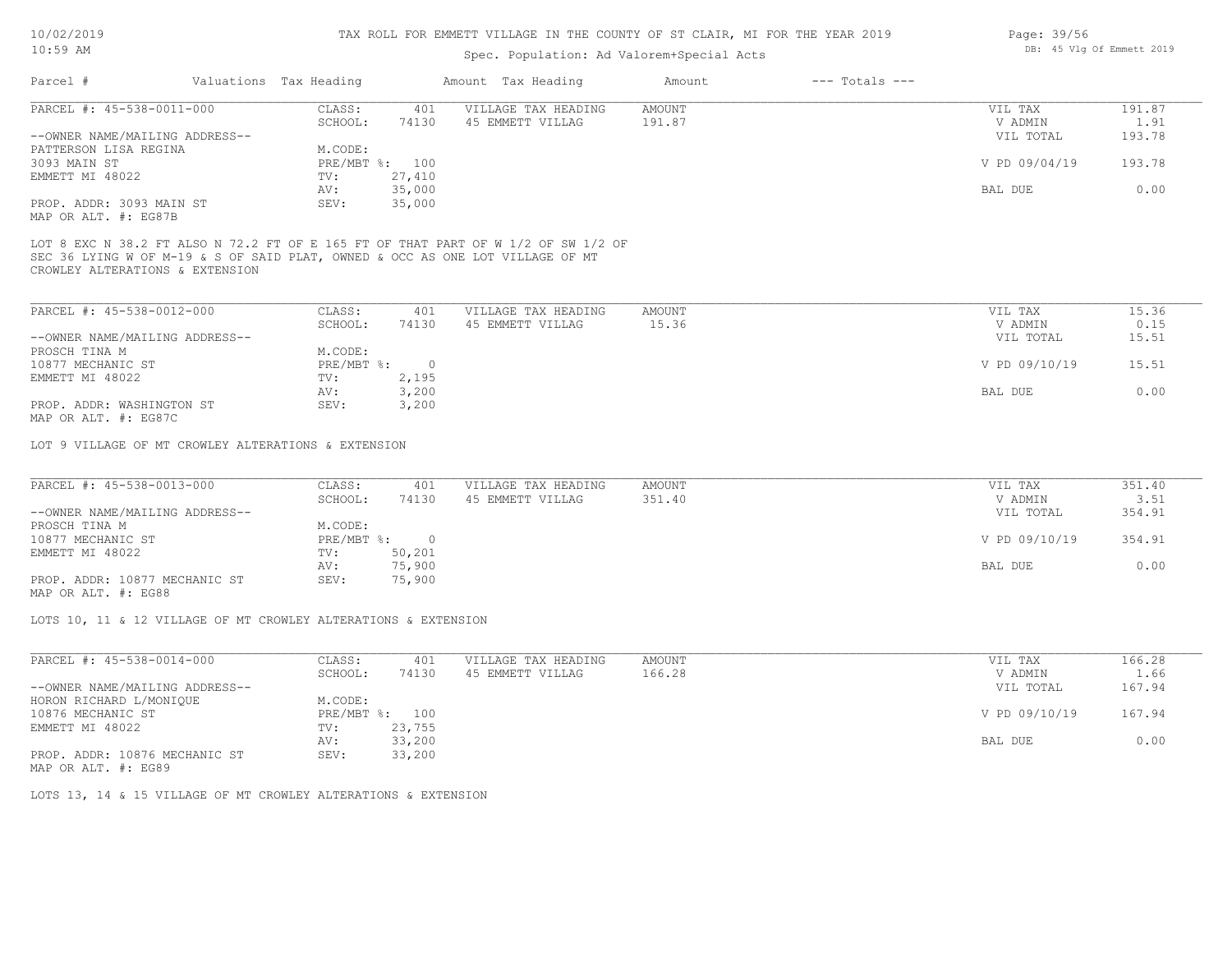#### TAX ROLL FOR EMMETT VILLAGE IN THE COUNTY OF ST CLAIR, MI FOR THE YEAR 2019

### Spec. Population: Ad Valorem+Special Acts

| Parcel #                       | Valuations Tax Heading |       | Amount Tax Heading  | Amount | $---$ Totals $---$ |           |      |
|--------------------------------|------------------------|-------|---------------------|--------|--------------------|-----------|------|
| PARCEL #: 45-538-0015-000      | CLASS:                 | 705   | VILLAGE TAX HEADING | AMOUNT |                    | VIL TAX   | 0.00 |
|                                | SCHOOL:                | 74130 | 45 EMMETT VILLAG    | 0.00   |                    | V ADMIN   | 0.00 |
| --OWNER NAME/MAILING ADDRESS-- |                        |       |                     |        |                    | VIL TOTAL | 0.00 |
| FRONTIER COMMUNICATION         | M.CODE:                |       |                     |        |                    |           |      |
| 401 MERRRITT 7                 | PRE/MBT %:             |       |                     |        |                    | BAL DUE   | 0.00 |
| NORWALK CT 06851               | TV:                    |       |                     |        |                    |           |      |
|                                | AV:                    |       |                     |        |                    |           |      |
| PROP. ADDR: 3147 WASHINGTON ST | SEV:                   |       |                     |        |                    |           |      |

MAP OR ALT. #: EG90

LOTS 16 & 17 VILLAGE OF MT CROWLEY ALTERATIONS & EXTENSION

| PARCEL #: 45-538-0016-000      | CLASS:     | 401   | VILLAGE TAX HEADING | AMOUNT | VIL TAX       | 34.30 |
|--------------------------------|------------|-------|---------------------|--------|---------------|-------|
|                                | SCHOOL:    | 74130 | 45 EMMETT VILLAG    | 34.30  | V ADMIN       | 0.34  |
| --OWNER NAME/MAILING ADDRESS-- |            |       |                     |        | VIL TOTAL     | 34.64 |
| PIERCE PROPERTY HOLDINGS LLC   | M.CODE:    |       |                     |        |               |       |
| 10465 BRYCE RD                 | PRE/MBT %: |       |                     |        | V PD 09/13/19 | 34.64 |
| AVOCA MI 48006                 | TV:        | 4,900 |                     |        |               |       |
|                                | AV:        | 4,900 |                     |        | BAL DUE       | 0.00  |
| PROP. ADDR: JOSEPH ST          | SEV:       | 4,900 |                     |        |               |       |
|                                |            |       |                     |        |               |       |

MAP OR ALT. #: EG91

LOT 18 VILLAGE OF MT CROWLEY ALTERATIONS & EXTENSION

| PARCEL #: 45-538-0017-000      | CLASS:     | 401   | VILLAGE TAX HEADING | AMOUNT | VIL TAX       | 17.50 |
|--------------------------------|------------|-------|---------------------|--------|---------------|-------|
|                                | SCHOOL:    | 74130 | 45 EMMETT VILLAG    | 17.50  | V ADMIN       | 0.17  |
| --OWNER NAME/MAILING ADDRESS-- |            |       |                     |        | VIL TOTAL     | 17.67 |
| PIERCE PROPERTY HOLDINGS LLC   | M.CODE:    |       |                     |        |               |       |
| 10465 BRYCE RD                 | PRE/MBT %: |       |                     |        | V PD 09/13/19 | 17.67 |
| AVOCA MI 48006                 | TV:        | 2,500 |                     |        |               |       |
|                                | AV:        | 2,500 |                     |        | BAL DUE       | 0.00  |
| PROP. ADDR: JOSEPH ST          | SEV:       | 2,500 |                     |        |               |       |
|                                |            |       |                     |        |               |       |

MAP OR ALT. #: EG92

LOT 19 VILLAGE OF MT CROWLEY ALTERATIONS & EXTENSION

| PARCEL #: 45-538-0018-001      | CLASS:  | 401            | VILLAGE TAX HEADING | AMOUNT | VIL TAX   | 119.23 |
|--------------------------------|---------|----------------|---------------------|--------|-----------|--------|
|                                | SCHOOL: | 74130          | 45 EMMETT VILLAG    | 119.23 | V ADMIN   | 1.19   |
| --OWNER NAME/MAILING ADDRESS-- |         |                |                     |        | VIL TOTAL | 120.42 |
| HADER DAVID P                  | M.CODE: |                |                     |        |           |        |
| PO BOX 86                      |         | PRE/MBT %: 100 |                     |        | BAL DUE   | 120.42 |
| EMMETT MI 48022                | TV:     | 17,034         |                     |        |           |        |
|                                | AV:     | 24,000         |                     |        |           |        |
| PROP. ADDR: 3137 WASHINGTON ST | SEV:    | 24,000         |                     |        |           |        |
| MAP OR ALT. #: EG93A/B/C/D/E   |         |                |                     |        |           |        |

11/08/2007 FROM 19-538-0018-000, 19-538-0019-000, 19-538-0020-000; LOTS 20, 21, 22 & 23 VILLAGE OF MT CROWLEY ALTERATIONS & EXTENSION SPLIT ON Page: 40/56 DB: 45 Vlg Of Emmett 2019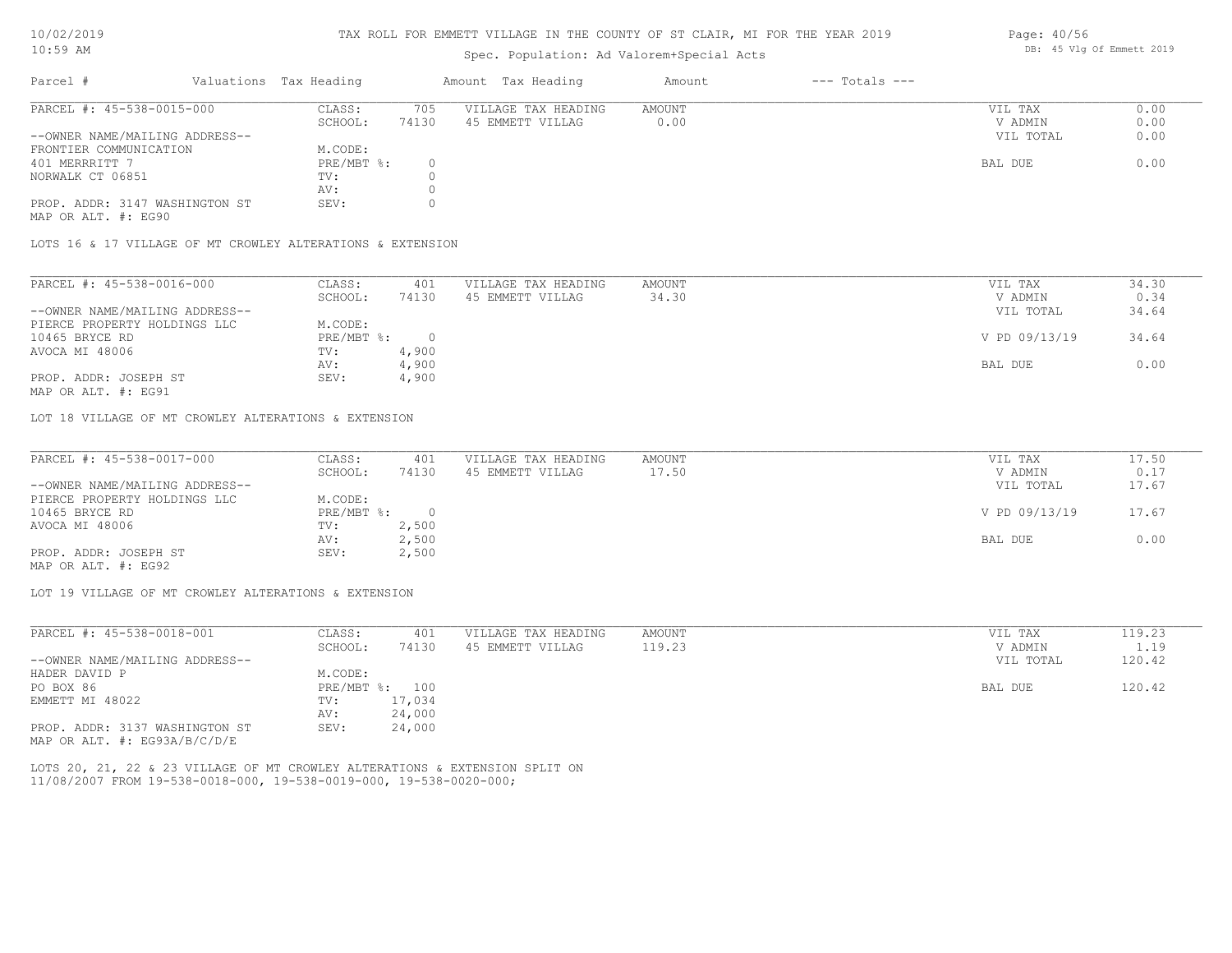| 10/02/2019 |  |
|------------|--|
| 10 . 50 MM |  |

| Page: 41/56 |  |                           |  |
|-------------|--|---------------------------|--|
|             |  | DB: 45 Vlg Of Emmett 2019 |  |

| TO: JA HM                                                                  |                        | Spec. Population: Ad Valorem+Special Acts |                     |               |                    | DD. TU VIY UL EMMELL ZUIJ |        |  |  |
|----------------------------------------------------------------------------|------------------------|-------------------------------------------|---------------------|---------------|--------------------|---------------------------|--------|--|--|
| Parcel #                                                                   | Valuations Tax Heading |                                           | Amount Tax Heading  | Amount        | $---$ Totals $---$ |                           |        |  |  |
| PARCEL #: 45-538-0021-000                                                  | CLASS:                 | 401                                       | VILLAGE TAX HEADING | AMOUNT        |                    | VIL TAX                   | 17.55  |  |  |
|                                                                            | SCHOOL:                | 74130                                     | 45 EMMETT VILLAG    | 17.55         |                    | V ADMIN                   | 0.17   |  |  |
| --OWNER NAME/MAILING ADDRESS--                                             |                        |                                           |                     |               |                    | VIL TOTAL                 | 17.72  |  |  |
| DENMAN ENTERPRISES, LLC                                                    | M.CODE:                |                                           |                     |               |                    |                           |        |  |  |
| PO BOX 5309                                                                | PRE/MBT %:             | $\overline{0}$                            |                     |               |                    | BAL DUE                   | 17.72  |  |  |
| OCALA FL 34478                                                             | TV:                    | 2,508                                     |                     |               |                    |                           |        |  |  |
|                                                                            | AV:                    | 3,200                                     |                     |               |                    |                           |        |  |  |
| PROP. ADDR: WASHINGTON ST                                                  | SEV:                   | 3,200                                     |                     |               |                    |                           |        |  |  |
| MAP OR ALT. #: EG93F                                                       |                        |                                           |                     |               |                    |                           |        |  |  |
| LOT 24 VILLAGE OF MT CROWLEY ALTERATIONS & EXTENSION                       |                        |                                           |                     |               |                    |                           |        |  |  |
|                                                                            |                        |                                           |                     |               |                    |                           |        |  |  |
| PARCEL #: 45-538-0022-001                                                  | CLASS:                 | 401                                       | VILLAGE TAX HEADING | <b>AMOUNT</b> |                    | VIL TAX                   | 241.15 |  |  |
|                                                                            | SCHOOL:                | 74130                                     | 45 EMMETT VILLAG    | 241.15        |                    | V ADMIN                   | 2.41   |  |  |
| --OWNER NAME/MAILING ADDRESS--                                             |                        |                                           |                     |               |                    | VIL TOTAL                 | 243.56 |  |  |
| PRATT ROBERT/KATHLEEN                                                      | M.CODE:                |                                           |                     |               |                    |                           |        |  |  |
| 3119 WASHINGTON ST                                                         |                        | PRE/MBT %: 100                            |                     |               |                    | V PD 09/10/19             | 243.56 |  |  |
| EMMETT MI 48022                                                            | TV:                    | 34,450                                    |                     |               |                    |                           |        |  |  |
|                                                                            | AV:                    | 52,800                                    |                     |               |                    | BAL DUE                   | 0.00   |  |  |
| PROP. ADDR: 3119 WASHINGTON ST                                             | SEV:                   | 52,800                                    |                     |               |                    |                           |        |  |  |
| MAP OR ALT. #: EG94/95                                                     |                        |                                           |                     |               |                    |                           |        |  |  |
| LOTS 25,26, 27 & 28 VILLAGE OF MT CROWLEY ALTERATIONS & EXTENSION SPLIT ON |                        |                                           |                     |               |                    |                           |        |  |  |
| 02/01/2008 FROM 19-538-0022-000, 19-538-0023-000;                          |                        |                                           |                     |               |                    |                           |        |  |  |
|                                                                            |                        |                                           |                     |               |                    |                           |        |  |  |
| PARCEL #: 45-864-0001-001                                                  | CLASS:                 | 401                                       | VILLAGE TAX HEADING | AMOUNT        |                    | VIL TAX                   | 236.26 |  |  |
|                                                                            | SCHOOL:                | 74130                                     | 45 EMMETT VILLAG    | 236.26        |                    | V ADMIN                   | 2.36   |  |  |
| --OWNER NAME/MAILING ADDRESS--                                             |                        |                                           |                     |               |                    | VIL TOTAL                 | 238.62 |  |  |
| KOROTKO JOAN                                                               | M.CODE:                |                                           |                     |               |                    |                           |        |  |  |

| UNITED THEFT / INSTEAD IN PICTOR |              |        |  |               | ------ |
|----------------------------------|--------------|--------|--|---------------|--------|
| KOROTKO JOAN                     | A.CODE:      |        |  |               |        |
| 3207 MAIN ST                     | $PRE/MBT$ %: | 100    |  | V PD 09/04/19 | 238.62 |
| EMMETT MI 48022                  | TV:          | 33,752 |  |               |        |
|                                  | AV:          | 45,400 |  | BAL DUE       | J.00   |
| PROP. ADDR: 3207 MAIN ST         | SEV:         | 45,400 |  |               |        |
|                                  |              |        |  |               |        |

MAP OR ALT. #:

02/01/2007 FROM 19-864-0001-000, 19-864-0005-000; LOTS 1, 2, 11 & 12 WATTERS CHILLSONS ADDITION TO THE VILLAGE OF EMMETT SPLIT ON

| PARCEL #: 45-864-0003-000      | CLASS:       | 201     | VILLAGE TAX HEADING | AMOUNT   | VIL TAX       | 1,348.35 |
|--------------------------------|--------------|---------|---------------------|----------|---------------|----------|
|                                | SCHOOL:      | 74130   | 45 EMMETT VILLAG    | 1,348.35 | V ADMIN       | 13.48    |
| --OWNER NAME/MAILING ADDRESS-- |              |         |                     |          | VIL TOTAL     | 1,361.83 |
| LAKESTONE BANK                 | M.CODE:      |         |                     |          |               |          |
| PO BOX 250                     | $PRE/MBT$ %: | $\Box$  |                     |          | V PD 08/07/19 | 1,361.83 |
| LAPEER MI 48446                | TV:          | 192,622 |                     |          |               |          |
|                                | AV:          | 247,300 |                     |          | BAL DUE       | 0.00     |
| PROP. ADDR: 3177 MAIN ST       | SEV:         | 247,300 |                     |          |               |          |

MAP OR ALT. #: EG99

LOTS 3 TO 10 & LOTS 19 TO 24 WATTERS CHILLSONS ADDITION TO VILLAGE OF EMMETT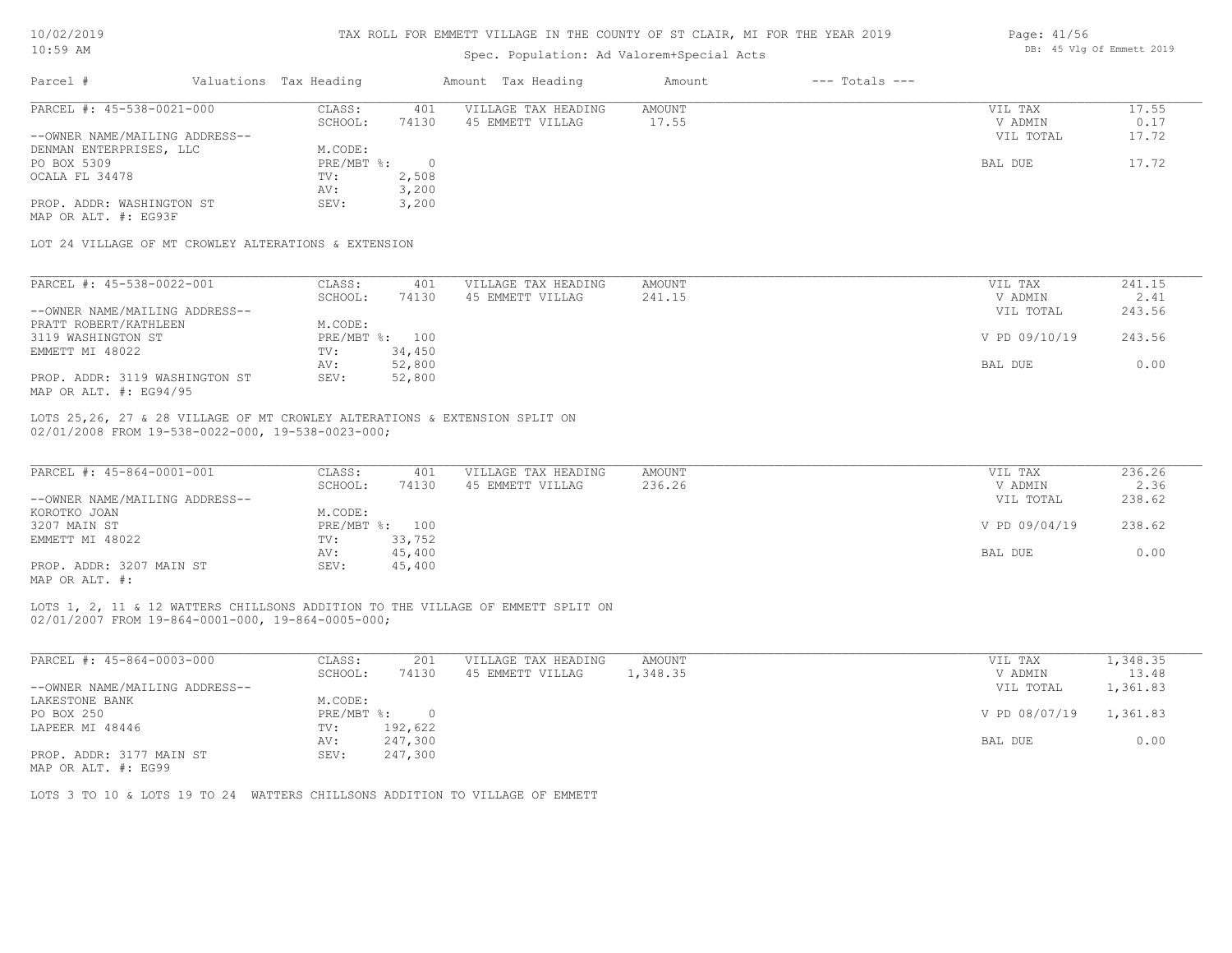#### TAX ROLL FOR EMMETT VILLAGE IN THE COUNTY OF ST CLAIR, MI FOR THE YEAR 2019

### Spec. Population: Ad Valorem+Special Acts

| Page: 42/56 |  |                           |  |
|-------------|--|---------------------------|--|
|             |  | DB: 45 Vlg Of Emmett 2019 |  |

| Parcel #                       | Valuations Tax Heading |                | Amount Tax Heading  | Amount | $---$ Totals $---$ |               |        |
|--------------------------------|------------------------|----------------|---------------------|--------|--------------------|---------------|--------|
| PARCEL #: 45-864-0006-000      | CLASS:                 | 401            | VILLAGE TAX HEADING | AMOUNT |                    | VIL TAX       | 257.34 |
|                                | SCHOOL:                | 74130          | 45 EMMETT VILLAG    | 257.34 |                    | V ADMIN       | 2.57   |
| --OWNER NAME/MAILING ADDRESS-- |                        |                |                     |        |                    | VIL TOTAL     | 259.91 |
| VERNIER PATRICK/DOROTHY        | M.CODE:                |                |                     |        |                    |               |        |
| PO BOX 24                      |                        | PRE/MBT %: 100 |                     |        |                    | V PD 09/16/19 | 259.91 |
| EMMETT MI 48022                | TV:                    | 36,763         |                     |        |                    |               |        |
|                                | AV:                    | 48,900         |                     |        |                    | BAL DUE       | 0.00   |
| PROP. ADDR: 10880 PROSPECT ST  | SEV:                   | 48,900         |                     |        |                    |               |        |
| MAP OR ALT. #: EG102           |                        |                |                     |        |                    |               |        |

A OWNED AND OCC AS ONE PARCEL N230'E 124.02',TH S8953'23"E 198',TH S230'W 123.64' TO BEG SECTION 36 T7N R14E 0.56 LOTS 13,14 & 15 WATTERS CHILLSON'S ADDITION & BEG AT NE COR LOT 13, TH W 198', TH

| PARCEL #: 45-864-0007-000           | CLASS:     | 401    | VILLAGE TAX HEADING | AMOUNT | VIL TAX       | 161.77 |
|-------------------------------------|------------|--------|---------------------|--------|---------------|--------|
|                                     | SCHOOL:    | 74130  | 45 EMMETT VILLAG    | 161.77 | V ADMIN       | 1.61   |
| --OWNER NAME/MAILING ADDRESS--      |            |        |                     |        | VIL TOTAL     | 163.38 |
| PIERCE D.R/PATRICK R./CECILA M.WARD | M.CODE:    |        |                     |        |               |        |
| 10895 BRANDON RD                    | PRE/MBT %: |        |                     |        | V PD 09/10/19 | 163.38 |
| EMMETT MI 48022                     | TV:        | 23,111 |                     |        |               |        |
|                                     | AV:        | 31,300 |                     |        | BAL DUE       | 0.00   |
| PROP. ADDR: 10890 PROSPECT ST       | SEV:       | 31,300 |                     |        |               |        |
| MAP OR ALT. #: EG103/104            |            |        |                     |        |               |        |

PARCEL PARCEL B T7NR14E WATTERS CHILLSONS ADDITION TO VILLAGE OF EMMETT OWNED & OCCUPIED AS ONE S0\*19'10"W 238.42', TH N89\*16'22"W 132', TH N0\*19'19"E 238.30' TO POB SEC 36 0\*4'13"E 50' & S89\*19'25"E 626.03' FROM W 1/4 COR, TH S89\*19'25"E 132', TH LOTS 16 & 17 & PRT SEC 36 DEXC AS BEG S0\*4'13"W 495', S89\*19'25"E 99', TH N

| PARCEL #: 45-864-0007-200      | CLASS:  | 401            | VILLAGE TAX HEADING | AMOUNT | VIL TAX       | 449.42 |
|--------------------------------|---------|----------------|---------------------|--------|---------------|--------|
|                                | SCHOOL: | 74130          | 45 EMMETT VILLAG    | 449.42 | V ADMIN       | 4.49   |
| --OWNER NAME/MAILING ADDRESS-- |         |                |                     |        | VIL TOTAL     | 453.91 |
| PIERCE PATRICK R               | M.CODE: |                |                     |        |               |        |
| 10900 PROSPECT ST              |         | PRE/MBT %: 100 |                     |        | V PD 09/10/19 | 453.91 |
| EMMETT MI 48022                | TV:     | 64,204         |                     |        |               |        |
|                                | AV:     | 76,700         |                     |        | BAL DUE       | 0.00   |
| PROP. ADDR: 10900 PROSPECT ST  | SEV:    | 76,700         |                     |        |               |        |
| MAP OR ALT. #: EG104           |         |                |                     |        |               |        |

EMMETT OWNED & OCCUPIED AS ONE PARCEL. LOT C TH N0\*19'10"E 279.50' TO POB. SECT 36 T7N R14E WATTERS CILLSON'S ADD TO VILAGE OF S0\*19'10"W 238.3', TH N89\*16'22"W 66'; TH S0\*19'10"W 41.25', TH N89\*19'25"W 104', N0\*4'13"E 50', & S89\*19'25"E 456.03' FROM W 1/4 COR, TH S89\*19'25"E 170', TH PRT LOTS 18 & 30 & PRT SEC 36 DESC AS BEG S0\*4'13"W 495', S89\*19'25"E 99',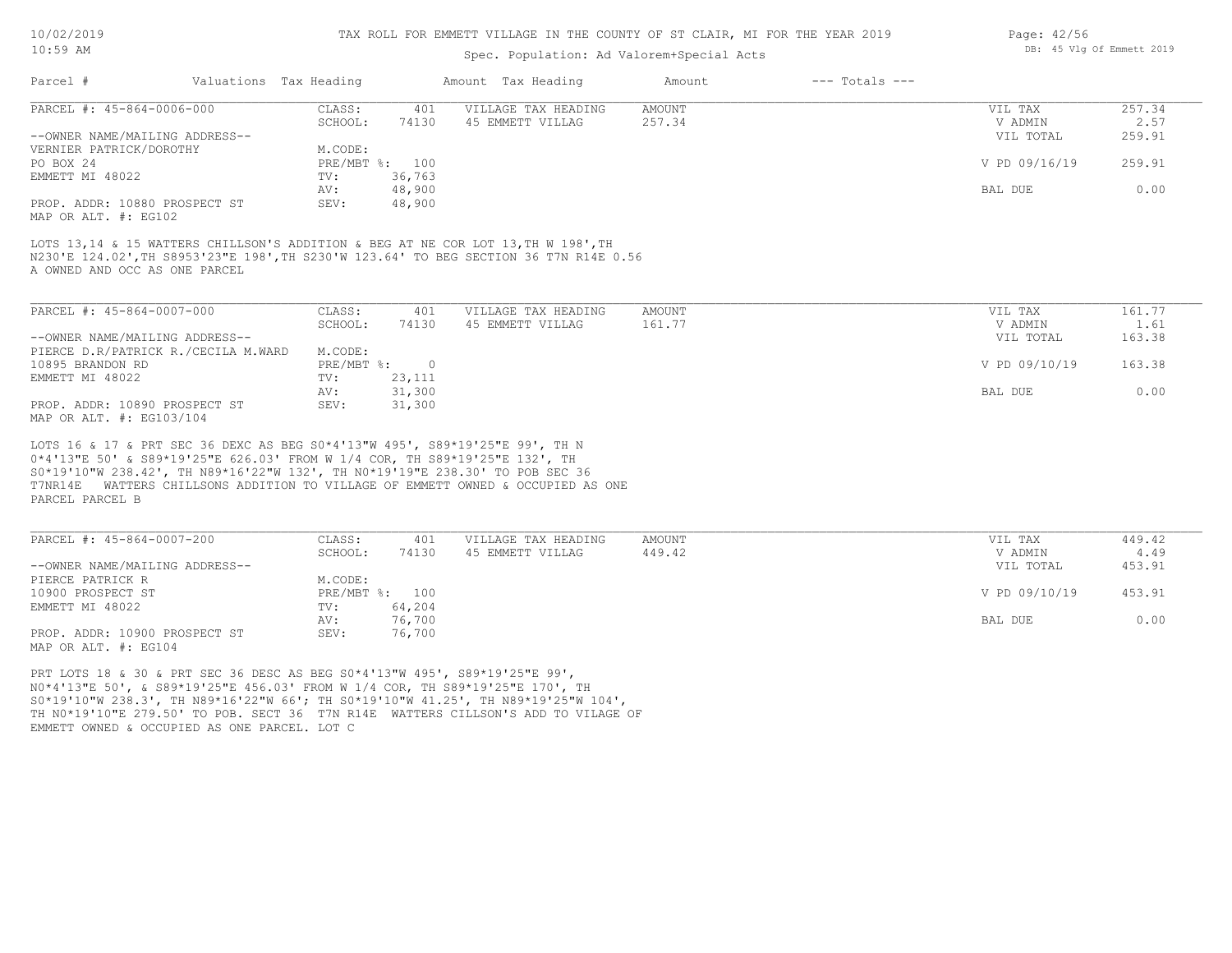### Spec. Population: Ad Valorem+Special Acts

| Parcel #<br>$---$ Totals $---$<br>Valuations Tax Heading<br>Amount Tax Heading<br>Amount<br>CLASS:<br>401<br>VILLAGE TAX HEADING<br><b>AMOUNT</b><br>VIL TAX<br>74130<br>45 EMMETT VILLAG<br>32.58<br>SCHOOL:<br>V ADMIN<br>VIL TOTAL<br>M.CODE:<br>V PD 09/10/19<br>PRE/MBT %: 100 | 32.58<br>0.32<br>32.90<br>32.90 |
|-------------------------------------------------------------------------------------------------------------------------------------------------------------------------------------------------------------------------------------------------------------------------------------|---------------------------------|
| PARCEL #: 45-864-0008-000<br>--OWNER NAME/MAILING ADDRESS--<br>PIERCE DENNIS/CECILIA/PATRICK TRUST<br>10895 BRANDON RD                                                                                                                                                              |                                 |
|                                                                                                                                                                                                                                                                                     |                                 |
|                                                                                                                                                                                                                                                                                     |                                 |
|                                                                                                                                                                                                                                                                                     |                                 |
|                                                                                                                                                                                                                                                                                     |                                 |
|                                                                                                                                                                                                                                                                                     |                                 |
| 4,655<br>EMMETT MI 48022<br>TV:                                                                                                                                                                                                                                                     |                                 |
| 5,800<br>AV:<br>BAL DUE                                                                                                                                                                                                                                                             | 0.00                            |
| PROP. ADDR: 10992 LAMBERT LN<br>SEV:<br>5,800<br>MAP OR ALT. #: EG116/120                                                                                                                                                                                                           |                                 |
|                                                                                                                                                                                                                                                                                     |                                 |
| PRT LOT 30 & PRT SEC 36 DESC AS BEG S0*4'13"W 495' FROM W 1'4 COR, TH S89*19'25"E                                                                                                                                                                                                   |                                 |
| 99', TH NO*4'13"E 50', TH S89*19'25"E 116.03', TH SO*19'10"W 279.5' TH N89*19'25"W                                                                                                                                                                                                  |                                 |
| 213.81', TH NO*4'13"E 229.5' TO POB WATTERS CHILLSON'S ADDITION TO VILLAGE OF                                                                                                                                                                                                       |                                 |
| EMMETT ' SEC 36 T7N R14E OWNED & OCC AS 1 PARCEL (F)                                                                                                                                                                                                                                |                                 |
|                                                                                                                                                                                                                                                                                     |                                 |
|                                                                                                                                                                                                                                                                                     |                                 |
| PARCEL #: 45-864-0008-200<br>CLASS:<br>VILLAGE TAX HEADING<br>AMOUNT<br>401<br>VIL TAX                                                                                                                                                                                              | 32.58                           |
| 74130<br>45 EMMETT VILLAG<br>32.58<br>SCHOOL:<br>V ADMIN                                                                                                                                                                                                                            | 0.32                            |
| --OWNER NAME/MAILING ADDRESS--<br>VIL TOTAL                                                                                                                                                                                                                                         | 32.90                           |
| PIERCE DENNIS/CECILIA/PATRICK TRUST<br>M.CODE:                                                                                                                                                                                                                                      |                                 |
| V PD 09/10/19<br>10895 BRANDON RD<br>$PRE/MBT$ $\frac{1}{6}$ : 0                                                                                                                                                                                                                    | 32.90                           |
| EMMETT MI 48022<br>TV:<br>4,655                                                                                                                                                                                                                                                     |                                 |
| 5,200<br>AV:<br>BAL DUE                                                                                                                                                                                                                                                             | 0.00                            |
| PROP. ADDR: 10960 LAMBERT LN<br>5,200<br>SEV:                                                                                                                                                                                                                                       |                                 |
| MAP OR ALT. #: EG117                                                                                                                                                                                                                                                                |                                 |
| PRT LOT 30 & PRT SEC 36 DESC AS BEG S0*4'13"W 495', S89*19'25"E 99', N0*4'13"E 50',                                                                                                                                                                                                 |                                 |
| & S89*19'25"E 116.03' FROM W 1/4 COR, TH S89*19'25"E 170', TH S0*19'10"W 279.5', TH                                                                                                                                                                                                 |                                 |
| N89*19'25"W 170'; TH N0*19'10"E 279.5' TO POB. SECT 36 T7N R14E WATTERS CHILLSON'S                                                                                                                                                                                                  |                                 |
| ADD TO VILAGE OF EMMETT OWNED & OCCUPIED AS ONE PARCEL.E.                                                                                                                                                                                                                           |                                 |
|                                                                                                                                                                                                                                                                                     |                                 |
|                                                                                                                                                                                                                                                                                     |                                 |
| PARCEL #: 45-864-0008-400<br>VILLAGE TAX HEADING<br>AMOUNT<br>CLASS:<br>401<br>VIL TAX                                                                                                                                                                                              | 667.10                          |
| 667.10<br>74130<br>45 EMMETT VILLAG<br>V ADMIN<br>SCHOOL:                                                                                                                                                                                                                           | 6.67                            |
| --OWNER NAME/MAILING ADDRESS--<br>VIL TOTAL                                                                                                                                                                                                                                         | 673.77                          |
| COLLINS DANIEL T<br>M.CODE:                                                                                                                                                                                                                                                         |                                 |
| 10930 LAMBERT LN<br>PRE/MBT %: 100<br>V PD 09/04/19                                                                                                                                                                                                                                 | 673.77                          |
| EMMETT MI 48022<br>95,300<br>TV:                                                                                                                                                                                                                                                    |                                 |
| 95,300<br>AV:<br>BAL DUE                                                                                                                                                                                                                                                            | 0.00                            |

MAP OR ALT. #: EG116 PROP. ADDR: 10930 LAMBERT LN SEV: 95,300

CHILLSON'S ADD TO VILAGE OF EMMETT OWNED & OCCUPIED AS ONE PARCEL.D N89\*16'25"W 170'; TH N0\*19'10"E 279.50' TO POB. SECT 36 T7N R14E WATTERS & S89\*19'25"E 286.03' FROM W 1/4 COR, TH S89\*19'25"E 170', TH S0\*19'10"W 279.5', TH PRT LOT 30 & PRT SEC 36 DESC AS BEG S0\*4'13"W 495', S89\*19'25"E 99', N0\*4'13"E 50',

| PARCEL #: 45-864-0013-000      | CLASS:       | 401   | VILLAGE TAX HEADING | AMOUNT | VIL TAX       | 17.82 |
|--------------------------------|--------------|-------|---------------------|--------|---------------|-------|
|                                | SCHOOL:      | 74130 | 45 EMMETT VILLAG    | 17.82  | V ADMIN       | 0.17  |
| --OWNER NAME/MAILING ADDRESS-- |              |       |                     |        | VIL TOTAL     | 17.99 |
| HOFMAN CARL A                  | M.CODE:      |       |                     |        |               |       |
| P.O. BOX 73                    | $PRE/MBT$ %: |       |                     |        | V PD 08/07/19 | 17.99 |
| EMMETT MI 48022                | TV:          | 2,547 |                     |        |               |       |
|                                | AV:          | 3,800 |                     |        | BAL DUE       | 0.00  |
| PROP. ADDR: MARY ST            | SEV:         | 3,800 |                     |        |               |       |
| MAP OR ALT. #: EG107/109       |              |       |                     |        |               |       |

LOT 25 WATTERS CHILLSONS ADDITION TO VILLAGE OF EMMETT

Page: 43/56 DB: 45 Vlg Of Emmett 2019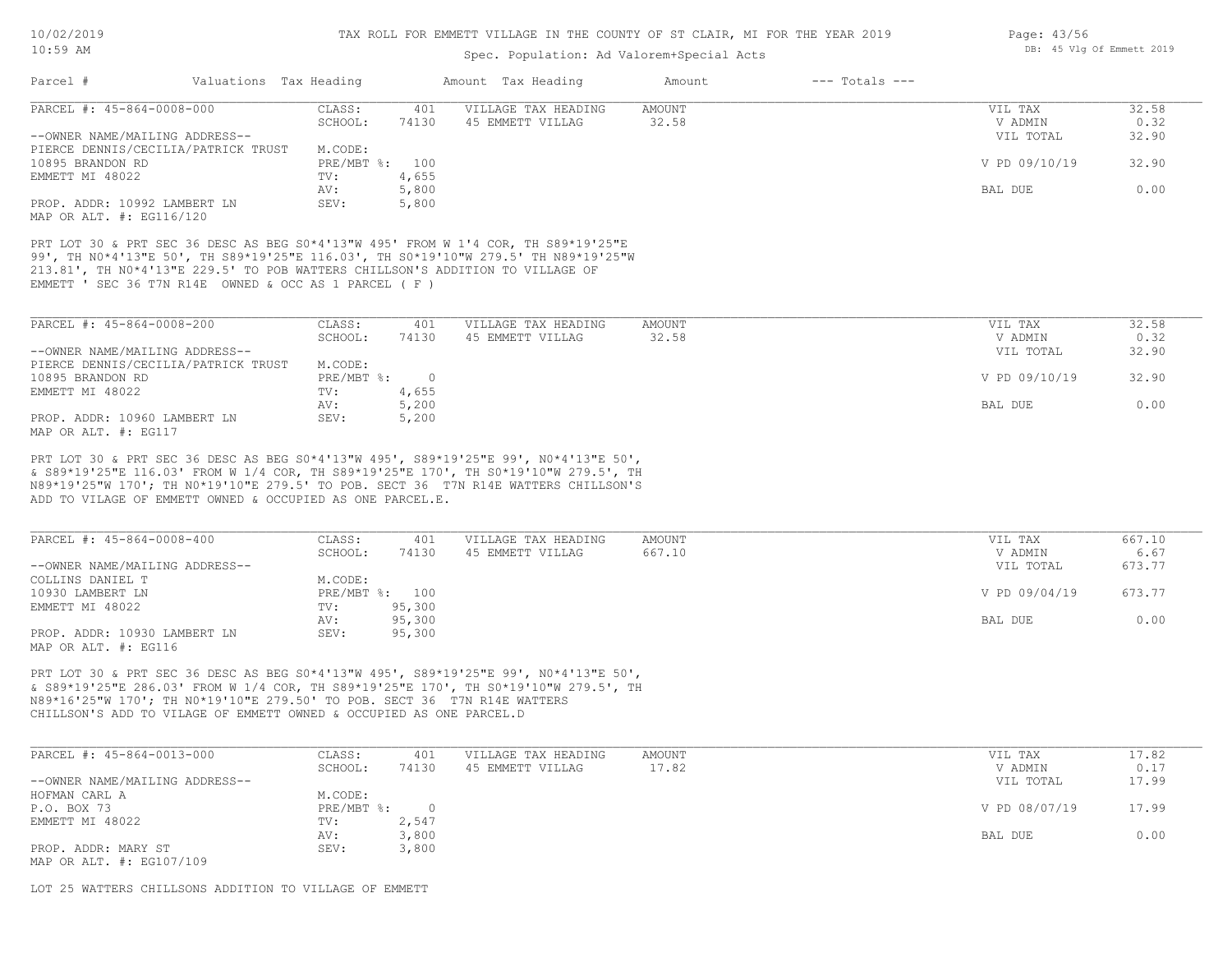| 10/02/2019 |  |
|------------|--|
| $10:59$ AM |  |

# Spec. Population: Ad Valorem+Special Acts

| Page: 44/56 |  |                           |  |
|-------------|--|---------------------------|--|
|             |  | DB: 45 Vlg Of Emmett 2019 |  |

| PARCEL #: 45-864-0014-000                                                                                                   |                                                           |                                         |                         |                                 |                          |
|-----------------------------------------------------------------------------------------------------------------------------|-----------------------------------------------------------|-----------------------------------------|-------------------------|---------------------------------|--------------------------|
| --OWNER NAME/MAILING ADDRESS--                                                                                              | CLASS:<br>401<br>SCHOOL:<br>74130                         | VILLAGE TAX HEADING<br>45 EMMETT VILLAG | <b>AMOUNT</b><br>102.31 | VIL TAX<br>V ADMIN<br>VIL TOTAL | 102.31<br>1.02<br>103.33 |
| HOFMAN CARL A<br>P.O. 73                                                                                                    | M.CODE:<br>PRE/MBT %: 0                                   |                                         |                         | V PD 08/07/19                   | 103.33                   |
| EMMETT MI 48022                                                                                                             | 14,617<br>TV:<br>AV:<br>20,200                            |                                         |                         | BAL DUE                         | 0.00                     |
| PROP. ADDR: 10888 MARY ST<br>MAP OR ALT. #: EG110                                                                           | 20,200<br>SEV:                                            |                                         |                         |                                 |                          |
| LOT 26 WATTERS CHILLSONS ADDITION TO VILLAGE OF EMMETT                                                                      |                                                           |                                         |                         |                                 |                          |
| PARCEL #: 45-864-0015-001                                                                                                   | CLASS:<br>401                                             | VILLAGE TAX HEADING                     | <b>AMOUNT</b>           | VIL TAX                         | 27.20                    |
| --OWNER NAME/MAILING ADDRESS--                                                                                              | SCHOOL:<br>74130                                          | 45 EMMETT VILLAG                        | 27.20                   | V ADMIN<br>VIL TOTAL            | 0.27<br>27.47            |
| MCGUIRE JEAN M.TRUST<br>P.O. BOX 56                                                                                         | M.CODE:<br>$PRE/MBT$ $\div$ 0                             |                                         |                         | V PD 08/09/19                   | 27.47                    |
| GOODELLS MI 48027                                                                                                           | 3,886<br>$\texttt{TV}$ :                                  |                                         |                         |                                 |                          |
| PROP. ADDR: 10894 MARY ST<br>MAP OR ALT. #: EG111/112                                                                       | 29,900<br>AV:<br>29,900<br>SEV:                           |                                         |                         | BAL DUE                         | 0.00                     |
| FROM 19-864-0015-000, 19-864-0016-000;                                                                                      |                                                           |                                         |                         |                                 |                          |
| PARCEL #: 45-864-0017-000<br>--OWNER NAME/MAILING ADDRESS--<br>DOUTRY ROBERT                                                | CLASS:<br>401<br>SCHOOL:<br>74130<br>M.CODE:              | VILLAGE TAX HEADING<br>45 EMMETT VILLAG | AMOUNT<br>211.07        | VIL TAX<br>V ADMIN<br>VIL TOTAL | 211.07<br>2.11<br>213.18 |
| 3435 BREEN RD<br>EMMETT MI 48022                                                                                            | $PRE/MBT$ %:<br>$\overline{\phantom{0}}$<br>TV:<br>30,153 |                                         |                         | BAL DUE                         | 213.18                   |
| PROP. ADDR: 3195 2ND ST<br>MAP OR ALT. #: EG113                                                                             | 43,100<br>AV:<br>43,100<br>SEV:                           |                                         |                         |                                 |                          |
| S8.25 FT OF LOT 30 & LOT 29 EXC THE E 11 RDS OF S 5 RDS THEREOF. WATTERS CHILLSONS<br>ADDITION TO VILLAGE OF EMMETT 2.492 A |                                                           |                                         |                         |                                 |                          |
| PARCEL #: 45-864-0018-000                                                                                                   | CLASS:<br>401<br>SCHOOL:<br>74130                         | VILLAGE TAX HEADING<br>45 EMMETT VILLAG | <b>AMOUNT</b><br>261.26 | VIL TAX<br>V ADMIN              | 261.26<br>2.61           |
| --OWNER NAME/MAILING ADDRESS--<br>HULL THOMAS H./ JESSICA L.                                                                | M.CODE:                                                   |                                         |                         | VIL TOTAL                       | 263.87                   |
| 3187 2ND ST<br>EMMETT MI 48022                                                                                              | PRE/MBT %: 100<br>37,323<br>TV:                           |                                         |                         | BAL DUE                         | 263.87                   |
| PROP. ADDR: 3187 2ND ST<br>MAP OR ALT. #: EG114/115                                                                         | AV:<br>39,600<br>SEV: 39,600                              |                                         |                         |                                 |                          |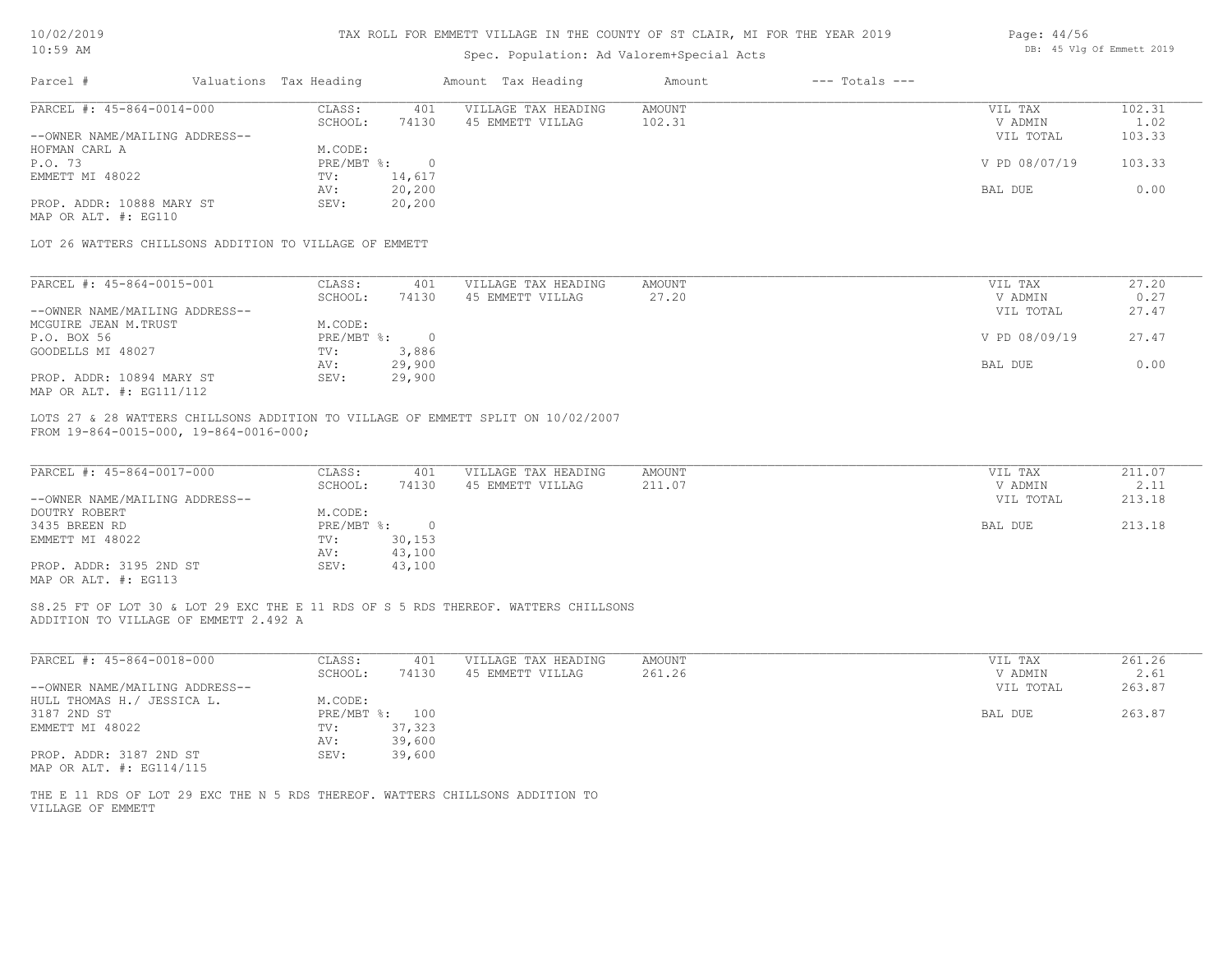### TAX ROLL FOR EMMETT VILLAGE IN THE COUNTY OF ST CLAIR, MI FOR THE YEAR 2019

#### Page: 45/56 DB: 45 Vlg Of Emmett 2019

| TA: 22 YEAR                                                  |                                                  | Spec. Population: Ad Valorem+Special Acts |                              |                      | DD. TO VIG OF BREECH 2019 |
|--------------------------------------------------------------|--------------------------------------------------|-------------------------------------------|------------------------------|----------------------|---------------------------|
| Parcel #                                                     | Valuations Tax Heading                           | Amount Tax Heading                        | $---$ Totals $---$<br>Amount |                      |                           |
| PARCEL #: 45-870-0001-000                                    | CLASS:<br>401<br>SCHOOL:<br>74130                | VILLAGE TAX HEADING<br>45 EMMETT VILLAG   | AMOUNT<br>8.40               | VIL TAX<br>V ADMIN   | 8.40<br>0.08              |
| --OWNER NAME/MAILING ADDRESS--<br>KEEGAN JAMES L/NANCY       | M.CODE:                                          |                                           |                              | VIL TOTAL            | 8.48                      |
| 3516 EMMETT RD<br>EMMETT MI 48022                            | PRE/MBT %:<br>$\overline{0}$<br>1,200<br>TV:     |                                           |                              | V PD 07/19/19        | 8.48                      |
| PROP. ADDR: EMMETT RD                                        | 1,200<br>AV:<br>SEV:<br>1,200                    |                                           |                              | BAL DUE              | 0.00                      |
| MAP OR ALT. #: EG121<br>LOT 1 MARTIN F WEIR SUBDIVISION      |                                                  |                                           |                              |                      |                           |
|                                                              |                                                  |                                           |                              |                      |                           |
| PARCEL #: 45-870-0002-000                                    | CLASS:<br>401<br>SCHOOL:<br>74130                | VILLAGE TAX HEADING<br>45 EMMETT VILLAG   | AMOUNT<br>161.77             | VIL TAX<br>V ADMIN   | 161.77<br>1.61            |
| --OWNER NAME/MAILING ADDRESS--<br>FEUCHT MARJORIE            | M.CODE:                                          |                                           |                              | VIL TOTAL            | 163.38                    |
| 3427 EMMETT RD<br>EMMETT MI 48022-4516                       | PRE/MBT %: 100<br>23,111<br>TV:<br>33,600<br>AV: |                                           |                              | BAL DUE              | 163.38                    |
| PROP. ADDR: 3427 EMMETT RD<br>MAP OR ALT. #: EG122           | 33,600<br>SEV:                                   |                                           |                              |                      |                           |
| LOT 2 MARTIN F WEIR SUBDIVISION                              |                                                  |                                           |                              |                      |                           |
| PARCEL #: 45-870-0003-000                                    | CLASS:<br>401                                    | VILLAGE TAX HEADING                       | AMOUNT                       | VIL TAX              | 237.77                    |
| --OWNER NAME/MAILING ADDRESS--                               | SCHOOL:<br>74130                                 | 45 EMMETT VILLAG                          | 237.77                       | V ADMIN<br>VIL TOTAL | 2.37<br>240.14            |
| BETHWAY DAVID J<br>3423 EMMETT RD<br>EMMETT MI 48022-4516    | M.CODE:<br>PRE/MBT %: 100<br>33,968              |                                           |                              | V PD 09/10/19        | 240.14                    |
| PROP. ADDR: 3423 EMMETT RD                                   | TV:<br>49,100<br>AV:<br>SEV:<br>49,100           |                                           |                              | BAL DUE              | 0.00                      |
| MAP OR ALT. #: EG123                                         |                                                  |                                           |                              |                      |                           |
| LOT 3 MARTIN F WEIR SUBDIVISION                              |                                                  |                                           |                              |                      |                           |
| PARCEL #: 45-870-0004-000                                    | CLASS:<br>401<br>SCHOOL:<br>74130                | VILLAGE TAX HEADING<br>45 EMMETT VILLAG   | AMOUNT<br>265.61             | VIL TAX<br>V ADMIN   | 265.61<br>2.65            |
| --OWNER NAME/MAILING ADDRESS--<br>FOX BRIAN/MATHEWS JENNIFER | M.CODE:                                          |                                           |                              | VIL TOTAL            | 268.26                    |
| 4425 KILGORE RD<br>AVOCA MI 48006-3820                       | PRE/MBT %:<br>$\overline{0}$<br>37,945<br>TV:    |                                           |                              | V PD 09/10/19        | 268.26                    |
| PROP. ADDR: 3419 EMMETT RD<br>MAP OR ALT. #: EG124           | 52,300<br>AV:<br>SEV:<br>52,300                  |                                           |                              | BAL DUE              | 0.00                      |
| LOT 4 MARTIN F WEIR SUBDIVISION                              |                                                  |                                           |                              |                      |                           |
|                                                              |                                                  |                                           |                              |                      |                           |
|                                                              |                                                  |                                           |                              |                      |                           |
|                                                              |                                                  |                                           |                              |                      |                           |
|                                                              |                                                  |                                           |                              |                      |                           |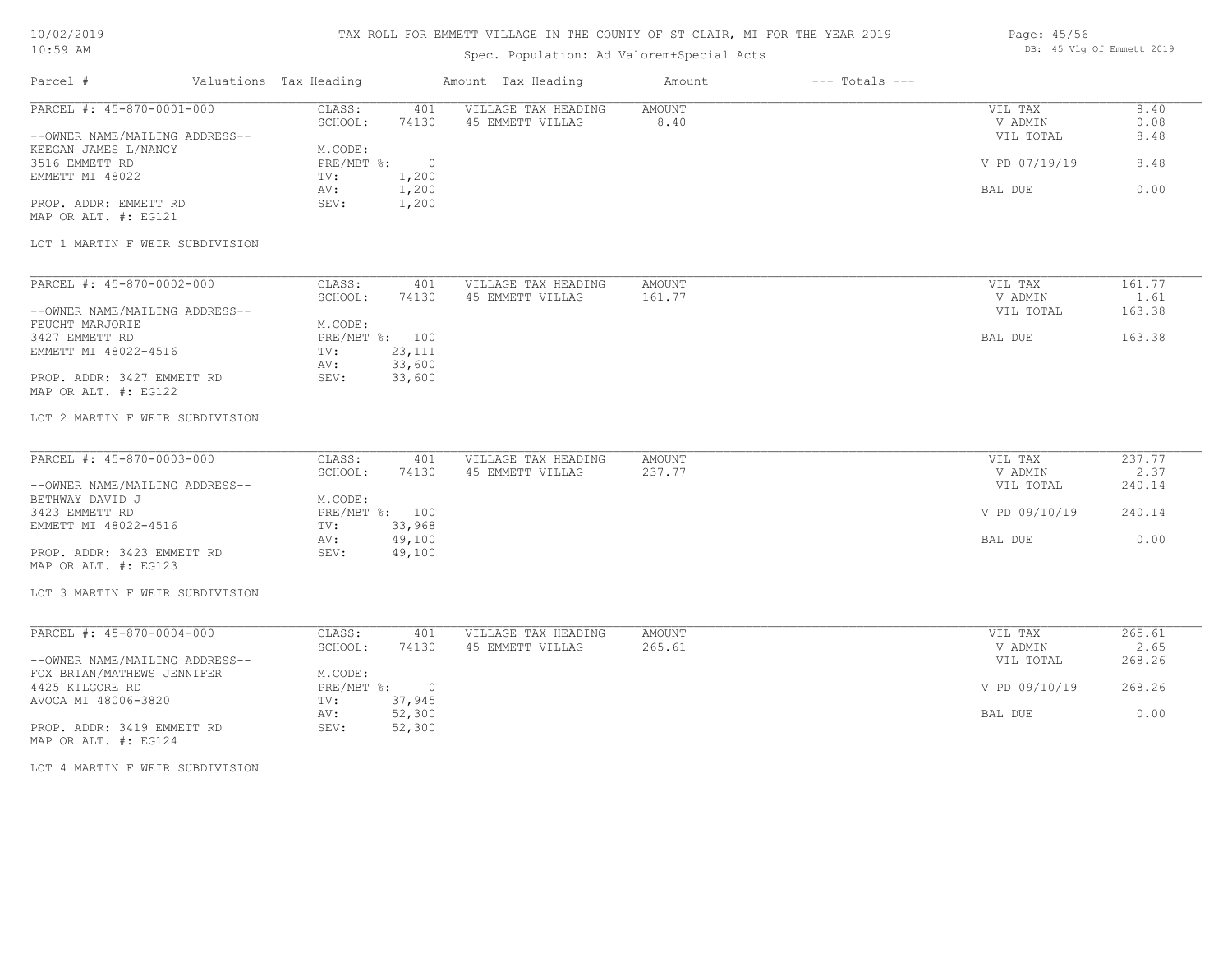### TAX ROLL FOR EMMETT VILLAGE IN THE COUNTY OF ST CLAIR, MI FOR THE YEAR 2019

# Spec. Population: Ad Valorem+Special Acts

| Parcel #                       | Valuations Tax Heading |                | Amount Tax Heading  | Amount | $---$ Totals $---$ |               |        |
|--------------------------------|------------------------|----------------|---------------------|--------|--------------------|---------------|--------|
| PARCEL #: 45-870-0005-000      | CLASS:                 | 401            | VILLAGE TAX HEADING | AMOUNT |                    | VIL TAX       | 212.94 |
|                                | SCHOOL:                | 74130          | 45 EMMETT VILLAG    | 212.94 |                    | V ADMIN       | 2.12   |
| --OWNER NAME/MAILING ADDRESS-- |                        |                |                     |        |                    | VIL TOTAL     | 215.06 |
| MC CARTY PATRICK/EVELYN        | M.CODE:                |                |                     |        |                    |               |        |
| 3415 EMMETT RD                 |                        | PRE/MBT %: 100 |                     |        |                    | V PD 09/04/19 | 215.06 |
| EMMETT MI 48022-4516           | TV:                    | 30,420         |                     |        |                    |               |        |
|                                | AV:                    | 42,000         |                     |        |                    | BAL DUE       | 0.00   |
| PROP. ADDR: 3415 EMMETT RD     | SEV:                   | 42,000         |                     |        |                    |               |        |
| MAP OR ALT. #: EG125           |                        |                |                     |        |                    |               |        |

#### LOT 5 MARTIN F WEIR SUBDIVISION

| PARCEL #: 45-870-0006-001      | CLASS:  | 401            | VILLAGE TAX HEADING | AMOUNT | VIL TAX       | 381.50 |
|--------------------------------|---------|----------------|---------------------|--------|---------------|--------|
|                                | SCHOOL: | 74130          | 45 EMMETT VILLAG    | 381.50 | V ADMIN       | 3.81   |
| --OWNER NAME/MAILING ADDRESS-- |         |                |                     |        | VIL TOTAL     | 385.31 |
| SCHADE VIRGINIA                | M.CODE: |                |                     |        |               |        |
| 3395 EMMETT RD                 |         | PRE/MBT %: 100 |                     |        | V PD 08/12/19 | 385.31 |
| EMMETT MI 48022                | TV:     | 54,500         |                     |        |               |        |
|                                | AV:     | 66,600         |                     |        | BAL DUE       | 0.00   |
| PROP. ADDR: 3395 EMMETT RD     | SEV:    | 66,600         |                     |        |               |        |
| MAP OR ALT. #: EG126/127       |         |                |                     |        |               |        |

19-870-0007-000; LOT 6 & LOT 7 MARTIN F WEIR SUBDIVISION SPLIT ON 07/24/2007 FROM 19-870-0006-000,

| PARCEL #: 45-870-0009-001      | CLASS:  | 401            | VILLAGE TAX HEADING | AMOUNT | VIL TAX       | 276.15 |
|--------------------------------|---------|----------------|---------------------|--------|---------------|--------|
|                                | SCHOOL: | 74130          | 45 EMMETT VILLAG    | 276.15 | V ADMIN       | 2.76   |
| --OWNER NAME/MAILING ADDRESS-- |         |                |                     |        | VIL TOTAL     | 278.91 |
| CHENCHICK DANIEL J.            | M.CODE: |                |                     |        |               |        |
| 3379 EMMETT RD                 |         | PRE/MBT %: 100 |                     |        | V PD 09/20/19 | 278.91 |
| EMMETT MI 48022                | TV:     | 39,450         |                     |        |               |        |
|                                | AV:     | 55,000         |                     |        | BAL DUE       | 0.00   |
| PROP. ADDR: 3379 EMMETT RD     | SEV:    | 55,000         |                     |        |               |        |
| MAP OR ALT. #: EG128/129/130   |         |                |                     |        |               |        |

19-870-0008-000, 19-870-0010-000; LOTS 8, 9 & 10 MARTIN F WEIR SUBDIVISION SPLIT ON 11/08/2007 FROM 19-870-0009-000,

| PARCEL #: 45-870-0011-000      | CLASS:     | 401    | VILLAGE TAX HEADING | AMOUNT | VIL TAX       | 230.24 |
|--------------------------------|------------|--------|---------------------|--------|---------------|--------|
|                                | SCHOOL:    | 74130  | 45 EMMETT VILLAG    | 230.24 | V ADMIN       | 2.30   |
| --OWNER NAME/MAILING ADDRESS-- |            |        |                     |        | VIL TOTAL     | 232.54 |
| HULL JAMES                     | M.CODE:    |        |                     |        |               |        |
| 11933 BRYCE RD                 | PRE/MBT %: |        |                     |        | V PD 09/10/19 | 232.54 |
| EMMETT MI 48022                | TV:        | 32,892 |                     |        |               |        |
|                                | AV:        | 48,100 |                     |        | BAL DUE       | 0.00   |
| PROP. ADDR: 3365 EMMETT RD     | SEV:       | 48,100 |                     |        |               |        |
| MAP OR ALT. #: EG131           |            |        |                     |        |               |        |

LOT 11 MARTIN F WEIR SUBDIVISION

Page: 46/56 DB: 45 Vlg Of Emmett 2019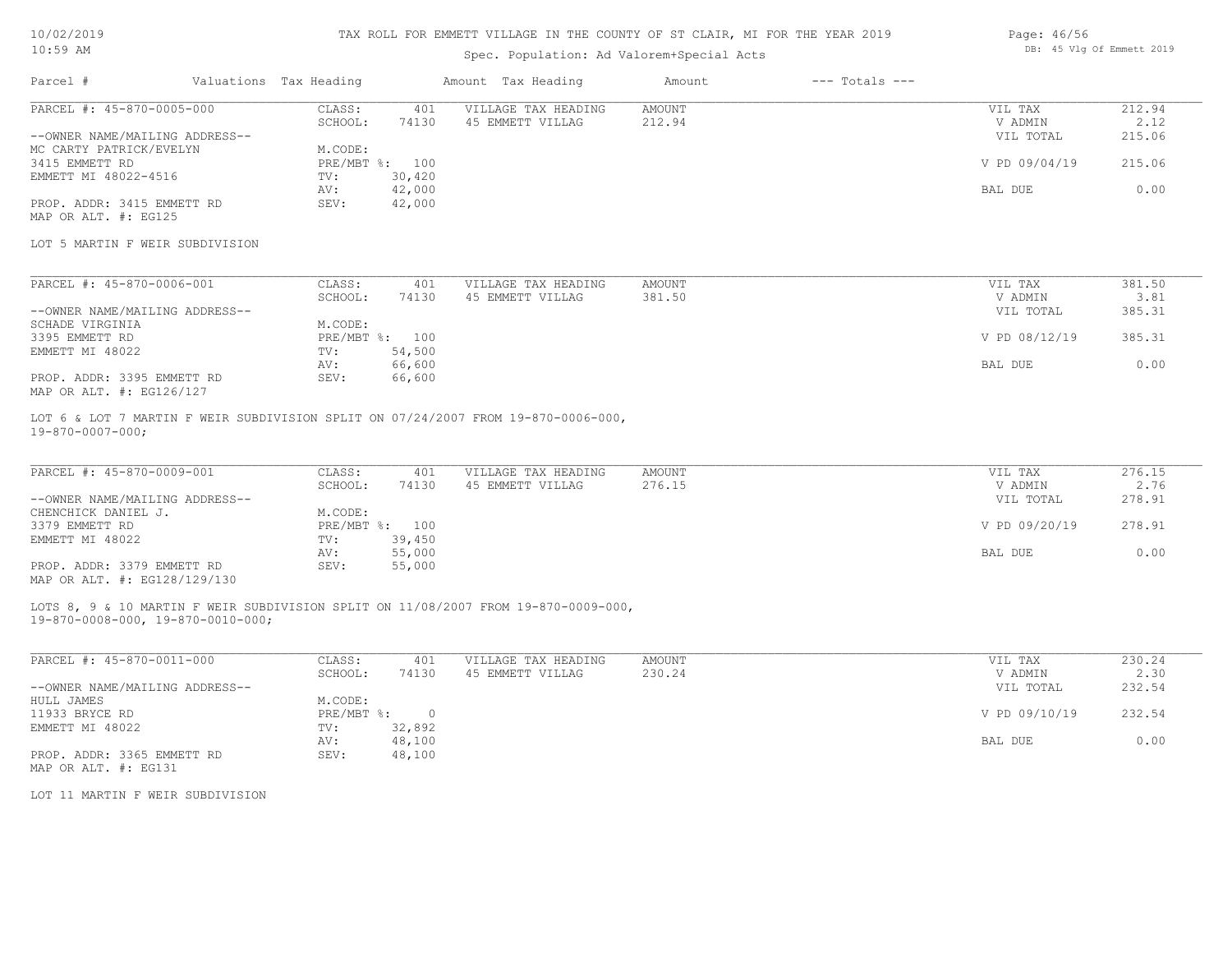# Spec. Population: Ad Valorem+Special Acts

| Page: 47/56 |  |                           |  |
|-------------|--|---------------------------|--|
|             |  | DB: 45 Vlg Of Emmett 2019 |  |

| Parcel #                       | Valuations Tax Heading |        | Amount Tax Heading  | Amount | $---$ Totals $---$ |               |        |
|--------------------------------|------------------------|--------|---------------------|--------|--------------------|---------------|--------|
| PARCEL #: 45-870-0012-000      | CLASS:                 | 401    | VILLAGE TAX HEADING | AMOUNT |                    | VIL TAX       | 191.98 |
|                                | SCHOOL:                | 74130  | 45 EMMETT VILLAG    | 191.98 |                    | V ADMIN       | 1.91   |
| --OWNER NAME/MAILING ADDRESS-- |                        |        |                     |        |                    | VIL TOTAL     | 193.89 |
| SPIEGEL WILLIAM JAMES          | M.CODE:                |        |                     |        |                    |               |        |
| BOWMAN ANNA MARIE              | PRE/MBT %: 100         |        |                     |        |                    | V PD 09/16/19 | 193.89 |
| 3359 EMMETT RD                 | TV:                    | 27,426 |                     |        |                    |               |        |
| EMMETT MI 48022                | AV:                    | 32,000 |                     |        |                    | BAL DUE       | 0.00   |
|                                | SEV:                   | 32,000 |                     |        |                    |               |        |
| PROP. ADDR: 3359 EMMETT RD     |                        |        |                     |        |                    |               |        |

MAP OR ALT. #: EG132

### LOT 12 MARTIN F WEIR SUBDIVISION

| PARCEL #: 45-870-0013-001        | CLASS:     | 401    | VILLAGE TAX HEADING | AMOUNT | 37.80<br>VIL TAX       |
|----------------------------------|------------|--------|---------------------|--------|------------------------|
|                                  | SCHOOL:    | 74130  | 45 EMMETT VILLAG    | 37.80  | 0.37<br>V ADMIN        |
| --OWNER NAME/MAILING ADDRESS--   |            |        |                     |        | 38.17<br>VIL TOTAL     |
| MCINTYRE DENNIS/WEBB MICHAEL     | M.CODE:    |        |                     |        |                        |
| 1217 ALLEN RD                    | PRE/MBT %: | $\cap$ |                     |        | V PD 08/07/19<br>38.17 |
| SMITHS CREEK MI 48074            | TV:        | 5,400  |                     |        |                        |
|                                  | AV:        | 5,400  |                     |        | 0.00<br>BAL DUE        |
| PROP. ADDR: DUNNIGAN RD          | SEV:       | 5,400  |                     |        |                        |
| MAP OR ALT. #: EG133/134/135/136 |            |        |                     |        |                        |

LOT 13,14,15, & 16 MARTIN F WEIR SUBDIVISION

| PARCEL #: 45-870-0017-000      | CLASS:     | 401   | VILLAGE TAX HEADING | AMOUNT | VIL TAX       | 8.40 |
|--------------------------------|------------|-------|---------------------|--------|---------------|------|
|                                | SCHOOL:    | 74130 | 45 EMMETT VILLAG    | 8.40   | V ADMIN       | 0.08 |
| --OWNER NAME/MAILING ADDRESS-- |            |       |                     |        | VIL TOTAL     | 8.48 |
| NEUMANN DONALD J./DONNA        | M.CODE:    |       |                     |        |               |      |
| 5575 GLEASON RD                | PRE/MBT %: |       |                     |        | V PD 09/13/19 | 8.48 |
| EMMETT MI 48022                | TV:        | 1,200 |                     |        |               |      |
|                                | AV:        | 1,200 |                     |        | BAL DUE       | 0.00 |
| PROP. ADDR: EMMETT RD          | SEV:       | 1,200 |                     |        |               |      |
| MAP OR ALT. #: EG137           |            |       |                     |        |               |      |

LOT 17 MARTIN F WEIR SUBDIVISION

| PARCEL #: 45-870-0017-500      | CLASS:     | 401   | VILLAGE TAX HEADING | AMOUNT | VIL TAX       | 28.70 |
|--------------------------------|------------|-------|---------------------|--------|---------------|-------|
|                                | SCHOOL:    | 74130 | 45 EMMETT VILLAG    | 28.70  | V ADMIN       | 0.28  |
| --OWNER NAME/MAILING ADDRESS-- |            |       |                     |        | VIL TOTAL     | 28.98 |
| NEUMANN DONALD/DONNA           | M.CODE:    |       |                     |        |               |       |
| 5575 GLEASON RD                | PRE/MBT %: |       |                     |        | V PD 09/13/19 | 28.98 |
| EMMETT MI 48022                | TV:        | 4,100 |                     |        |               |       |
|                                | AV:        | 4,100 |                     |        | BAL DUE       | 0.00  |
| PROP. ADDR: DUNNIGAN RD        | SEV:       | 4,100 |                     |        |               |       |
| MAP OR ALT. #: EG138           |            |       |                     |        |               |       |

LOT 18 MARTIN F WEIR SUBDIVISION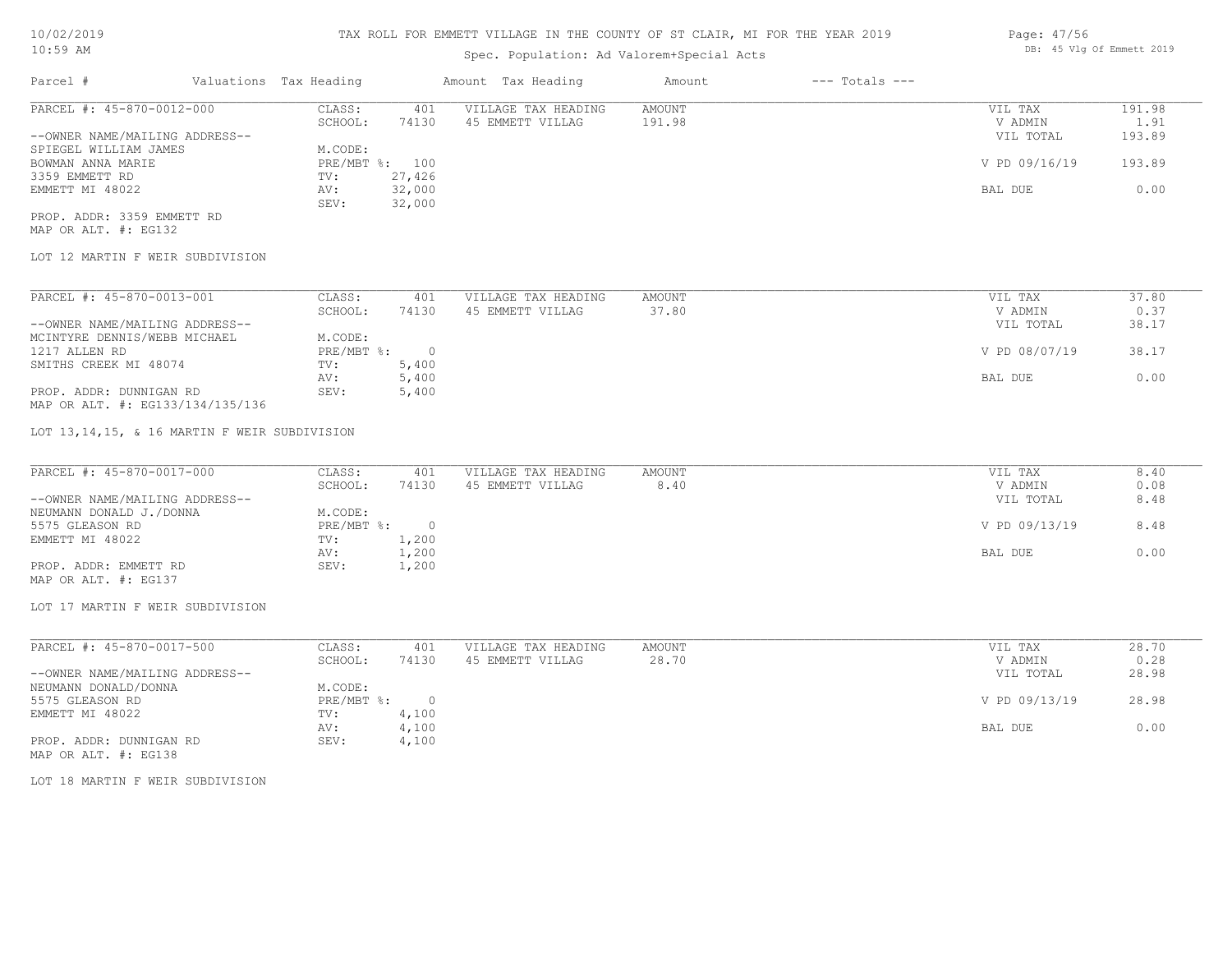#### TAX ROLL FOR EMMETT VILLAGE IN THE COUNTY OF ST CLAIR, MI FOR THE YEAR 2019

Parcel # Valuations Tax Heading Amount Tax Heading Amount --- Totals ---

### Spec. Population: Ad Valorem+Special Acts

| Page: 48/56 |  |                           |  |
|-------------|--|---------------------------|--|
|             |  | DB: 45 Vlg Of Emmett 2019 |  |

| -------                        |            |        |                     |        |               |       |
|--------------------------------|------------|--------|---------------------|--------|---------------|-------|
| PARCEL #: 45-870-0018-000      | CLASS:     | 401    | VILLAGE TAX HEADING | AMOUNT | VIL TAX       | 79.76 |
|                                | SCHOOL:    | 74130  | 45 EMMETT VILLAG    | 79.76  | V ADMIN       | 0.79  |
| --OWNER NAME/MAILING ADDRESS-- |            |        |                     |        | VIL TOTAL     | 80.55 |
| BTS INVESTMENTS LLC            | M.CODE:    |        |                     |        |               |       |
| 8423 HEWITT RD                 | PRE/MBT %: |        |                     |        | V PD 09/10/19 | 80.55 |
| AVOCA MI 48006                 | TV:        | 11,395 |                     |        |               |       |
|                                | AV:        | 23,300 |                     |        | BAL DUE       | 0.00  |
| PROP. ADDR: 3340 KINNEY RD     | SEV:       | 23,300 |                     |        |               |       |
| MAP OR ALT. #: EG139           |            |        |                     |        |               |       |

### LOT 19 MARTIN F WEIR SUBDIVISION

| PARCEL #: 45-870-0019-001        | CLASS:  | 401            | VILLAGE TAX HEADING | AMOUNT | VIL TAX       | 479.33 |
|----------------------------------|---------|----------------|---------------------|--------|---------------|--------|
|                                  | SCHOOL: | 74130          | 45 EMMETT VILLAG    | 479.33 | V ADMIN       | 4.79   |
| --OWNER NAME/MAILING ADDRESS--   |         |                |                     |        | VIL TOTAL     | 484.12 |
| SZYSKA JOSEPH/MARY               | M.CODE: |                |                     |        |               |        |
| 3418 KINNEY RD                   |         | PRE/MBT %: 100 |                     |        | V PD 09/10/19 | 484.12 |
| EMMETT MI 48022                  | TV:     | 68,476         |                     |        |               |        |
|                                  | AV:     | 88,400         |                     |        | BAL DUE       | 0.00   |
| PROP. ADDR: 3418 KINNEY RD       | SEV:    | 88,400         |                     |        |               |        |
| MAP OR ALT. #: EG140/141/142/143 |         |                |                     |        |               |        |

19-870-0019-000, 19-870-0020-000, 19-870-0021-000, 19-870-0022-000; LOTS 20, 21, 22 & 23 MARTIN F WEIR SUBDIVISION SPLIT ON 11/21/2007 FROM

| PARCEL #: 45-900-1000-000      | CLASS:         | 001   | VILLAGE TAX HEADING | AMOUNT | VIL TAX   | 0.00 |
|--------------------------------|----------------|-------|---------------------|--------|-----------|------|
|                                | SCHOOL:        | 74130 | 45 EMMETT VILLAG    | 0.00   | V ADMIN   | 0.00 |
| --OWNER NAME/MAILING ADDRESS-- |                |       |                     |        | VIL TOTAL | 0.00 |
| EASTERN MICHIGAN GRAIN         | M.CODE:        |       |                     |        |           |      |
| PO BOX 146                     | PRE/MBT %: 100 |       |                     |        | BAL DUE   | 0.00 |
| FRANKENMUTH MI 48734           | TV:            |       |                     |        |           |      |
|                                | AV:            |       |                     |        |           |      |
| PROP. ADDR: 10668 MARY ST      | SEV:           |       |                     |        |           |      |
| MAP OR ALT. #:                 |                |       |                     |        |           |      |

403.67 TO BEG.T7N R14E 11.41 A. 1017.71',TH S 3D 36M 50S W 243.45',TH S 77D 32M 40S E 1030.67'TH N 3D 30M 46S E 20SW 1307.26'&S 3D 30M 46S W 1059.99 FROM E 1/4 COR. FROM 1/4 COR.TH 86D 29M 14S 52M E 243.45', TH N 77D 30M 30S W 769.35', TH S7 18M 30S W200;TO BEG. N 87D 13M COR.TH S77D 30M 30S E 550;,TH S 10D 10M W 41.58',TH N 77 30M 30S E 235.88' TH N 3D BEG. S 87D 5M E 1321.57;,TH S 2D 30M W 974.91',&S 77D 30M 30S E 855.35',FROM W 1/4

|                                  | SCHOOL:      | 74130 |                  |      |           |      |
|----------------------------------|--------------|-------|------------------|------|-----------|------|
|                                  |              |       | 45 EMMETT VILLAG | 0.00 | V ADMIN   | 0.00 |
| --OWNER NAME/MAILING ADDRESS--   |              |       |                  |      | VIL TOTAL | 0.00 |
| EASTERN MICHIGAN GRAIN INC       | M.CODE:      |       |                  |      |           |      |
| THE STAR OF THE WEST MILLING CO. | $PRE/MBT$ %: | 100   |                  |      | BAL DUE   | 0.00 |
| 953-IFT                          | TV:          |       |                  |      |           |      |
| P.O. BOX 146                     | AV:          |       |                  |      |           |      |
| FRANKENMUTH MI 48734             | SEV:         |       |                  |      |           |      |

MAP OR ALT. #:

PERSONAL PROPERTY IFT 953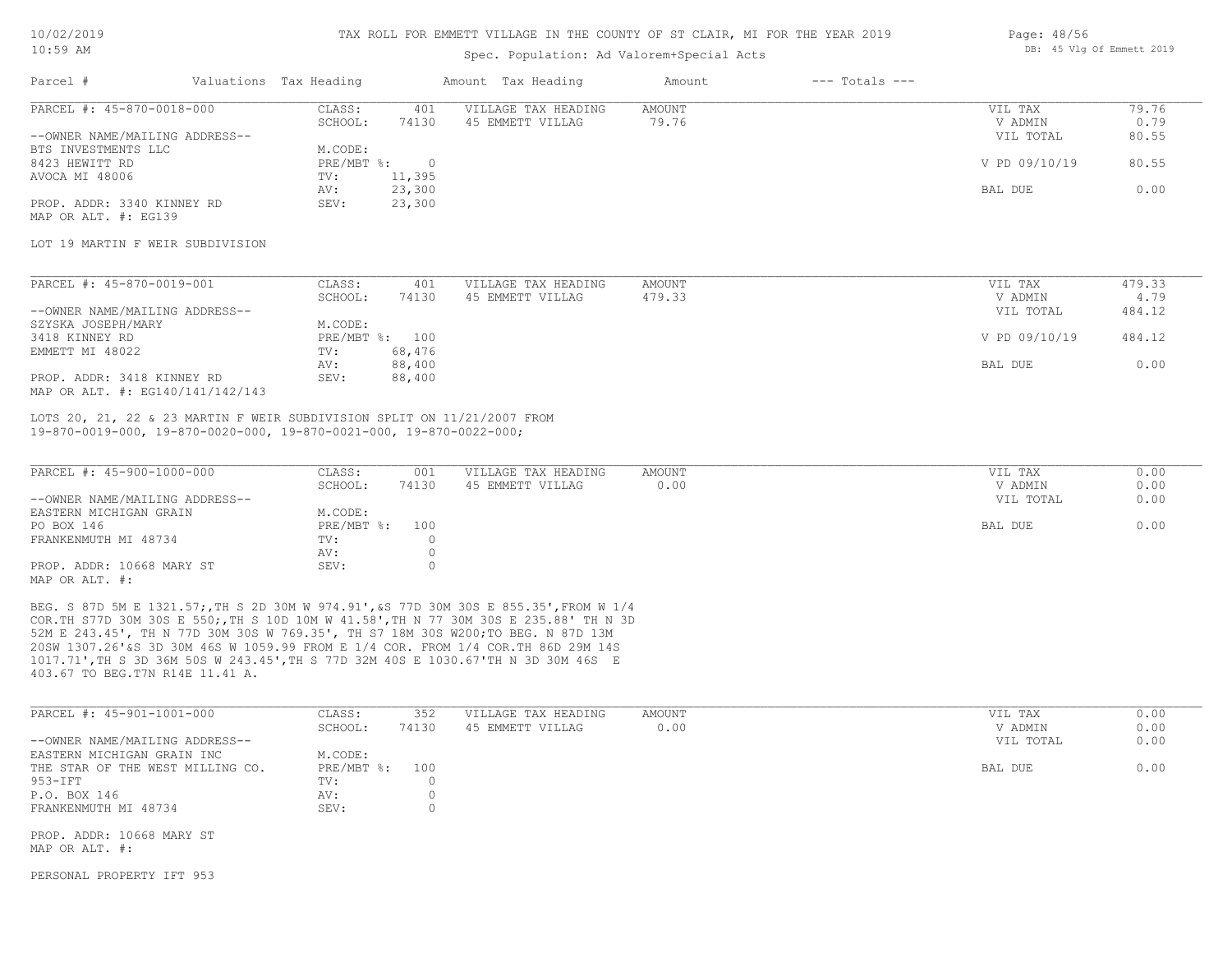# 10/02/2019

# TAX ROLL FOR EMMETT VILLAGE IN THE COUNTY OF ST CLAIR, MI FOR THE YEAR 2019

| 10/02/2019                                      |                        | TAX ROLL FOR EMMETT VILLAGE IN THE COUNTY OF ST CLAIR, MI FOR THE YEAR 2019 | Page: 49/56                               |          |                    |               |                           |
|-------------------------------------------------|------------------------|-----------------------------------------------------------------------------|-------------------------------------------|----------|--------------------|---------------|---------------------------|
| $10:59$ AM                                      |                        |                                                                             | Spec. Population: Ad Valorem+Special Acts |          |                    |               | DB: 45 Vlg Of Emmett 2019 |
| Parcel #                                        | Valuations Tax Heading |                                                                             | Amount Tax Heading                        | Amount   | $---$ Totals $---$ |               |                           |
| PARCEL #: 45-999-0002-000                       | CLASS:                 | 251                                                                         | VILLAGE TAX HEADING                       | AMOUNT   |                    | VIL TAX       | 0.00                      |
|                                                 | SCHOOL:                | 74130                                                                       | 45 EMMETT VILLAG                          | 0.00     |                    | V ADMIN       | 0.00                      |
| --OWNER NAME/MAILING ADDRESS--                  |                        |                                                                             |                                           |          |                    | VIL TOTAL     | 0.00                      |
| BISCOS INC                                      | M.CODE:                |                                                                             |                                           |          |                    |               |                           |
| PO BOX 188                                      | PRE/MBT %:             | 100                                                                         |                                           |          |                    | BAL DUE       | 0.00                      |
| 3146 MAIN ST                                    | TV:                    | $\circ$                                                                     |                                           |          |                    |               |                           |
| EMMETT MI 48022                                 | AV:                    | $\circ$                                                                     |                                           |          |                    |               |                           |
|                                                 | SEV:                   | $\mathbb O$                                                                 |                                           |          |                    |               |                           |
| PROP. ADDR: 3146 MAIN ST                        |                        |                                                                             |                                           |          |                    |               |                           |
| MAP OR ALT. #:                                  |                        |                                                                             |                                           |          |                    |               |                           |
| PERSONAL PROPERTY                               |                        |                                                                             |                                           |          |                    |               |                           |
|                                                 |                        |                                                                             |                                           |          |                    |               |                           |
| PARCEL #: 45-999-0003-075                       | CLASS:                 | 551                                                                         | VILLAGE TAX HEADING                       | AMOUNT   |                    | VIL TAX       | 2,759.40                  |
|                                                 | SCHOOL:                | 74130                                                                       | 45 EMMETT VILLAG                          | 2,759.40 |                    | V ADMIN       | 27.59                     |
| --OWNER NAME/MAILING ADDRESS--                  |                        |                                                                             |                                           |          |                    | VIL TOTAL     | 2,786.99                  |
| DTE ELECTRIC COMPANY                            | M.CODE:                |                                                                             |                                           |          |                    |               |                           |
| P.O. BOX 33017                                  | $PRE/MBT$ $\div$       | $\overline{0}$                                                              |                                           |          |                    | V PD 08/27/19 | 2,786.99                  |
| DETROIT MI 48232                                | TV:                    | 394,200                                                                     |                                           |          |                    |               |                           |
|                                                 | AV:                    | 394,200                                                                     |                                           |          |                    | BAL DUE       | 0.00                      |
| PROP. ADDR: VILLAGE OF EMMETT<br>MAP OR ALT. #: | SEV:                   | 394,200                                                                     |                                           |          |                    |               |                           |
| PERSONAL PROPERTY                               |                        |                                                                             |                                           |          |                    |               |                           |
|                                                 |                        |                                                                             |                                           |          |                    |               |                           |
| PARCEL #: 45-999-0005-000                       | CLASS:                 | 251                                                                         | VILLAGE TAX HEADING                       | AMOUNT   |                    | VIL TAX       | 422.10                    |
|                                                 | SCHOOL:                | 74130                                                                       | 45 EMMETT VILLAG                          | 422.10   |                    | V ADMIN       | 4.22                      |
| --OWNER NAME/MAILING ADDRESS--                  |                        |                                                                             |                                           |          |                    | VIL TOTAL     | 426.32                    |
| JEREMY'S AUTOMOTIVE II                          | M.CODE:                |                                                                             |                                           |          |                    |               |                           |
| <b>JAG ENTERPRISE</b>                           |                        | PRE/MBT %: 100                                                              |                                           |          |                    | V PD 09/10/19 | 426.32                    |
| 10788 GRATIOT AVE                               | TV:                    | 60,300                                                                      |                                           |          |                    |               |                           |
| CASCO MI 48064                                  | AV:                    | 60,300                                                                      |                                           |          |                    | BAL DUE       | 0.00                      |
|                                                 | SEV:                   | 60,300                                                                      |                                           |          |                    |               |                           |
| PROP. ADDR: 10820 DUNNIGAN RD<br>MAP OR ALT. #: |                        |                                                                             |                                           |          |                    |               |                           |
| PERSONAL PROPERTY                               |                        |                                                                             |                                           |          |                    |               |                           |
| PARCEL #: 45-999-0012-000                       | CLASS:                 | 551                                                                         | VILLAGE TAX HEADING                       | AMOUNT   |                    | VIL TAX       | 454.30                    |
|                                                 |                        |                                                                             |                                           |          |                    |               |                           |

| FARUBU #. HJT <i>jjj</i> tuuiztuuu | . conun      | ـ د ب  | VIDAGE IAA NEADING | <b>AI'IOUN L</b> | VII IAA       | 494.90 |
|------------------------------------|--------------|--------|--------------------|------------------|---------------|--------|
|                                    | SCHOOL:      | 74130  | 45 EMMETT VILLAG   | 454.30           | V ADMIN       | 4.54   |
| --OWNER NAME/MAILING ADDRESS--     |              |        |                    |                  | VIL TOTAL     | 458.84 |
| SEMCO ENERGY, INC.                 | M.CODE:      |        |                    |                  |               |        |
| 1411 3RD ST STE A                  | $PRE/MBT$ %: | $\cap$ |                    |                  | V PD 08/27/19 | 458.84 |
| PORT HURON MI 48061-5004           | TV:          | 64,900 |                    |                  |               |        |
|                                    | AV:          | 64,900 |                    |                  | BAL DUE       | 0.00   |
| PROP. ADDR: VILLAGE OF EMMETT      | SEV:         | 64,900 |                    |                  |               |        |
| MAP OR ALT. #:                     |              |        |                    |                  |               |        |

PERSONAL PROPERTY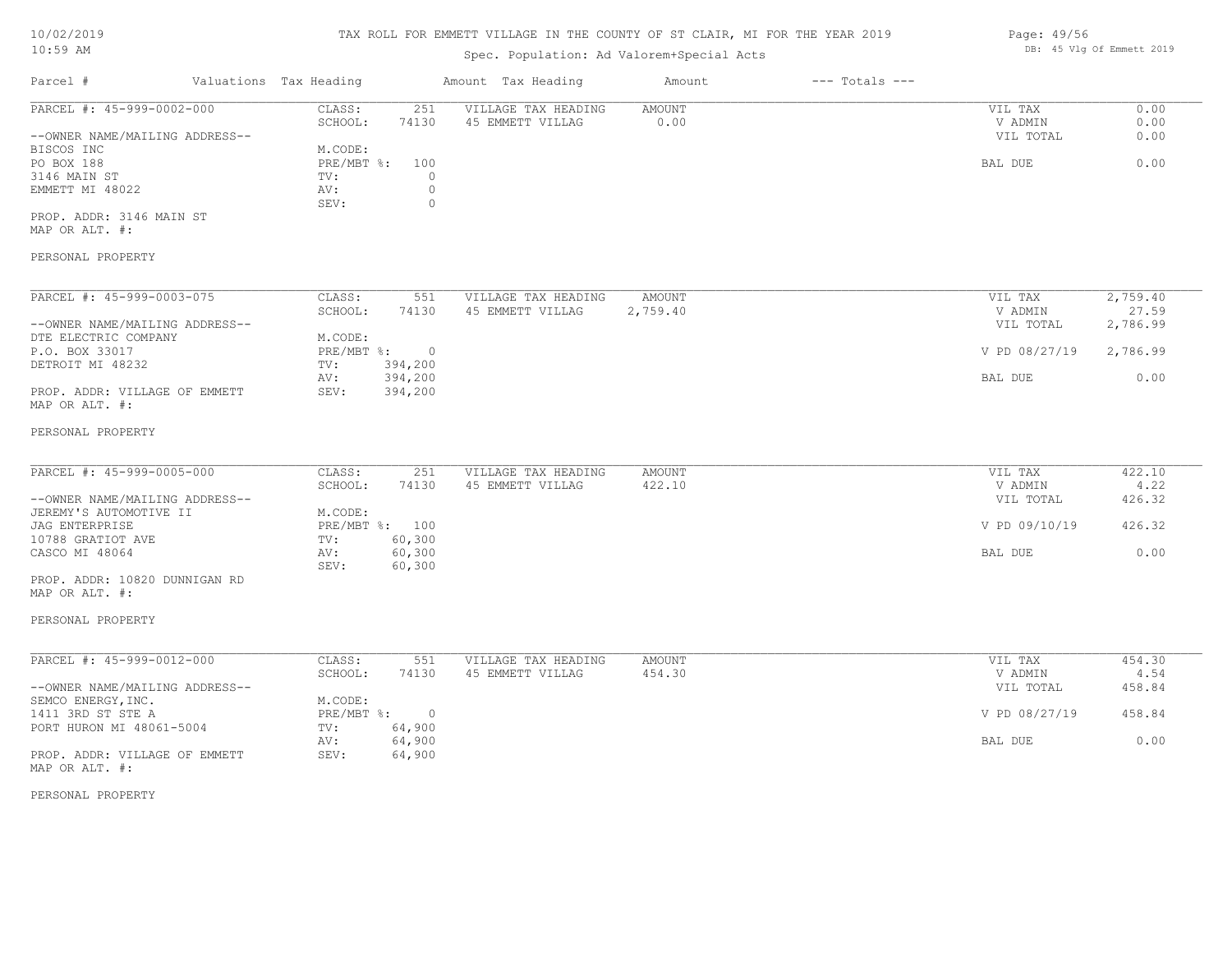#### TAX ROLL FOR EMMETT VILLAGE IN THE COUNTY OF ST CLAIR, MI FOR THE YEAR 2019

### Spec. Population: Ad Valorem+Special Acts

| Parcel #                       | Valuations Tax Heading |       | Amount Tax Heading  | Amount | $---$ Totals $---$ |           |      |
|--------------------------------|------------------------|-------|---------------------|--------|--------------------|-----------|------|
| PARCEL #: 45-999-0013-000      | CLASS:                 | 251   | VILLAGE TAX HEADING | AMOUNT |                    | VIL TAX   | 0.00 |
|                                | SCHOOL:                | 74130 | 45 EMMETT VILLAG    | 0.00   |                    | V ADMIN   | 0.00 |
| --OWNER NAME/MAILING ADDRESS-- |                        |       |                     |        |                    | VIL TOTAL | 0.00 |
| EMMETT HARDWARE                | M.CODE:                |       |                     |        |                    |           |      |
| 10465 BRYCE RD                 | PRE/MBT %: 100         |       |                     |        |                    | BAL DUE   | 0.00 |
| AVOCA MI 48006                 | TV:                    |       |                     |        |                    |           |      |
|                                | AV:                    |       |                     |        |                    |           |      |
| PROP. ADDR: 3147 MAIN ST       | SEV:                   |       |                     |        |                    |           |      |
|                                |                        |       |                     |        |                    |           |      |

MAP OR ALT. #:

PERSONAL PROPERTY

| PARCEL #: 45-999-0014-000       | CLASS:  | 351            | VILLAGE TAX HEADING | AMOUNT | VIL TAX       | 326.90 |
|---------------------------------|---------|----------------|---------------------|--------|---------------|--------|
|                                 | SCHOOL: | 74130          | 45 EMMETT VILLAG    | 326.90 | V ADMIN       | 3.26   |
| --OWNER NAME/MAILING ADDRESS--  |         |                |                     |        | VIL TOTAL     | 330.16 |
| EASTERN MICHIGAN GRAIN LLC      | M.CODE: |                |                     |        |               |        |
| THE STAR OF THE WEST MILLING CO |         | PRE/MBT %: 100 |                     |        | V PD 09/04/19 | 330.16 |
| P.O. BOX 146                    | TV:     | 46,700         |                     |        |               |        |
| FRANKENMUTH MI 48734            | AV:     | 46,700         |                     |        | BAL DUE       | 0.00   |
|                                 | SEV:    | 46,700         |                     |        |               |        |
| PROP. ADDR: 10730 MARY ST       |         |                |                     |        |               |        |

MAP OR ALT. #:

PROPERTY

#### PERSONAL

 $\mathcal{L}_\mathcal{L} = \mathcal{L}_\mathcal{L} = \mathcal{L}_\mathcal{L} = \mathcal{L}_\mathcal{L} = \mathcal{L}_\mathcal{L} = \mathcal{L}_\mathcal{L} = \mathcal{L}_\mathcal{L} = \mathcal{L}_\mathcal{L} = \mathcal{L}_\mathcal{L} = \mathcal{L}_\mathcal{L} = \mathcal{L}_\mathcal{L} = \mathcal{L}_\mathcal{L} = \mathcal{L}_\mathcal{L} = \mathcal{L}_\mathcal{L} = \mathcal{L}_\mathcal{L} = \mathcal{L}_\mathcal{L} = \mathcal{L}_\mathcal{L}$ 

| PARCEL #: 45-999-0016-000      | CLASS:       | 251   | VILLAGE TAX HEADING | AMOUNT | VIL TAX   | 0.00 |
|--------------------------------|--------------|-------|---------------------|--------|-----------|------|
|                                | SCHOOL:      | 74130 | 45 EMMETT VILLAG    | 0.00   | V ADMIN   | 0.00 |
| --OWNER NAME/MAILING ADDRESS-- |              |       |                     |        | VIL TOTAL | 0.00 |
| JEFF'S RUBBISH DISPOSAL        | M.CODE:      |       |                     |        |           |      |
| P.O.BOX 337                    | $PRE/MBT$ %: | 100   |                     |        | BAL DUE   | 0.00 |
| EMMETT MI 48022                | TV:          |       |                     |        |           |      |
|                                | AV:          |       |                     |        |           |      |
| PROP. ADDR: VARIOUS LOCATIONS  | SEV:         | (     |                     |        |           |      |
| MAP OR ALT. #:                 |              |       |                     |        |           |      |

PERSONAL PROPERTY

PROP. ADDR: 3177 MAIN ST SEV: 0 WEBSTER NY 14580 AV: 0 P.O. BOX 909 TV: 0 TAX DEPARTMENT XRX2-040A PRE/MBT %: 100 BAL DUE 0.00 XEROX FINANCIAL SERVICES LLC M.CODE: --OWNER NAME/MAILING ADDRESS-- VIL TOTAL 0.00 SCHOOL: 74130 45 EMMETT VILLAG 0.00 V ADMIN 0.00 PARCEL #: 45-999-0019-000 CLASS: 251 VILLAGE TAX HEADING AMOUNT AMOUNT VIL TAX 0.00<br>SCHOOL: 74130 45 EMMETT VILLAG 0.00 0 VADMIN 0.00 \_\_\_\_\_\_\_\_\_\_\_\_\_\_\_\_\_\_\_\_\_\_\_\_\_\_\_\_\_\_\_\_\_\_\_\_\_\_\_\_\_\_\_\_\_\_\_\_\_\_\_\_\_\_\_\_\_\_\_\_\_\_\_\_\_\_\_\_\_\_\_\_\_\_\_\_\_\_\_\_\_\_\_\_\_\_\_\_\_\_\_\_\_\_\_\_\_\_\_\_\_\_\_\_\_\_\_\_\_\_\_\_\_\_\_\_\_\_\_\_\_\_\_\_\_\_\_\_\_\_\_\_\_\_\_\_\_\_\_\_\_\_\_\_\_\_\_\_\_\_\_\_\_\_\_\_\_\_\_\_\_\_\_\_\_\_\_\_\_\_\_\_\_\_\_

MAP OR ALT. #:

Page: 50/56 DB: 45 Vlg Of Emmett 2019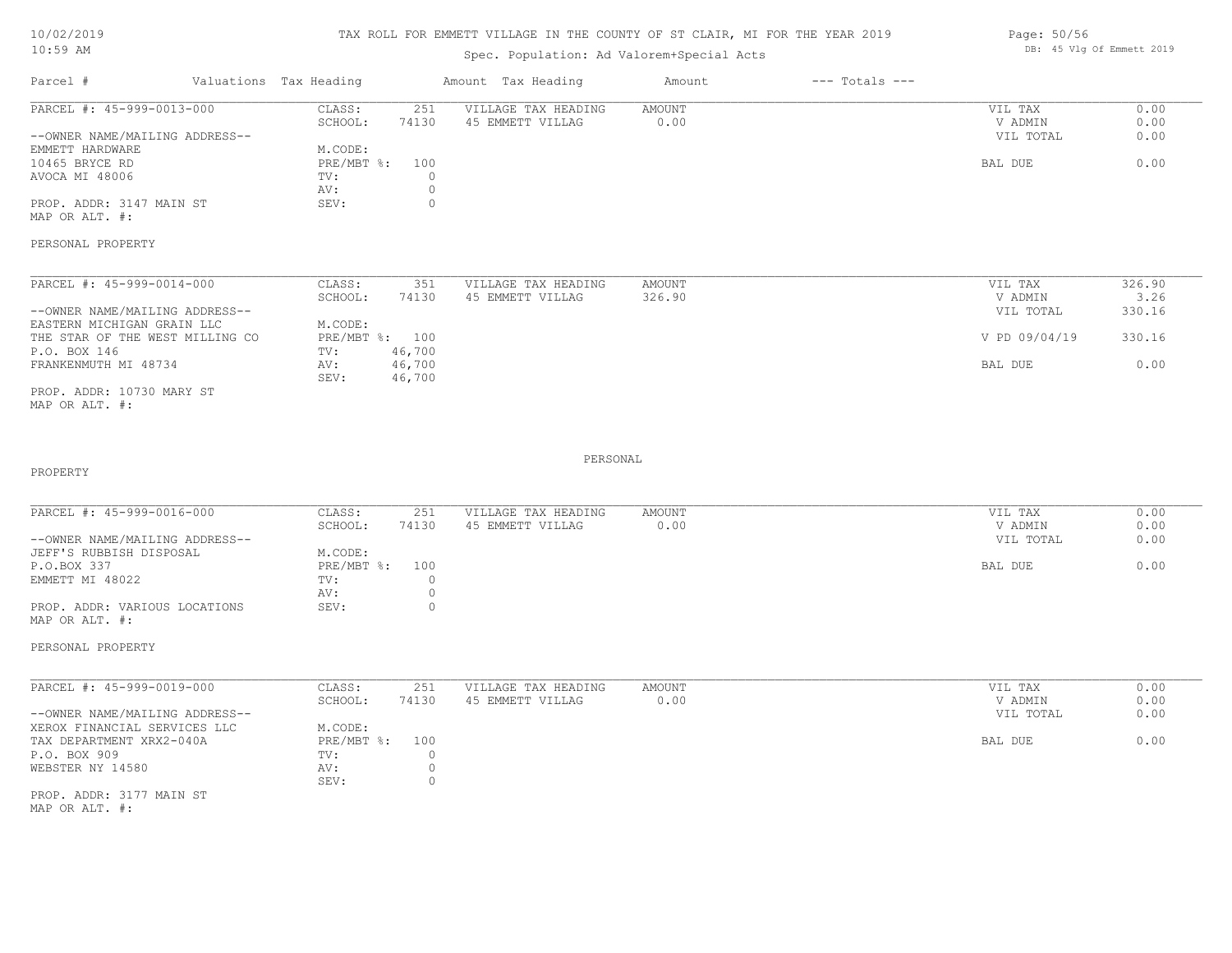| 10/02/2019 |  |
|------------|--|
| 10:59 AM   |  |

Spec. Population: Ad Valorem+Special Acts

| Page: $51/56$ |  |                           |  |
|---------------|--|---------------------------|--|
|               |  | DB: 45 Vlg Of Emmett 2019 |  |

| Parcel #                                                      | Valuations Tax Heading            | Amount Tax Heading                      | Amount          | $---$ Totals $---$ |                      |               |
|---------------------------------------------------------------|-----------------------------------|-----------------------------------------|-----------------|--------------------|----------------------|---------------|
| PARCEL #: 45-999-0024-000                                     | CLASS:<br>251<br>SCHOOL:<br>74130 | VILLAGE TAX HEADING<br>45 EMMETT VILLAG | AMOUNT<br>21.00 |                    | VIL TAX<br>V ADMIN   | 21.00<br>0.21 |
| --OWNER NAME/MAILING ADDRESS--<br>MORAN WELDING               | M.CODE:                           |                                         |                 |                    | VIL TOTAL            | 21.21         |
| 3188 MAIN ST<br>EMMETT MI 48022                               | PRE/MBT %: 100<br>TV:<br>3,000    |                                         |                 |                    | V PD 08/07/19        | 21.21         |
| PROP. ADDR: 3188 MAIN ST<br>MAP OR ALT. #:                    | 3,000<br>AV:<br>SEV:<br>3,000     |                                         |                 |                    | BAL DUE              | 0.00          |
|                                                               |                                   |                                         |                 |                    |                      |               |
| PARCEL #: 45-999-0062-000                                     | CLASS:<br>251                     | VILLAGE TAX HEADING                     | AMOUNT          |                    | VIL TAX              | 0.00          |
| --OWNER NAME/MAILING ADDRESS--                                | SCHOOL:<br>74130                  | 45 EMMETT VILLAG                        | 0.00            |                    | V ADMIN<br>VIL TOTAL | 0.00<br>0.00  |
| TODD MELDRUM<br>STONE YARD                                    | M.CODE:<br>PRE/MBT %: 100         |                                         |                 |                    | BAL DUE              | 0.00          |
| 332 STINSON RD                                                | TV:                               | $\circ$                                 |                 |                    |                      |               |
| MEMPHIS MI 48041                                              | AV:<br>SEV:                       | $\circ$<br>$\circ$                      |                 |                    |                      |               |
| PROP. ADDR: 11112 BURT RD                                     |                                   |                                         |                 |                    |                      |               |
| MAP OR ALT. #:                                                |                                   |                                         |                 |                    |                      |               |
| PERSONAL PROPERTY                                             |                                   |                                         |                 |                    |                      |               |
| PARCEL #: 45-999-0066-000                                     | CLASS:<br>251                     | VILLAGE TAX HEADING                     | AMOUNT          |                    | VIL TAX              | 5.60          |
| --OWNER NAME/MAILING ADDRESS--                                | SCHOOL:<br>74130                  | 45 EMMETT VILLAG                        | 5.60            |                    | V ADMIN<br>VIL TOTAL | 0.05<br>5.65  |
| PBG MICHIGAN LLC PEPSI BOTTLING                               | M.CODE:                           |                                         |                 |                    |                      |               |
| ATTN=TAX DEPT, 3A-300                                         | PRE/MBT %:<br>100                 |                                         |                 |                    | V PD 09/16/19        | 5.65          |
| P.O. BOX 660634<br>DALLAS TX 75266--063                       | 800<br>TV:<br>800<br>AV:          |                                         |                 |                    | BAL DUE              | 0.00          |
|                                                               | SEV:<br>800                       |                                         |                 |                    |                      |               |
| PROP. ADDR: VARIOUS LOCATIONS<br>MAP OR ALT. #:               |                                   |                                         |                 |                    |                      |               |
| PERSONAL PROPERTY VILLAGE OF EMMETT                           |                                   |                                         |                 |                    |                      |               |
| PARCEL #: 45-999-0070-000                                     | CLASS:<br>251                     | VILLAGE TAX HEADING                     | AMOUNT          |                    | VIL TAX              | 0.00          |
|                                                               | SCHOOL:<br>74130                  | 45 EMMETT VILLAG                        | 0.00            |                    | V ADMIN              | 0.00          |
| --OWNER NAME/MAILING ADDRESS--<br>PITNEY BOWES GLOBAL FIN.LLC | M.CODE:                           |                                         |                 |                    | VIL TOTAL            | 0.00          |
| 5310 CYPRESS CENTER DR. SUITE 110                             | PRE/MBT %:<br>100                 |                                         |                 |                    | BAL DUE              | 0.00          |
| TAMPA FL 33609                                                | TV:                               | $\circ$                                 |                 |                    |                      |               |
| PROP. ADDR: 10730 MARY ST                                     | AV:<br>SEV:                       | $\circ$<br>$\circ$                      |                 |                    |                      |               |
| MAP OR ALT. #:                                                |                                   |                                         |                 |                    |                      |               |
| PARCEL #: 45-999-0071-000                                     | 251<br>CLASS:                     | VILLAGE TAX HEADING                     | AMOUNT          |                    | VIL TAX              | 0.00          |
|                                                               | 74040<br>SCHOOL:                  |                                         |                 |                    | V ADMIN              | 0.00          |
| --OWNER NAME/MAILING ADDRESS--<br>WELLS FARGO VENDOR FIN.LLC  | M.CODE:                           |                                         |                 |                    | VIL TOTAL            | 0.00          |
| PROPERTY TAX COMPLIANCE                                       | PRE/MBT %:<br>100                 |                                         |                 |                    | BAL DUE              | 0.00          |
| PO BOX 36200                                                  | TV:                               | 0                                       |                 |                    |                      |               |
| BILLINGS MT 59107-6200                                        | AV:<br>SEV:                       | $\circ$<br>$\circ$                      |                 |                    |                      |               |
| PROP. ADDR: 4200 BREEN                                        |                                   |                                         |                 |                    |                      |               |
|                                                               |                                   |                                         |                 |                    |                      |               |

MAP OR ALT. #: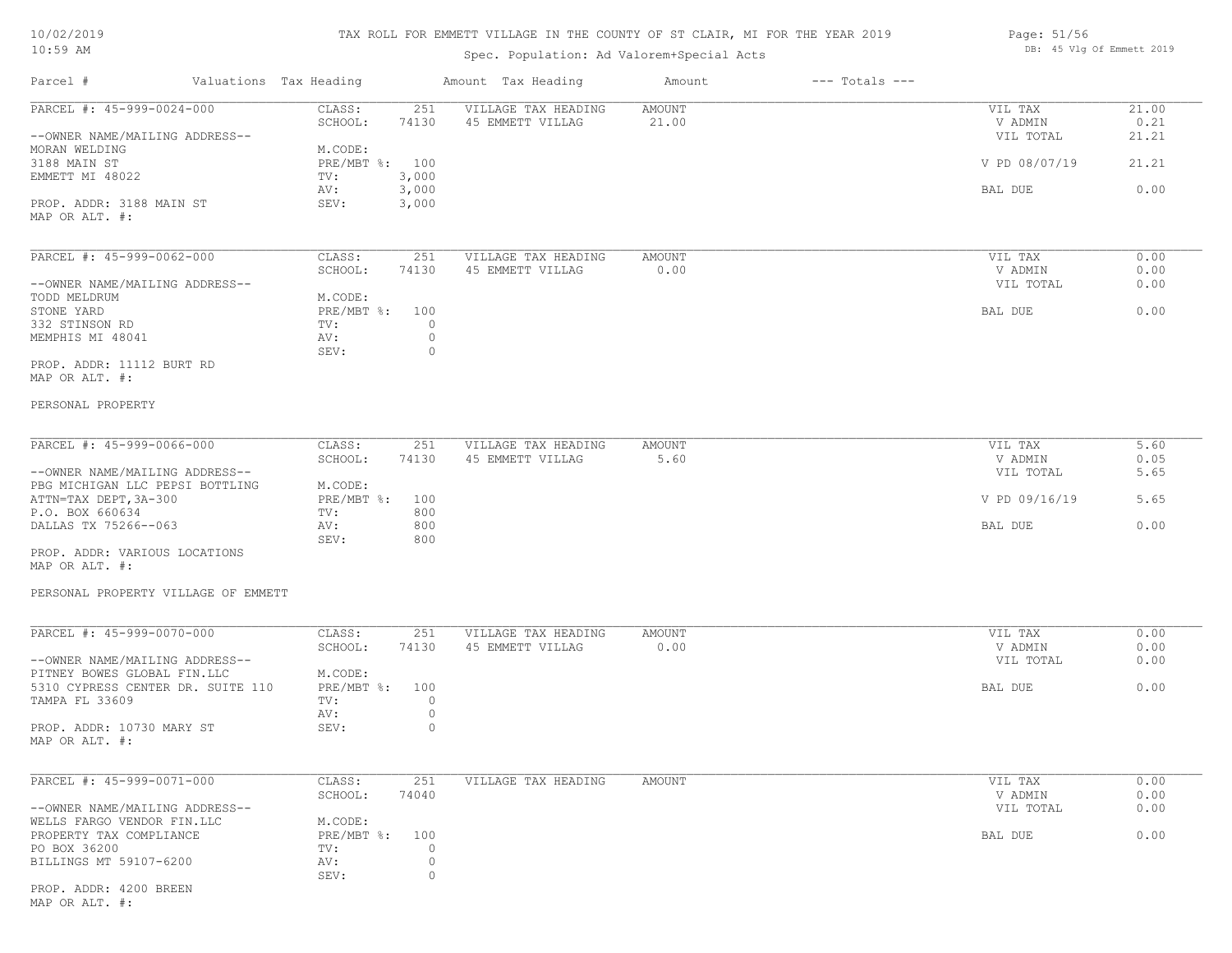# TAX ROLL FOR EMMETT VILLAGE IN THE COUNTY OF ST CLAIR, MI FOR THE YEAR 2019

# Spec. Population: Ad Valorem+Special Acts

| Parcel #                        | Valuations Tax Heading |          | Amount Tax Heading  | Amount | $---$ Totals $---$ |           |      |
|---------------------------------|------------------------|----------|---------------------|--------|--------------------|-----------|------|
| PARCEL #: 45-999-0072-000       | CLASS:                 | 251      | VILLAGE TAX HEADING | AMOUNT |                    | VIL TAX   | 0.00 |
|                                 | SCHOOL:                | 74130    | 45 EMMETT VILLAG    | 0.00   |                    | V ADMIN   | 0.00 |
| --OWNER NAME/MAILING ADDRESS--  |                        |          |                     |        |                    | VIL TOTAL | 0.00 |
| DOLGENCORP LLC                  | M.CODE:                |          |                     |        |                    |           |      |
| CORPORATE TAX CONSULTING        | $PRE/MBT$ %:           | 100      |                     |        |                    | BAL DUE   | 0.00 |
| PO BOX 503410                   | TV:                    |          |                     |        |                    |           |      |
| INDIANAPOLIS IN 46256           | AV:                    |          |                     |        |                    |           |      |
|                                 | SEV:                   |          |                     |        |                    |           |      |
| PROP. ADDR: 3331 KINNEY RD      |                        |          |                     |        |                    |           |      |
| MAP OR ALT. #:                  |                        |          |                     |        |                    |           |      |
|                                 |                        |          |                     |        |                    |           |      |
|                                 |                        |          |                     |        |                    |           |      |
| PARCEL #: 45-999-0073-000       | CLASS:                 | 251      | VILLAGE TAX HEADING | AMOUNT |                    | VIL TAX   | 0.00 |
|                                 | SCHOOL:                | 74130    | 45 EMMETT VILLAG    | 0.00   |                    | V ADMIN   | 0.00 |
| --OWNER NAME/MAILING ADDRESS--  |                        |          |                     |        |                    | VIL TOTAL | 0.00 |
| TIAA COMMERICAL FINANCE, INC    | M.CODE:                |          |                     |        |                    |           |      |
| OUTSOURCING SOLUTIONS GROUP LLC | $PRE/MBT$ %:           | 100      |                     |        |                    | BAL DUE   | 0.00 |
| 630 N CENTRAL EXPRESSWAY STE A  | TV:                    |          |                     |        |                    |           |      |
| PLANO TX 75074                  | AV:                    |          |                     |        |                    |           |      |
|                                 | SEV:                   | $\Omega$ |                     |        |                    |           |      |
|                                 |                        |          |                     |        |                    |           |      |

MAP OR ALT. #: PROP. ADDR: 3177 MAIN ST Page: 52/56 DB: 45 Vlg Of Emmett 2019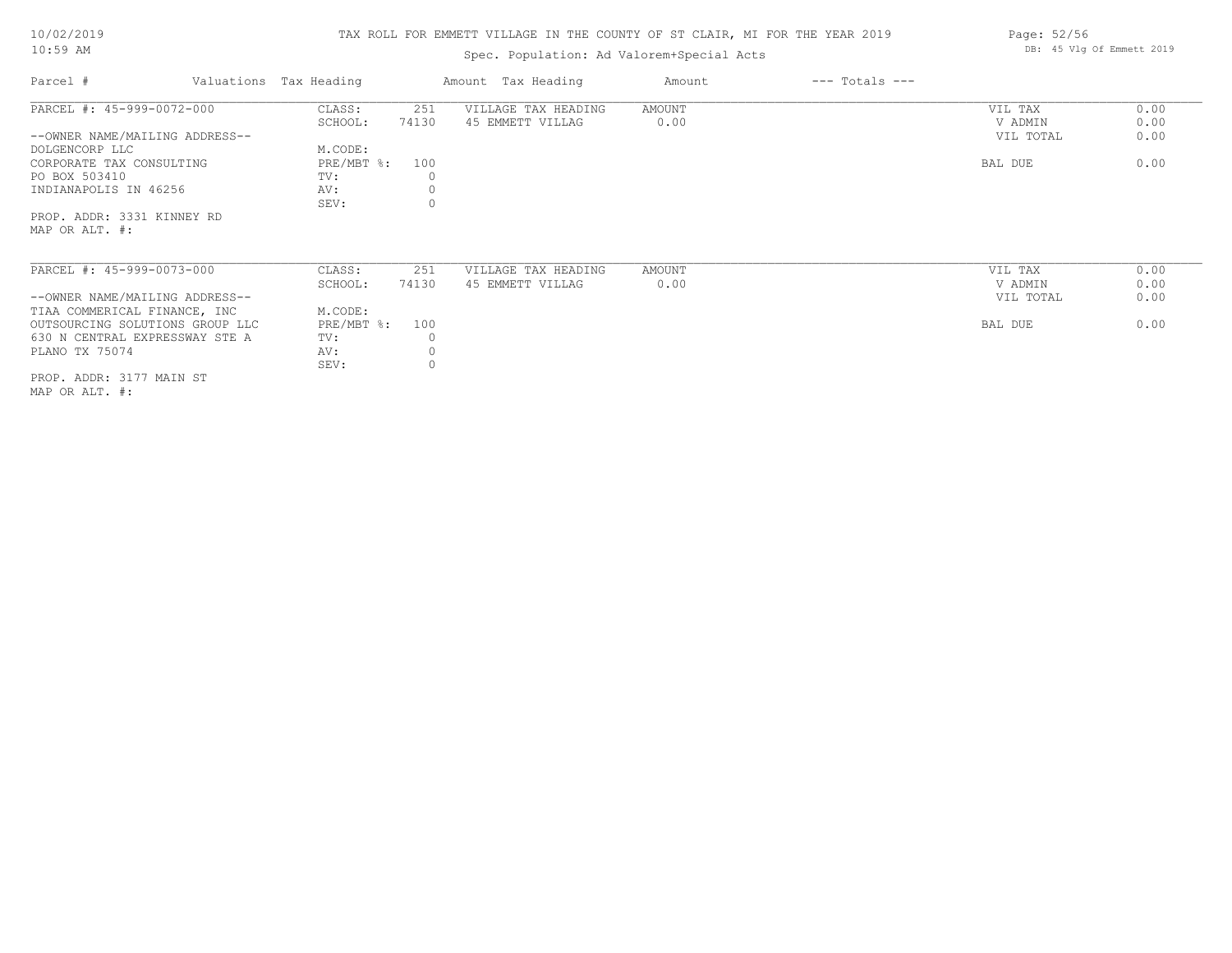# Spec. Population: Ad Valorem+Special Acts

Page: 53/56 DB: 45 Vlg Of Emmett 2019

| TOTAL ALL DISTRICTS | REAL      | (BAL DUE) | PERSONAL | (BAL DUE) | EXEMPT | (BAL DUE) |
|---------------------|-----------|-----------|----------|-----------|--------|-----------|
| PARCEL COUNT        | 166       |           | 16       |           | 15     |           |
| TAXABLE VALUE       | 5,758,661 |           | 569,900  |           | 0      |           |
| ASSESSED VALUE      | 8,181,000 |           | 569,900  |           | 0      |           |
| SEV VALUE           | 8,181,000 |           | 569,900  |           |        |           |
| PRE/MBT TAXABLE     | 3,960,347 |           | 110,800  |           |        |           |
| N PRE/MBT TAXABLE   | 1,798,314 |           | 459,100  |           | 0      |           |
| V 45 EMMETT VILLA   | 40,310.04 | 4,565.28  | 3,989.30 | 0.00      | 0.00   | 0.00      |
| * SP. ASSESSMENTS   | 0.00      | 0.00      | 0.00     | 0.00      | 0.00   | 0.00      |
| V ADMIN FEE         | 402.33    | 45.55     | 39.87    | 0.00      | 0.00   | 0.00      |
| V TOTALS            | 40,712.37 | 4,610.83  | 4,029.17 | 0.00      | 0.00   | 0.00      |
| GRAND TOTALS        | 40,712.37 | 4,610.83  | 4,029.17 | 0.00      | 0.00   | 0.00      |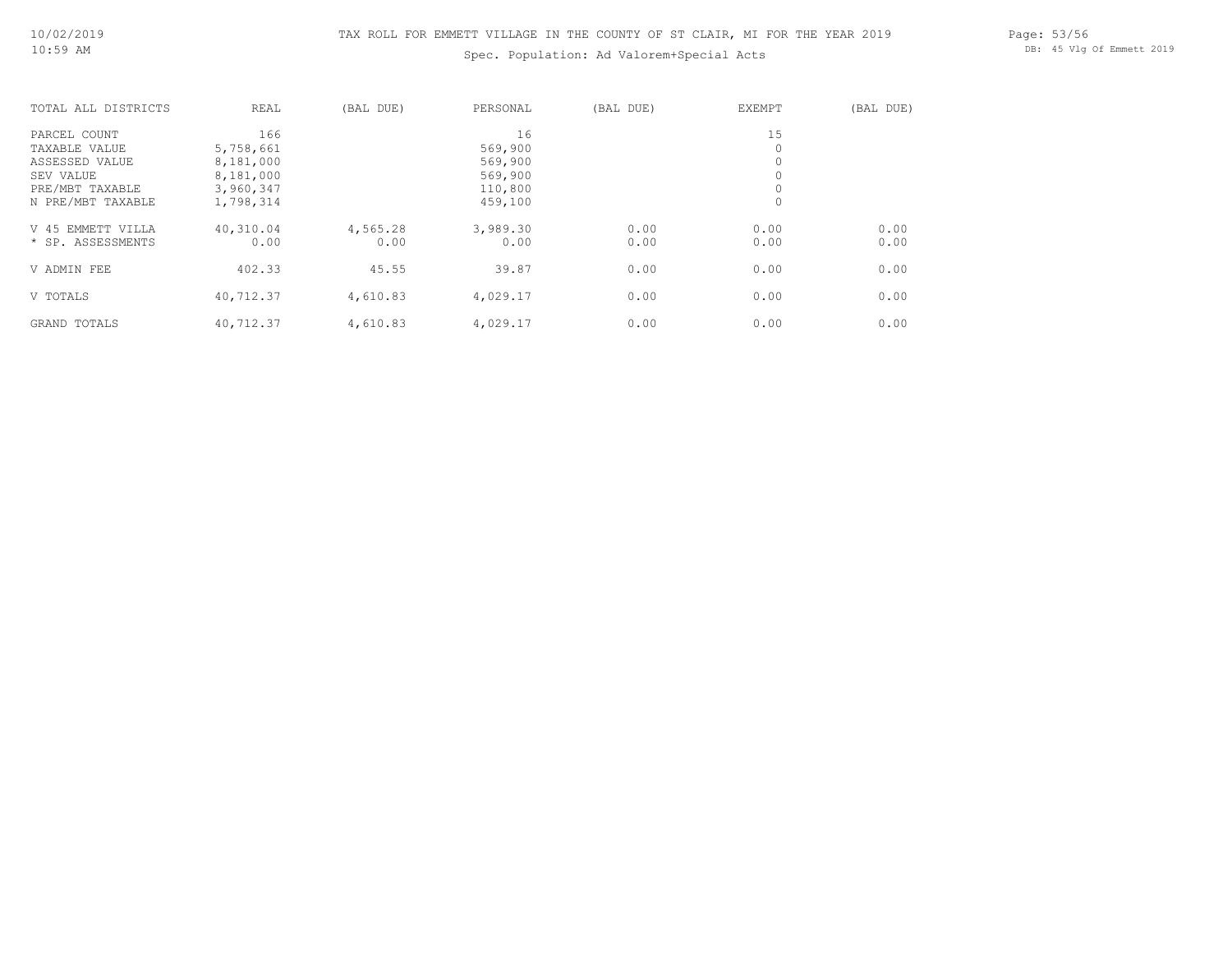# Spec. Population: Ad Valorem+Special Acts

Page: 54/56 DB: 45 Vlg Of Emmett 2019

| TOTAL ALL DISTRICTS | LEASED LAND | (BAL DUE) | TOTAL     | (BAL DUE) |
|---------------------|-------------|-----------|-----------|-----------|
| PARCEL COUNT        | $\circ$     |           | 197       |           |
| TAXABLE VALUE       |             |           | 6,328,561 |           |
| ASSESSED VALUE      | $\circ$     |           | 8,750,900 |           |
| SEV VALUE           | $\circ$     |           | 8,750,900 |           |
| PRE/MBT TAXABLE     |             |           | 4,071,147 |           |
| NON PRE/MBT TAXABLE | $\mathbf 0$ |           | 2,257,414 |           |
| V 45 EMMETT VILLAG  | 0.00        | 0.00      | 44,299.34 | 4,565.28  |
| * SP. ASSESSMENTS   | 0.00        | 0.00      | 0.00      | 0.00      |
| V ADMIN FEE         | 0.00        | 0.00      | 442.20    | 45.55     |
| V TOTALS            | 0.00        | 0.00      | 44,741.54 | 4,610.83  |
| GRAND TOTALS        | 0.00        | 0.00      | 44,741.54 | 4,610.83  |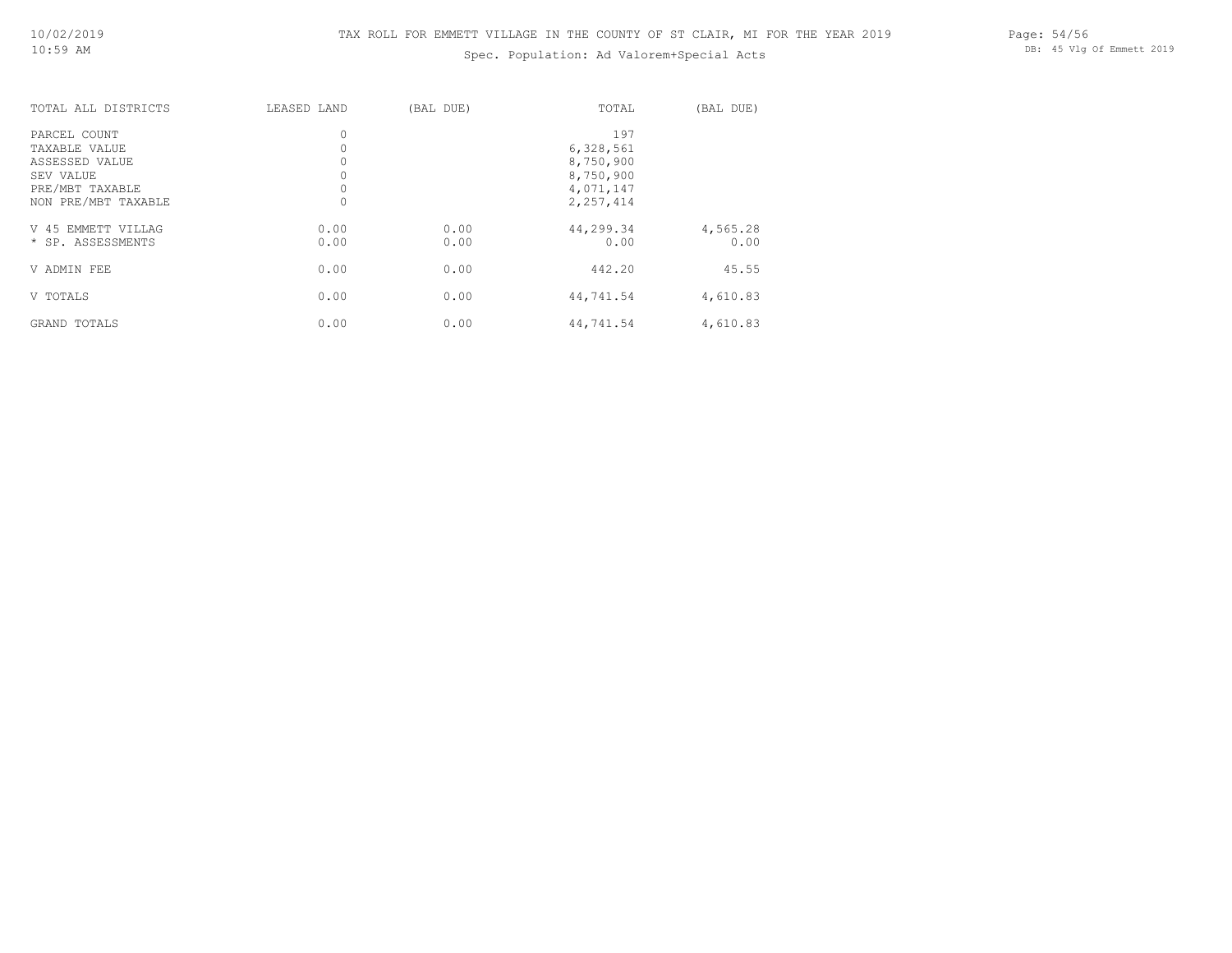Page: 55/56 DB: 45 Vlg Of Emmett 2019

# Spec. Population: Ad Valorem+Special Acts

| SCHOOL DISTRICT 74130    | UNIT 45 | <b>REAL</b> | PERSONAL | EXEMPT | LEASED LAND | TOTAL     |
|--------------------------|---------|-------------|----------|--------|-------------|-----------|
| PARCEL COUNT             |         | 166         | 15       | 15     | 0           | 196       |
| TAXABLE VALUE            |         | 5,758,661   | 569,900  |        |             | 6,328,561 |
| ASSESSED VALUE           |         | 8,181,000   | 569,900  |        |             | 8,750,900 |
| SEV VALUE                |         | 8,181,000   | 569,900  |        |             | 8,750,900 |
| PRE/MBT TAXABLE          |         | 3,960,347   | 110,800  |        |             | 4,071,147 |
| NON PRE/MBT TAXABLE      |         | 1,798,314   | 459,100  | 0      | 0           | 2,257,414 |
| 45 EMMETT VILLAG<br>(V)  |         | 40,310.04   | 3,989.30 | 0.00   | 0.00        | 44,299.34 |
| SP. ASSESSMENTS<br>$(*)$ |         | 0.00        | 0.00     | 0.00   | 0.00        | 0.00      |
| ADMIN FEE<br>(V)         |         | 402.33      | 39.87    | 0.00   | 0.00        | 442.20    |
| TOTALS<br>(V)            |         | 40,712.37   | 4,029.17 | 0.00   | 0.00        | 44,741.54 |
| GRAND TOTALS             |         | 40,712.37   | 4,029.17 | 0.00   | 0.00        | 44,741.54 |